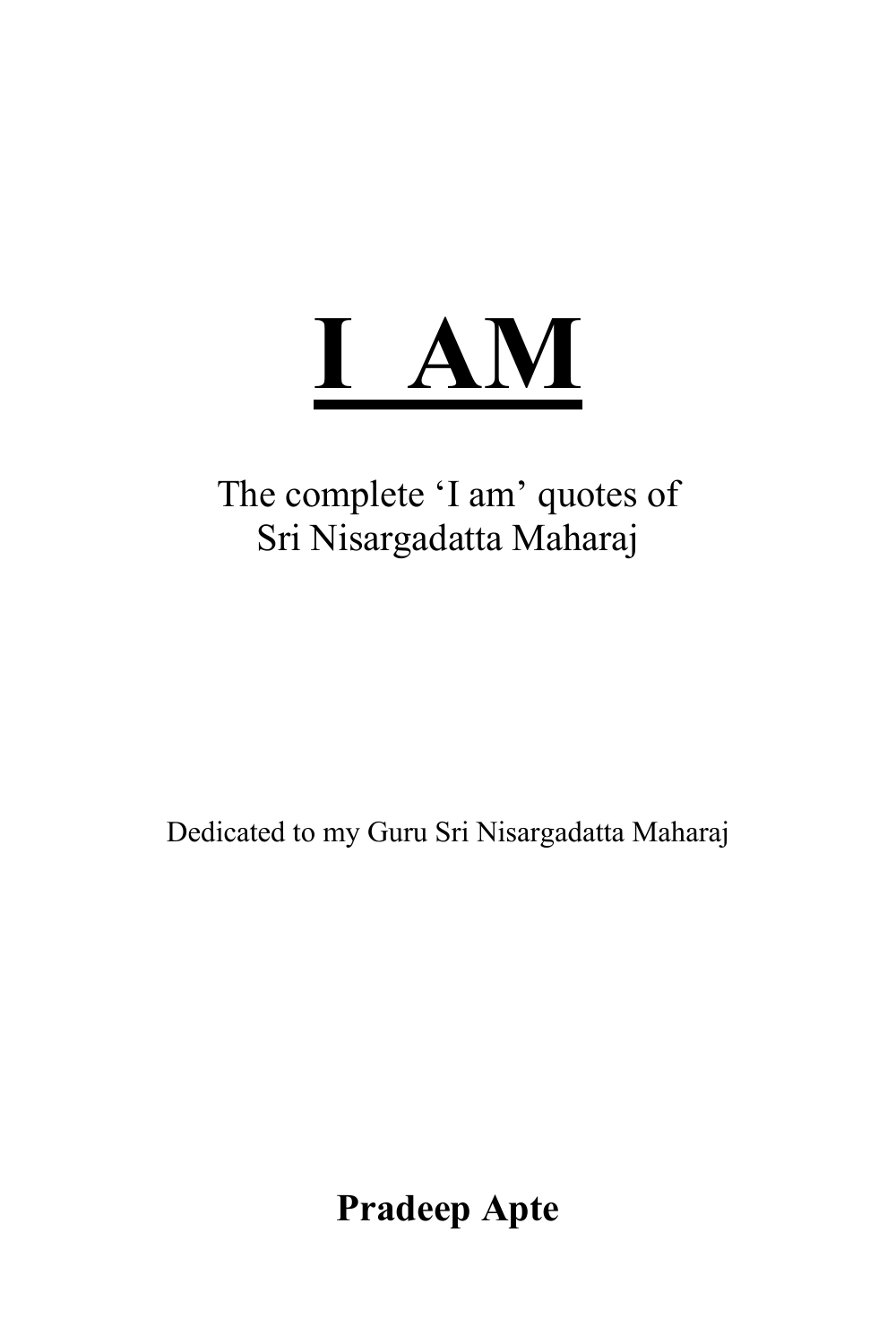# **Introduction**

These quotes have been compiled from ten books that cover almost all the dialogues of Sri Nisargadatta Maharaj:

- 1. *I Am That* edited by Maurice Frydman
- 2. Seeds of Consciousness edited by Jean Dunn
- 3. Prior to Consciousness edited by Jean Dunn
- 4. Consciousness and the Absolute edited by Jean Dunn
- 5. The Experience of Nothingness edited by Robert Powell
- 6. The Nectar of Immortality edited by Robert Powell
- 7. The Ultimate Medicine edited by Robert Powell
- 8. Beyond Freedom edited by Maria Jory
- 9. I am Unborn edited by Pradeep Apte
- 10. Gleanings from Nisargadatta edited by Mark West

Other works that are mostly expositions of his teachings like: The Blissful life by Robert Powell, Pointers from Nisargadatta Maharaj by Ramesh Balsekar, I Am That I Am by Stephen Wolinsky, Song of I Am edited by Jerry Katz and the  $ASMI - I Am$ *That* excerpts compiled and edited by Miguel-Angel Carrasco have not been referred to.

Apart from his teachings, all these texts give a lot of information on Shri Nisragadatta Maharaj. Some other books that may also be of interest are: The Wisdom teachings of Nisargatta Maharaj: A visual journey published by Innerdirections, The Last days of Sri Nisargadatta Maharaj published by Yogi impressions and Self Knowledge and Self Realization by Nisargadatta Maharai, edited by Jean Dunn.

This collection of all the 'I am' quotes of Shri Nisargadatta Maharaj have been prepared to be used as a device to get focused on the 'I am'. Most of these quotes are as such, while some have been prepared by resorting to concatenations for maintaining the 'I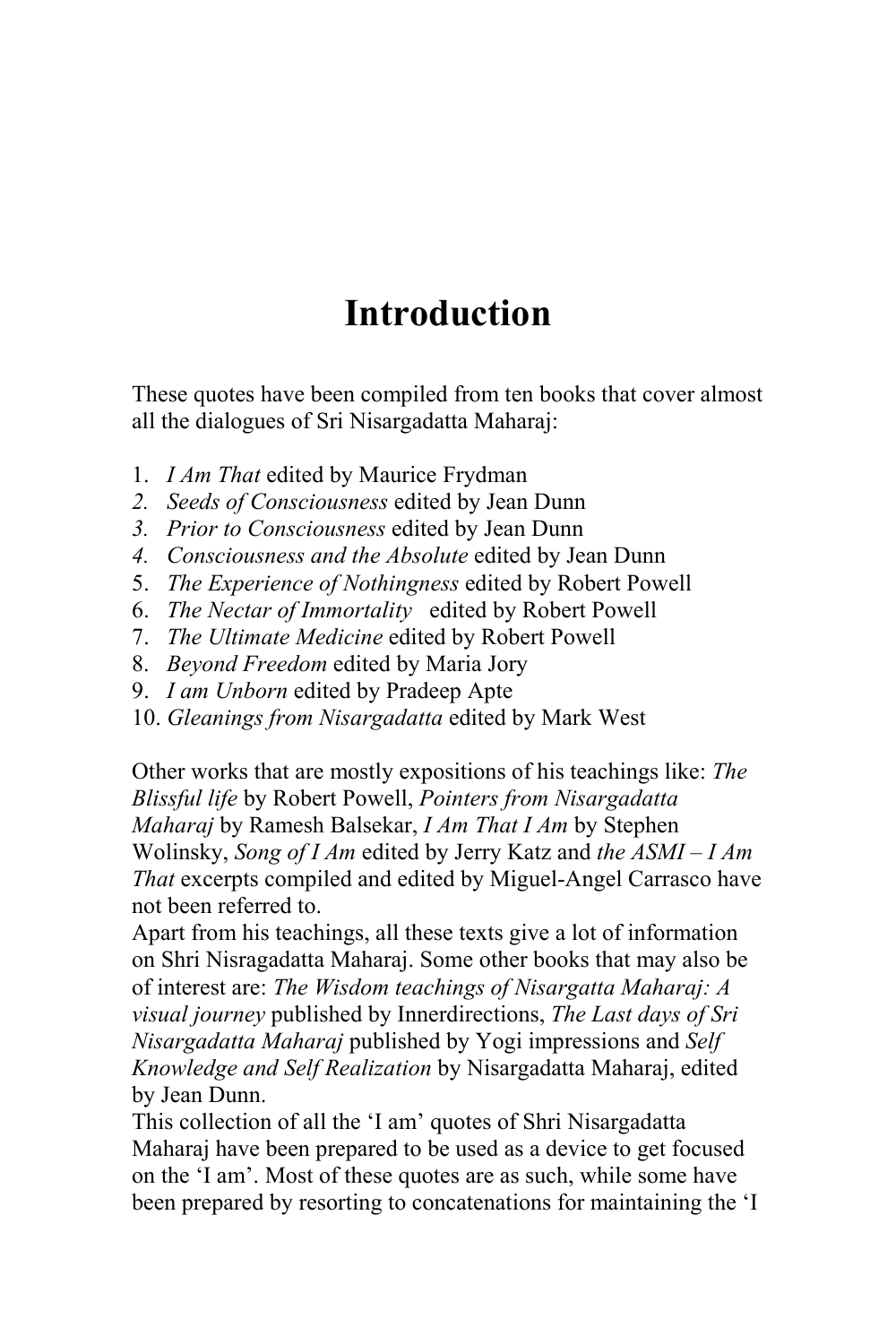am' theme during a dialogue session. A more condensed version of these quotes compiled into 231 quotes with brief commentaries appears as The Nisargadatta Gita.

According to me, none of Maharaj's dialogues require any extensive exposition, anyone with a reasonable amount of intelligence and of course, a deep interest in the subject can understand what he is trying to say. I assume that most of those who use this text have already read all the ten books (or should I say 'scriptures') used for these quotes, and if not all at least,  $IAm$ *That*, which is the primary book (scripture).

\*\*\*\*\*\*\*\*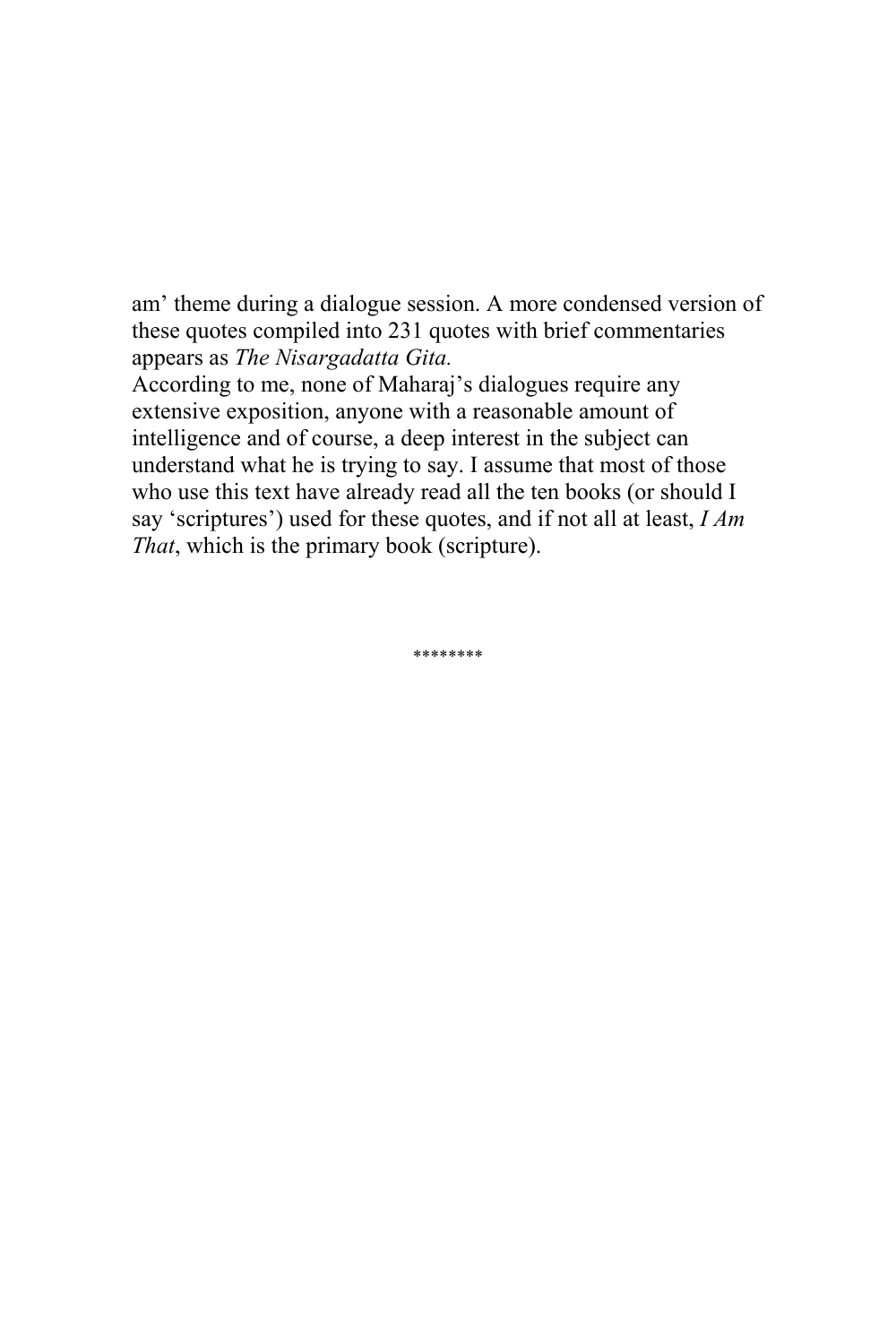# **Quote Source and Sequence**

- *I Am That*: 1 to 79  $1 \quad$
- Seeds of Consciousness: 80 to 149 2.
- 3. Prior to Consciousness 150 to 220
- 4. Consciousness and the Absolute: 221 to 259
- 5. The Experience of Nothingness: 260 to 295
- 6. The Nectar of Immortality: 296 to 341
- 7. The Ultimate Medicine: 342 to 396
- 8. Beyond Freedom: 397 to 451
- 9. *I Am Unborn*: 452 to 521
- 10. Gleanings from Nisargadatta 522 to 572

\*\*\*\*\*\*\*\*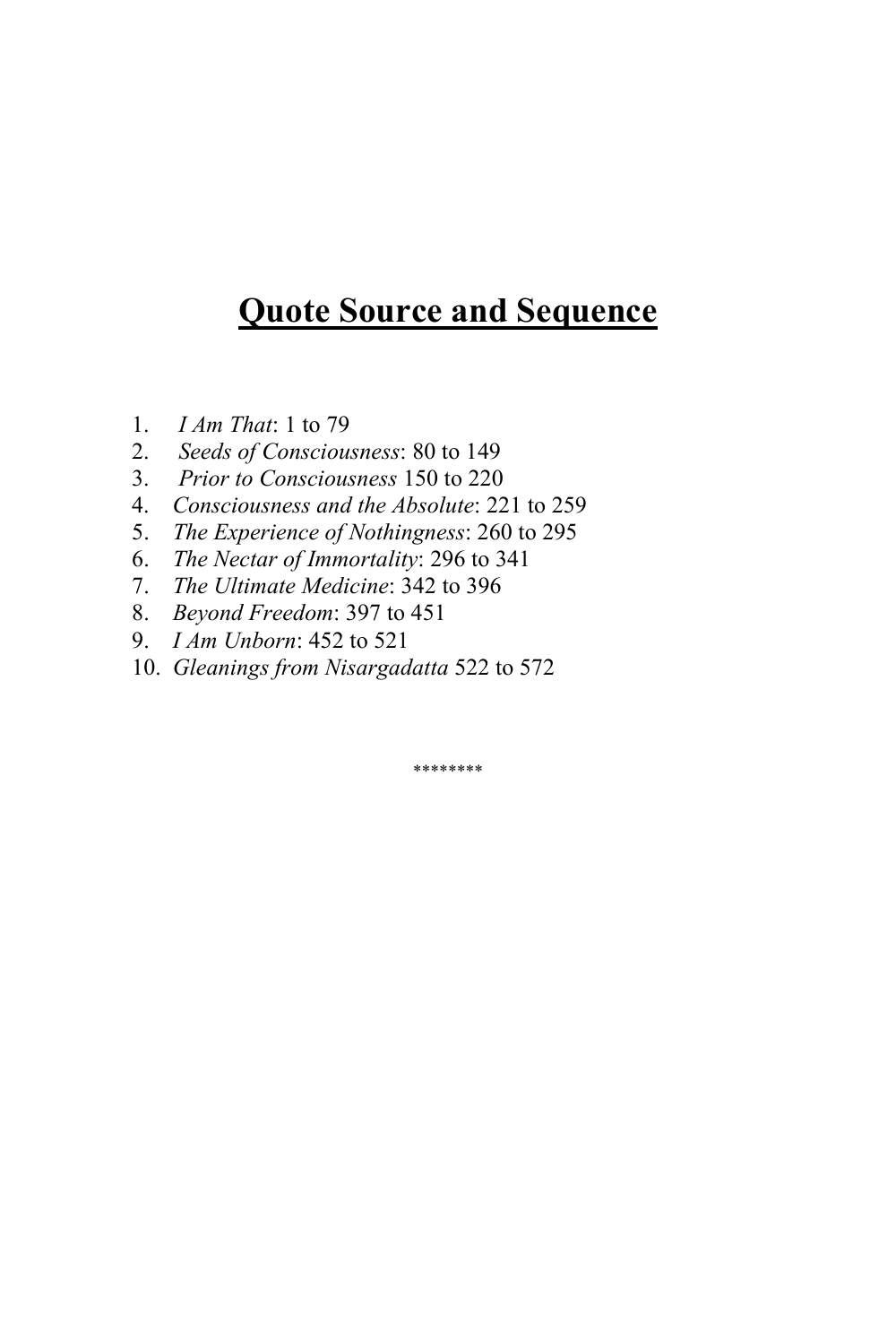# **THE OUOTES**

# $\mathbf{1}$

Was it not the sense of 'I am' that came first? Some seed consciousness must be existing even during sleep, or swoon. On waking up the experience runs: 'I am-the body- in the world'. It may appear to arise in succession but in fact it is all simultaneous, a single idea of having a body in a world. Can there be the sense of 'I am' without being somebody or other?

# $\overline{2}$

Go deep into the sense of 'I am' and you will find. How do you find a thing you have mislaid or forgotten? You keep it in your mind until you recall it. The sense of being, of 'I am' is the first to emerge. Ask yourself whence it comes or just watch it quietly. When the mind stays in the 'I am', without moving, you enter a state, which cannot be verbalized, but which can be experienced. All you need to do is to try and try again. After all the sense of 'I am' is always with you, only you have attached all kinds of things to it-body, feelings, thoughts, ideas, possessions and so on. All these self-identifications are misleading, because of these you take yourself to be what you are not.

# 3

The 'I am' is a useful pointer; it shows where to seek, but not what to seek. Just have a good look at it. Once you are convinced that you cannot say truthfully about yourself anything except 'I am', and that nothing can be pointed at, can be your self, the need for the 'I am' is over-you are no longer intent on verbalizing what you are. All definitions apply to your body only and to its expressions. Once this obsession with the body goes, you will revert to your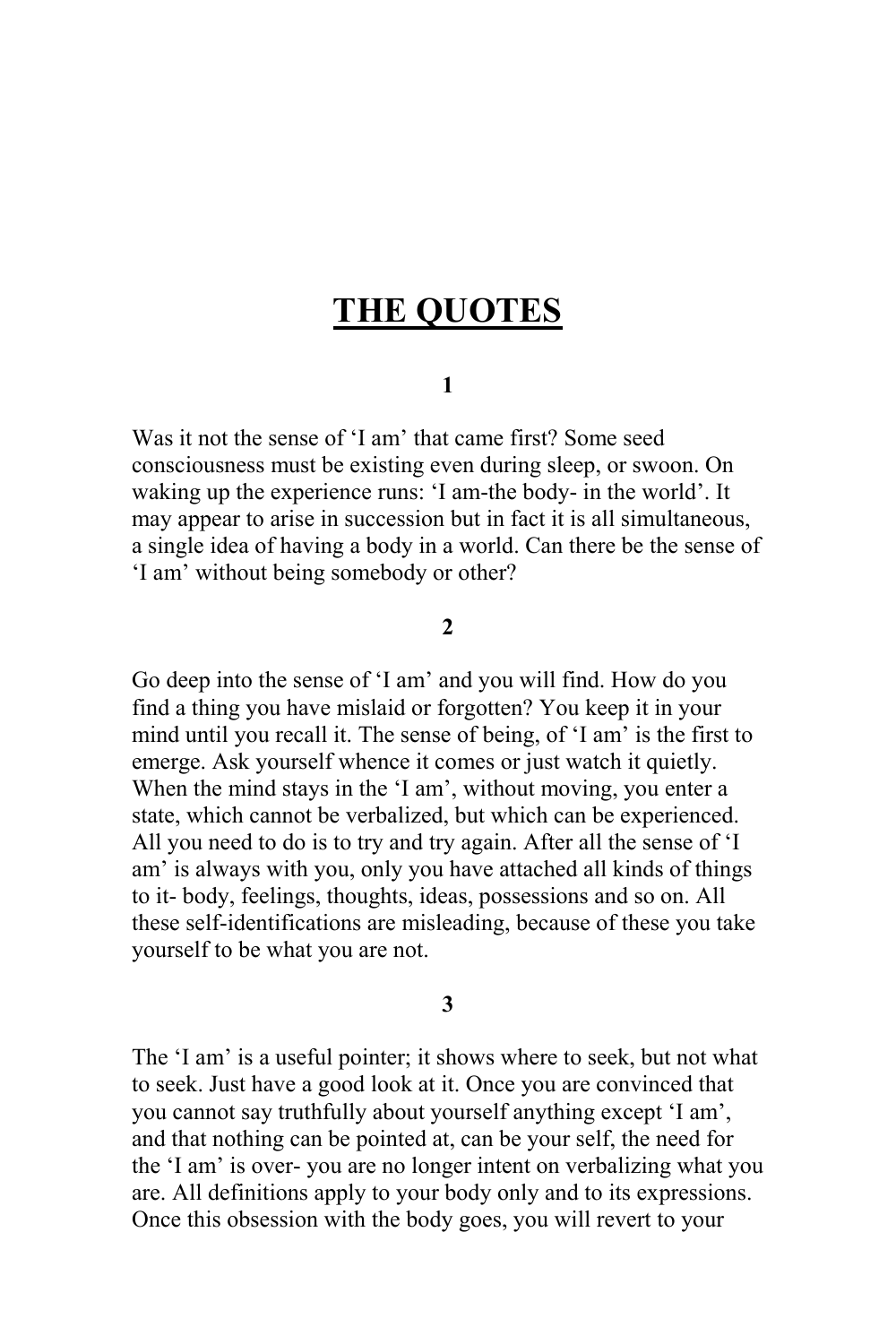natural state. We discover the natural state by being earnest, by searching, enquiring, questioning daily and hourly, by giving one's life to this discovery.

# $\overline{\mathbf{4}}$

What makes the present so different? Obviously, my presence, I am real for I am always 'now', in the present, and what is with me now shares in my reality. The past is in memory, the future  $-$  in imagination. There is nothing in the present event itself that makes it stand out as real. A thing focused in the now is with me, for I am ever present, it is my own reality that I impart to the present event.

# 5

Refuse all thoughts except one: the thought 'I am'. The mind will rebel in the beginning, but with patience and perseverance it will yield and keep quiet. Once you are quiet, things will begin to happen spontaneously and quite naturally, without any interference on your part.

# 6

To know the self as the only reality and all else as temporal and transient is freedom, peace and joy. It is all very simple. Instead of seeing things as imagined, learn to see them as they are. When you can see everything as it is, you will also see yourself as you are. It is like cleansing a mirror. The same mirror that shows you the world as it is will also show you your own face. The thought 'I am' is the polishing cloth. Use it.

# $\overline{7}$

Why not turn away from the experience to the experiencer and realize the full import of the only true statement you can make: 'I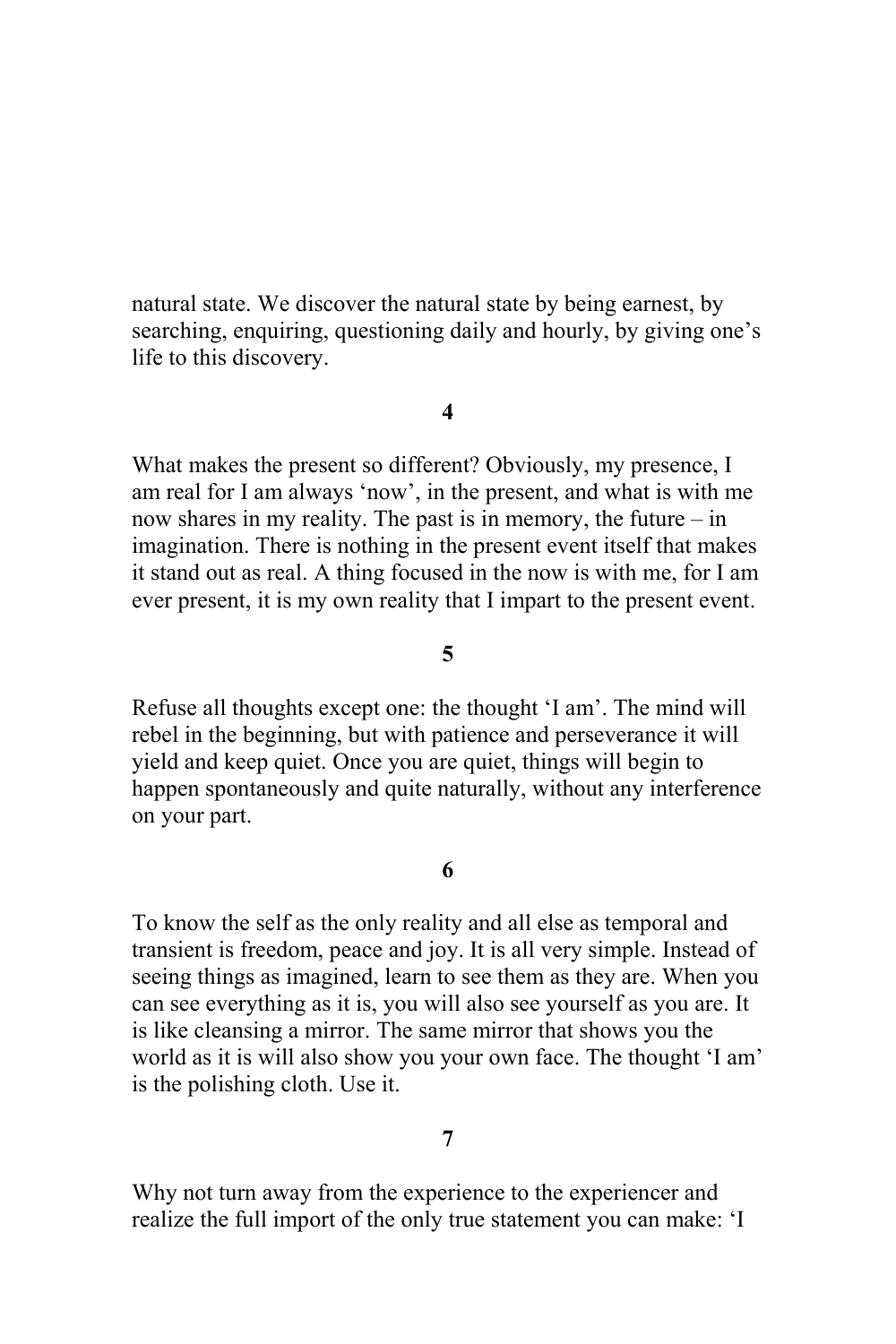am'. Just keep in mind the feeling 'I am', merge in it, till your mind and feeling become one. By repeated attempts you will stumble on the right balance of attention and affection and your mind will be firmly established in the thought-feeling 'I am'. Whatever you think, say or do, this sense of immutable and affectionate being remains as the ever-present background of the mind

8

Do not bother about anything you want, or think, or do, just stay put in the thought and feeling, 'I am', focusing 'I am' firmly in your mind. All kinds of experience may come to you – remain unmoved in the knowledge that all perceivable is transient and only the 'I am' endures.

# $\boldsymbol{Q}$

No way to self-realization is short or long, but some people are more in earnest and some are less. I can tell you about myself. I was a simple man, but I trusted my Guru. What he told me to do, I did. He told me to concentrate on 'I am' - I did. He told me that I am beyond all perceivables and conceivables - I believed. I gave my heart and soul, my entire attention and the whole of my spare time (I had to work to keep my family alive). As a result of faith and earnest application, I realized my self ('swarupa') within three years. You may choose any way that suits you; your earnestness will determine the rate of progress. Establish yourself firmly in the awareness of 'I am'. This is the beginning and also the end of all endeavour

# 10

To know what you are you must first investigate and know what you are not. And to know what you are not, you must watch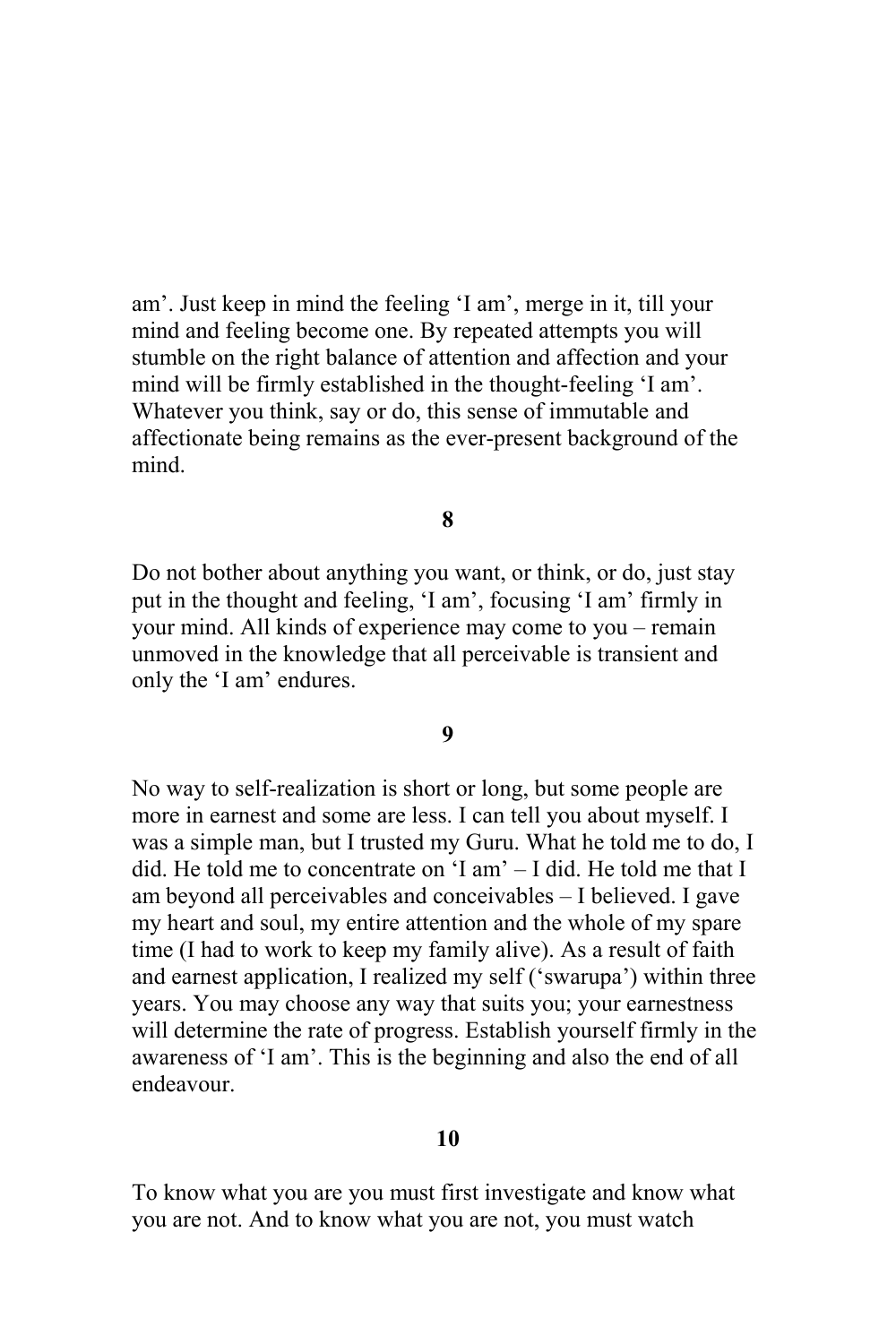yourself carefully, rejecting all that does not necessarily go with basic fact 'I am'. The ideas: I am born at a given place, at a given time, from my parents and now I am so-and-so, living at, married to, father of, employed by, and so on, are not inherent in the sense 'I am'. Our usual attitude is 'I am this' or 'that'. Separate consistently and perseveringly the 'I am' from 'this' or 'that' and try to feel what it means to be, just to 'be', without being 'this' or 'that'. All our habits go against it and the task of fighting them is long and hard sometimes, but clear understanding helps a lot. The clearer you understand that on the level of the mind you can be described in negative terms only, the quicker you will come to the end of your search and realize your limitless being.

# $11$

When you see the world you see God. There is no seeing God apart from the world. Beyond the world to see God is to be God. The light by which you see the world, which is God is the tiny little spark: 'I am', apparently so small and yet the first and the last in every act of knowing and loving.

# $12$

All is secondary to the tiny little thing which is the 'I am'. Without the 'I am' there is nothing. All knowledge is about the 'I am'. False ideas about this 'I am' lead to bondage, right knowledge leads to freedom and happiness. The 'I am' denotes the inner while 'there is' denotes the outer; both are based on the sense of being.

## 13

The sense of 'I am' is your own. You cannot part with it, but you can impart it to anything, as in saying, I am young; I am rich, and so on. But such self-identifications are patently false and the cause of bondage.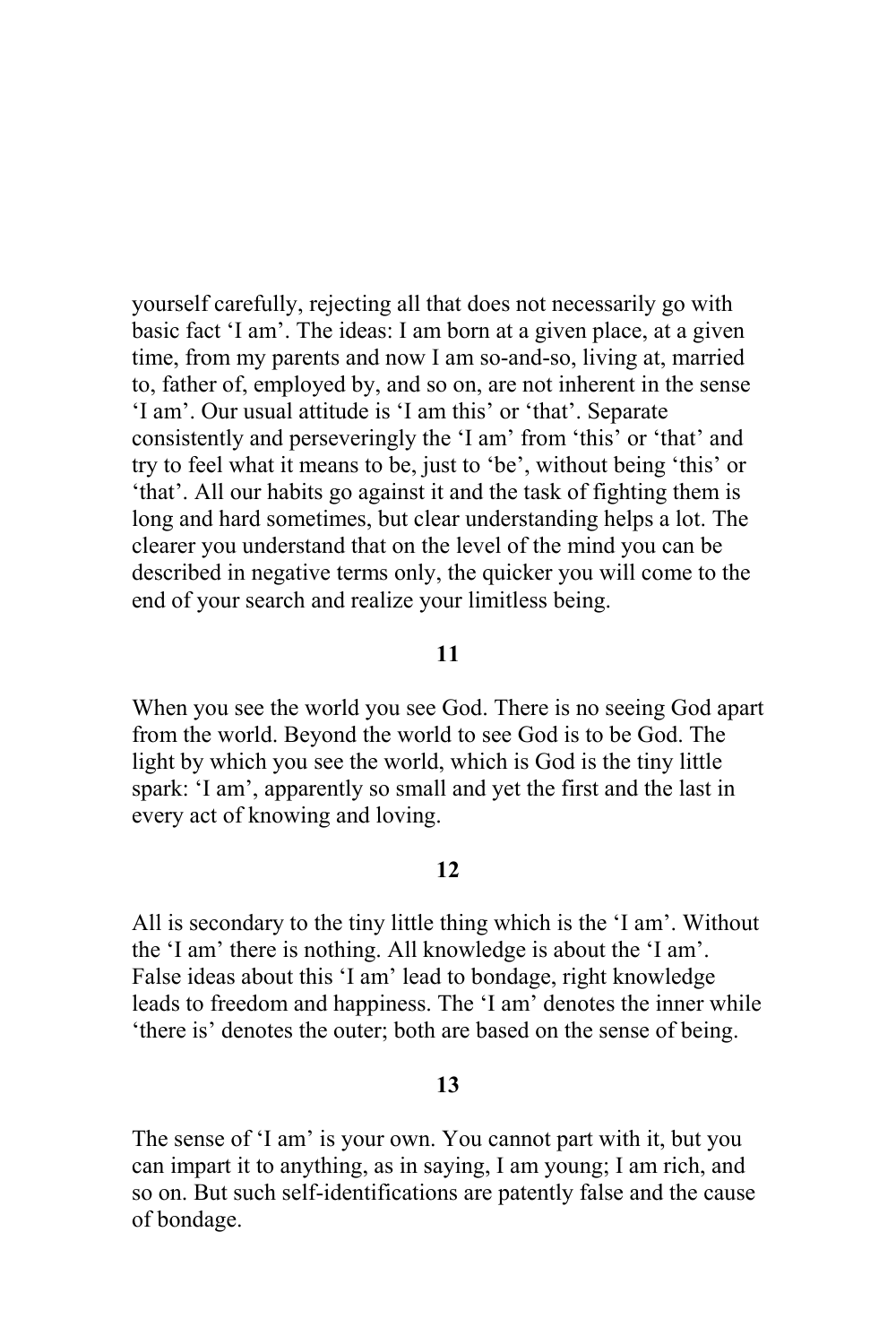Give up all questions except one 'who am I?' After all the only fact you are sure of is that you 'are'. The 'I am' is certain, the 'I am this' is not. Struggle to find out what you are in reality.

## 15

'I am' itself is God, the seeking itself is God. In seeking you discover that you are neither the body nor the mind, and the love of the self in you is for the self in all. The two are one. The consciousness in you and the consciousness in me, apparently two, really one, seek unity and that is love. What do you love now? The 'I am'. Give your heart and mind to it, think of nothing else. This when effortless and natural, is the highest state. In it love itself is the lover and the beloved

# 16

The impersonal is real, the personal appears and disappears. 'I am' is the impersonal being. 'I am this' is the person. The person is relative and the pure being – the fundamental.

## 17

By focusing the mind on 'I am', on the sense of being, 'I am soand-so' dissolves; 'am a witness only' remains and that too submerges in 'I am all'. Then the all becomes the One and the One - yourself, not to be separate from me. Abandon the idea of a separate 'I' and the question of 'whose experience?' will not arise. On a deeper level my experience is your experience. Dive deep within yourself and you will find it easily and simply. Go in the direction of 'I am'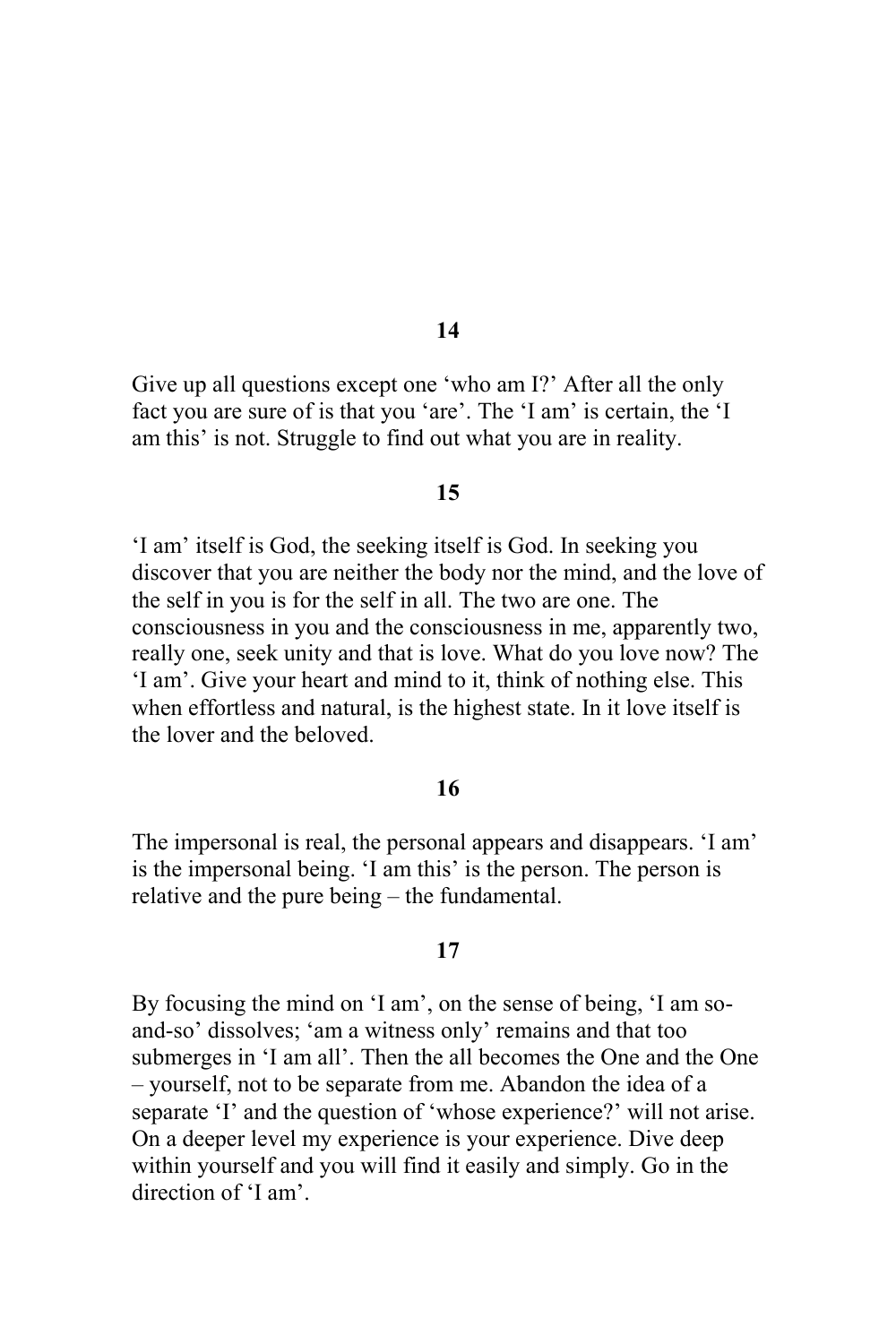Cling to the one thing that matters, hold on to 'I am' and let go all else. This is 'sadhana'. In realization there is nothing to hold on to and nothing to forget. Everything is known, nothing is remembered

## 19

At the root of everything is the feeling 'I am'. The state of mind 'there is a world' is secondary, for to be, I do not need the world, the world needs me

## 20

Beyond the mind there is no such thing as experience. Experience is a dual state. You cannot talk of reality as an experience. Once this is understood, you will no longer look for being and becoming as separate and opposite. In reality they are one and separable, like roots and branches of the same tree. Both can only exist in the light of consciousness, which again arises in the wake of the sense 'I am'. This is the primary fact. If you miss it you miss all.

# $21$

Everything is a play of ideas. In the state free from ideation (nirvikalpa samadhi) nothing is perceived. The root idea is 'I am'. It shatters the state of pure consciousness and is followed by the innumerable sensations and perceptions, feelings and ideas, which in their totality constitute God and His world. The 'I am' remains as the witness, but it is by the will of God that everything happens.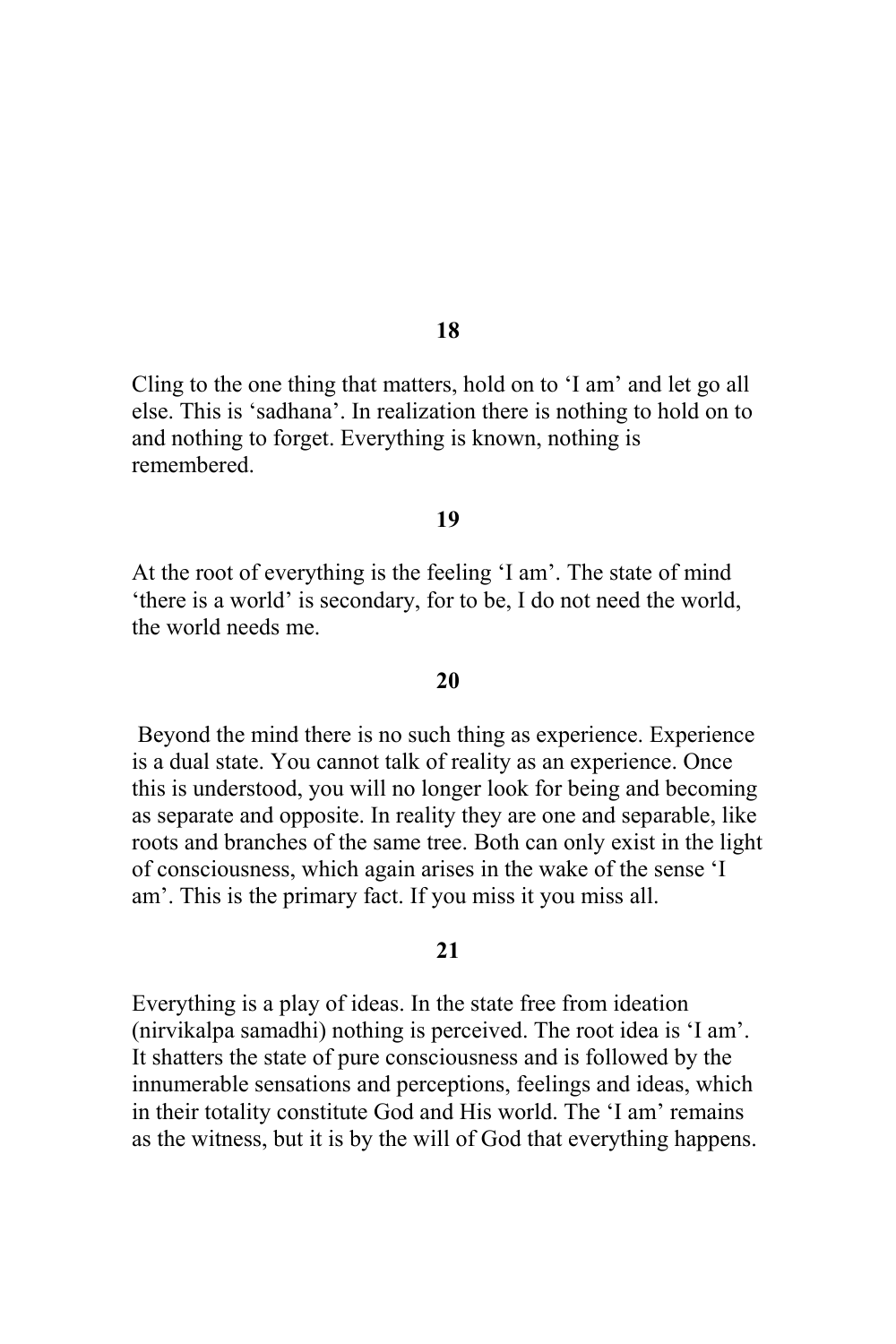The concentration on 'I am' is a form of attention. Give your undivided attention to the most important thing in your life – yourself. Of your personal universe you are the center – without knowing the center what else can you know?

# 23

My advice to you is very simple – just remember yourself, 'I am', it is enough to heal your mind and take you beyond, just have some trust. I don't mislead you. Why should I? Do I want anything from you? I wish you well – such is my nature. Why should I mislead you? Commonsense too will tell you that to fulfill a desire you must keep your mind on it. If you want to know your true nature, you must have yourself in mind all the time, until the secret of your being stands revealed.

# 24

It is right to say 'I am', but to say 'I am this', 'I am that', is a sign of not enquiring, not examining, of mental weakness or lethargy. Practice (sadhana) consists of reminding oneself forcibly of one's pure 'beingness', of not being anything in particular, not a sum of particulars, not even the totality of all particulars, which make up a universe

# 25

Be content with what you are sure of. And the only thing you can be sure of is 'I am'. Stay with it and reject everything else. This is Yoga.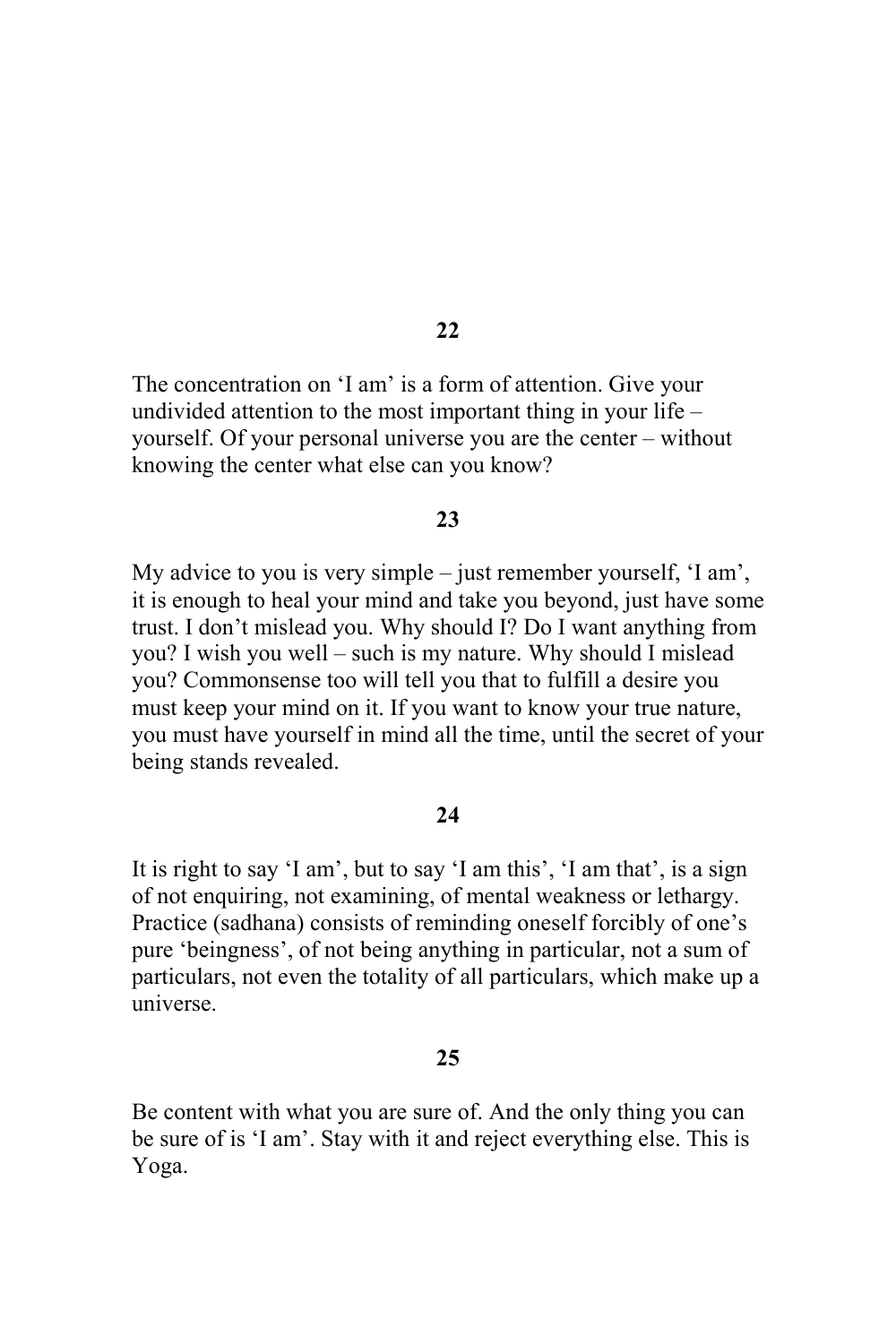The one witness reflects itself in the countless bodies as 'I am' As long as the bodies, however subtle, last, the 'I am' appears as many. Beyond the body there is only the One.

## 27

When I say 'I am', I do not mean a separate entity with a body as its nucleus; I mean the totality of being, the ocean of consciousness, the entire universe of all that is known. I have nothing to desire for I am complete forever.

## 28

Words betray their hollowness. The real cannot be described, it must be experienced. I cannot find better words for what I know. What I say may sound ridiculous. But what the words try to convey is the highest truth. All is one, however much we quibble. And all is done to please the one source and goal of every desire. whom we all know as the 'I am'.

## 29

When I repeat: 'I am', 'I am', I merely assert and re-assert an everpresent fact. You get tired of my words because you do not see the living truth behind them. Contact it and you will find the full meaning of words and of silence- both.

# 30

Self-remembrance, awareness of "I am' ripens man powerfully and speedily. Give up all ideas about yourself and simply be. Stop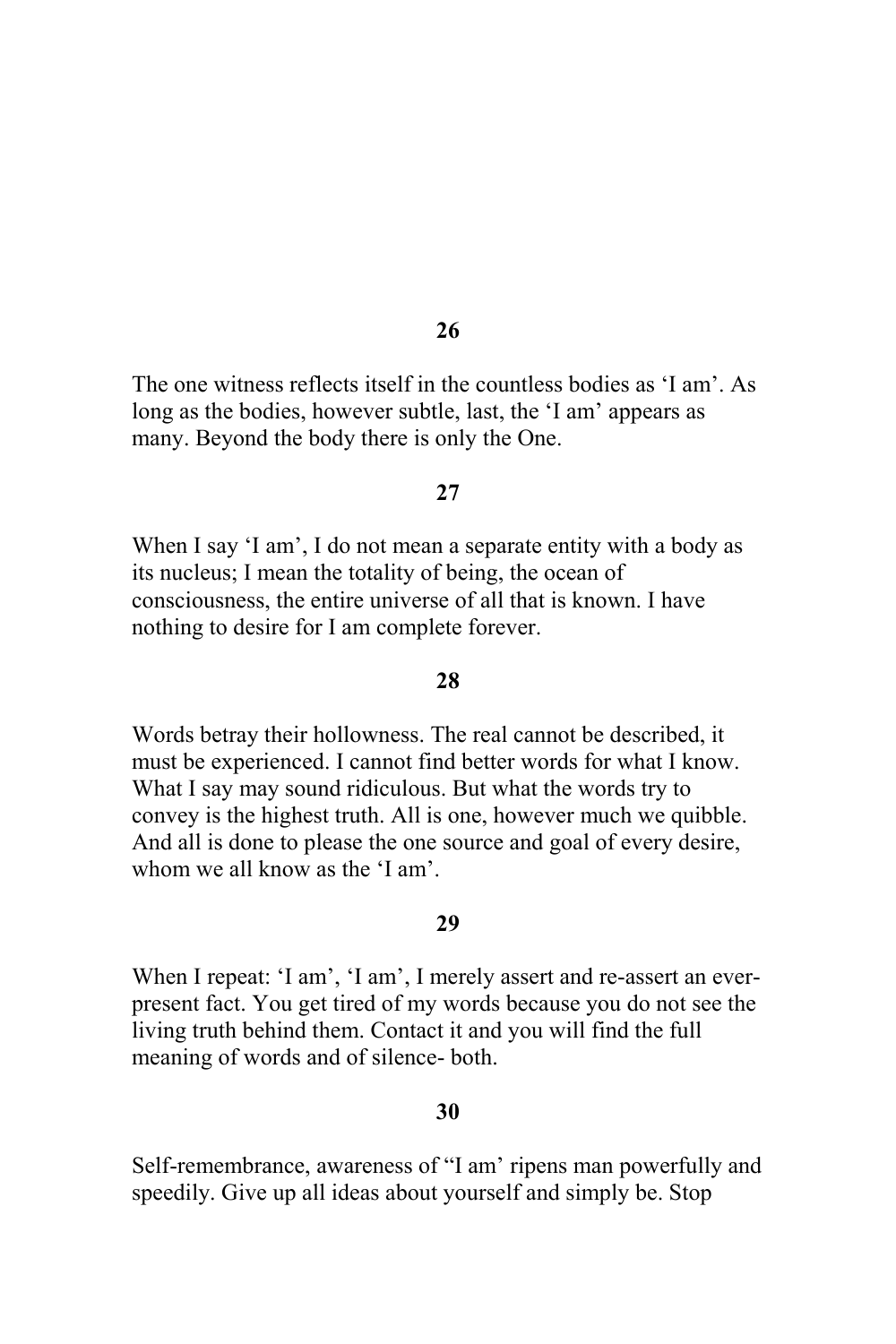making use of your mind and see what happens. Do this one thing thoroughly. That is all.

## 31

The fact is you. The only thing you know for sure is: 'here and now I am'. Remove the 'here and now', the 'I am' remains unassailable

# 32

All I can say is 'I am', all else is inference. But the inference has become a habit. Destroy all habits of thinking and sleeping. The sense 'I am' is a manifestation of a deeper cause, which you may call self, God, Reality or by any other name. The 'I am' is in the world but it is the key which can open the door out of the world.

## 33

Only your sense 'I am' though in the world, is not of the world. By no effort of logic you can change the 'I am' into 'I am not'. In the very denial of your being you assert it. Once you realize that the world is your own projection, you are free of it. You need not free yourself of a world that does not exist, except in your imagination.

## 34

The sense 'I am' is composed of pure light and the sense of being. The 'I' is there even without the 'am'. So is the pure light there, whether you say 'I' or not. Become aware of that pure light and you will never lose it. The beingness in being, the awareness in consciousness, the interest in every experience – that is not describable, yet perfectly accessible, for there is nothing else.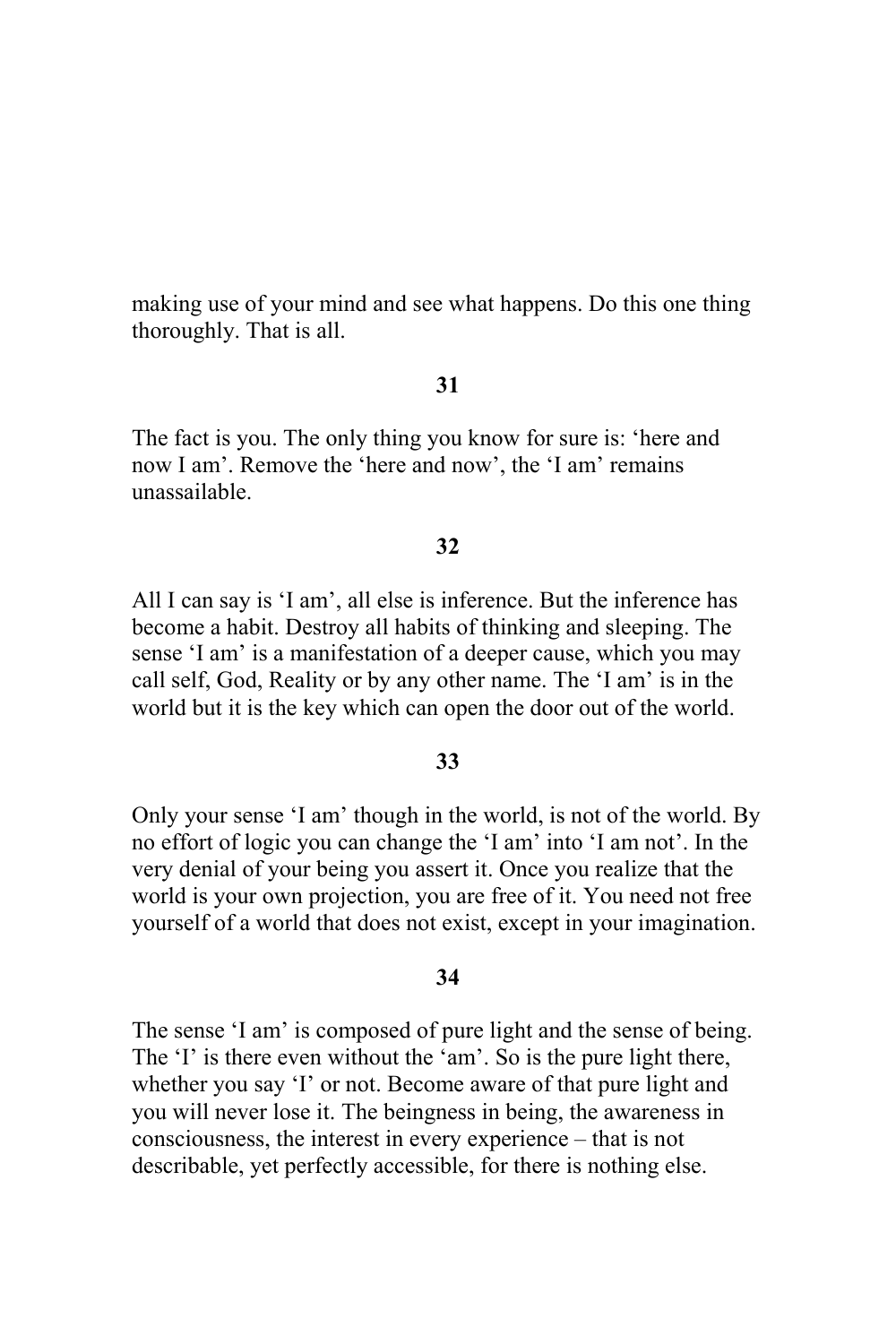'I am' is ever fresh. You do need to remember in order to 'be' As a matter of fact, before you can experience anything, there must be the sense of being. At present your being is mixed up with experiencing. All you need to do is to unravel being from the tangle of experiences. Once you have known pure being, without being this or that, you will discern it among experiences, and you will no longer be misled by names and forms.

# 36

All talk of 'gnana' is a sign of ignorance. It is the mind that imagines that it does not know and then comes to know. Reality knows nothing of these contortions. Even the idea of God as the Creator is false. Do I owe my being to another being? Because 'I am' all 'is'.

# 37

My teacher told me to hold on to the sense 'I am' tenaciously and not to swerve from it even for a moment. I did my best to follow his advice and in a comparatively short time I realized within myself the truth of his teaching. All I did was to remember his teaching, his face, his words constantly. This brought an end to the mind, in the stillness of the mind I saw myself as I am – unbound.

## 38

One has to understand that the search for reality, God, Guru and the search for the self are the same, when one is found all are found. When 'I am' and 'God is' become in your mind indistinguishable, then something will happen and you will know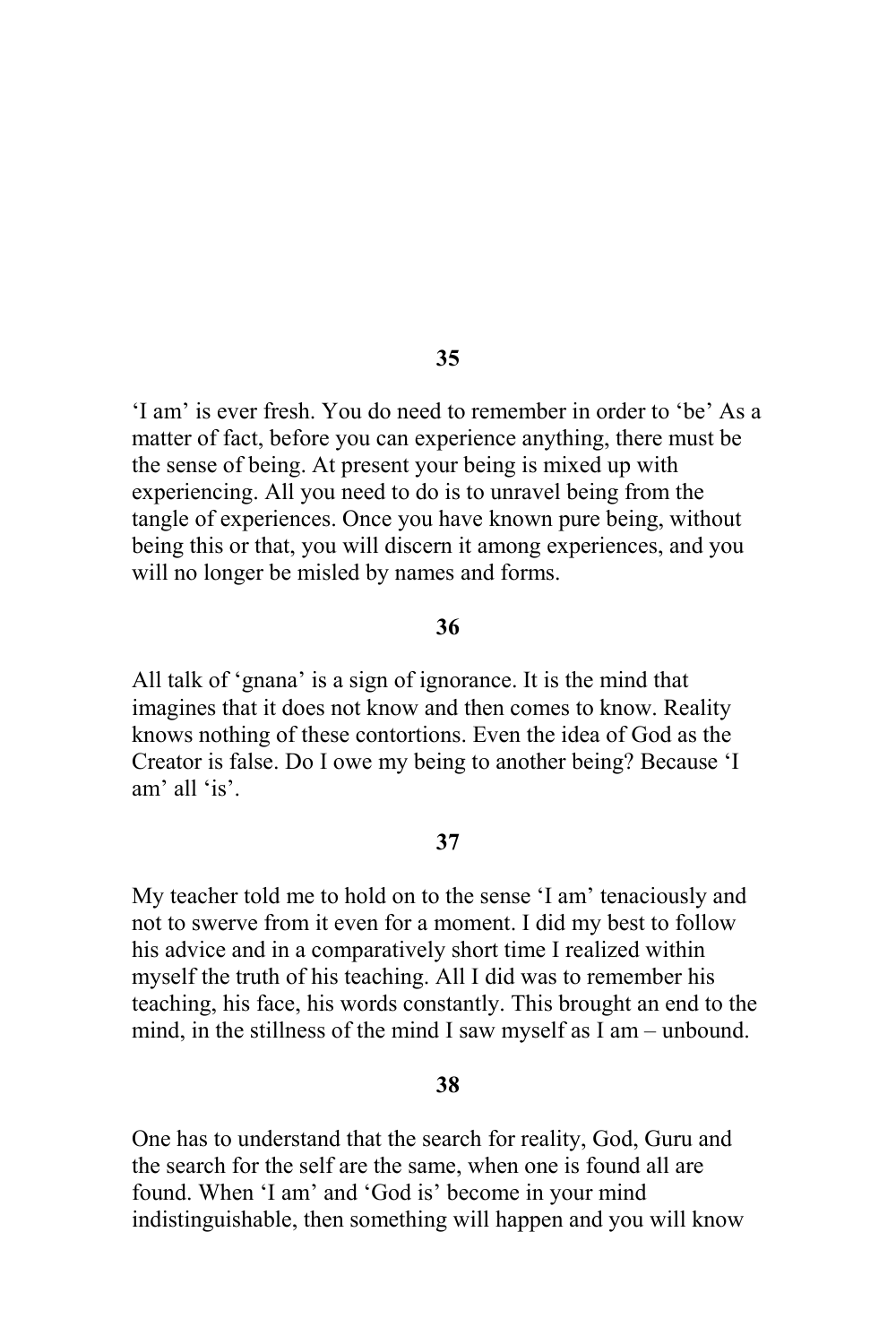without a trace of doubt that God is because you are, you are because God is The two are one

### 39

When 'I am myself' goes the 'I am all' comes. When the 'I am all' goes, 'I am' comes. When even 'I am' goes, reality alone is, and in it every 'I am' is preserved and glorified.

# 40

I am now 74 years old. And yet I feel that I am an infant. I feel clearly that in spite of all the changes I am a child. My Guru told me that the child, which is you even now, is your real self ('swarupa'). Go back to that state of pure being, where the 'I am' is still in its purity before it gets contaminated with 'this I am' or 'that I am'. Your burden is of false self-identification – abandon them all. My Guru told me  $-$  'Trust me. I tell you, you are divine. Take it as the absolute truth. Your joy is divine; your suffering is divine too. All comes from God. Remember it always. You are God, your will alone is done.' I did believe him and soon realized how wonderfully true and accurate were his words. I did not condition my mind by thinking: 'I am God, I am wonderful, I am beyond.' I simply followed his instruction, which was to focus the mind on pure being, 'I am' and stay in it. I used to sit for hours together, with nothing but the 'I am' in my mind and soon peace and joy and a deep all-embracing love became my normal state. In it all disappeared - myself, my Guru, the life I lived, the world around me. Only peace remained and unfathomable silence.

# 41

Don't you see that it is your very search for happiness that makes you feel miserable? Try the other way: indifferent to pain and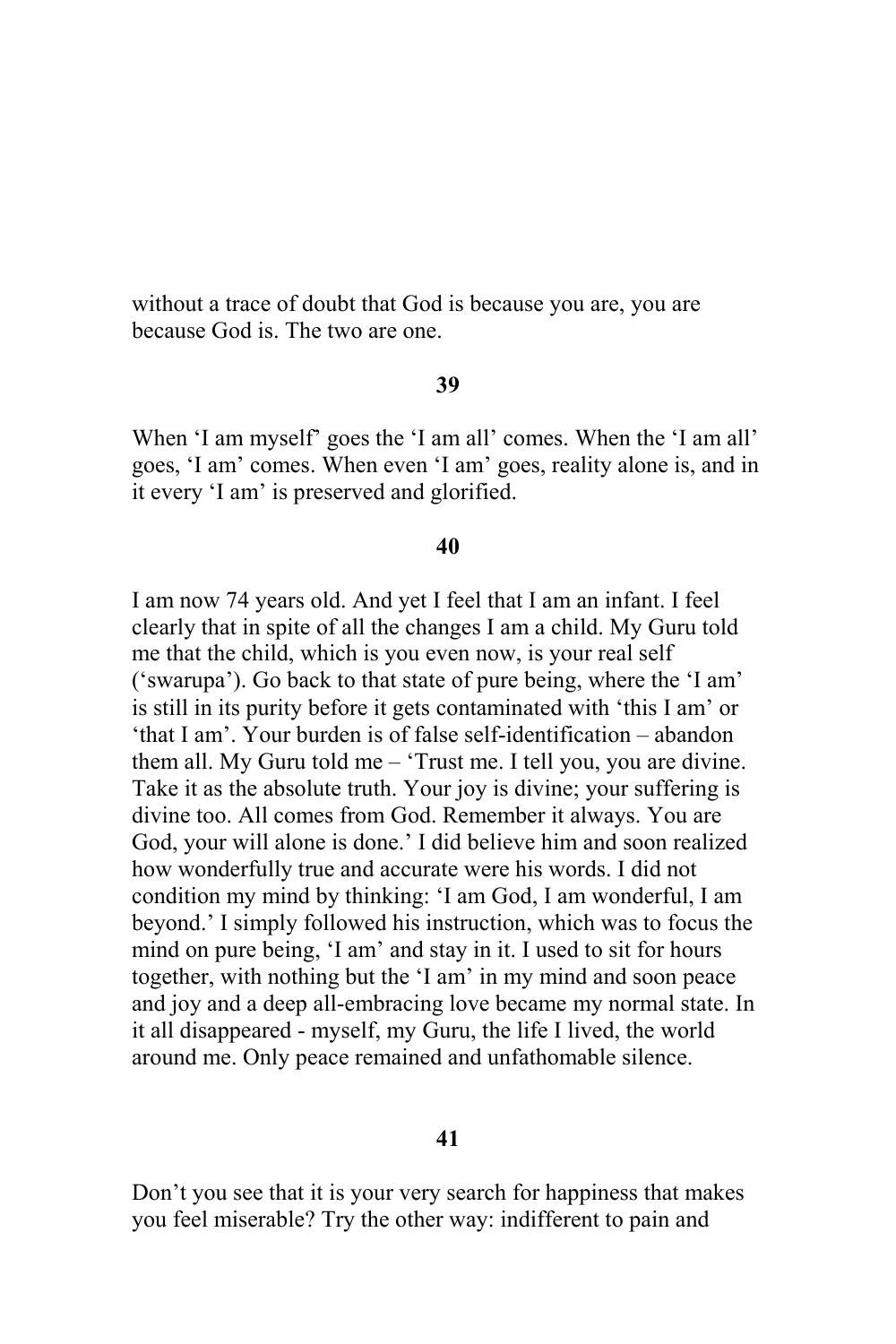pleasure, neither seeking, nor refusing, give all your attention to the level on which 'I am' is timelessly present. Soon you will realize that peace and happiness are in your very nature and it is only seeking them through some particular channels that disturbs. Avoid the disturbance, that is all. To seek there is no need; you would not seek what you already have. You yourself are God, the Supreme Reality. To begin with, trust me, trust the teacher. It enables you to make the first step - and then your trust is justified by your own experience.

# 42

The best is the simple feeling 'I am'. Dwell on it patiently. Here patience is wisdom; don't think of failure. There can be no failure in this undertaking.

## 43

No use rebelling against the very pattern of life. If you seek the immutable, go beyond experience. When I say remember 'I am' all the time. I mean come back to it repeatedly. No particular thought can be mind's natural state, only silence. Not the idea of silence but silence itself. When the mind is in its natural state, it reverts to silence spontaneously after every experience, or rather, every experience happens against a background of silence. Now, what you have learnt here becomes the seed. You may forget it – apparently. But it will live and in due season sprout and grow and bring forth flowers and fruits. All will happen by itself. You need not do anything, only don't prevent it.

# 44

First know your own mind and you will find that the question of other minds does not arise at all, for there are no other people. You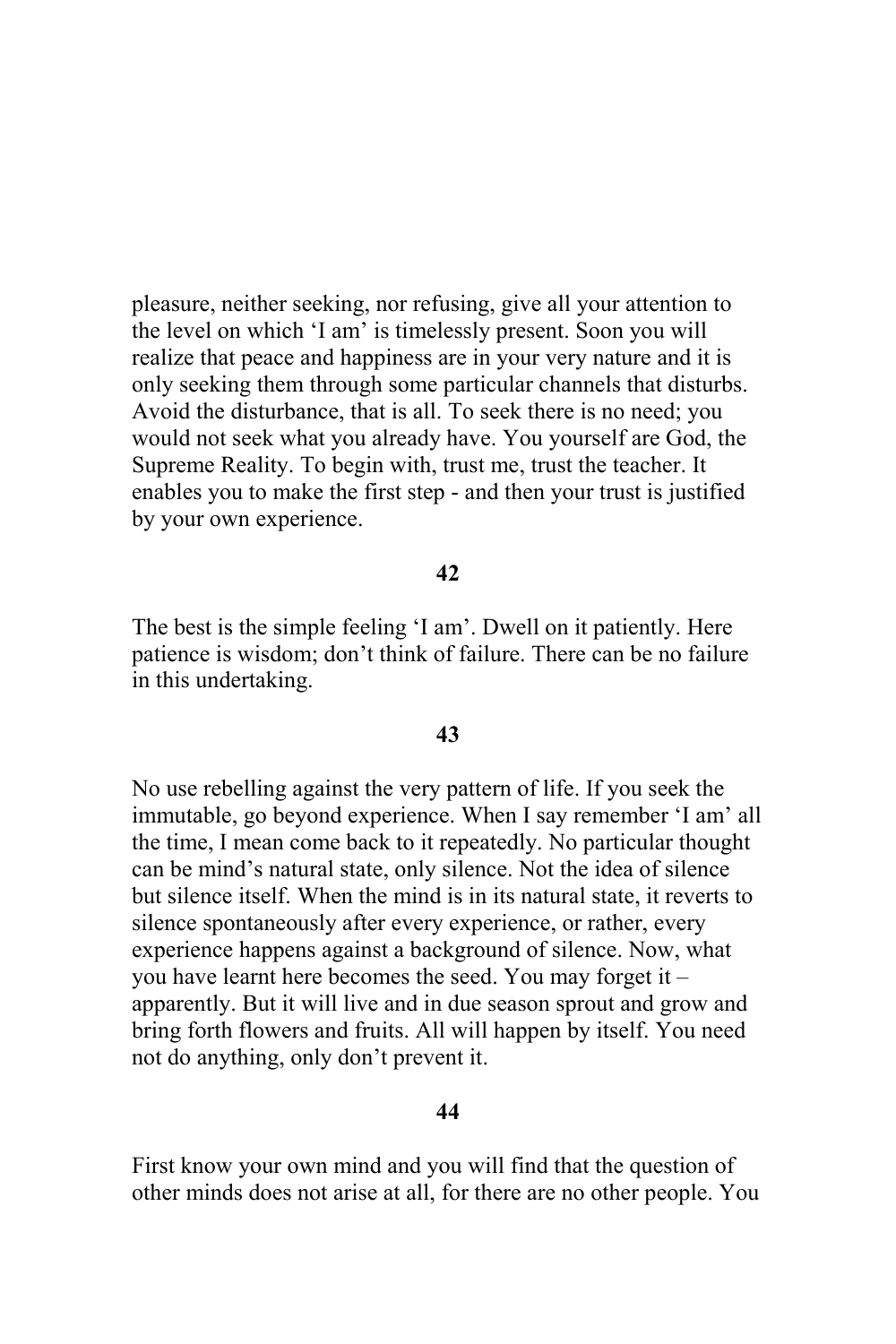are the common factor, the only link between the minds, Being is consciousness: 'I am' applies to all.

# 45

The 'I am' is a thought, while awareness is not a thought; there is no 'I am aware' in awareness. Consciousness is an attribute while awareness is not, one can be aware of being conscious, but not conscious of awareness. God is the totality of consciousness, but awareness is beyond all – being as well as non-being.

## 46

When you follow my advice and try to keep the mind on the notion of 'I am' only, you become fully aware of your mind and its vagaries. Awareness being lucid harmony ('sattwa') in action dissolves dullness and quietens the restlessness of the mind and gently but steadily changes its very substance. This change need not be spectacular; it maybe hardly noticeable; and yet it is a deep and fundamental shift from darkness to light from inadvertence to awareness

# 47

There is the body and there is the Self, between them is the mind, in which the Self is reflected as 'I am'. Because of the imperfections of the mind, its crudity and restlessness, lack of discernment and insight, it takes itself to be the body and not the Self. All that is needed is to purify the mind so that it can realize its identity with the Self. When the mind merges in the Self, the body presents no problems. It remains what it is, an instrument of cognition and action, the tool and the expression of the creative fire within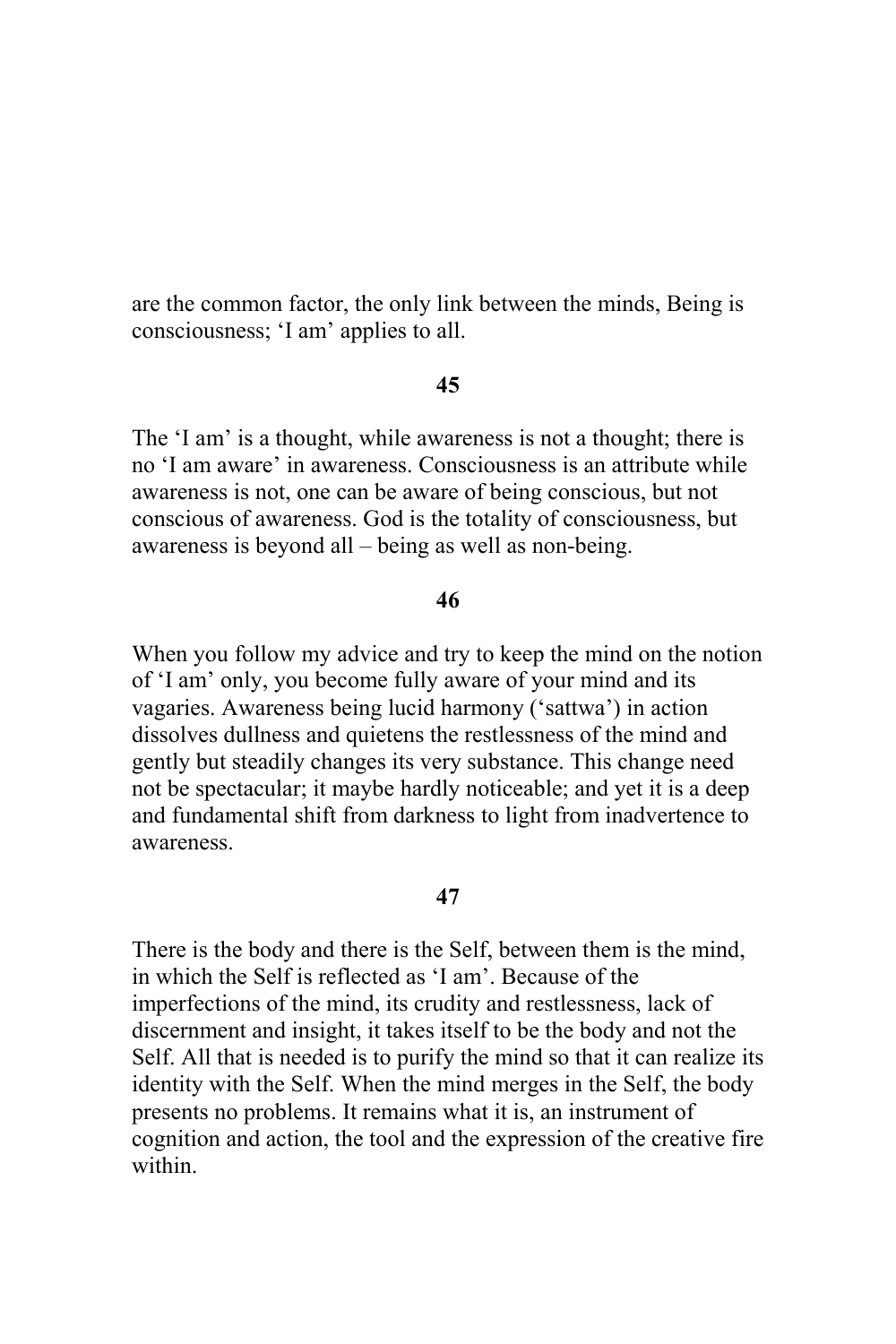The tangle which is entirely below the level of consciousness can be set right by being with yourself, the 'I am', by watching yourself in your daily life with a lert interest with the intention to understand rather than to judge, in full acceptance of whatever may emerge, because it is there, you encourage the deep to come to the surface and enrich your life and consciousness with its captive energies. This is the great work of awareness; it removes obstacles and releases energies by understanding the nature of life and mind. Intelligence is the door to freedom and alert attention is the mother of intelligence.

#### 49

There must be love in the relation between the person who says 'I am' and the observer of the 'I am'. As long as the observer, the inner self; the 'higher' self considers himself apart from the observed, the 'lower' self, despises it and condemns it, the situation is hopeless. It is only when the observer ('vyakta') accepts the person ('vyakti') as a projection or manifestation of himself, and so to say, takes the self into the Self, the duality of 'I' and 'this' goes and the identity of the outer and the inner, the Supreme Reality manifests itself.

## 50

There is no 'I' apart from the body or the world. The three appear and disappear together. At the root is the sense 'I am'. Go beyond it. The idea 'I-am-not-body' is merely an antidote to the idea 'Iam-the-body', which is false. What is that 'I am'? Unless you know yourself, what else can you know?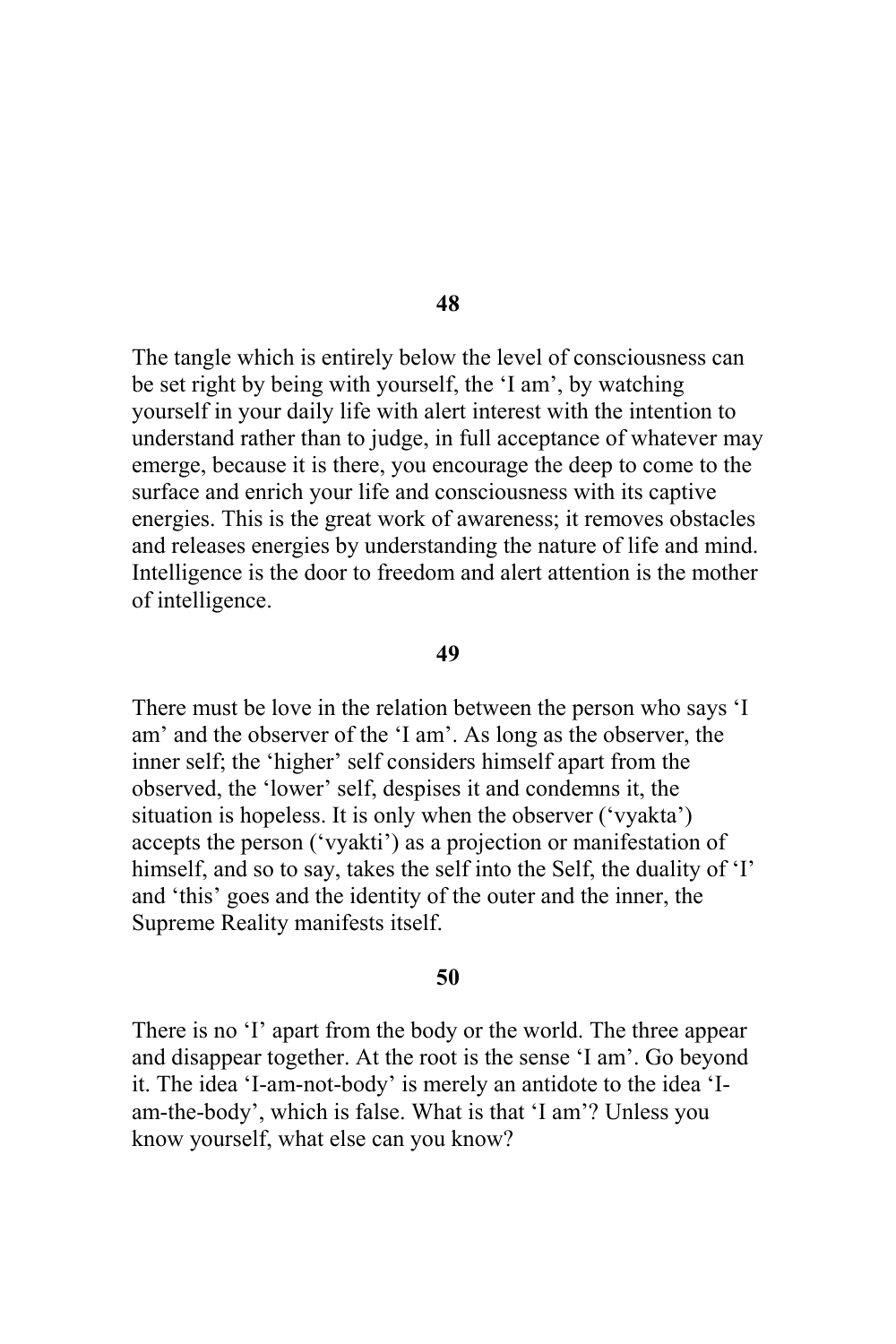All hangs on the idea 'I am'. Examine it very thoroughly. It lies at the root of every trouble. This 'I am' idea was not born with you. You could have lived very well without it. It came later due to your self-identification with the body. It created an illusion of separation where there was none. It made you a stranger in your own world alien and inimical. Without the sense of 'I am' life goes on. There are moments when we are without the sense of 'I am', at peace and happy. With the return of 'I am', trouble starts.

#### 52

It is because the 'I am' is false that it wants to continue. Reality need not continue – knowing itself indestructible, it is indifferent to the destruction of forms and expressions. To strengthen and stabilize the 'I am' we do all sorts of things – all in vain for the 'I am' is being rebuilt from moment to moment. No ambition is spiritual. All ambitions are for the sake of 'I am'. If you want to make real progress you must give up all ideas of personal attainment

## 53

When I met my Guru, he told me: 'you are not what you take yourself to be. Find out what you are. Watch the sense 'I am', find you real self' I obeyed him because I trusted him; I did as he told me. All my spare time I would spend looking at myself in silence. And what a difference it made, and how soon. It took me only three years to realize my true nature. My Guru died soon after I met him, but it made no difference. I remembered what he told me and persevered. The fruit of it is here, with me.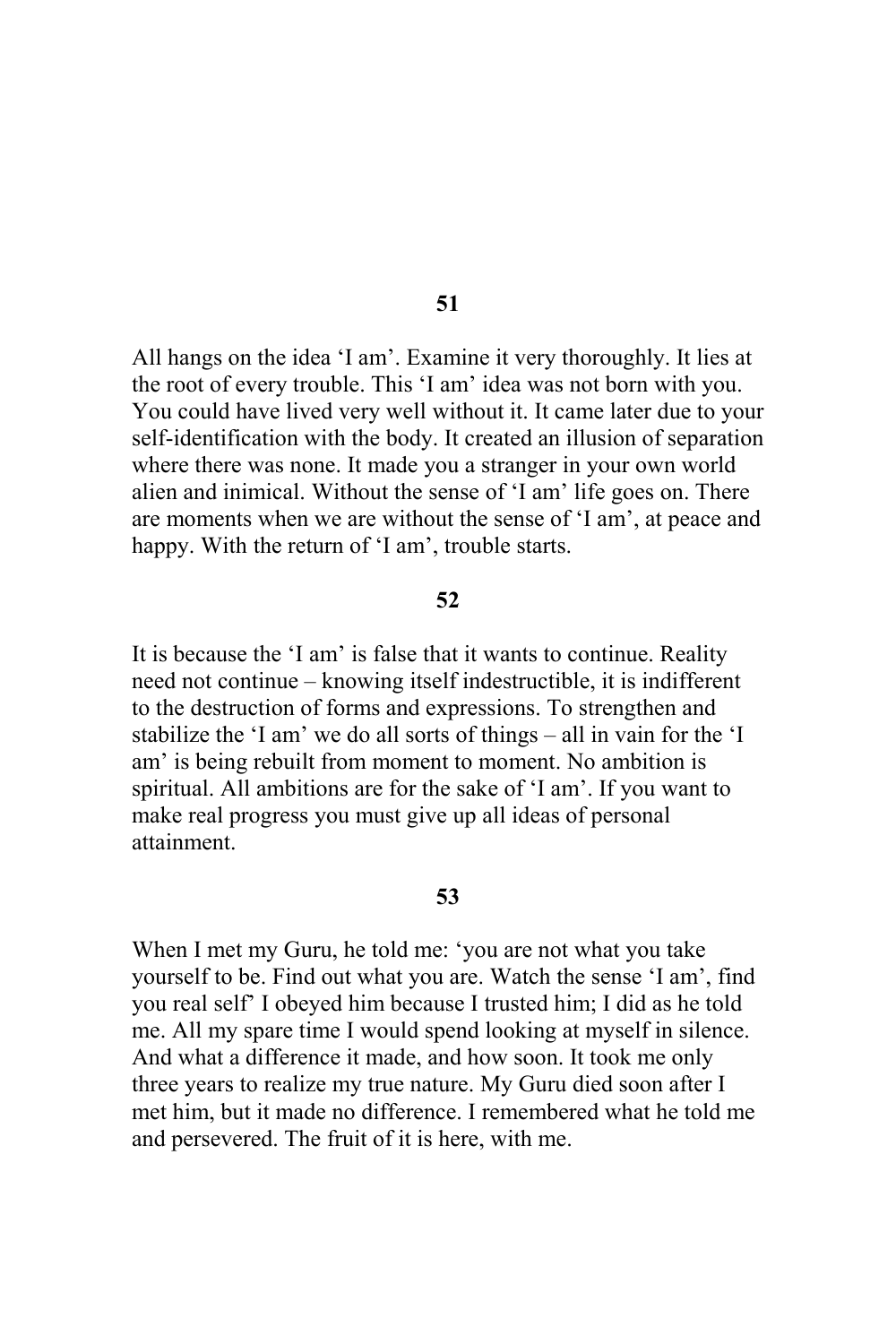All directions are within the mind. I am not asking you to look in any particular direction. Just look away from all that happens in your mind and bring it to the feeling 'I am'. The 'I am' is not a direction. It is the negation of all directions. Ultimately even the 'I am' will have to go for you need not keep asserting what is obvious. Bringing the mind to the feeling 'I am' merely helps turning the mind away from everything else.

#### 55

Tirelessly I draw your attention to the one incontrovertible factor – that of being. Being needs no proofs – it proves itself. If only you go deep into the fact of being and discover the vastness and the glory, to which the 'I am' is the door, and cross the door and go beyond, your life will be full of happiness and light. Believe me; the effort needed is as nothing when compared with the discoveries arrived at.

# 56

Hold on to the sense 'I am' to the exclusion of everything else. When this mind becomes completely silent, it shines with a new light and vibrates with new knowledge. It all comes spontaneously; you need only to hold on to the 'I am'.

#### 57

Begin with feeling 'I am'. All else is neither true nor false, it seems real when it appears, it disappears when it is denied. A transient thing is a mystery. The real is simple, open, clear and kind, beautiful and joyous. It is completely free of contradictions. It is ever-new, ever-fresh, and endlessly creative. Being and non-being, life and death, all distinctions merge in it.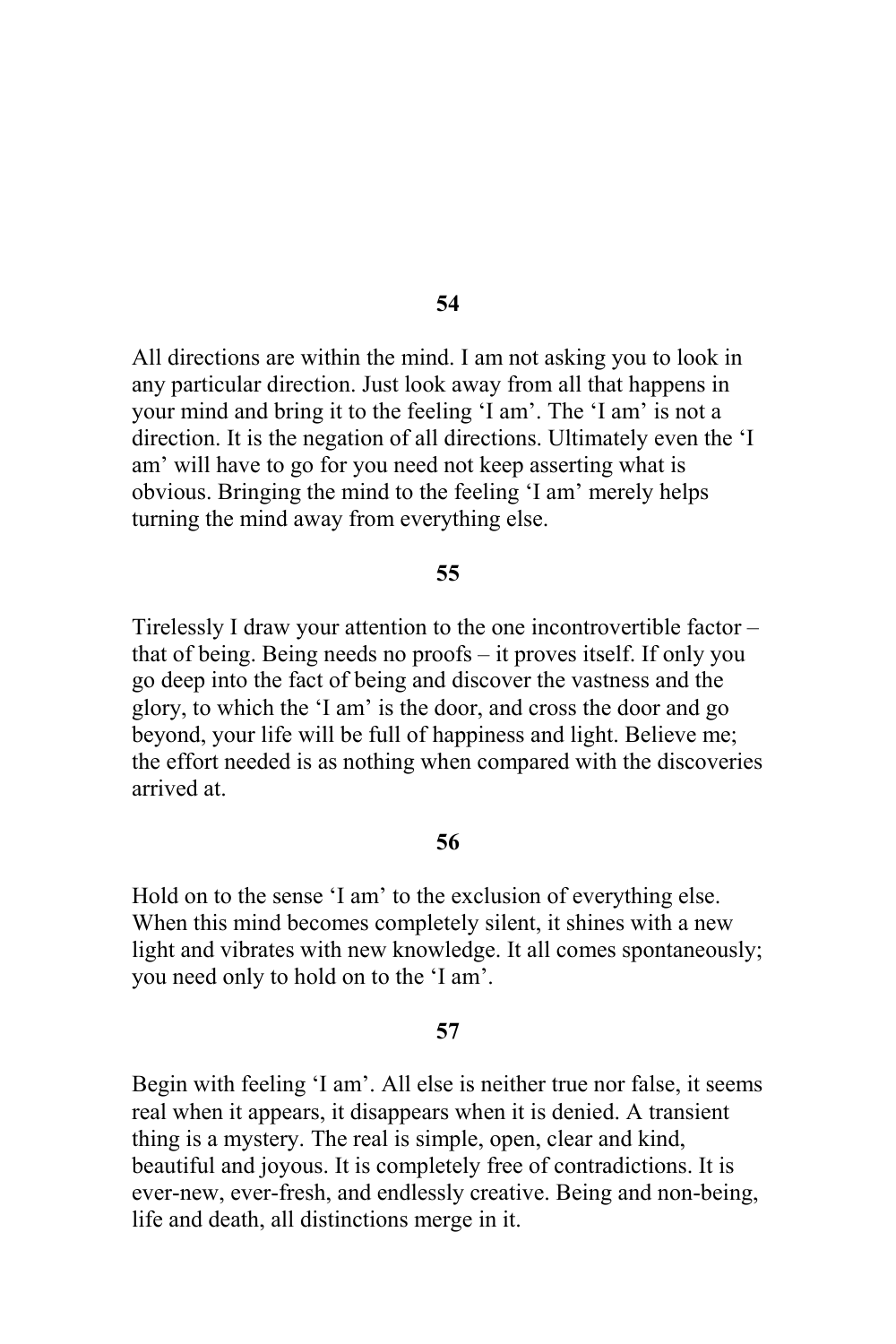The teacher tells the watcher you are not this; there is nothing yours in this, except the point of 'I am', which is the bridge between the watcher and his dream. 'I am this', 'I am that' is a dream, while pure 'I am' has the stamp of reality on it. You have tasted so many things – all came to naught. Only the sense 'I am' persisted – unchanged. Stay with the changeless among the changeful, until you are able to go beyond.

#### 59

First you create a world, then the 'I am' becomes a person, who is not happy for various reasons. He goes out in search of happiness, meets a Guru who tells him 'You are not a person, find out who you are'. He does it and goes beyond.

#### 60

He who is beyond time  $-$  is the un-nameable. A glowing ember moved round and round quickly enough appears as a glowing circle. When the movement ceases, the ember remains. Similarly, the 'I am' in movement creates the world. The 'I am' at peace becomes the Absolute.

## 61

Immortality is freedom from the feeling: 'I am'. Yet it is not extinction. On the contrary, it is a state infinitely more real, aware and happy than you can possibly think of. Only self-consciousness is no more. Who would remain even to say 'I am the witness'? When there is no 'I am', where is the witness? In the timeless state there no self to take refuge in.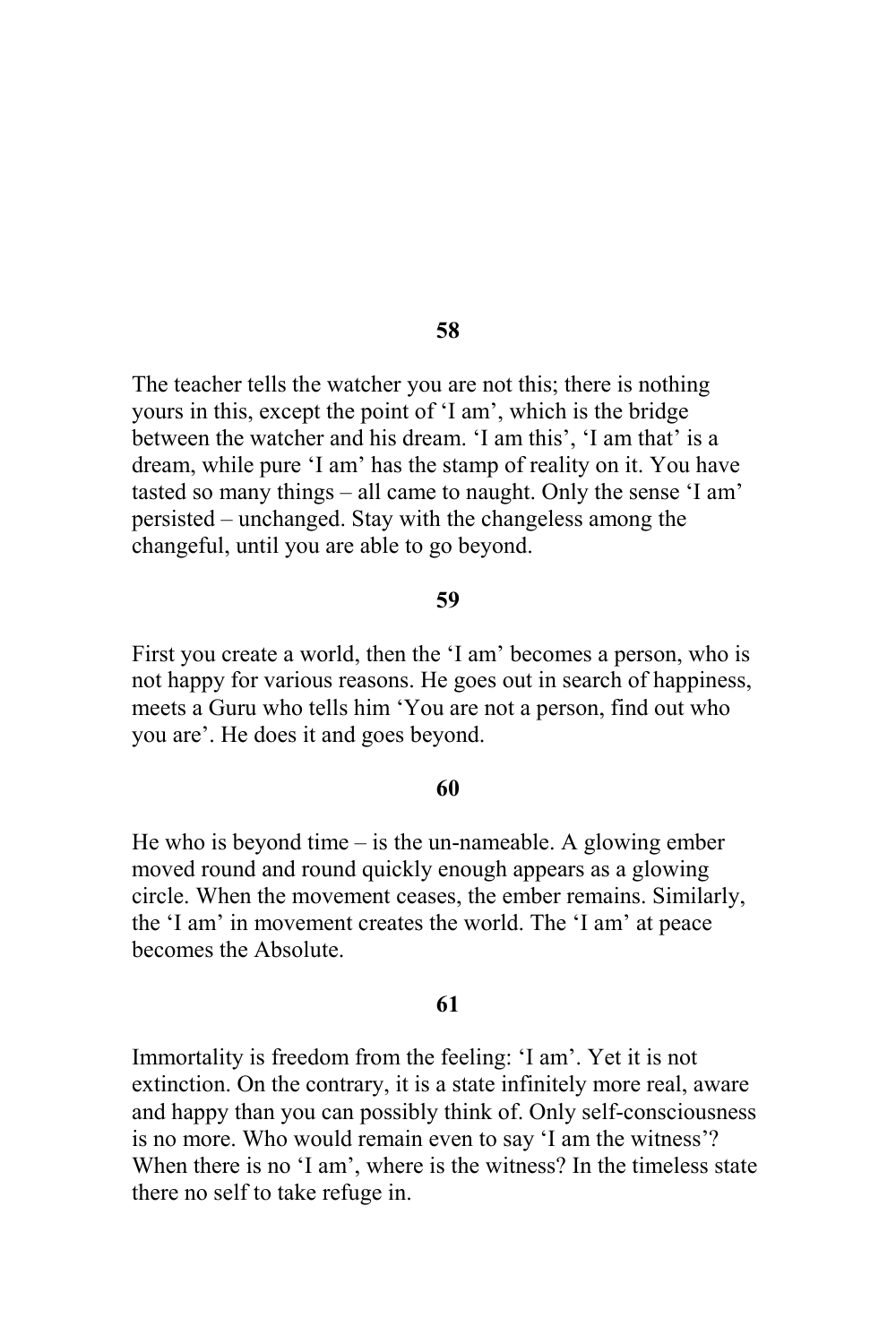The witness is both unreal and real. The last remnant of the illusion, the first touch of the real. To say: I am only the witness is both false and true, false because of the 'I am', true because of the witness. It is better to say: 'there is witnessing'. The moment you say 'I am', the entire universe comes into being along with its creator

#### 63

Trust the teacher. Take my case. My Guru ordered me to attend to the sense 'I am' and to give attention to nothing else. I just obeyed. I did not follow any particular course of breathing or meditation, or study of scriptures. Whatever happened I would turn away my attention from it and remain with the sense 'I am', it may look too simple, even crude. My only reason for doing it was that my Guru told me so. Yet it worked! Obedience is a powerful solvent of all desires and fears.

# 64

Look at the 'I am' as a sign of love between the inner and the outer, the real and the appearance. Just like in a dream all is different, except the sense of 'I', which enables you to say 'I dreamt', so does the sense of 'I am' enable you to say, 'I am my real Self again. I do nothing nor is anything done to me. I am what I am and nothing can affect me. I appear to depend on everything, but in fact all depends on me'.

# 65

In the immensity of consciousness a light appears, a tiny point that moves rapidly and traces shapes, thoughts and feelings, concepts and ideas, like a pen writing on paper. And the ink that leaves a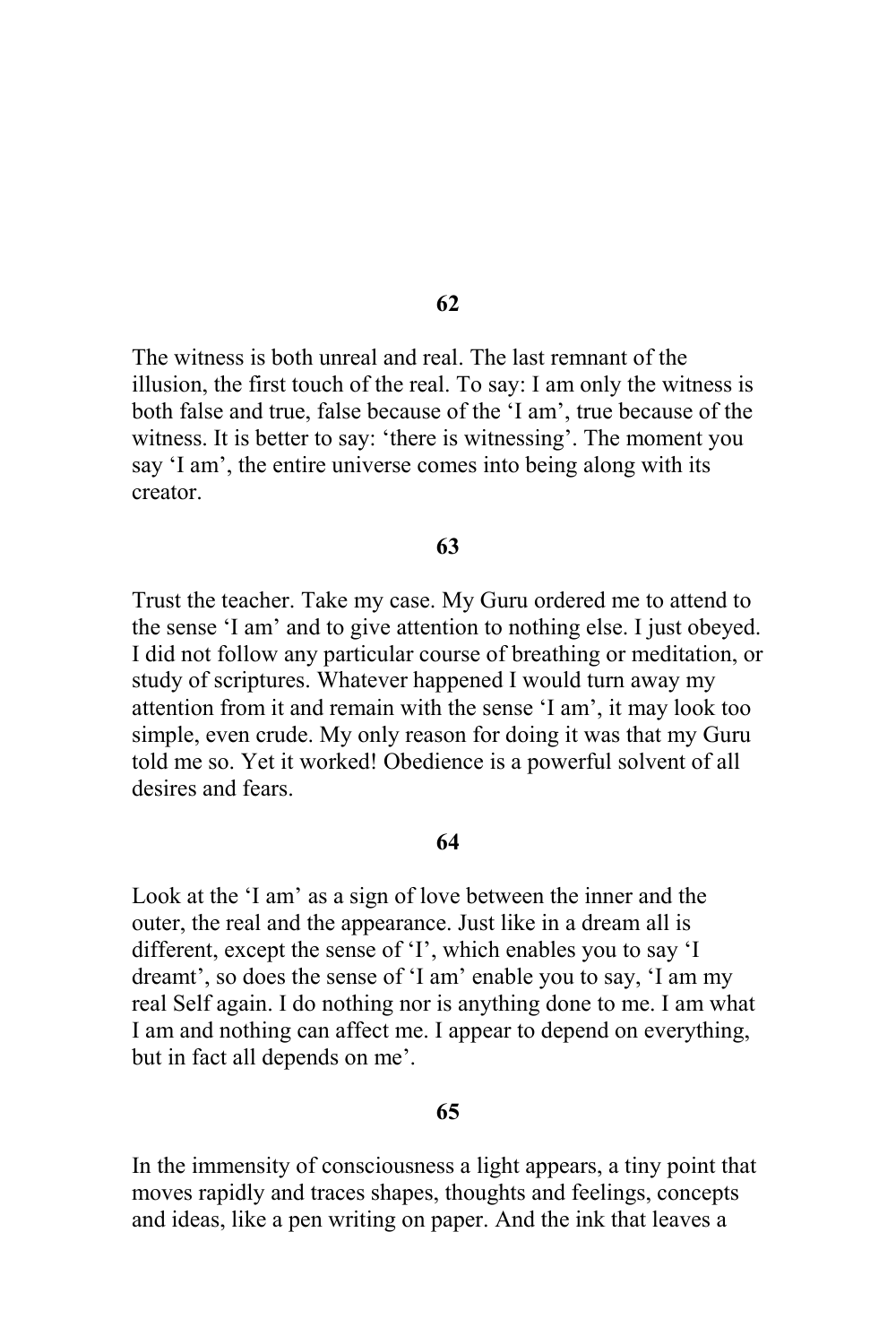trace is memory. You are that tiny point and by your movement the world is ever re-created. Stop moving and there will be no world. Look within and you will find that the point of light is the reflection of the immensity of light in the body as the sense 'I am'. There is only light all else appears.

# 66

To be the point of light (reflected as the sense 'I am') tracing the world is 'turiya'. To be the light itself is 'turiyatita'. But of what use are names when reality is so near?

# 67

The sense of 'I am' is both unreal and real. Unreal when I say 'I am this or that'. It is real when we mean 'I am not this nor that'. The 'I am' and the witness are not one, but without one the other cannot be

## 68

Give your heart and mind to brooding over the 'I am', what is it, how is it, what is its source, its life, its meaning. It is very much like digging a well. You reject all that is not water, till you reach the life-giving spring.

## 69

The witness and consciousness appear and disappear together. The witness or the sense 'I am' too is transient but is given importance to break the spell of the known; the illusion that only the perceivable is real. Presently for you perception is primary and witnessing secondary, revert it to make witnessing primary and perception secondary (The 'I am' is just a device to revert).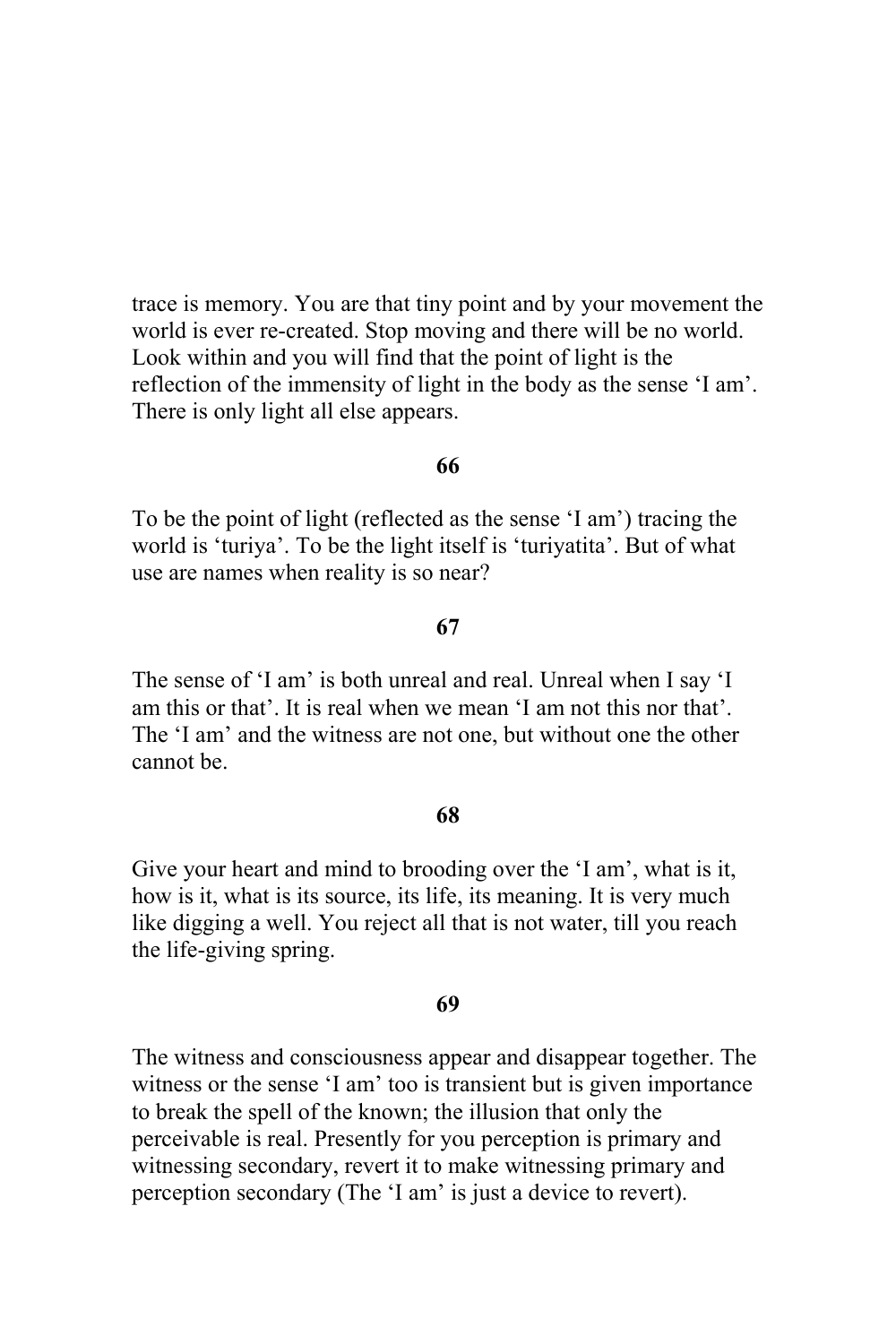Look at yourself steadily  $-$  it is enough. The door that locks you in is also the door that lets you out. The 'I am' is the door. Stay at it until it opens. As a matter of fact, it is open, only you are not at it. You are waiting at the non-existent painted doors, which will never open.

# 71

Keep the 'I am' in the focus of awareness, remember that you 'are', watch yourself ceaselessly and the unconscious will flow into the conscious without any special effort on your part. The person merges into the witness, the witness into awareness, awareness into pure being, yet identity is not lost, only its limitations are lost. It is transfigured and becomes the real Self, the 'sadguru', the eternal friend and guide. To go deeper, meditation is essential, the striving to go beyond the states of sleep, dream and waking. In the beginning the attempts are irregular, then recur more often, become regular, then continuous and intense, until all obstacles are conquered.

# 72

All that happens, happens in and to the mind, not to the source of the 'I am'. Once you realize that all happens by itself (call it destiny or the will of God or mere accident), you remain as witness only, understanding and enjoying, but not perturbed.

## 73

Before you can say 'I am', you must be there to say it. Being need not be self-conscious. You need not know to be, but you must 'be' to know

## 70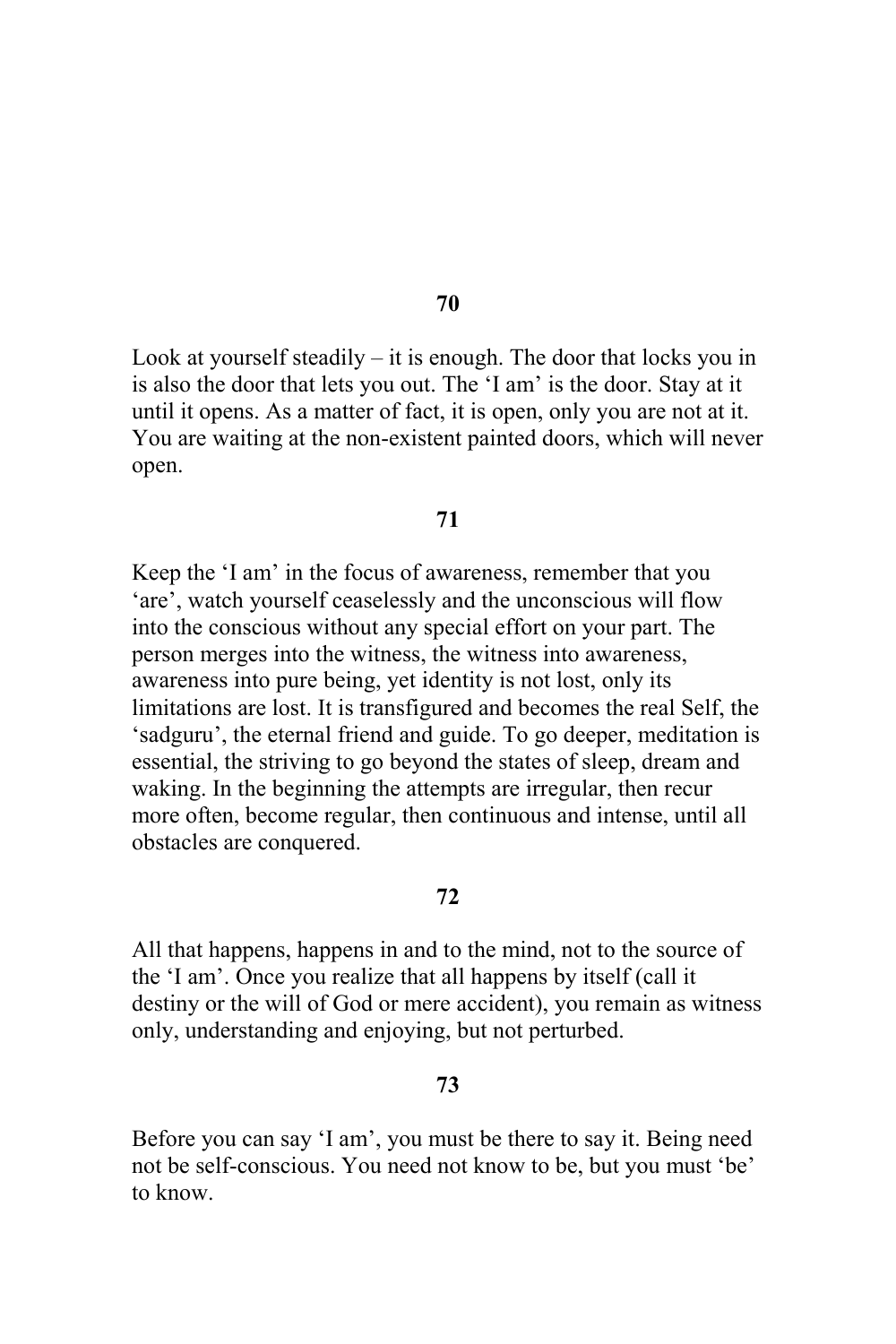The subtle body is created with the emergence of the 'I am' idea. The two are one. It is momentary. Real when present, unreal when over. Call it empirical, or actual, or factual. It is the reality of immediate experience, here and now, which cannot be denied. You can question the description and the meaning, but not the event itself. Being and non-being alternate and their reality is momentary. The immutable reality lies beyond space and time. Realize the momentariness of being and non-being and be free from both

## 75

The 'I am' is at the root of all appearance and the permanent link in the succession of events that we call life; but I am beyond the 'I am'

## 76

All the glories will come with mere dwelling on the feeling 'I am'. It is the simple that is certain, not the complicated. Somehow, people do not trust the simple, the easy, the always available. Why not give an honest trial to what I say? It may look very small and insignificant, but it is like a seed that grows into a mighty tree. Give yourself a chance.

#### 77

I was taught to give attention to my sense of 'I am' and I found it supremely effective. Therefore, I can speak of it with full confidence. But often people come with bodies, brains and minds so mishandled, perverted and weak that the state of formless attention is beyond them. In such cases some simpler token of earnestness (like repeating a 'mantra') is appropriate. After all it is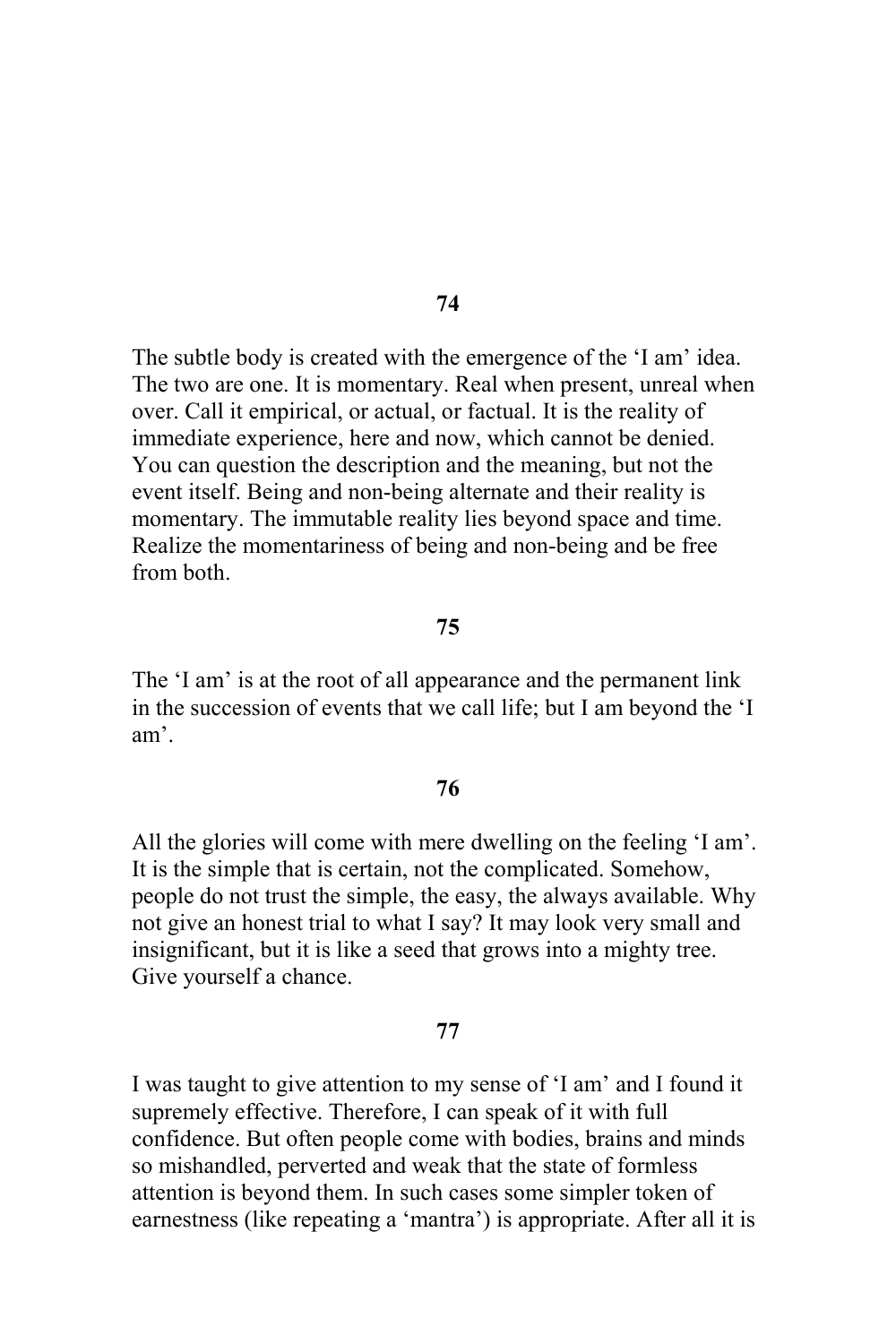the earnestness that is indispensable, the crucial factor. 'Sadhana' is only a vessel and it must be filled to be brim with earnestness. which is but love in action. For nothing can be done without love.

## 78

Delve deeply into the sense 'I am' and you surely discover that the perceiving center is universal, as universal as the light that illumines the world. All that happens in the universe happens to you, the silent witness. On the other hand, whatever is done, is done by you, the universal and inexhaustible energy.

# 79

Theoretically you always have a chance for self-realization. In practice a situation must arise, when all the factors necessary for self-realization are present. This need not discourage you. Your dwelling on the fact of 'I am' will soon create another chance. For attitude attracts opportunity. All you know is second-hand. Only 'I am' is first-hand and needs no proofs. Stay with it.

## 80

You have to go within. Whatever great things have happened in nature, however powerful, still they disappear right here. These situations appear and disappear. This is actually abstract, what is solid here is the knowledge 'I am'. The seen and seeing, disappear. I tell this only to those who are prepared to listen. Whatever appears is bound to disappear.

# 81

The greatest appearance is the knowledge 'I am'. It is invisible before the birth and after the death of the body, and while it is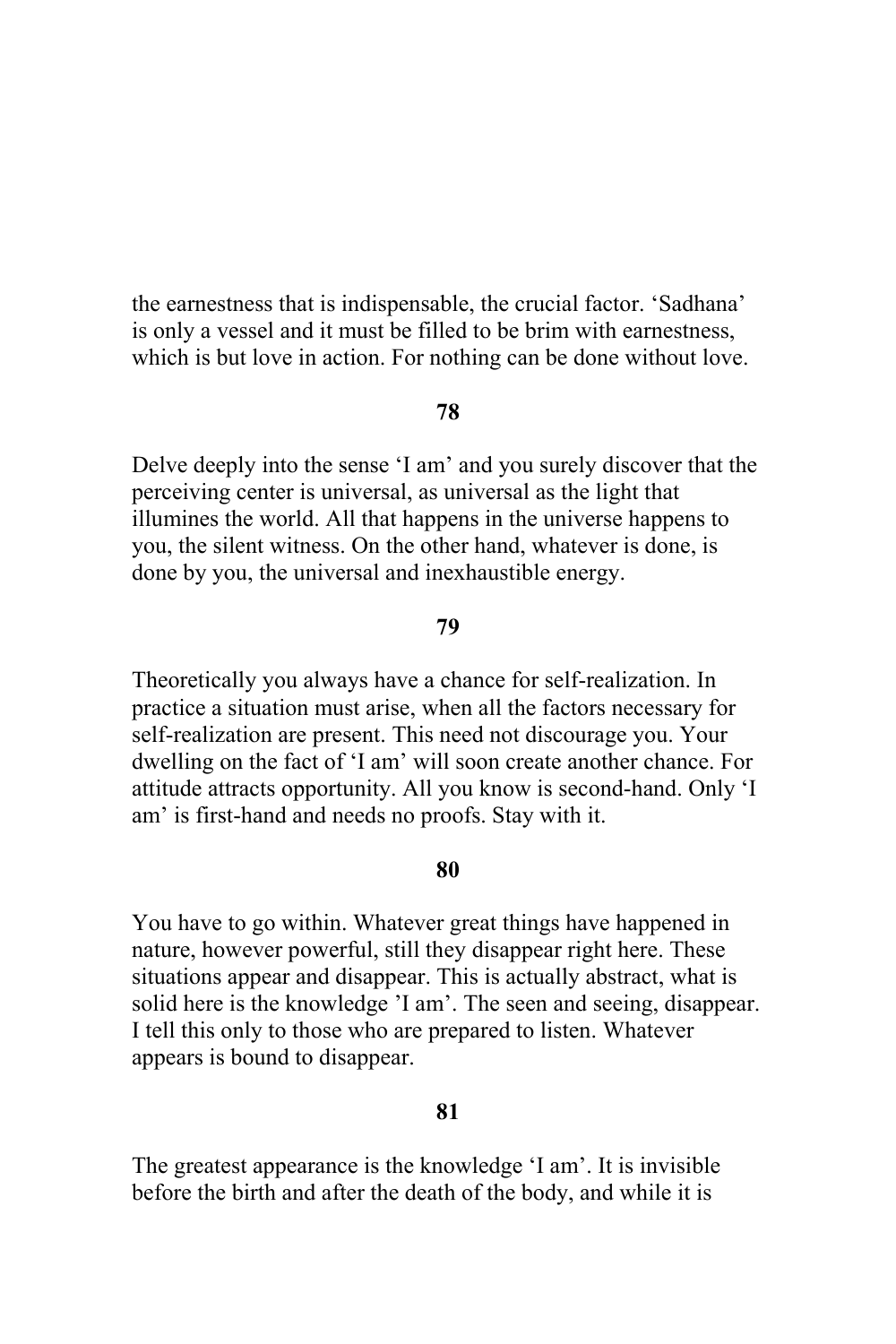visible it is a solid thing. Many great sages have appeared and disappeared because of the powerful seed 'I am'.

# 82

The knowledge 'I am' is time bound, all your knowledge sprouts from the concept that you are. This infinitesimal seed contains the universe. You miss the point; you do not understand me properly. This principle 'I am' I am telling you about again and again. All questions will be over once you solve the riddle of 'I am'.

# 83

The knowledge 'I am' is the soul of the entire world. The witness of the knowledge 'I am' is prior to the knowledge 'I am'. Try to understand yourself as you are, do not add any qualifications.

#### 84

The 'I am' is the sum total of everything you perceive. It appears spontaneously and disappears, it has no dwelling place. It is like a dream world. Do not try to be something, even a spiritual person. You are the manifested. The tree is already there in the seed. Such is the 'I am' Just see it as it is

## 85

You are separate from 'I am'. 'I am' is itself an illusion. The knowledge 'I am' and the world are tricks of Maya. There is no substance in them. There are no words actually; you speak words for your satisfaction.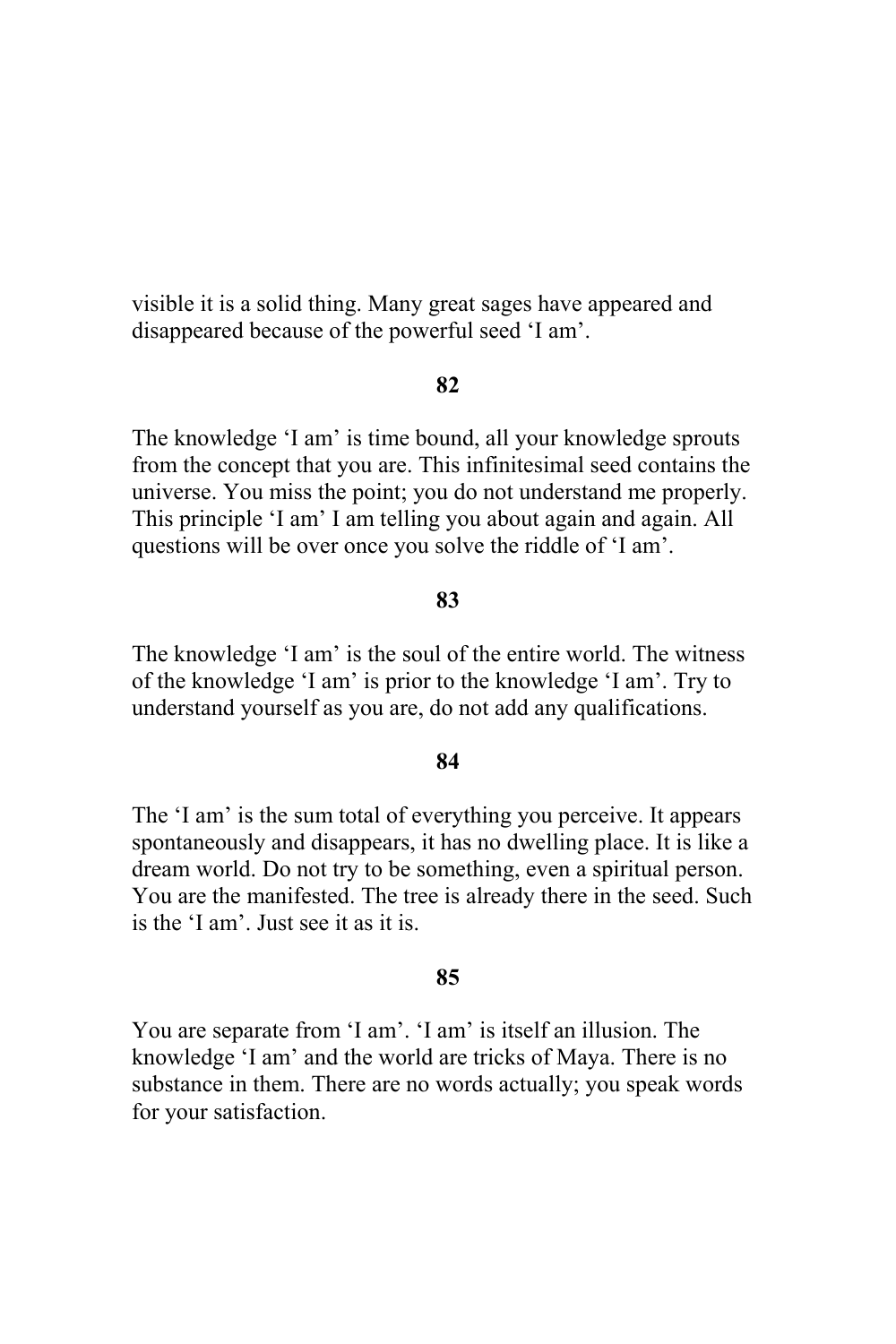The 'I amness' is pulsating 'I am, I am'. The feeling of 'I amness' is there because of the essence of the food body and vital breath, when these are gone the pulsation of 'I amness' will not be there. Beingness goes into no-beingness.

#### 87

Because of the knowledge 'I am' we conduct all activities. In the morning when you wake up you get the first guaranty, that conviction of 'I am'. Then because you are not in a position to sustain or tolerate that 'I amness' you bestir yourself. You get up and move around here and there and the activity starts.

## 88

That attention of 'I amness' is always there in the waking state, but we are not alert to watch it. There is no other attention to be followed Be attentive to that attention 'I am'

# 89

Deal with the knowledge 'I am'. This 'I amness' is there first, isn't it? - Primary. That 'I' must be there before you receive this sickness of 'samskara' (obstacles). Initially you have to understand that the knowledge 'I am' is a product of the food essence. When you know that you are, the world also is.

## 90

The Guru, God, and your own knowledge – these three are one. If you know that, you become quiet. Guru means knowledge and knowledge means 'I am'. The 'I amness' is itself the Guru.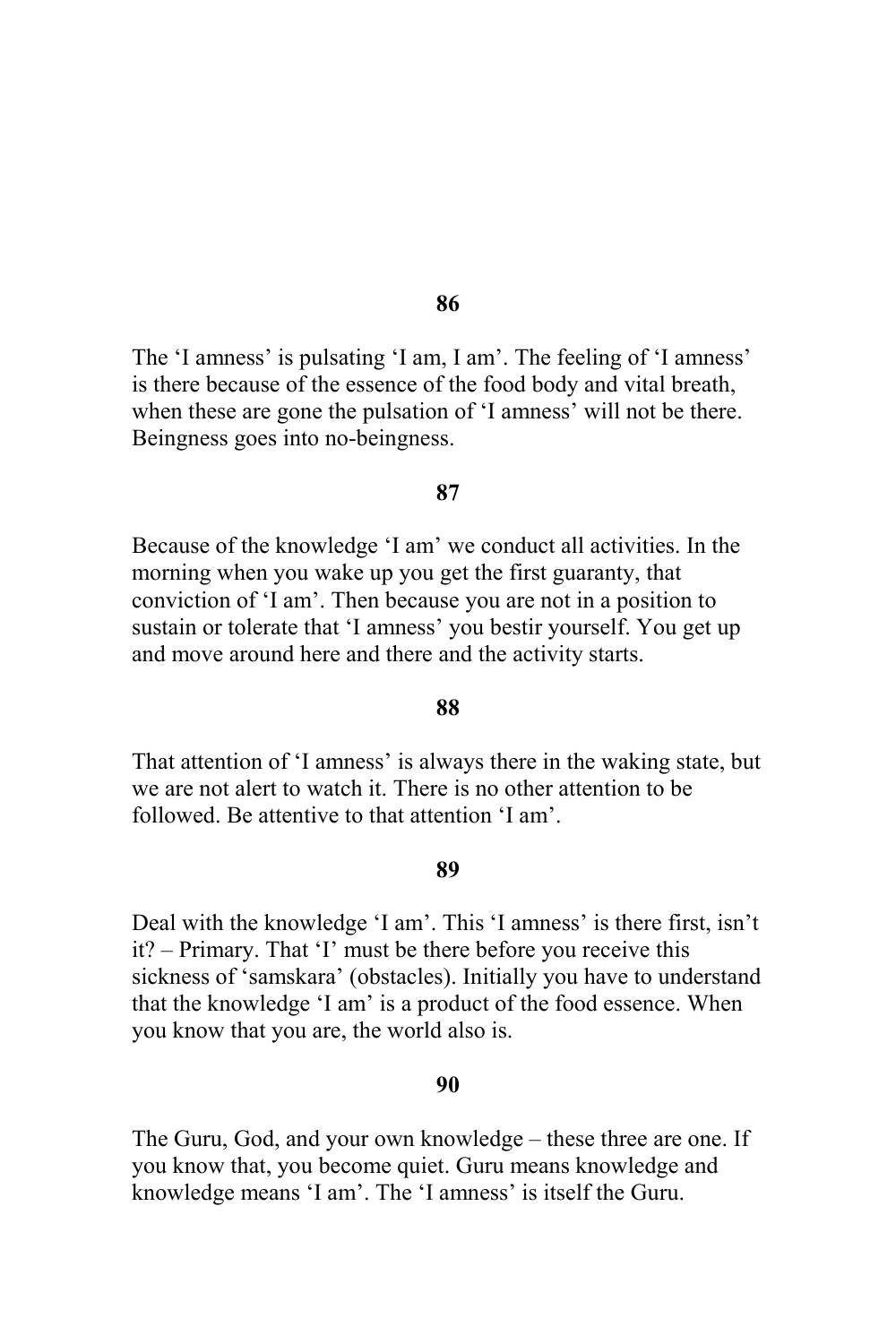That state in which you were before you acquired this knowledge 'I am' is the real state. Only after you got this knowledge you identified with the body-mind. Whatever you have acquired, including the body-mind, that will go, and it is useless, and that is that. But your original state, before you acquired the body, is the Truth, is the Real state, and it will remain.

# 92

The beginning and the end of this understanding is the knowledge 'I am'. The beginning of concepts started with the primary concept 'I am'. Having wandered through all the concepts, and rejected them, you have to get rid of this last or the first concept.

# 93

To start with you have to be in that beingness or 'I am' without the body sense. You feel that you are the body now but when you abide in that beingness you will know then how you are without the body sense. But don't forget, at the same time; that body and the vital breath are very necessary. Once you understand these three entities correctly (body, vital breath and the message 'I am'), then you are apart.

#### 94

This knowledge 'I am' comes to you after your body is born, after that the body of childhood grows on its own and becomes old. What remains in the end is only one thing 'I am'. So all through life you have to remember to investigate who is this 'I am'. Otherwise birth and death will have no meaning for your beingness, because that beingness will also be dissolved after the death of the body.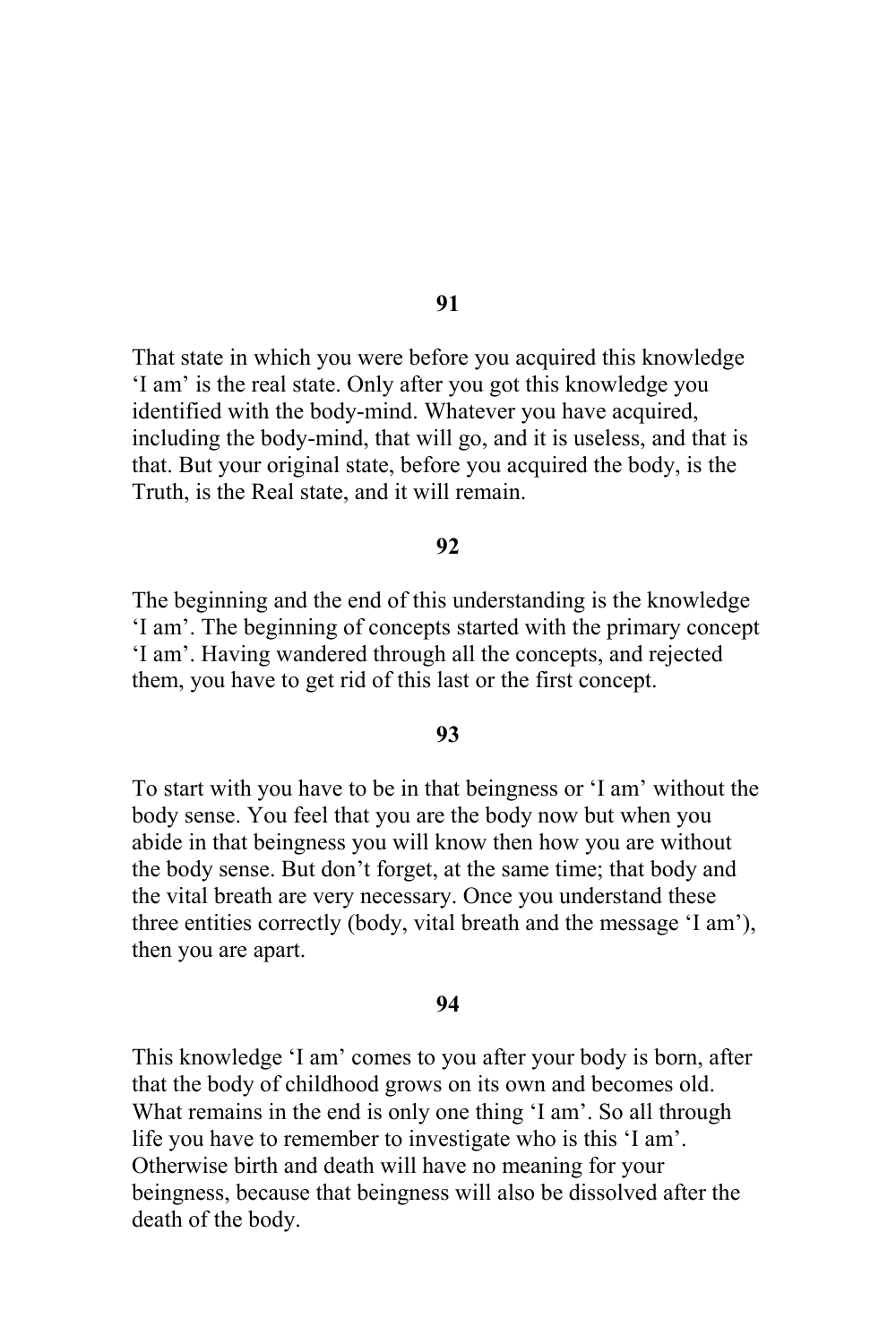To understand more clearly take the example of the dream world. You are in deep sleep and suddenly you feel 'I am' and that 'I amness' creates a dream world. Similarly this manifest world is created by that 'I amness'. You will realize this later in the search for truth. The last progress will be for you to transcend this 'I amness' and get stabilized in the ultimate.

## 96

The knowledge 'I am' is the first ignorance and whatever knowledge you acquire with it is ignorance. Go back to the source of your ignorance.

#### 97

Whatever is called God or Self is because there is the beingness, the feeling that 'I am'. That is the fundamental principle, the basis of all your knowledge, but you are identifying yourself with the body.

## 98

With greatest interest you get absorbed in your Self. By giving attention only to your 'I' consciousness you can reach it. Without giving attention to the body but to the sense 'I am'.

## 99

The consciousness that has come out of the five elements, through the body, is the quality of beingness, the knowledge that 'I am'. That state of beingness will perish. There is no necessity for following any particular path, everything is the same. Think of that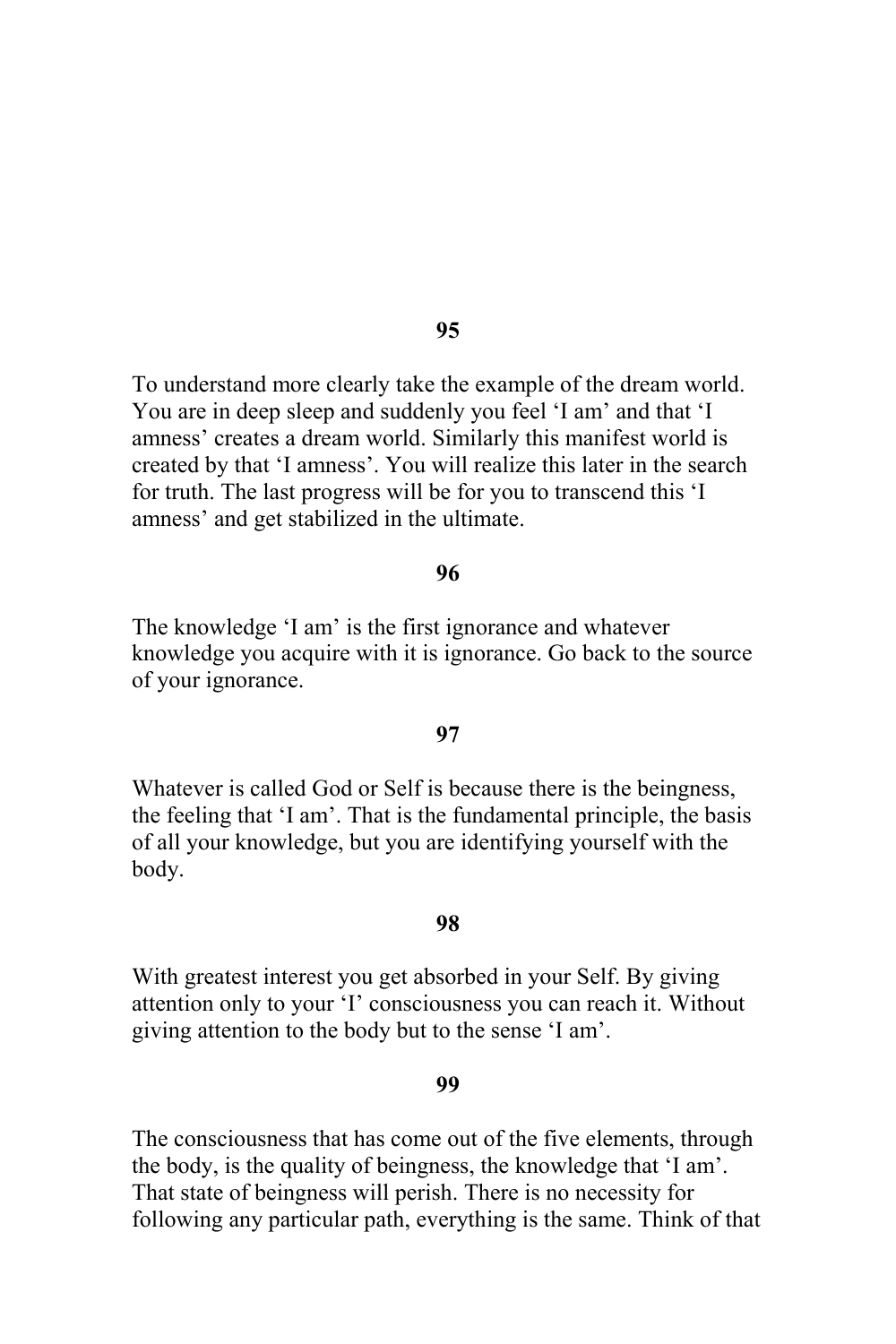which is the center of the cosmos; don't let your attention stray in any way from the knowledge of beingness, 'I am'. Keep on knowing that 'I am' and through this insistence you will know the state you want to reach.

# 100

Before this knowledge 'I am' appeared on you, you were absolutely unattached. As soon as this knowledge dawned on you, you became attached to everything around you. Only that false 'I' is attached. Everything is just happening and that false 'I' is taking the credit for doing things.

# 101

All this conceptual cycle is created by you because you have the concept 'I am', which you must eradicate yourself. When you are in deep sleep is there any experience of pleasure and pain or birth and death? What does that mean? It means that the concept 'I am' has vanished

# 102

You must meditate on that 'I am' without holding on to the body and mind. As you nursed at your mother's breast when you were a baby, so must you nurse at this 'I am', the knowledge of your beingness. Remember and meditate on this also 'I have no fear, I am beyond fear'. I am telling you that this fear will gradually lessen and will go completely, because I say so. The medicine for that fear is my word.

# 103

The Absolute state does not know itself, but the Absolute is offered and opportunity to understand itself through the food product, the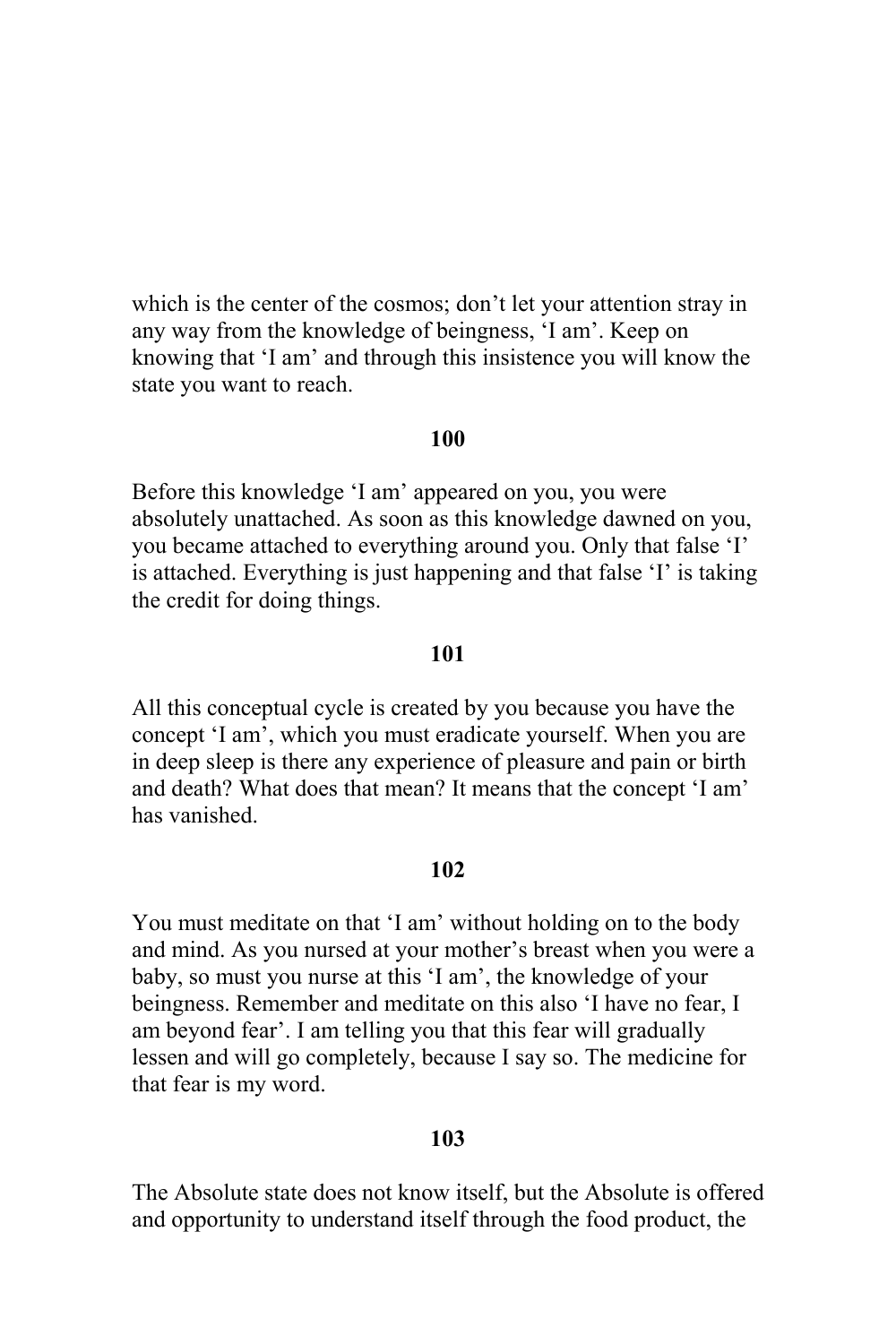'I am'. The very core of all atoms is permeated by that knowledge 'I am'. Embrace all the atoms of the universe with the feeling that all of them have come inside us in the form of the knowledge 'I am'

# 104

You are so used to support of concepts that when your concepts leave you, although it is your true state, you get frightened and try to cling to them again. This is the meeting point of that immanent principle and the Eternal, the borderland. Why is the intellect puzzled here? That beingness which you are experiencing is melting away. When the concept of 'I am' goes, intellect also goes. So the intellect gets that frightening experience of 'I am going'.

# 105

When you become one with that knowledge you will realize that the knowledge 'I am' is the very Guru of the universe. Don't make use of anything except the knowledge 'I am'. Forget everything else. Consider a magnificent tree with many branches and leaves. Go to the root and not the branches.

# 106

The 'I am' connotes the three states, waking, dream and deep sleep. 'I am' means that you are these three states, when these are gone the memory is also gone.

## 107

The appearance of the primary concept 'I am' is the beginning of duality. I started counting with myself, before this counting starts. That has no number. That is the Absolute, With that little movement 'I am' this counting started.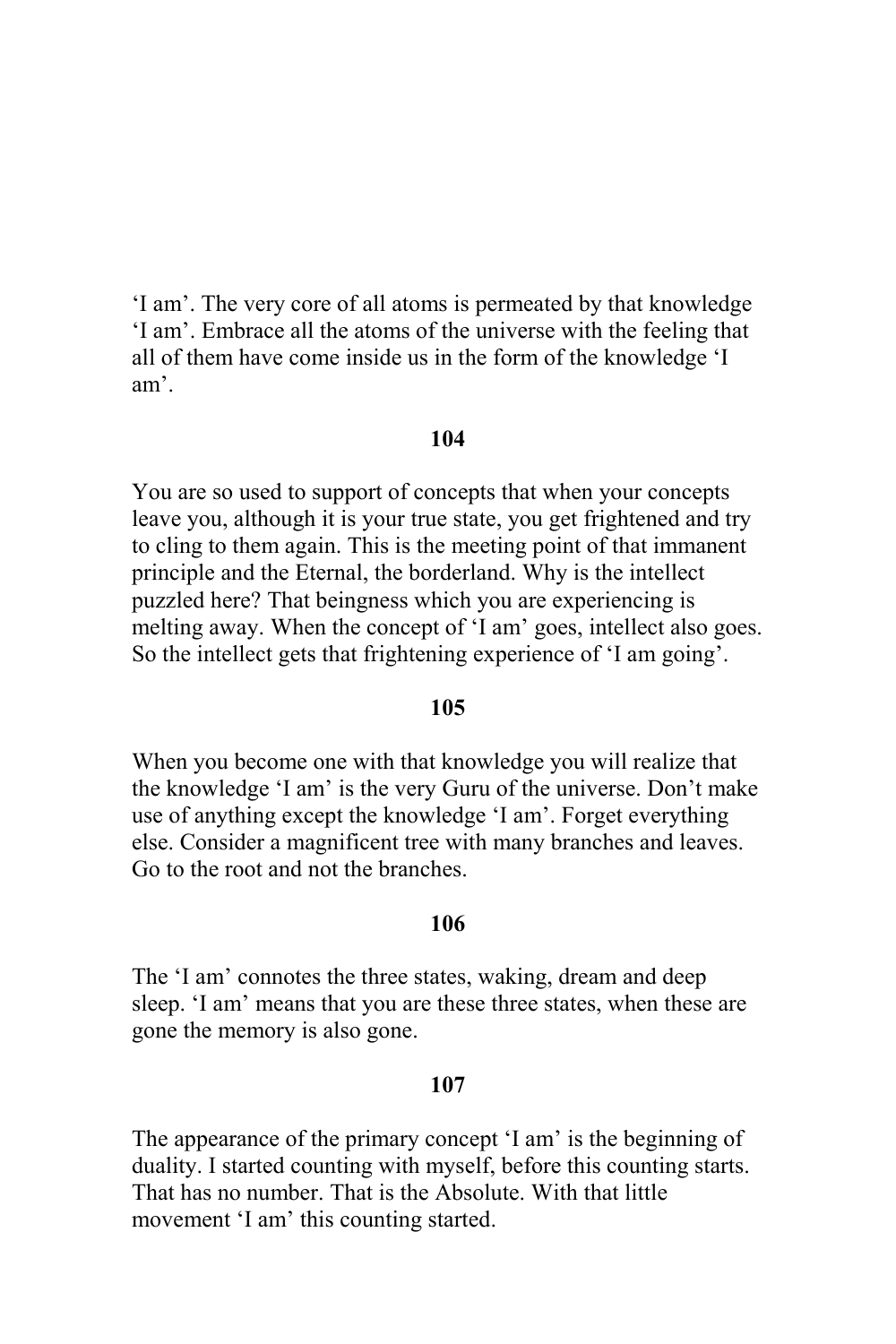What you must witness is not your thoughts but the consciousness 'I am'. Everything is an expression of the 'I am,' but you are not that; you are prior to the 'I am'.

#### 109

There is the true Awareness, from which comes consciousness, which is your feeling 'I am', be one with your consciousness and that is all that you can do, the Ultimate must come to you. You can only watch what happens – there is nothing you can do to get it.

## **110**

The Guru is the same all-pervading consciousness 'I am'. The Sat-Guru has gone beyond all these concepts, including the primary concept 'I am'.

#### 111

There is no proprietor behind that feeling of awareness. It only is, it is beyond description, and words cannot be of any use. That is the permanent state and this manifestation is only its movement. Nobody becomes a 'Parabrahman', nobody 'can' become a 'Parabrahman': It is. Before the knowledge 'I am' appeared on you, that is 'Parabrahman'. If you revert properly, the consciousness 'I am', will disappear, then there is no movement.

# 112

When you feel that you are separate from the feeling 'I am' isn't there something or someone who knows that there is a difference? Find out, are you separate unknowingly?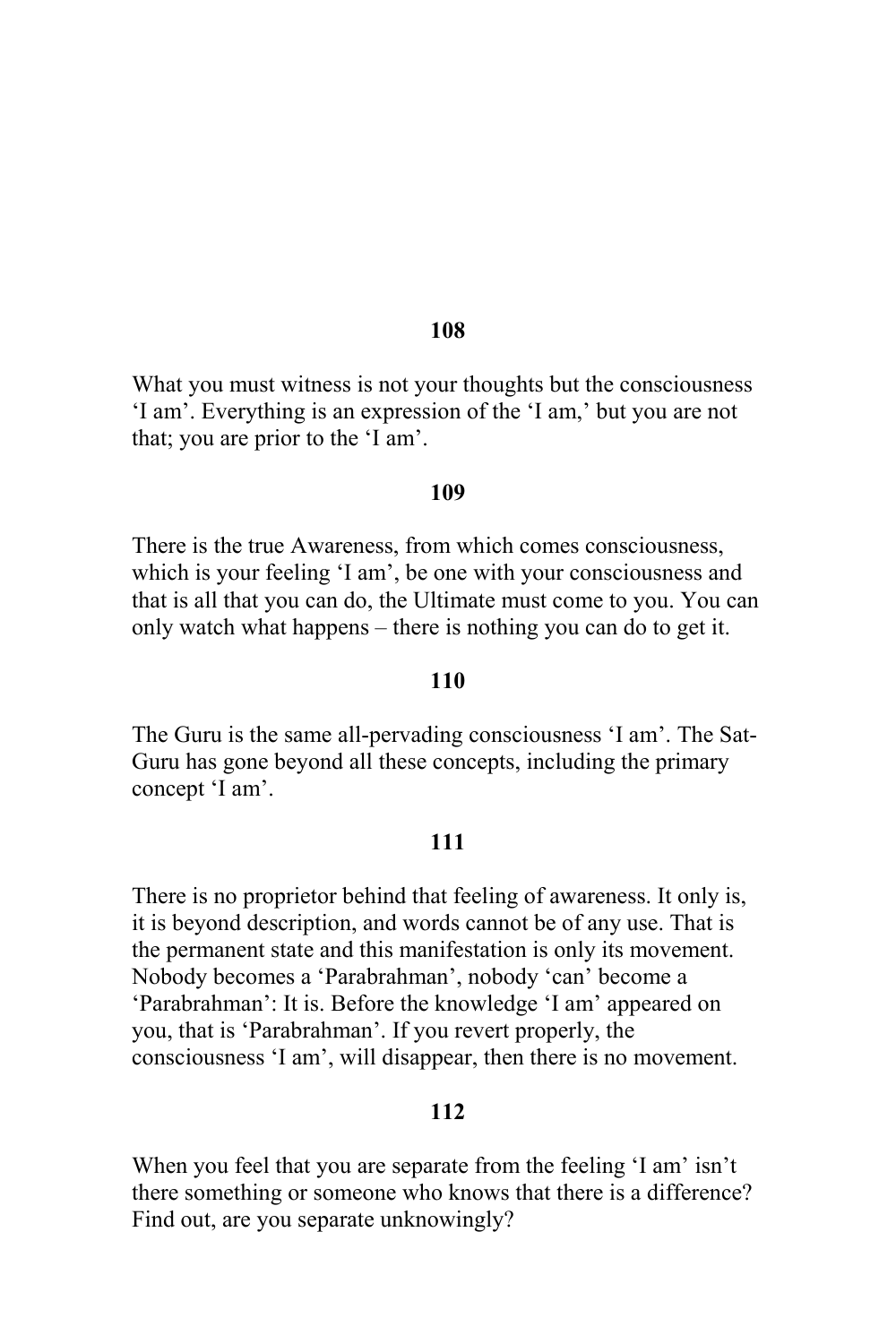Are we all here because of our volition to be born or has this knowingness appeared in us unknowingly? This beingness has come to you without your knowledge, but you are using it according to your own volition. I want to sentence that inviduality to death. Is it not justice that I pronounce this sentence? So think carefully. The individuality must go. 'Parabrahman' is purest justice and Truth.

# 113

There are various types of charity, but the greatest charity is the renunciation of the knowledge 'I am'. When you give that up you escape birth and death. Waking state represents activity; deep sleep represents peace, quiet. When these two are present it means 'I am' is there, but you the Absolute are neither the waking state, deep sleep nor the 'I amness'.

## 114

What else is there except the touch of 'I am'? Why do you worry about discovering Maya and Brahma and all that? Understand what this principle 'I am' is and you are finished. That 'I am' is in bondage because of concepts.

## 115

I want to take you to that 'I am' concept which is the last outpost of illusion and get rid of it. Understand the quality of these concepts.

# 116

What capital is available to you? Only the 'I am', it is a product of this five-elemental food essence. First you become the consciousness, and then you realize that you are the manifestation.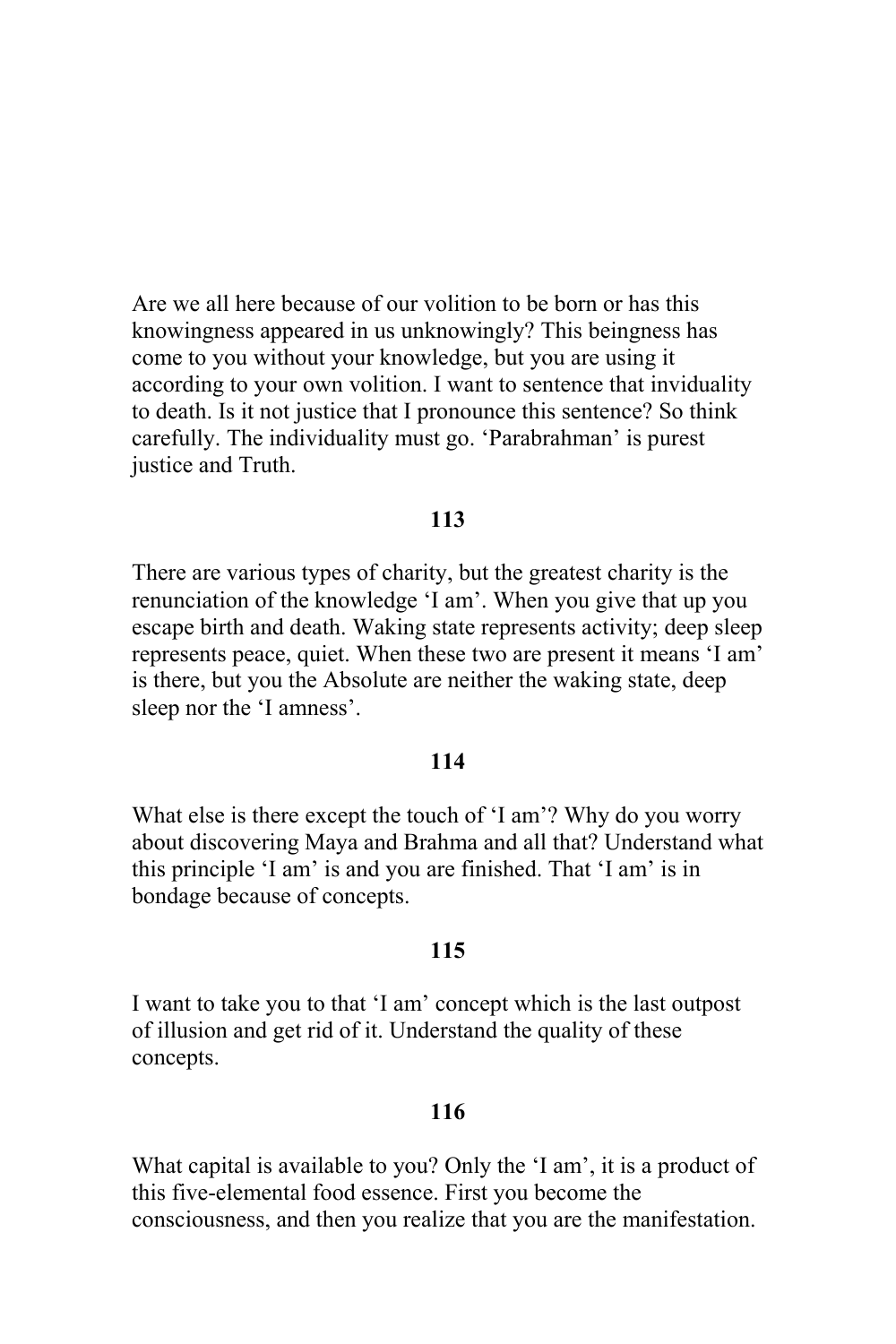The Bhagavad-Gita says that we have five senses of knowledge; these are very subtle. More subtle than the senses is the mind, subtler than the mind is the intelligence, and subtler than these is the vital breath. And yet more subtle is 'He', the beingness, the 'I am'

## 118

You know you are sitting here. Be attentive to that knowledge only. Just be in your beingness. That knowingness 'I am' has created the entire universe. Hold on to that; nothing has to be done. Once you recognize that principle it becomes tranquil. Become one with that and all your needs will be satisfied.

### 119

I have been very open, very explicit. I've been telling you that you are not the body, you are that knowledge only and that vital breath is your conveyance, a tool by which you carry out your activities, and the knowledge 'I am' is very subtle. Because of your knowledge, you are and world is.

#### 120

Don't get involved in anything, stay in the consciousness 'I am' and don't go on a intellectual binge again. Consciousness indicates to the consciousness, expounds the knowledge; but you will not dwell there, you embrace the body. The knowledge 'I am' tells the knowledge about itself to the 'I am' only.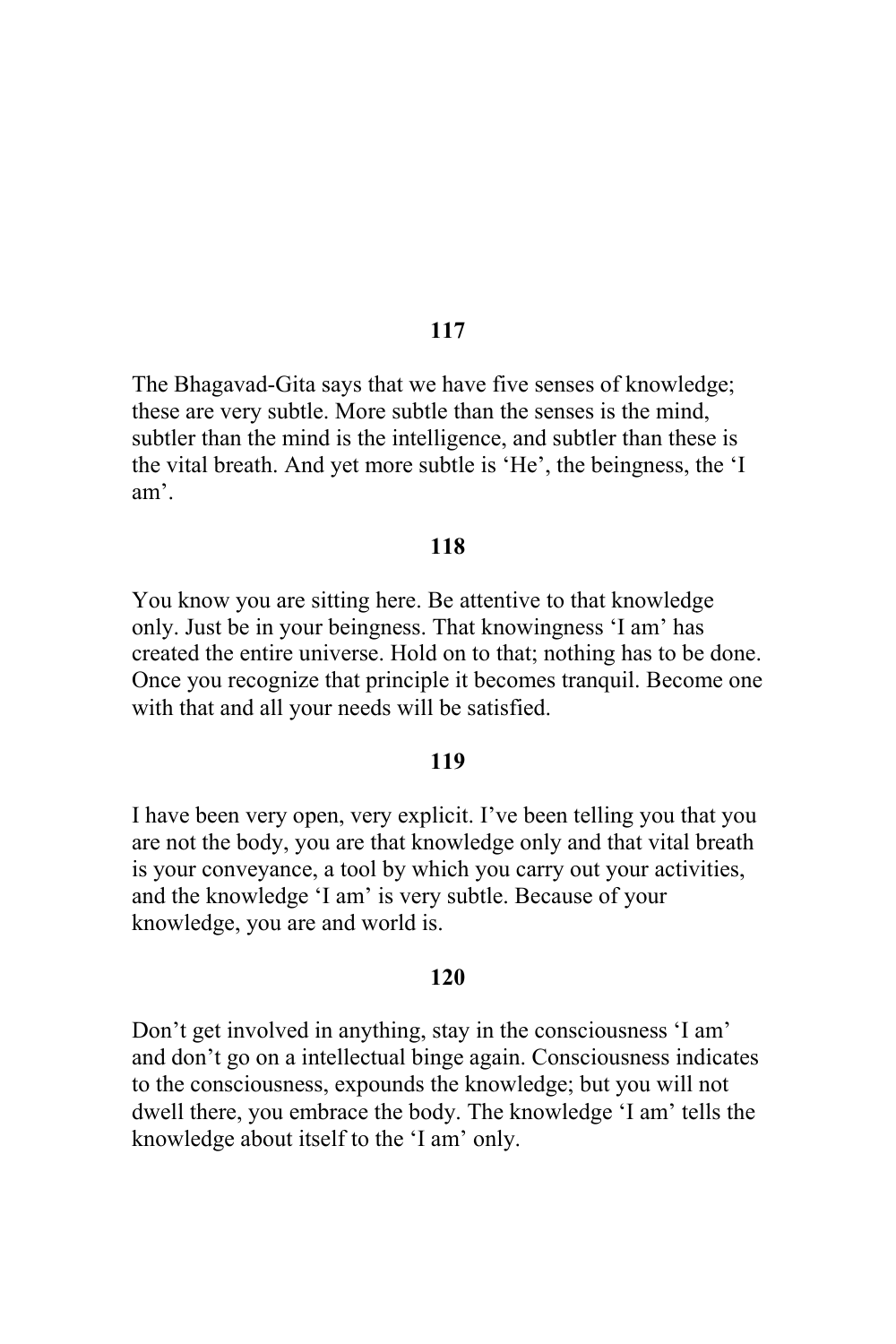You are worrying because of the intellect, but you have only to continue in that 'I am' with faith, you have nothing else to do. You are likely to miss that incident if you try to use your intellect. Just let it happen. Hold on to the feeling 'I am'; don't pollute that state by holding on to the body sense.

# $122.$

Maya is the primary source of illusion. At that point, love for the Self begins: 'I am', the love to be. Its expression is all this manifestation

## 123

After deep sleep, as soon as consciousness dawns on you of 'I am' - that is the witness. Before that moment you did not know that you are, there was no witness, no knowledge of 'I am'.

# 124

As long as you identify with the body-mind you are conditioned. Once you stabilize in the knowledge 'I am' unconditionally you are the manifest 'I amness' – no more an individual. In the manifested state of 'I amness' there is no question of your doing, because you are no more an individual. Whatever happens, happens in your consciousness. Whatever happens through this, you also know it will happen, but there is no question of doing or being anything.

# 125

In the womb that knowingness is ignorant of its existence, the 'I am' is not present but the 'I am' principle is started there. All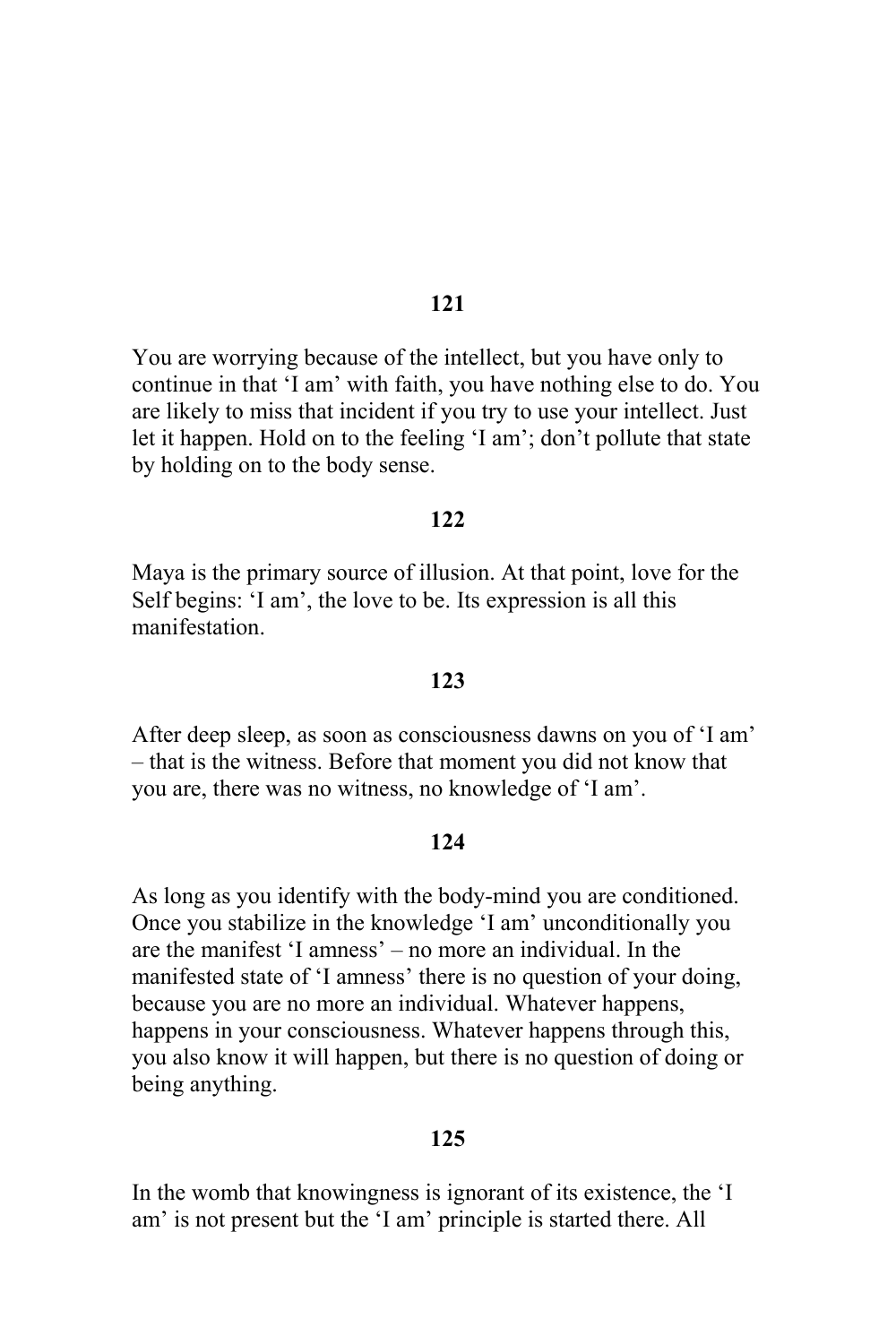things happen unknowingly, but even to understand that is very difficult, it is beyond our comprehension.

# 126

The first film is when that knowingness appears on you. In that knowledge 'I am' all is contained. Only in that film when the film started knowing itself, 'I am'; then you came to know all this. Did you know anything before?

# 127

That knowledge 'I am' is born out of love, but the illusion has taken such hold of it that love for the 'I amness' has gone into the background. To stay with it has become increasingly difficult. Without the manifestation the love was total

# 128

You are a man because you identify with the body. If you do not identify with the body, what sex are you? After leaving the body, the vital breath and the 'I am' merge into the substratum. Then where is man or woman?

### 129

In my original true state I have no form and no thoughts. I didn't know I was, but suddenly another state appeared in which I had a form and thought, 'I am'. How did this appear? The one who explains how these appearances have come about is the Sat-Guru.

## 130

Your first step is beingness: embrace the knowledge 'I am' be that. I am trying to speak of my most intimate secrets. Just as the dream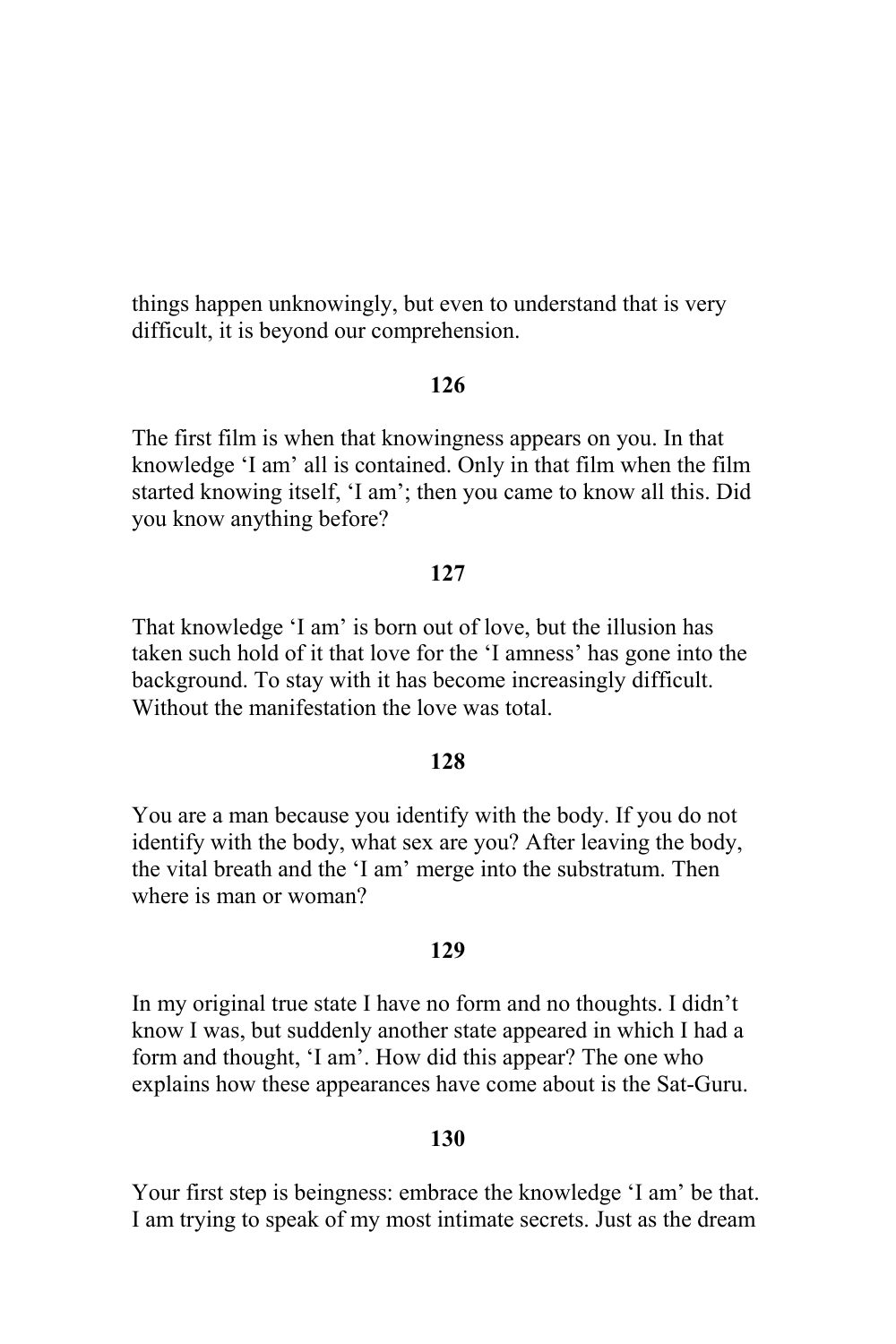world, uncalled for, has appeared and you observe it, similarly this world, uncalled for, has appeared and you are compelled to observe it. Just observe. Spontaneously, unknowingly, your beingness has appeared. Knowingly you don't know 'Now I am going to be'; only after the formation of 'I amness' do you know 'I  $am'$ .

# 131

The knowledge 'I am' is the film, the destiny. Finally what is our destiny? It is that birth chemical, that film in which everything is recorded and everything is happening. Where are 'you' in this?

## 132

What do you mean by study? That means you are only trying to remember the concepts. What I am saying is that you become concept-free. Put an ax to the concepts, including the concept 'I  $am'$ .

#### 133

This knowledge 'I am' has appeared out of love and that love comes out of existence. When this knowledge has dawned on the Self it is absolutely happy but after the child is two or three years old, gradually it gets involved in 'I' and 'mine', and gradually he loses hold of the joy 'I am'. The result of this involvement is that he comes to the conclusion that he was born and is going to die.

## 134

There is no separate God to propitiate and get things done according to our will. Without doing anything you have the knowledge 'I am'. Immense courage, heroism and conviction that 'you are' – that is 'Ishwara, that is you. I am giving you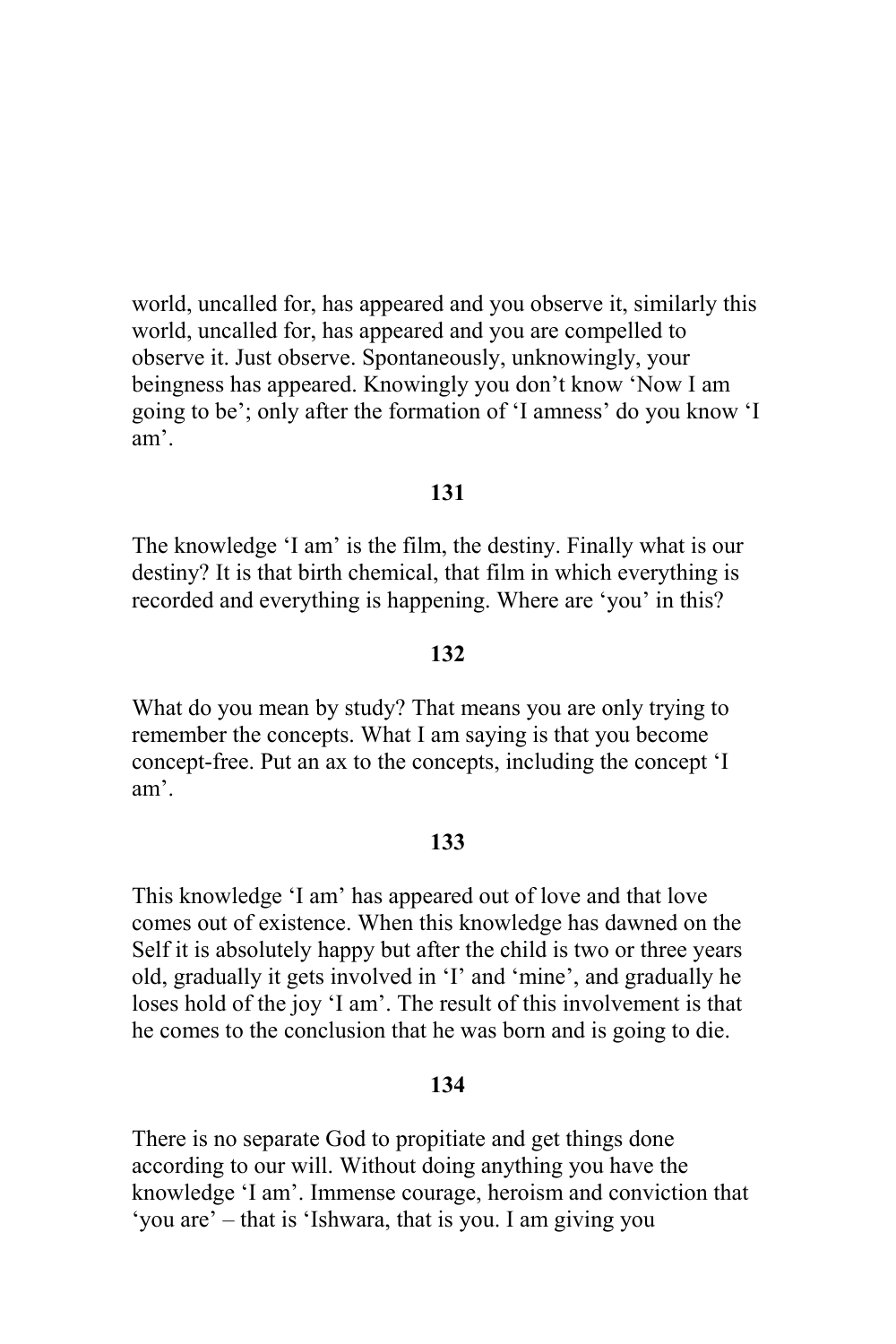instructions regarding your 'beginningless being' but you prefer to be that monkey form. You are not prepared to leave that form.

# 135

The manifestation of the dynamic immanent Spirit is in the form of the guna (quality) 'I am'; it understands itself as 'I am'. Then this guna involves itself in the activities in the world through the three gunas. That is the quality.

# 136

'I am' is a quality, an attribute, indicating beingness, but the Self is not a quality. For that Ultimate Self no worldly knowledge is necessary. Words are not called for. But for the sustenance of this beingness, these words and worldly knowledge is necessary.

### 137

You are dependant for your living on the strength of your body that it gets from the food you eat and the essence of this food and food body is this consciousness 'I am'. Your beingness is within you not somewhere else

### 138

In the traditional view Brahman is supposed to have created the world, Vishnu to maintain it and Shiva to destroy it. Is not this Brahman who creates the world the same as the Brahma-randhra out of which the sense of 'I am' comes? Who is this Brahman other than the 'I amness'.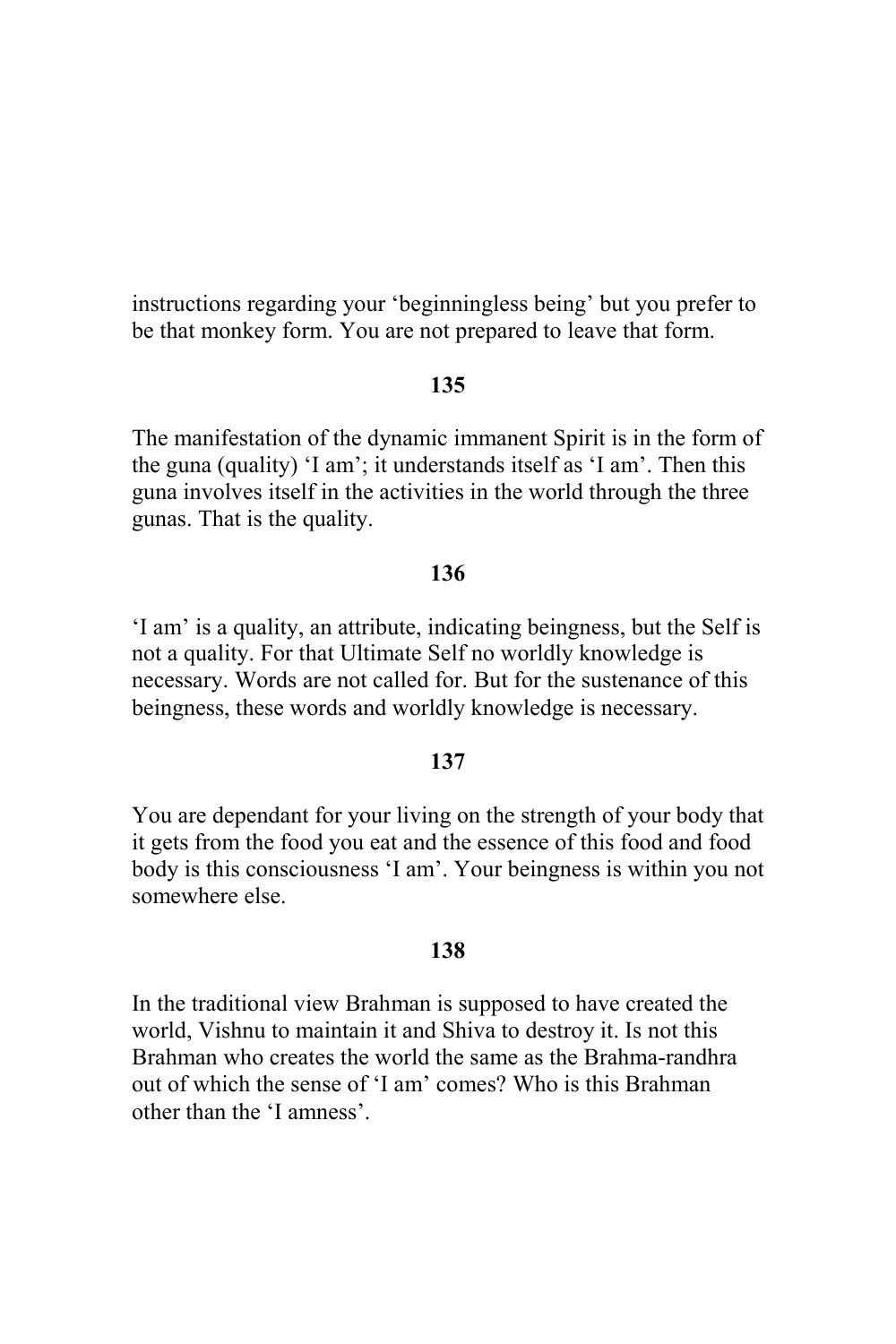The sense of 'I am' is always there; only when it identifies with the body it is called the ego.

### 140

The message 'I am' does not have any form, design, or color. So long as 'I am' is, this experience of manifestation is, once that 'I amness' disappears there is no experience. Once this message 'I am' appears in insect, animal, or human being, immediately the manifestation occurs with that beingness. Inside and outside is full of manifestation. These talks are not for general consumption, or the masses

### 141

The message 'I am' has no form, it is only a food container. It is there, it has meaning, you cannot perceive it, observe it. The message 'I am' is time-bound. The principle to which 'I am' refers is beyond time, timeless, eternal.

# 142

The knowledge 'I am' is the same, whether it is an insect, worm, human being or an avatar (being of the highest order); the basic consciousness is the same in all of these

### 143

There is no reason why this consciousness came about, but once it comes about, it cannot stand still, consciousness is the same as movement. That movement takes place through the three gunas, which are inherent in this knowledge 'I am'. All movement takes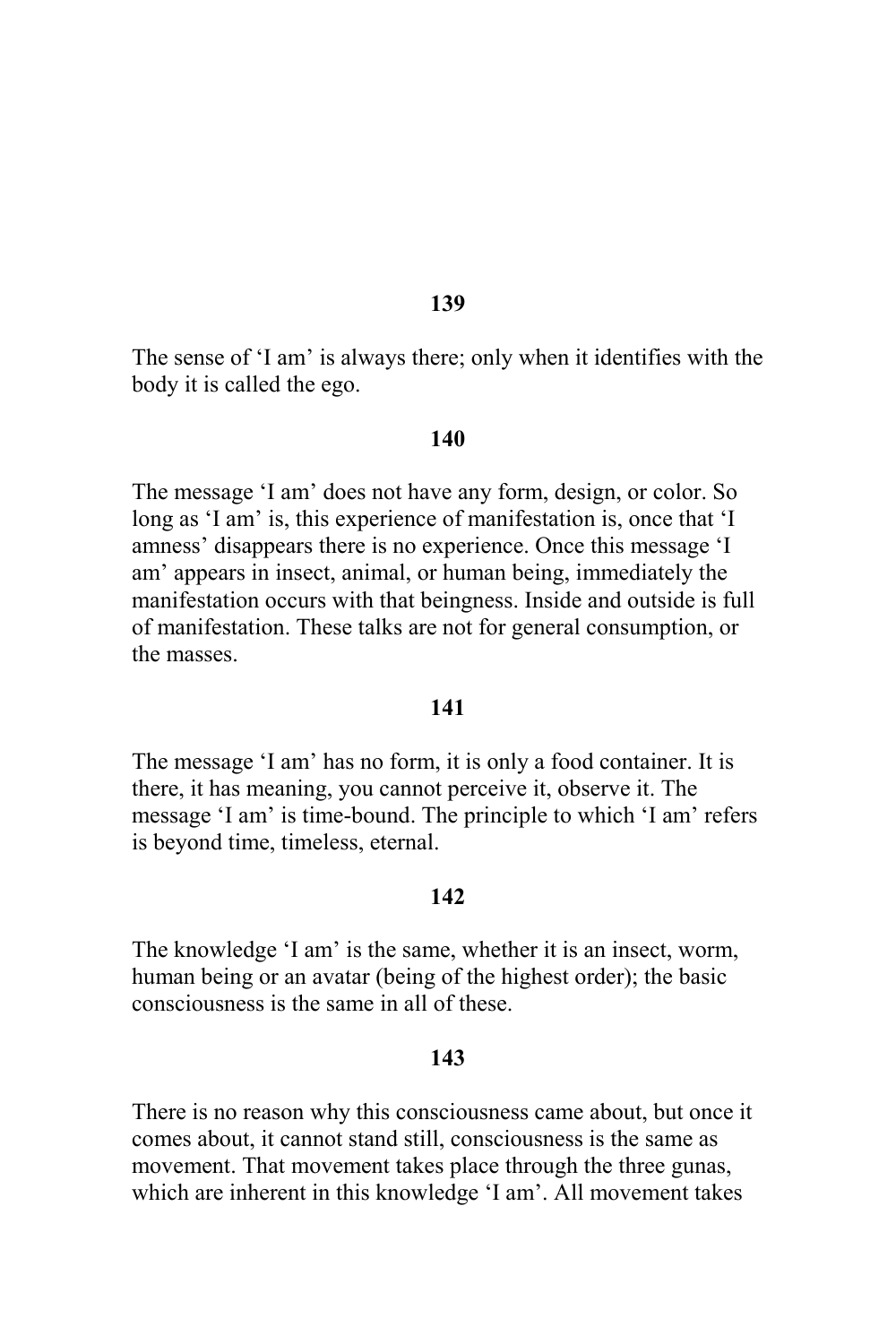place through these gunas and this consciousness keeps on humming.

# 144

'Satva' is only the essence of the five elements and in that is the knowledge 'I am'. All that is still of the five elements, so how did this come about? Then my Guru told me, 'this is what you are', the whole story; so from my own experience I know that it is all ignorance.

# 145

My Guru pointed out to me that originally I had nothing to do with all this and all I have with which to solve this mystery of life is the knowledge 'I am'; without that there is nothing. So I got hold of it, as my Guru told me, and then I wanted to find out how this body aspect came about without my knowledge and how alone on that any other knowledge come about, and that again is a result of five elements. Therefore, whatever anybody thinks he has, is sheer ignorance, and I know it from my own experience.

# 146

If this is ignorance, then where is my beingness? My beingness is in a town which is no-town, in a place which is no-place. How did this come about? Because of the knowledge 'I am', which is ignorance. Maya, which came about suddenly, without my asking. Once having come about, this Maya liked what it had created and it wanted that beingness to last for all time. Maya embraced it with such fierceness, that, at any cost, it wants to prolong the existence of that beingness as long as it can.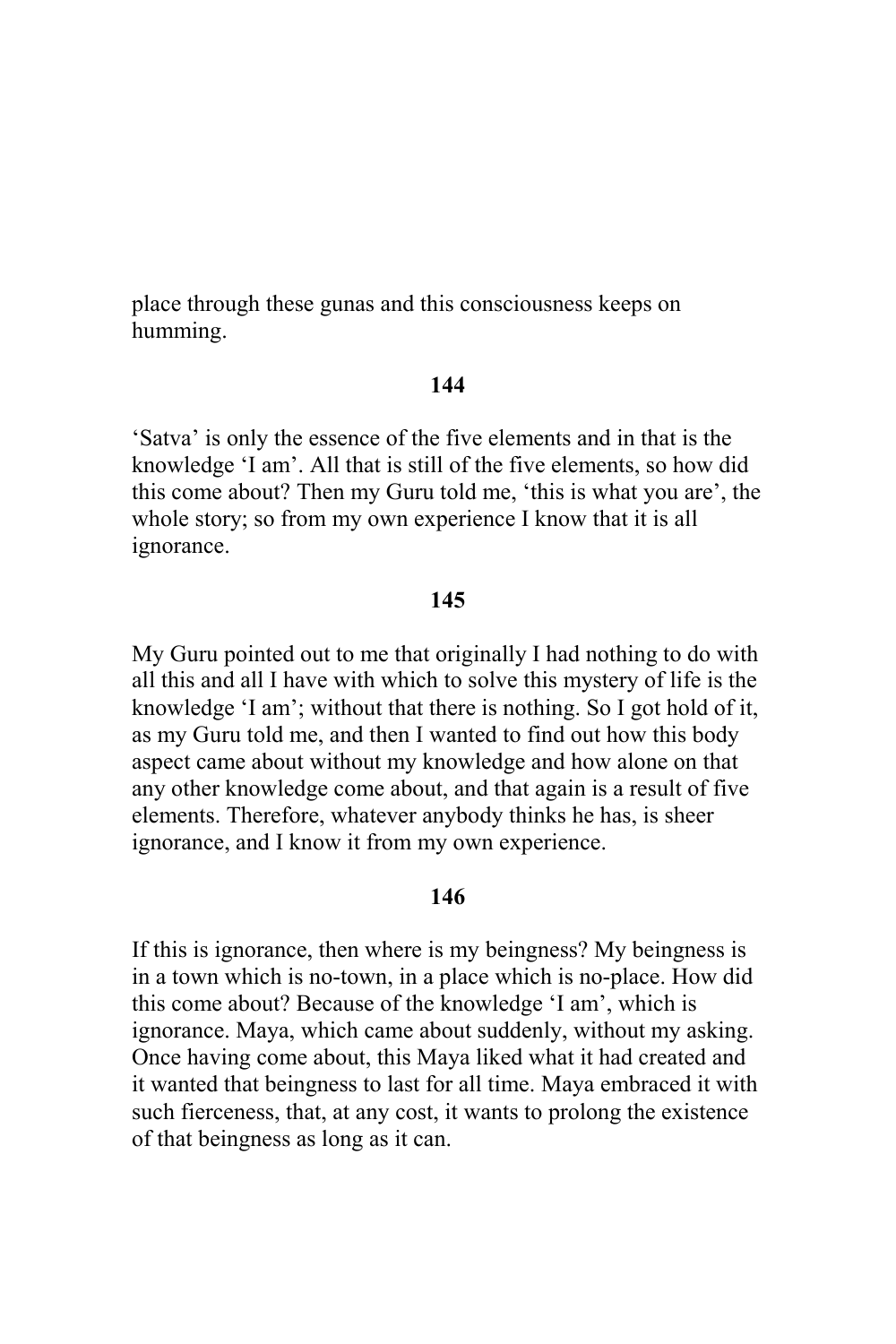The beingness, the 'I am', is merely an instrument, it is not you. It is an instrument of knowledge, and that great instrument of knowledge is called God, which is the quality of the food essence. Out of that alone you will be able to see everything else.

## 148

One who is completely rid of coming and going, and finally, one who is completely rid of one's very own concept that 'I am', is completely liberated.

### 149

Brahman means the emanation of the world, simultaneously confirming that 'I am'. In this Brahman everything is illusion, but who understands that? The principle that understands, realizes, and witnesses is the 'Parabrahman'. Witnessing happens to the 'Parabrahman'. In this manifest state everything is ever changing, nothing is permanent, and all is illusion.

# 150

When you are in deep sleep and you feel that you are awake, the dream world appears simultaneously. With the 'I am', the world appears in the waking and dream states.

## 151

Concepts come into the sense of being 'I am' because of the vital breath that causes the mind flow. Mind means words, so thoughts are there – they are the concepts. Look at your root, the child consciousness, and finish it off.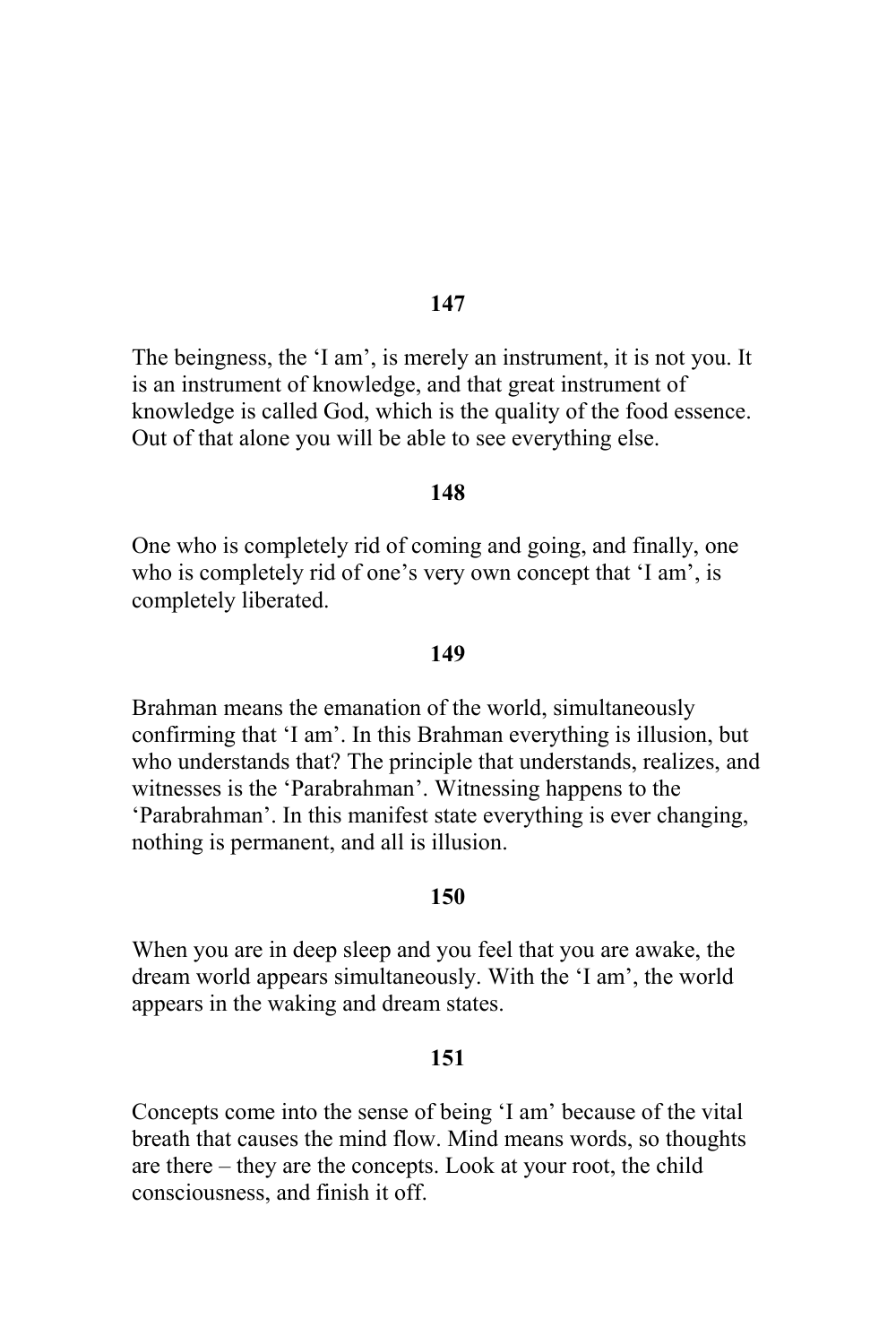It is only during the duration of the beingness that the world and creation is. This power is the faith in the primordial concept 'I am', and that is the concept that weaves the web of creation. The entire manifestation is an appearance in this concept.

### 153

You must come to a firm decision. You must forget the thought that you are the body and be only the knowledge 'I am', which has no form, no name. Just be. When you stabilize in that beingness it will give all the knowledge and all the secrets to you, and when the secrets are given to you, you transcend the beingness, and you, the Absolute will know that you are also not the consciousness. Having gained all this knowledge, having understood what is what, a kind of quietude prevails, a tranquility. Beingness is transcended, but beingness is available.

### 154

On my true, whole, homogenous state just a small ripple appeared, the news came, 'I am'. That news made all the difference, and I started knowing this; but now I have known my true state, so I understand my true state first, and then I understand that this ripple is coming and going on my true state. While in your case, you take interest in the ripple and don't take interest in your true state.

## 155

The consciousness that 'I am' has created, and sustains, all the wonders in the world for which men take credit; on the other hand this consciousness has no control over itself. The principle out of which you have sprouted has tremendous powers. Lord Krishna has said, 'You worship me, be devoted to me', this means what?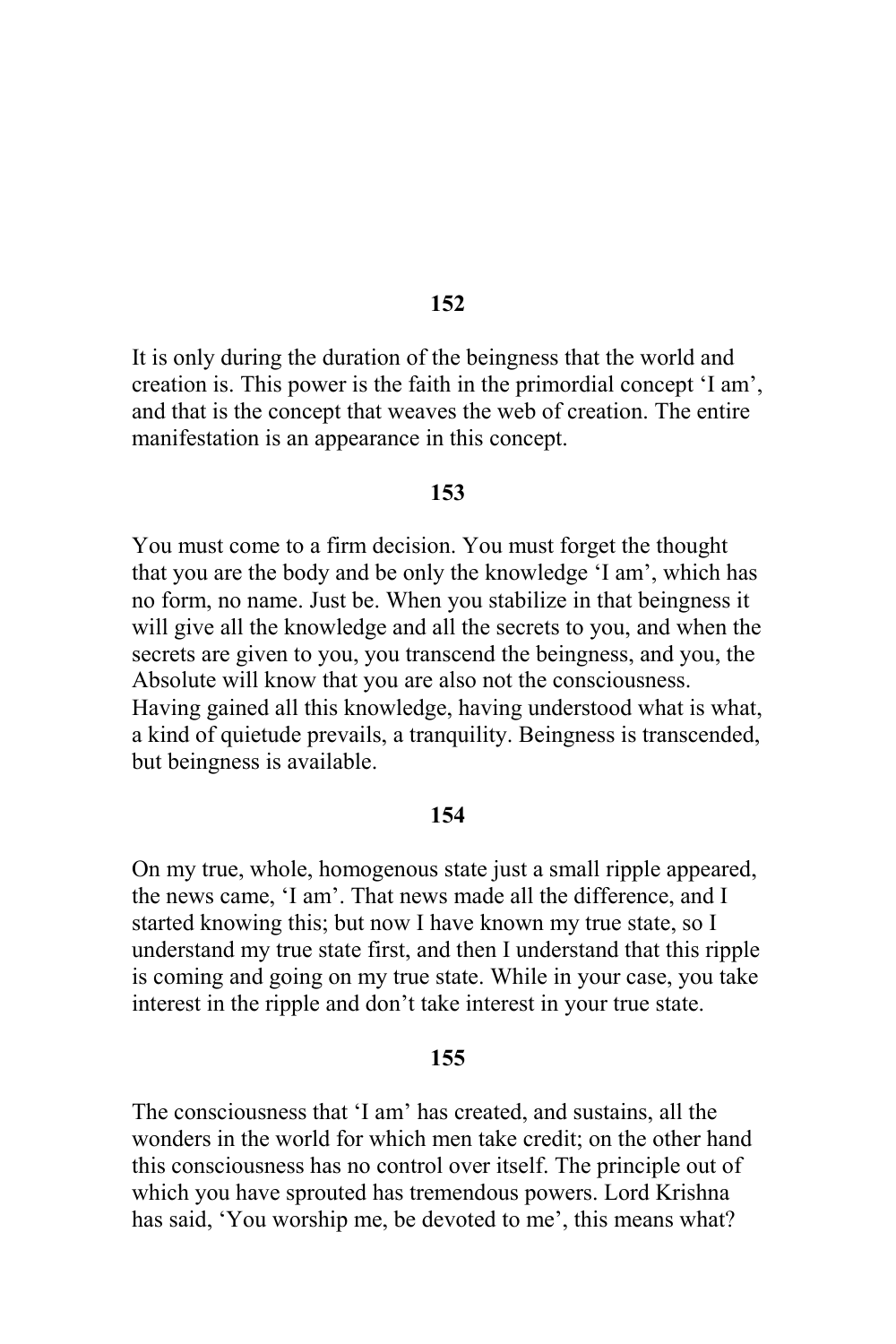The knowledge 'I am' which is indwelling in you, worship that only.

# 156

Lord Krishna said 'All are my expressions'. This knowledge 'I am' in each species is myself. The very life force – luminous, bright, radiant, indwelling principle is myself.

### 157

When you got yourself separated from the Absolute with this identity 'I am', you felt fragmented, isolated, and that is why your demands started. In the Absolute there are no needs, only the Absolute prevails. The truth is total Brahman only, nothing else but Brahman. In a total Brahman state arose the touch of beingness. 'I am', and with that, separation started, otherness has come. But this 'I amness' is not just a small principle, that itself is the 'moolmaya', the primary illusion.

### 158

If you want to remember this visit, if you have love for me, remember this 'I am' principle and without the command or direction of this principle, do nothing.

### 159

The 'Maya' is so powerful that it gets you completely wrapped up in it. 'Maya' means 'I am', 'I love to be', It has no identity except love. That knowledge of 'I am' is the greatest foe and the greatest friend. Although it might be your greatest enemy, if you propitiate it properly, it will turn around and lead you to the highest state.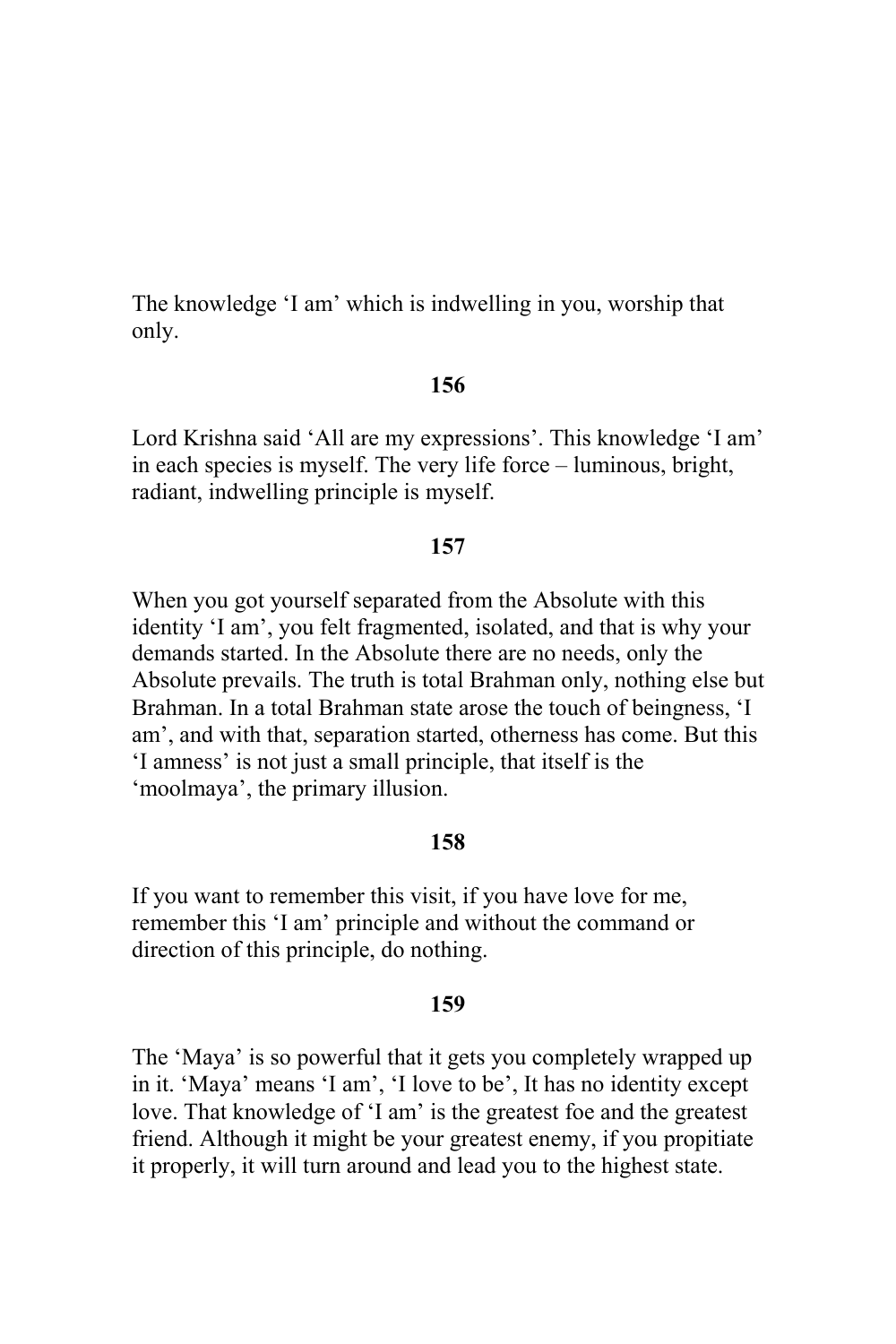Death is considered to be a traumatic experience, but understand what happens. That which has been born, the knowledge 'I am', will end. That knowledge, which was limited by this body, will then become unlimited, so what is to be feared?

# 161

That feeling of love must be understood and then love will unfold itself. Love for the Self, this consciousness, 'I am', those who have understood this as the true love, have themselves become love. All has merged in them.

### 162

This illness that I have got is not separate from what exists as the body, breath and the knowledge 'I am'. This is one bundle, which has been created; whatever happens is contained in that bundle. I have been separate from it before conception, and will continue to be separate from what has been created.

# 163

What was conceived has grown physically, and some of the expressions of this knowledge 'I am' have achieved tremendous things. At the end of the time span the magnificent personalities, and whatever they have achieved – both have disappeared, however long the time, there is an end to it.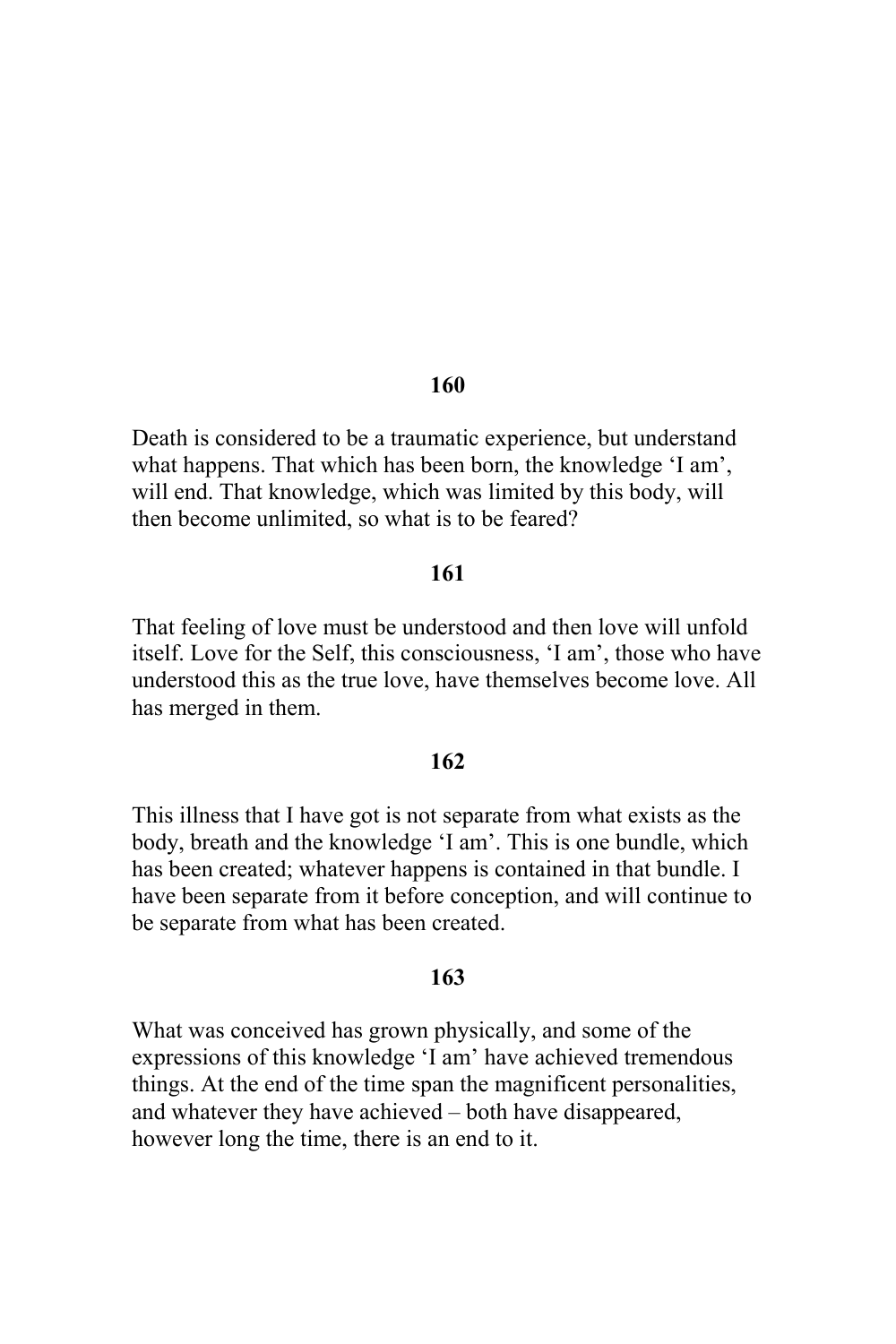What is wrong is that you consider yourself to be limited to this body and shape. What knowledge I try to give is given to the knowledge 'I am' in each of you, which is the same. If you try to get the knowledge as an individual you will never get it.

## 165

That 'I am' is a concept, is to be understood while the concept is there. Once it merges in the original state, who (or what) is there who wants to know? The illusory entity has disappeared.

# 166

Whatever I am telling you, is not the truth, because it has come out of this 'I am'. The truth is beyond expression. I am taking you again and again to the source of the spring. Once you go to the source you will come to know there is no water, water is the news  $T$  am'

### 167

Understand that it is not the individual that has consciousness; it is the consciousness which assumes innumerable forms. That something which is born or which will die is purely imaginary. It is the child of a barren woman. In the absence of this basic concept 'I am', there is no thought, there is no consciousness.

## 168

Any embodied person with the knowledge 'I am' carries on his activities in the world with the name only. That inner core, the 'I am' has no shackles. Once it is understood that I am that 'I am'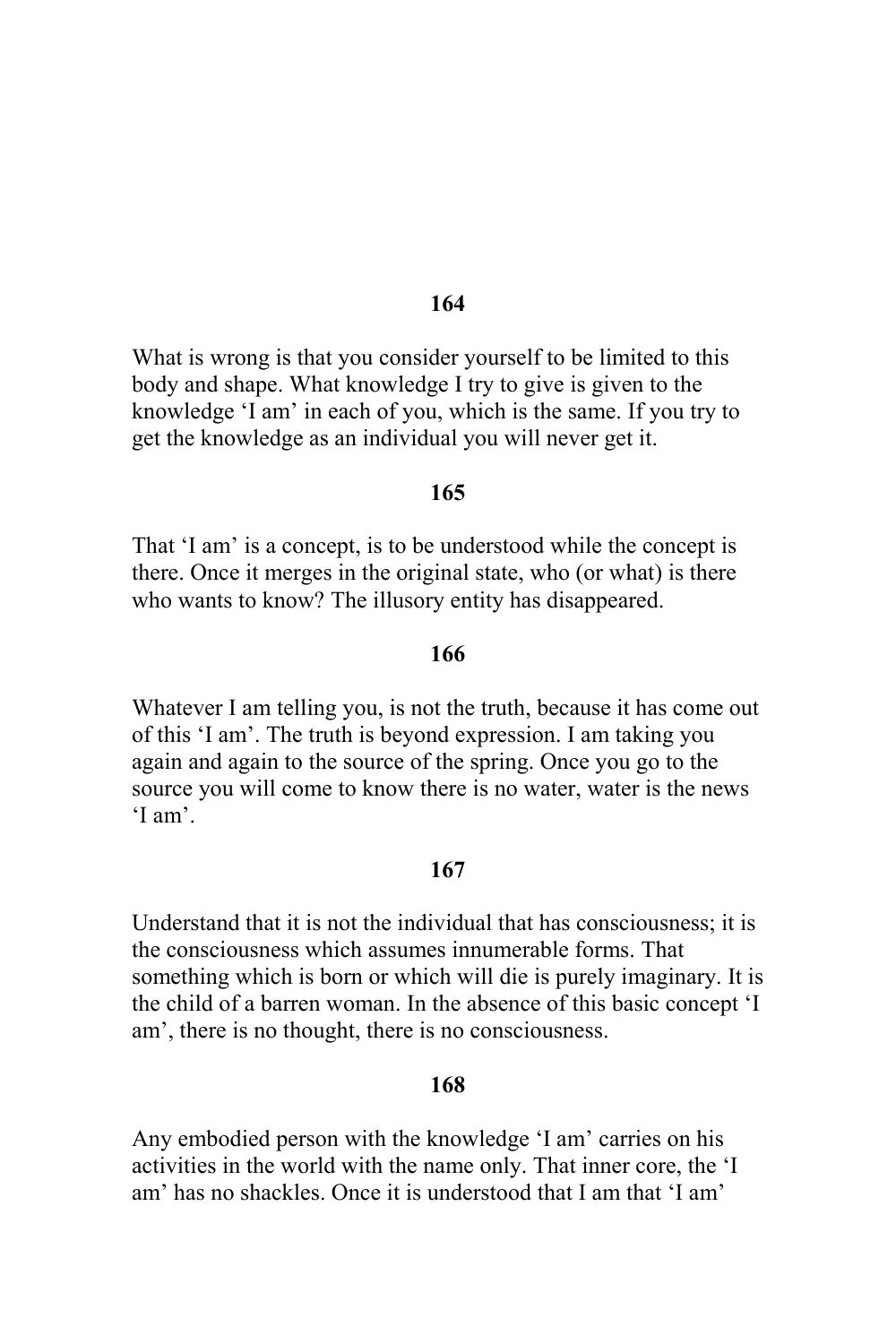only, and not this shackled form, then no liberation is called for, that itself is liberation.

### 169

In this spiritual hierarchy, from the grossest to the subtlest, you are the subtlest. How can this be realized? The very base is that you don't know you are, and suddenly the feeling of 'I amness' appears. The moment it appears you see space, mental space; that subtle sky-like space, stabilize there. You are that. When you are able to stabilize in that space, you are space only. When this spacelike identity 'I am' disappears, the space will also disappear, there is no space. When that space-like 'I am' goes into oblivion, that is the eternal state, 'nirguna', no form, no beingness. Actually, what did happen there? This message 'I am' was no message. Dealing with this aspect, I cannot talk much because there is no scope to put it in words.

## 170

Most essential is that knowledge 'I am'. Claim it: appropriate it as your own. If that is not there, nothing is. Knowledge of all stages will be obtained only with the aid of this knowledge 'I am' From the Absolute no-knowing state, spontaneously this consciousness 'I am' has appeared – no reason, no cause.

# 171

This passing show maybe likened to the following situation: suppose I was well all along, then suddenly I was sick and the doctor gave me medicine. After three days my fever was gone. So this stage of fever for three days is the 'I am' consciousness. Exactly like that  $-$  a passing show, a time-bound state.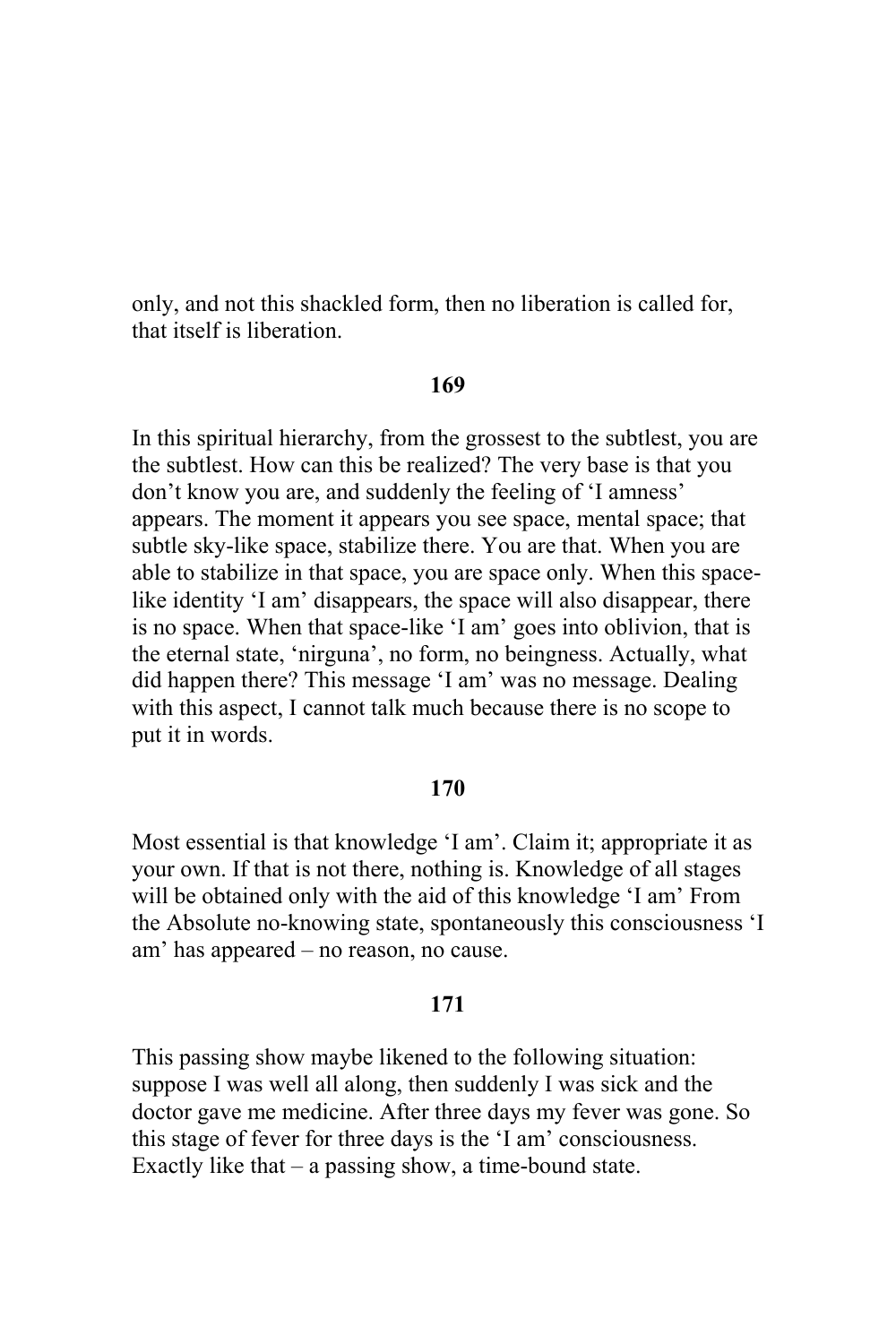The knowledge 'I am' is not a thought but observes thought. The innermost, subtlest principle is that gnawing principle 'I am, I am' without words, by which you know you are. It has no form or image; it is only beingness, the love to be.

### 173

The 'I am' and the Absolute are not two. In the Absolute the 'I amness' comes and then the experience takes place. Whatever is happening, from the Absolute standpoint, without the knowledge 'I am', is very profound, unlimited, and expansive

# 174

Investigate that concept 'I am.' In the process of trying to find out your identity or this spiritual search, all will happen in the realm of this consciousness. You finally stumble on, or culminate into the Absolute 'Parabrahman' state, which is desireless.

## 175

Before the idea 'I am' sprouted, you are, but you don't know you are. Subsequent to that there have been many happenings with which you have started decorating yourself. You try to derive the meaning of yourself out of subsequent words, happenings, and the meaning of words...that is not you...give it up. You are prior to the idea 'I am'. Camp yourself there, prior to the words 'I am'.

## 176

From deep sleep to the waking state, what is it? It is the 'I am' state with no words, later the words start flowing and you get involved with the meaning of the words and carry out your worldly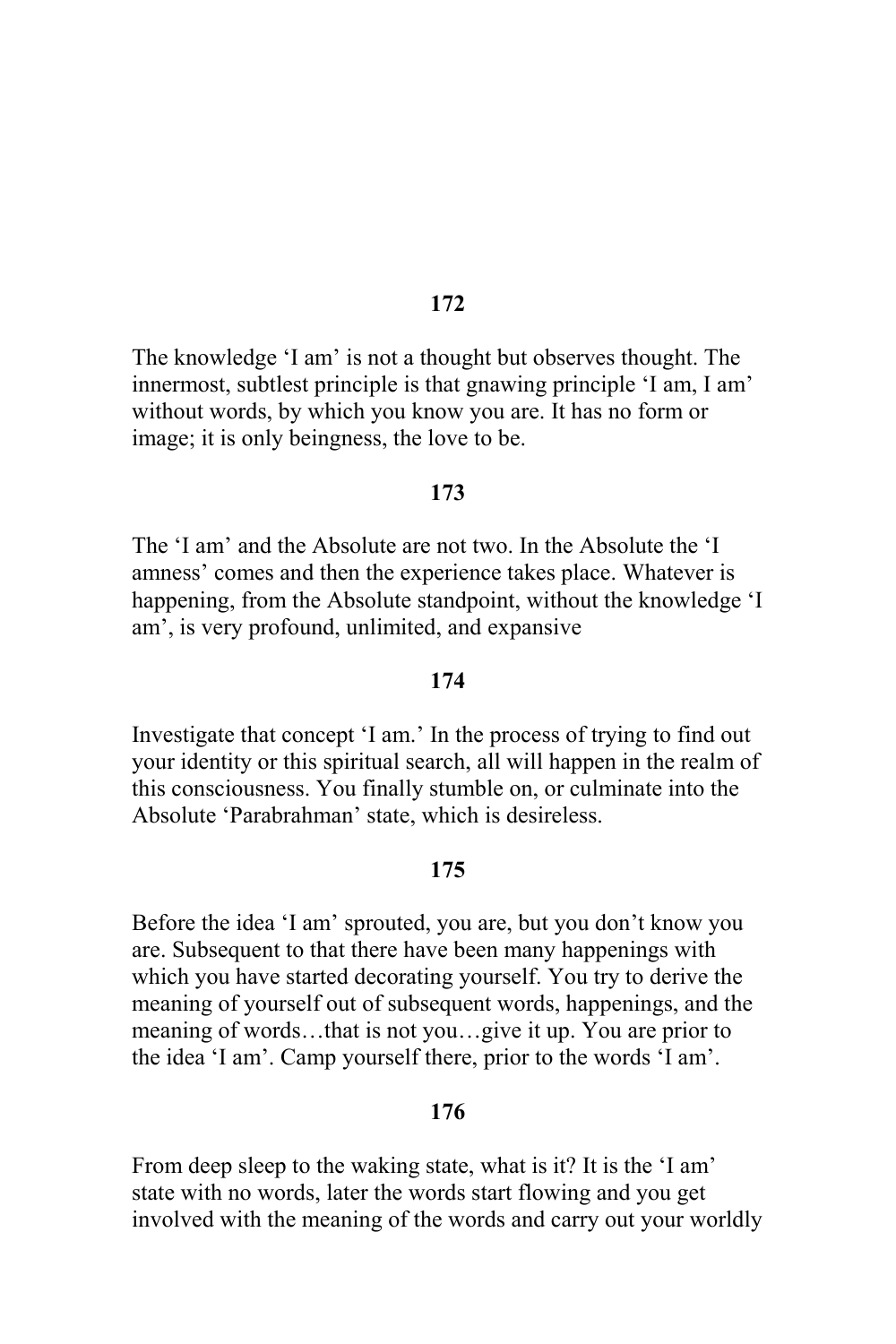life with the meaning of those words – that is the mind. But before the 'I am' and waking state, that borderline, there you have to be.

### 177

At most I would say 'you worship that 'I am' principle, be one with it and that would disclose all the knowledge'. That's all I will say, but the subtlest part is this, from deep sleep to waking state. To abide in that you must have an intensely peaceful state. In that state witnessing of the waking state happens. You must go to that limit, but it is very difficult.

# 178

If you have regard for me remember my words. The knowledge 'I am' is the greatest God, the Guru, be one with that, be intimate with it. That itself will bless you with all the knowledge relevant for you in the proliferation of that knowledge, it will lead you to the state which is eternal.

## 179

What is this knowingness? It is the stamp or registration of the booking 'I am'. You are booking a flat, which is under construction but where is the flat? It is only the booking. Similarly this 'I am' is only booking, it represents your Absolute state.

### 180

Discrimination is very necessary to understand what I am saying. It is only after the arrival of consciousness that we try to understand ourselves. Consciousness is the so-called birth, birth means the three aspects: waking state, deep sleep and the knowledge 'I am'. Once I understand what this birth is, then the whole mystery is solved. Since I have thoroughly known what this birth principle is,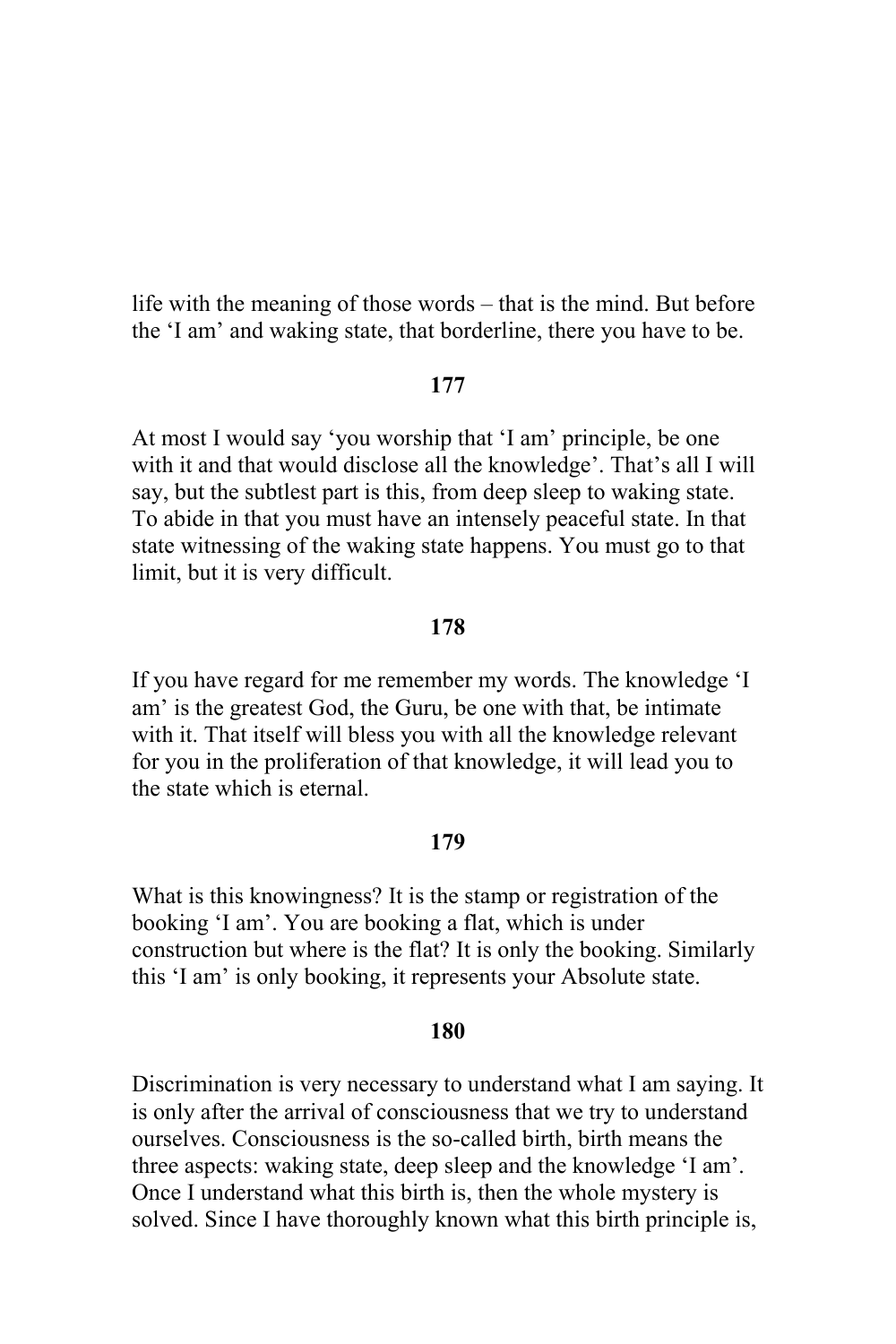I will know very well at that happening of so-called death. I shall observe the departure of the vital breath, the language and the 'I amness", there is no question of death.

# 181

Who is going to give you eternal peace? It is only the sun, the 'I am'. If you embrace that Self-effulgent sun everything else will go, but you will prevail eternally.

## 182

All your experiences and visions depend on your knowledge 'I am' and this itself is going to dissolve. For this knowledge there are no customers, no devotees, because they want something concrete in their hand, but when your knowingness itself is going to dissolve, is it possible to hold on to something?

## 183

You live in the house but the house is not yourself. Similarly the knowledge 'I am' is in the body, but it is not the body. When the knowledge 'I am' is not there do you perceive or observe anything? Knowingness is knowledge and no-knowingness is also knowledge, but it has no form. Call that knowledge 'I am' as your Self; don't call the body as knowledge. The knowledge 'I am' is the primary God, meditate on that only.

# 184

All those praises sung by the 'Vedas' are only for that tiny little pinch 'I am'. The moment you start making a design of that 'I amness' you are getting into deep waters. This incense holder is silver; you have the knowledge that it is silver. What is the shape, color, or design of that knowledge? If all knowledge is formless,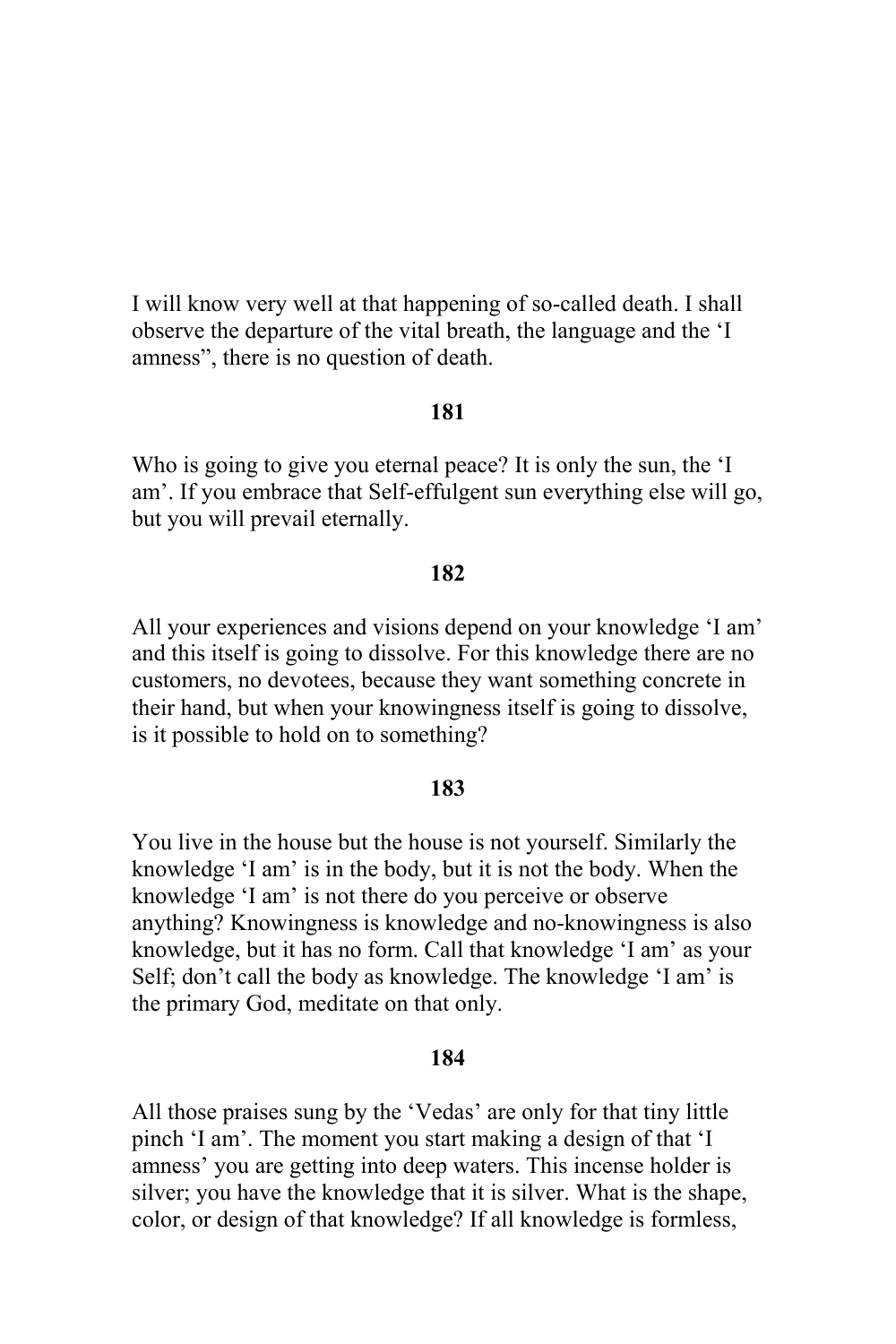could there be a form, design or color to the knowledge 'I am'? Could it be subject to sin or merit?

# 185

I never seek anything from anybody else. Whatever I want to get, I get it out of my own being. I worship that very principle 'I am' and demand what I want out of that; because of that all these things are coming.

## 186

In this process you, as an individual, are not left at all. Try to understand that 'I am' is a product of the 'satwa guna', food essence product. When you throw out all the concepts, including your primary concept ('I am'), then whatever is, is. Stay put in quietude.

### 187

All this profound talk is nothing but mental entertainment. As you go further into spirituality you will realize that 'I am' is the very God or soul of an infinite number of universes, but the 'I am' is again entertainment. All my talks are conceptual entertainment.

### 188

In the first few years the primary concept 'I am' was there, but in a dormant condition. Later on it started knowing itself. The 'jnani' state is like the child, when the child did not know itself. The apparatus through which that knowingness expresses itself is now quite different, but the principle is the same.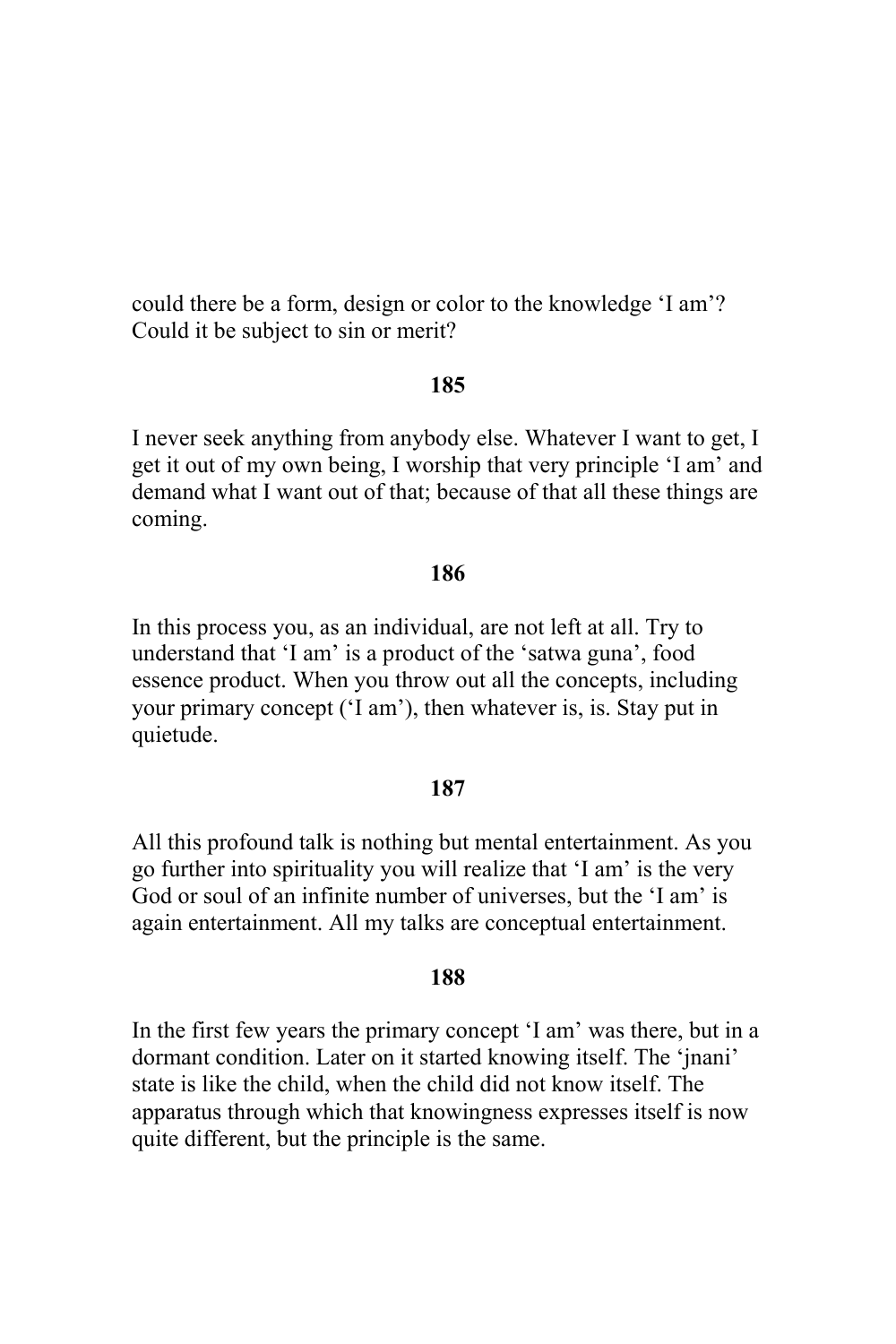The world of 'Maya' is built up of concepts only. I cannot charge the world with giving me the pain; the whole cause of the pain is the knowingness 'I am'. When this knowledge was not there was there any pain or pleasure?

### 190

All your moments of spirituality are based on the 'I am the body' idea. This knowledge 'I am' is going to remain for a short period. This will be very clear to you when you remain in your real position. Until then accept whatever concepts of spirituality you like. Until you know your true state you will accept all the hearsays because you don't know the truth.

## 191

You must maintain this knowledge 'I am' in proper order. All the dirt, which is not the towel, should be removed. Similarly 'I am' is the tool through which you get all the knowledge. You worship that 'I am', remove all the adulteration, the dirt.

### 192

That knowingness alone points out all the dirt which is imposed on it. Even the space is not as pure as the knowledge 'I am'. Innately the world is very pure; it is rendered dirty because you identify with the body. Since you do not recognize your 'I amness' in its purity, you refer to various books and saints to get an identity.

## 193

To know these senses, to understand these secrets, you surrender to that very principle 'I am', and that consciousness alone will lead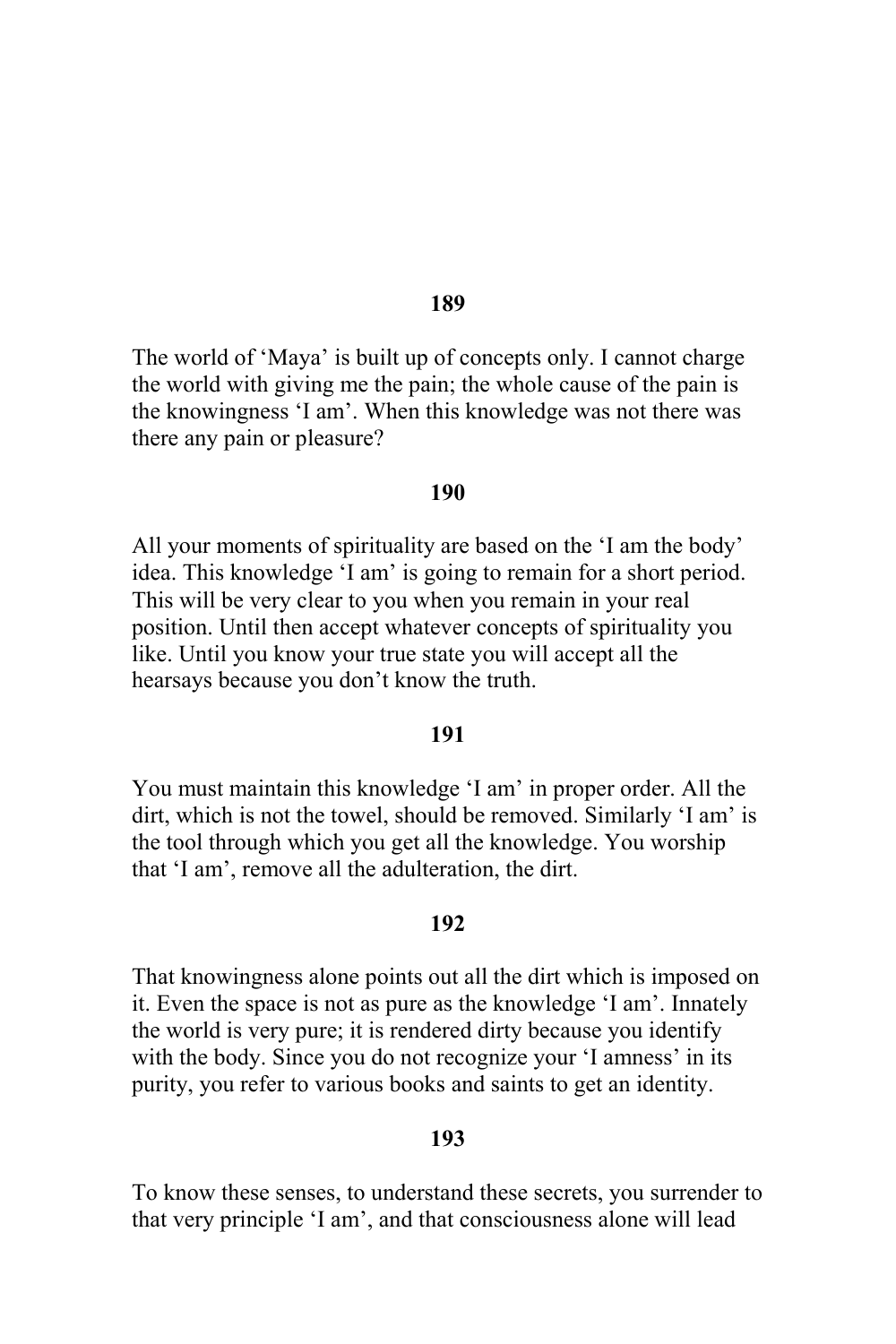you to this. Presently stabilize in the consciousness. If you don't do that, your very concepts will be very dangerous to you – they will throttle you to death. The knowledge you are, is the very source of all energy, the source of all Gods, of all types of knowledge. This is the simplest method, you know you are, just be there.

### 194

You came here and I talk to you but I am not concerned whether you come or go. I am totally independent. I, as the Absolute, do not need the consciousness. Total independence is merely to apprehend and understand. My apparent dependence is on this consciousness which says 'I am'. It is this sentience which enables me to perceive you. This concept I did not have but even then I existed. I was there before this consciousness appeared.

## 195

When did this process of observing start? It started with the arrival of the waking state, deep sleep state and the knowledge 'I am', all rolled into one 'I am'. This is known as birth. With the so-called birth, this triad has come, and with its arrival observation started. Everyday it is going on. The moment the 'I amness' comes it is being used for experiencing, observing etc. Prior to the happening of this birth, where was the 'I amness'? It was not there.

# 196

You know you are. Because you know you are, everything is happening. Go to that knowledge 'I am'. When you understand what that 'I amness' is, then the shell of mystery is broken.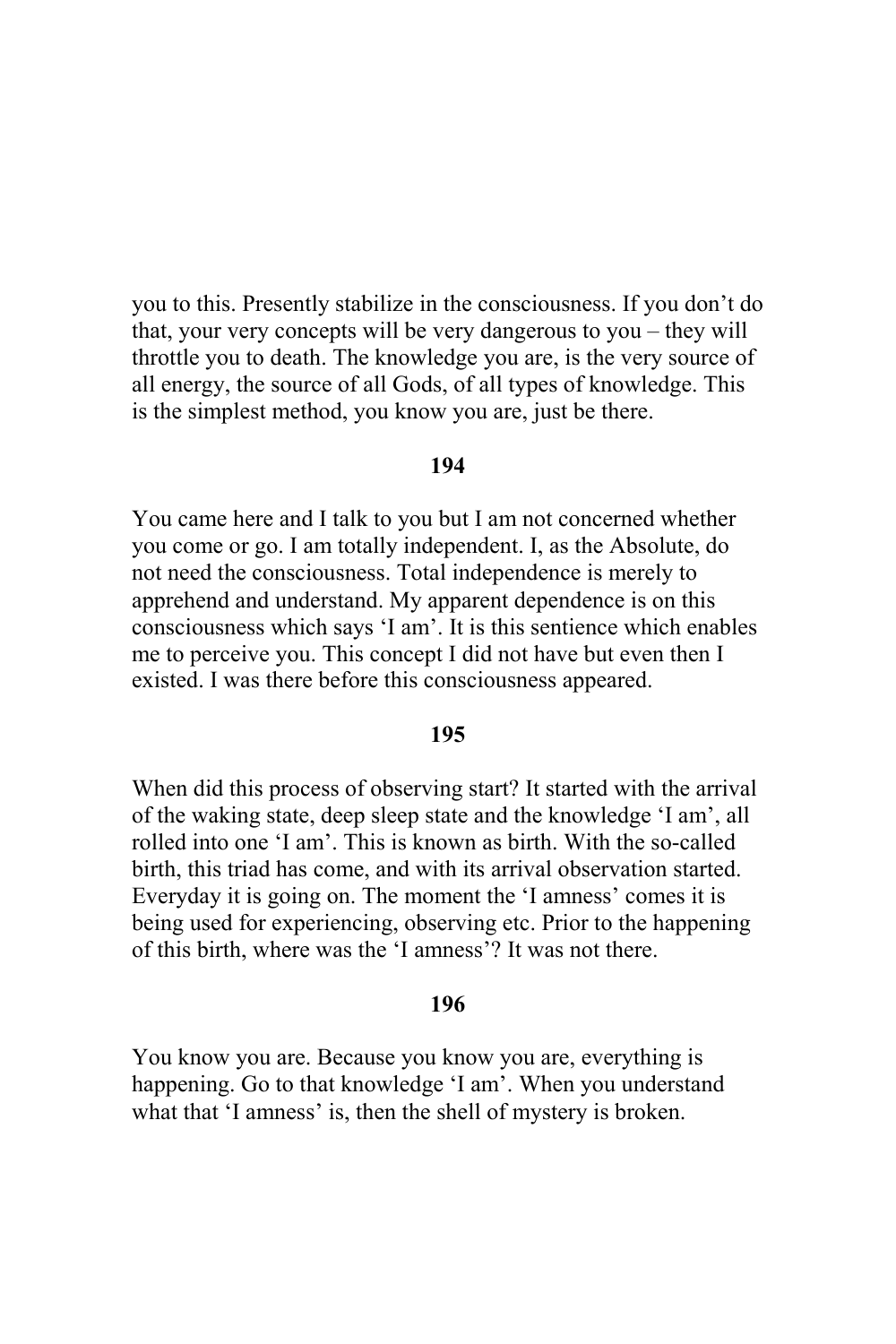Pose the question from the standpoint that you are only the knowledge 'I am'. The primary ignorance is about our 'I amness'. we have taken it as the Ultimate, which is ignorance. We presume that this consciousness is the eternal, the Ultimate, which is the mistake. This 'I am' principle is there provided the waking state and deep sleep are there. I am not the waking state, I am not the deep sleep – therefore I, the Absolute, am not that 'I am'. Leave aside this triad what are you? Understand clearly, when you keep aside the very instrument of questioning, where is the question? Which you? You have removed the 'you'.

### 198

I repeatedly tell you that there is nothing save this consciousness, the knowledge 'I am'  $-$  if you feel like worshipping something, worship that, I am giving blessings. Blessings mean what? I am giving confidence and courage.

#### 199

Can any of your concepts grasp the total, the Ultimate? Have you understood that knowledge itself is ignorance? If it were real it would have been there eternally – it would not have had a beginning and an end. Now the experience 'I am' is felt, earlier that experience was not. When it was not, no proof was called for, but once it is, lots of proof is required.

## 200

One is the Absolute, two is consciousness, and three is space. Where there was no knowledge 'I am' that is number one, later on there is the sense 'I am' that is number two, and then there is space - number three.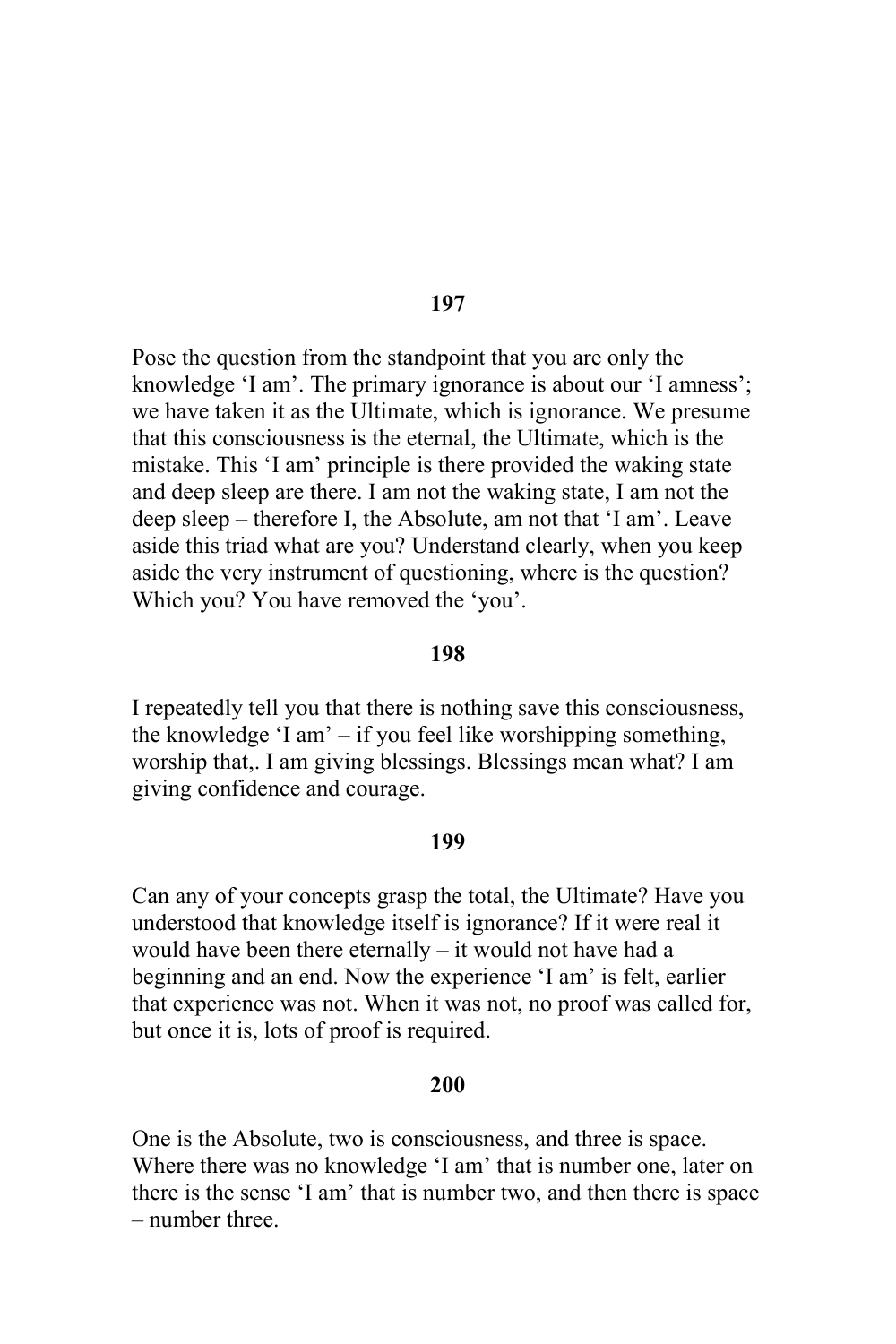Increase the conviction that you are the formless consciousness. You develop your firm conviction that you are the total manifesting universal consciousness. There is nobody who can have the knowledge of the Truth, the Eternal. It is one's eternal true state, but is not a knowledgeable state – you cannot know It. So-called knowledge is boundless and plenty in the state of attributes, 'I am'. In this body is the knowledge 'I am'. When the body drops down, the knowledge 'I am' will subside there only what remains is the Absolute.

## 202

Be one with the knowledge 'I am', the source of sentience, the beingness itself. If you are seeking that peace which is priceless, it can only be in establishing yourself in the consciousness with steadfast conviction. By conviction I mean never doubted, firm, unshakable, never wavering – have that kind of conviction in your beingness. Think of nothing else; pray to nothing else, 'Atma Prem', because of it everything is.

### 203

In that body the 'I am' is ticking  $-$  that is the Guru. You worship that 'I am' principle and surrender to that Guru and that Guru will give all the grace. What you call 'I am' and birth, you are not that, it is material. The Ultimate knowledge does not have any knowledge. This knowledge 'I am' has appeared spontaneously, as a result of the body. See it as it is, understand it as it is.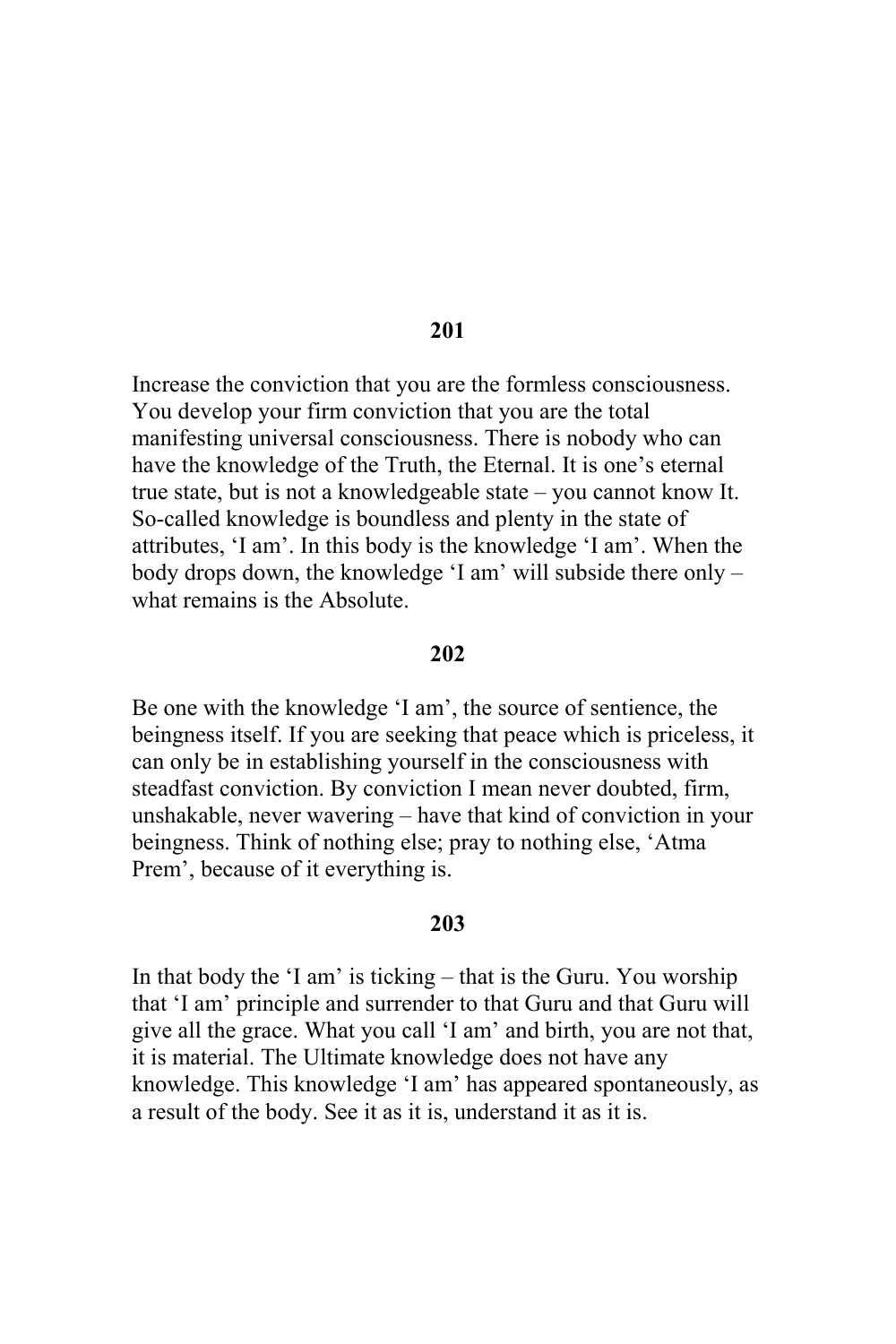This 'I am' is a concept also, is it not? And you want to hang on to this concept also. This 'I amness' is not going to remain in your association, and when it goes, everything relating to that 'I amness' goes. When this is the state of affairs, what is the use of trying to gain or assimilate knowledge? You are standing on a concept 'I am' and trying to paint that with another concept.

### 205

I have experienced all four kinds of speech and transcended them. Rarely will anybody follow this hierarchy to stabilize in the consciousness and transcend consciousness. Starting from 'Vaikhari' (word), normally we listen to words; from 'Vaikhari' we go to 'Madhyama' (mind-thought); in watching the mind we are in 'Pashayanti' where the concept formation takes place and from there to 'Para' ('I am' without words), and finally from 'Para' to prior to consciousness. This is the line to follow, but only a rare one follows it – receding, reversing.

# 206

You must possess that confirmation that you are formless, designless and not only rely on meditation. Always insist on that you are formless, free and not conditioned. You must hammer on this constantly; that is the practice. You must have a strong conviction that conviction means practicing. That conviction means not only 'I am' but it means I am free from the 'I am' also.

## 207

Normally in the name of spirituality, knowledge is expounded. Knowledge is in the realm of five elements and it is talked about as real or unreal so long as the knowledge 'I am' is there, it is a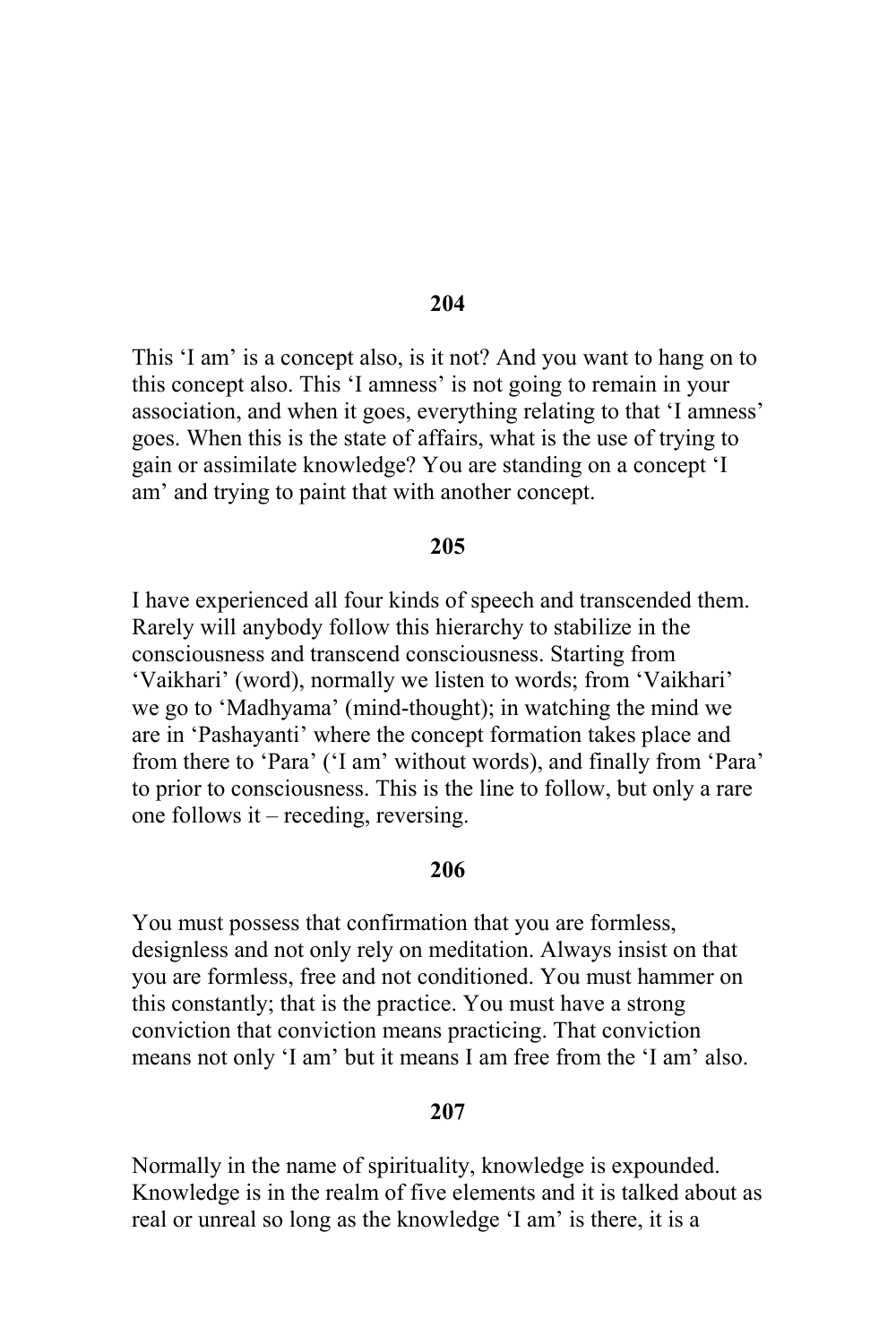product of the knowledge 'I am'. A 'jnani' is that state from which the witnessing of the knowledge 'I am' takes place. In that 'jnani' state there is no touch of 'I amness' (it is a quality-less state) and it is not knowledge – knowledge means 'I amness'.

# 208

'I am' is only a few letters. Has anyone been able to keep this 'I am' in his pocket for all time? If whoever feels that 'I am' had knowledge, would he have cared to become this 'I am'? No, he would have said 'I don't want this consciousness' You are unreal - you know that you are – that is also unreal. This sense of presence is an untruth, it is like a dream.

### 209

The 'Linga-deha' is the seed, the chemical, the product of the five elemental essences which give rise to and sustain the consciousness 'I am'. Just like the seed of a tree, that seed latently contains all future manifestations and expressions of the tree that will sprout out of the seed. You take a fountain pen and on the paper you put a drop of ink, so that drop is the 'Linga-deha'. That drop is the moment of conception; its expression is the thoughtfree state, like space, in the knowingness state. That 'Linga-deha', that little drop, and the knowledge 'I am' is the same.

# 210

It is not important where you are, once you are established in the 'I am'. It is like space – it neither comes nor goes; just as when you demolish the walls of a building only space remains.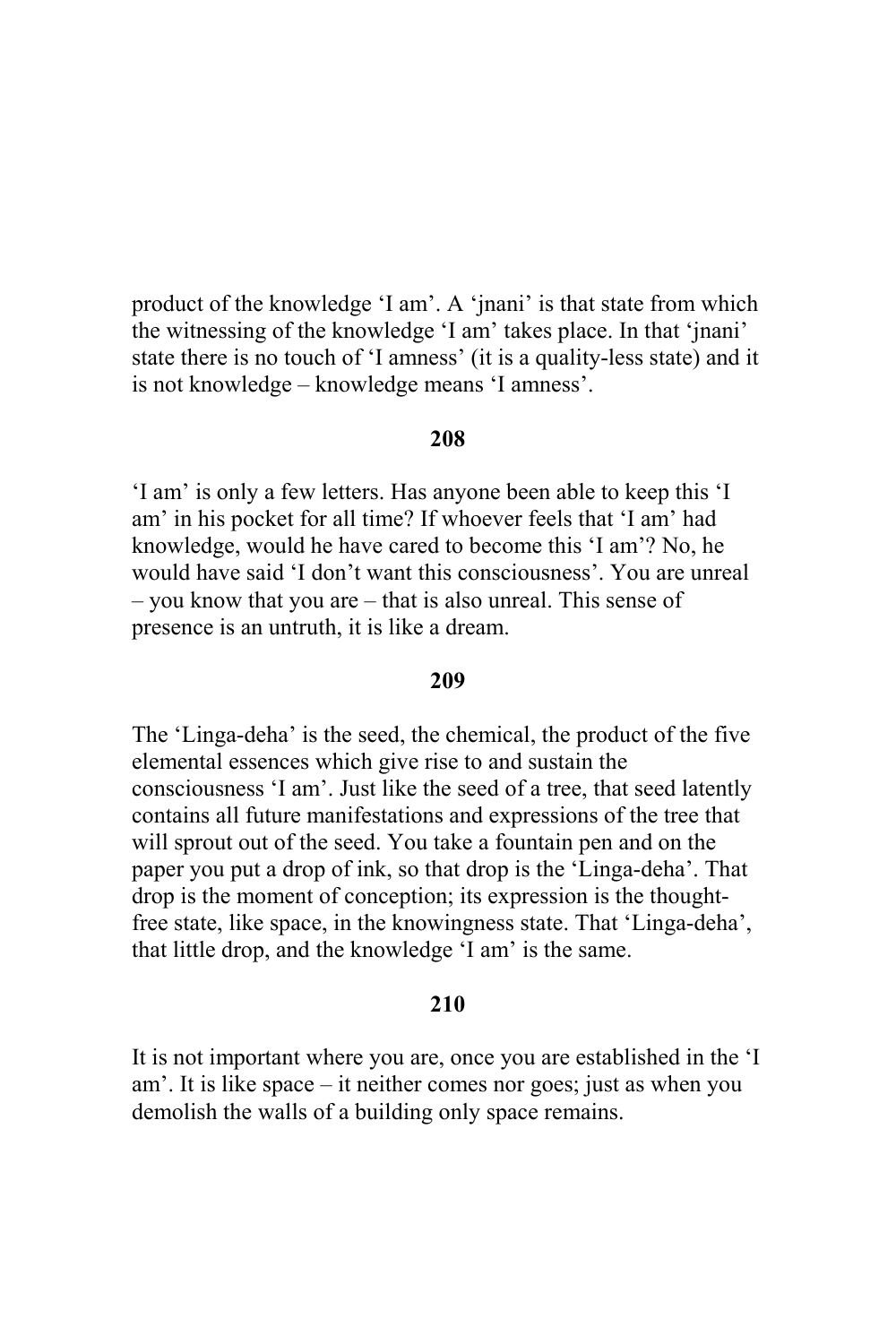If you do not have the knowledge 'I am' who is going to seek? You must be, only then the search can begin. Remember the knowledge 'I am' – that alone pervades everything – be only that and give up the rest.

# 212

At the moment of death it is the culmination or termination of the Self-experience, 'I am'. After the termination of 'I amness' there is no experience of knowingness or not knowingness, the knowingness is a quality of the material stuff.

# 213

All this knowledge has dawned on me, I am not the knowledge. The knowledge 'I am', and all its manifestations, are understood. In understanding, I am not that.

## 214

To establish oneself firmly in the awareness 'I am', it is not necessary to think 'I am', 'I am'. Is it necessary to think you are sitting here? You know that you are sitting here. Whatever name and form there is belongs to that material and that material is not you. Do you analyze the problem and with the firm conviction decide that you are not the material? When the material disintegrates what does the name refer to? Does it have any significance? Only one in ten million goes to the crux of the matter, analyzes what it is, comes to a conclusion, and gets liberated, all by himself. The one who gets liberated is the consciousness, there is no entity.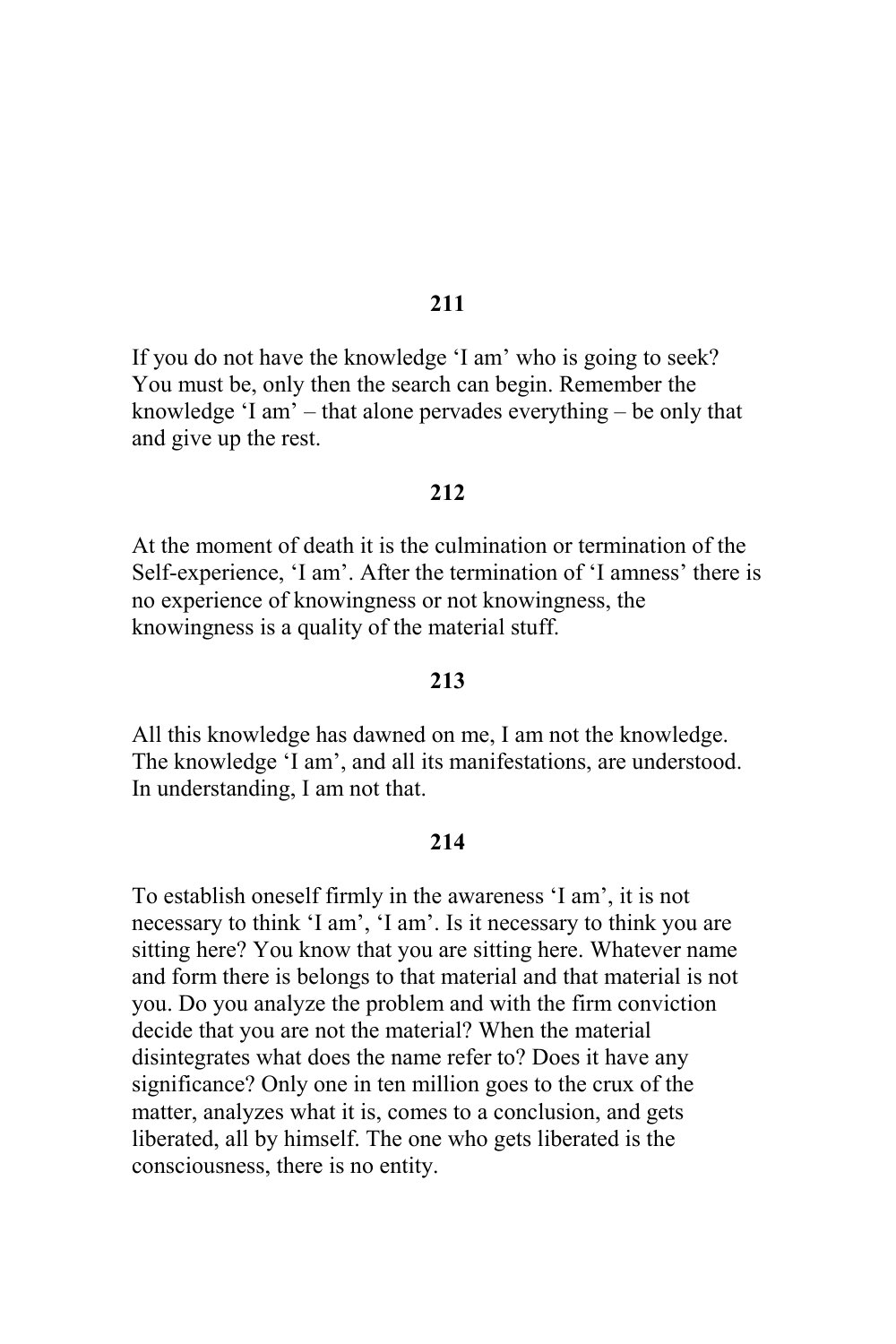As long as you are wearing this concept 'I am' you will be involved with all the concepts. When this concept 'I am' departs there will be no memory left that 'I was' and 'I had' those experiences; the very memory will be erased.

## 216

All this process of communication, expounding, etc., will go on so long as this conscious presence is available, and all this is to merely satisfy the concept 'I am', and you the Absolute, are not the primary concept 'I am'.

# 217

That which you like most  $-$  is the 'I am', the conscious presence  $$ but that is not going to last forever. When the body drops off and the consciousness is extinguished, you need to do nothing. With this understanding do what you like in the world.

# 218

The only spiritual way to understanding you true nature is to find out the source of this concept 'I am'. Before the sense of presence arrived I was in that state in which the concept of time was never there. So what is born? It is the concept of time, and that event which is birth, living, and death together constitute nothing but time, duration.

### 219

When you are the space you are no more the body, but whatever is contained in that space you are. You are now manifest – whatever is known – the space. This space is known as 'chidakash'. In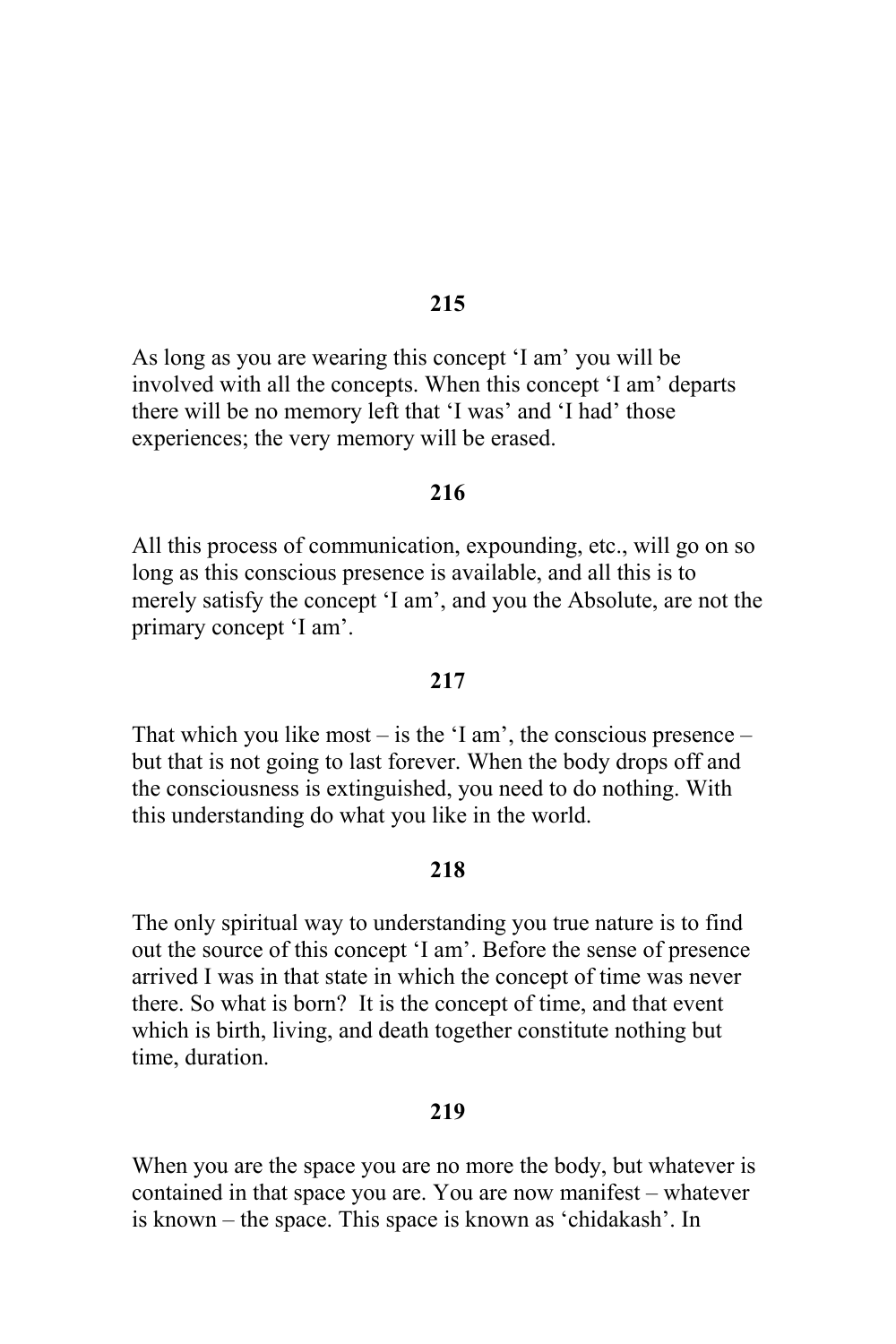'chidakash this knowingness is 'I am'. In the highest 'Paramakash' there is no is or is not. It transcends everything.

# 220

The Guru tells you 'Get rid of concepts, just be yourself'. The seeker having understood what the Guru said gets rid of the concepts, and now, as the first step, the seeker dwells in the state 'I am', just being. First of all there is the knowingness 'I am', without words, with that knowingness the world is. Now when the seeker goes into meditation, that knowingness goes into noknowingness. This is the highest state in the hierarchy when the body aspect is there because this knowing and no-knowing are aspects of the body, and body means consciousness, and in the realm of consciousness, knowingness and no-knowingness exist. The Absolute transcends knowingness and no-knowingness. So, no-knowingness is the highest in the hierarchy of spirituality, and the destination is the transcendence of knowingness and noknowingness.

# 221

You must know what this 'I am' principle is. It appears spontaneously and with its appearance begins the riddle of conceptual life.

# 222

In deep sleep, consciousness was in a dormant condition, there were no bodies, no concepts, and no encumbrances. Upon the arrival of this apparently wakeful state, with the arrival of the concept 'I am', the love of 'I am' woke up. That itself is 'Maya', illusion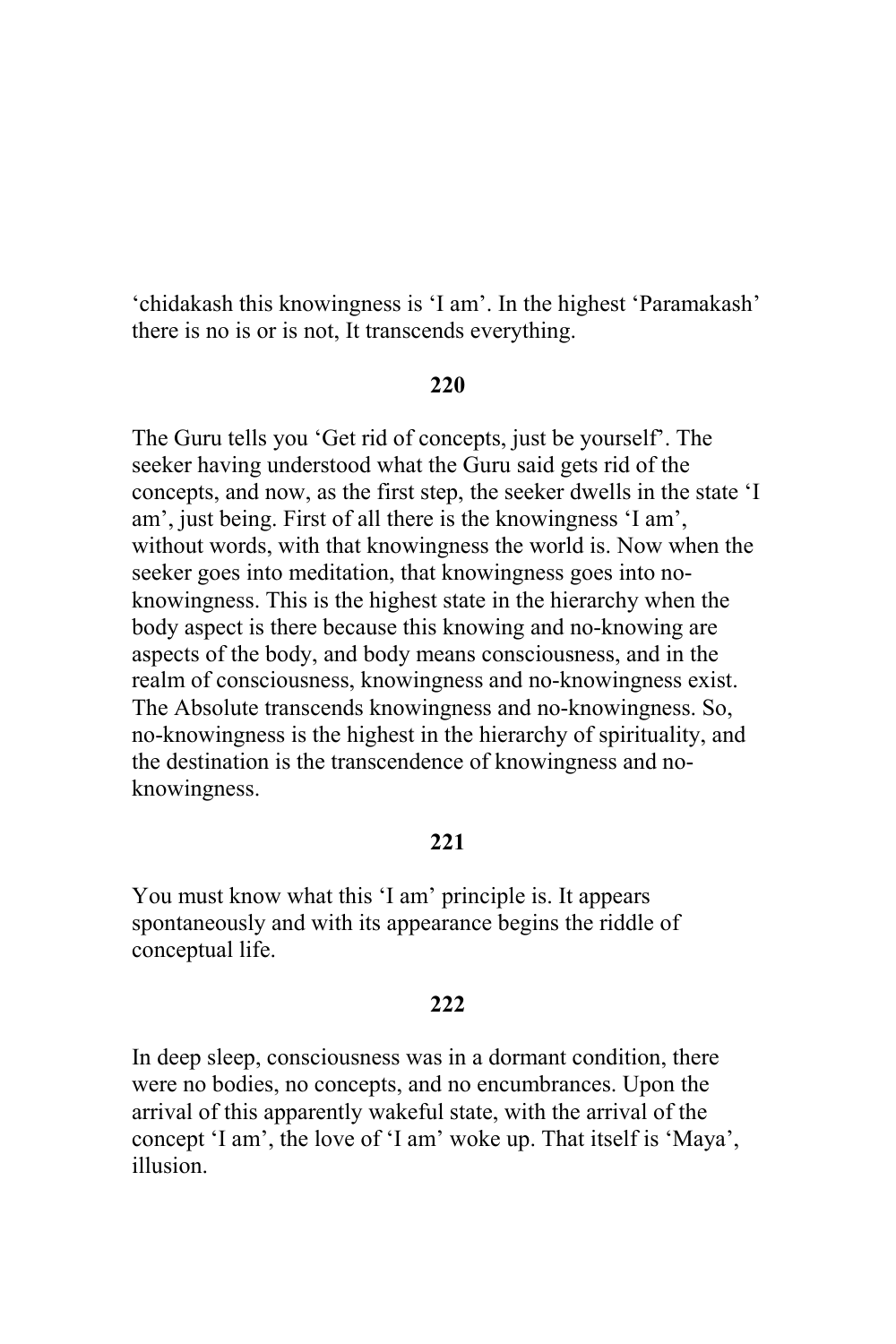The emergence of this beingness itself constitutes time. Everything is beingness, but I, the Absolute, am not that. In meditation there was space, when suddenly two forms appeared out of no-form, 'Prakriti' and 'Purusha' and the quintessence of these forms was the knowledge 'I am'.

### $224$

There are no individuals; there are only food bodies with the knowledge 'I am'. There is no difference between and ant, human being and 'Iswara' they are of the same quality. The body of an ant is small; an elephant's is large. The strength is different, because of size, but the life-force is the same. For knowledge the body is necessary.

### 225

When this beingness goes, the Absolute will not know 'I am'. Appearance and disappearance, birth and death, these are qualities of beingness; they are not your qualities.

### 226

Who is talking? Who is walking? Who is sitting? These are the expressions of the chemical 'I am'. Are you that chemical? You talk about heaven and hell, this Mahatma or that one, but how about you? Who are you? You are not this chemical 'I am'.

#### 227

Not an individual but the knowledge 'I am' must go to its source. Out of the no-being comes the beingness. It comes as quietly as twilight; just a feel of 'I am' and then suddenly the space is there.

## 223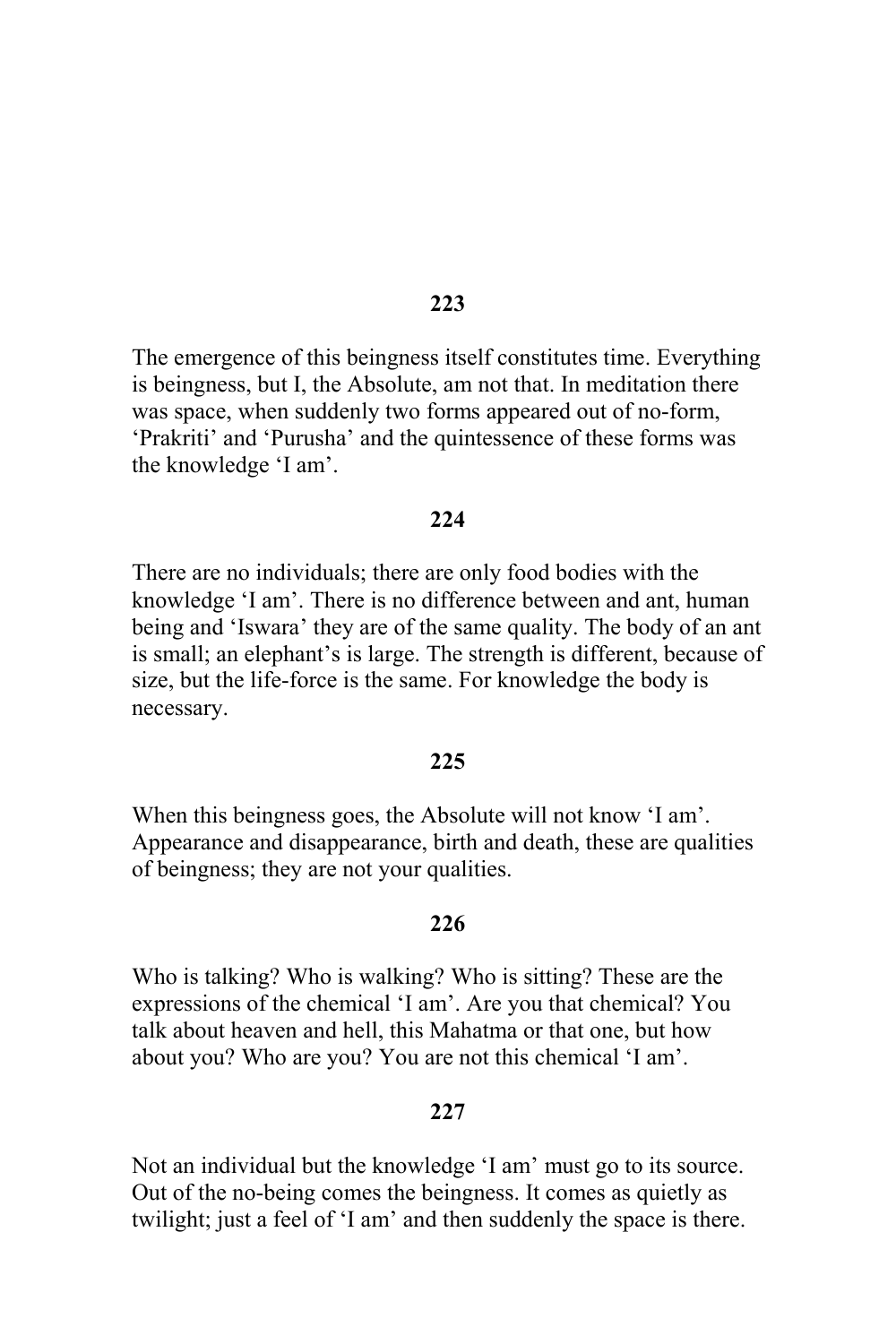In the space, the movement starts with the air, the fire, the water, and the earth. All these five elements are you only. Out of your consciousness all this has happened. There is no individual. There is only you, the total functioning is you, the consciousness is you.

# $228$

Ultimately one must go beyond knowledge, but the knowledge must come, and knowledge can come by constant meditation. By meditating, the knowledge 'I am' gradually settles down and merges with universal knowledge, and thereby becomes totally free, like the sky or the space. It is not possible for you to acquire knowledge, you 'are' knowledge. You are what you are seeking.

### 229

How amusing it is to see someone who thinks of himself as an individual, who thinks of himself as a doer or achiever. Whatever is happening and the experiencing of the happening, takes place in this consciousness when the 'I am' arises

# 230

Get to know that 'I am' without words, which arises in the morning. Knowing the Self, abiding in the Self-knowledge, is not a mere intellectual knowing. You must be that, and you should not move away from it. Remain firm.

## 231

In the body the indwelling principle is the consciousness. Abiding in the consciousness, it became all manifestation. Now transcendence of the consciousness has also occurred. With the appearance of consciousness, the Absolute knows it is, 'I am'. This is the experience. There are other experiences now, in this time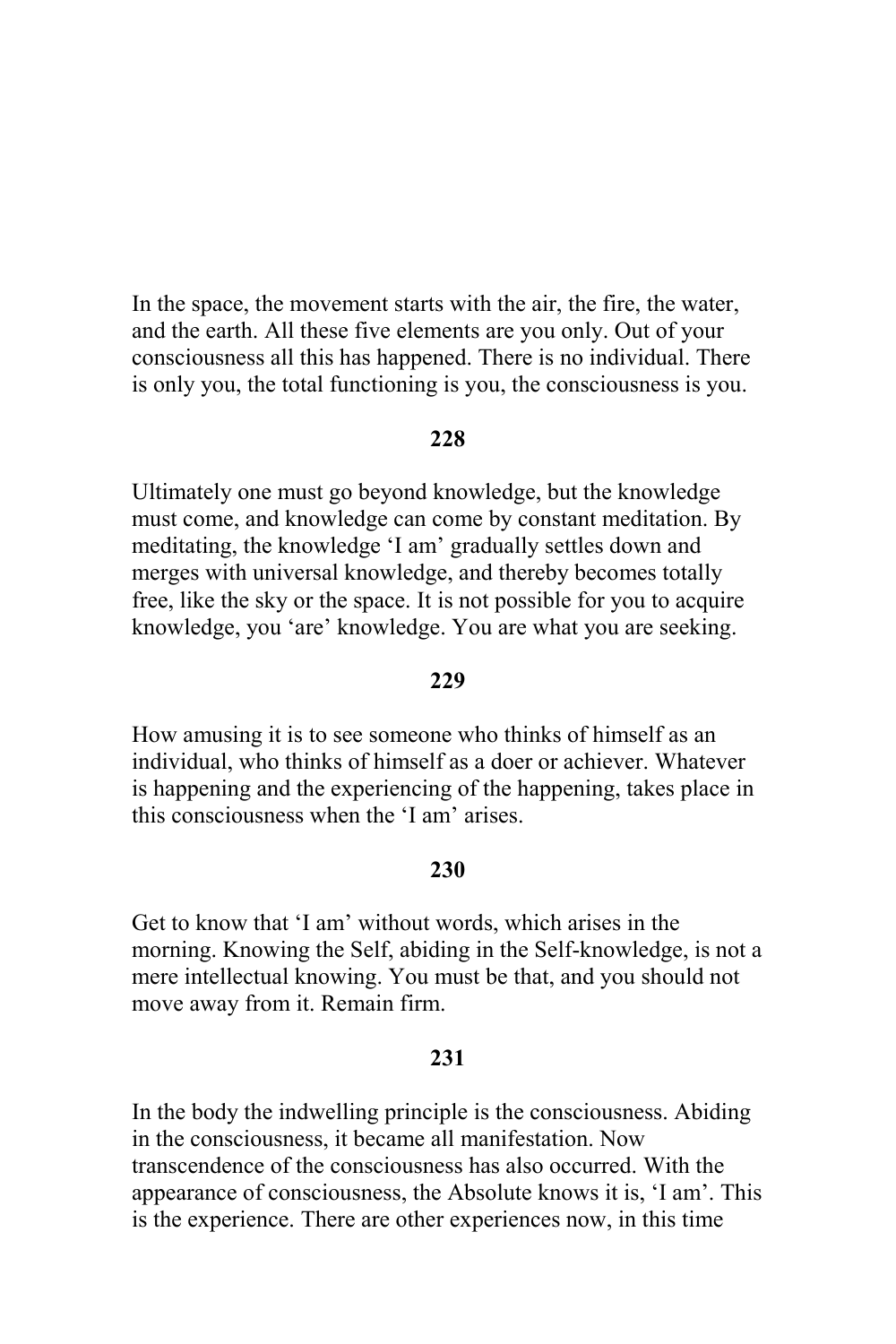factor, but experiences are gradually dropping off, including this primary experience 'I am'. It is only the consciousness that is going to disappear; the Absolute is always there.

### 232

Because the 'I am' principle is there, it is moving all over. To recognize it, you put on various uniforms in order to give it identity, but the principle is already there, and because of that principle you are engaging in various activities. Unless you wear the uniform (the body) you will not be able to conduct any activities. Once you discard this 'I amness' uniform, what remains is the 'Parabrahman''. That which is eternally current is the 'Parabrahman'

# 233

In this body is the subtle principle 'I am', that principle witnesses all this. You are not the words. Words are the expression of space, they are not yours. Still further you are not that 'I am'

# 234

When you began knowing that you are, you did a lot of mischief, but when the 'I am' is not there, there is no question of mischief.

### 235

The 'I am' is absent only in the state of 'samadhi', when the self merges in the Self. Otherwise it will be there. In the state of a realized person the 'I am' is there, he just doesn't give much importance to it. A 'jnani' is not guided by a concept.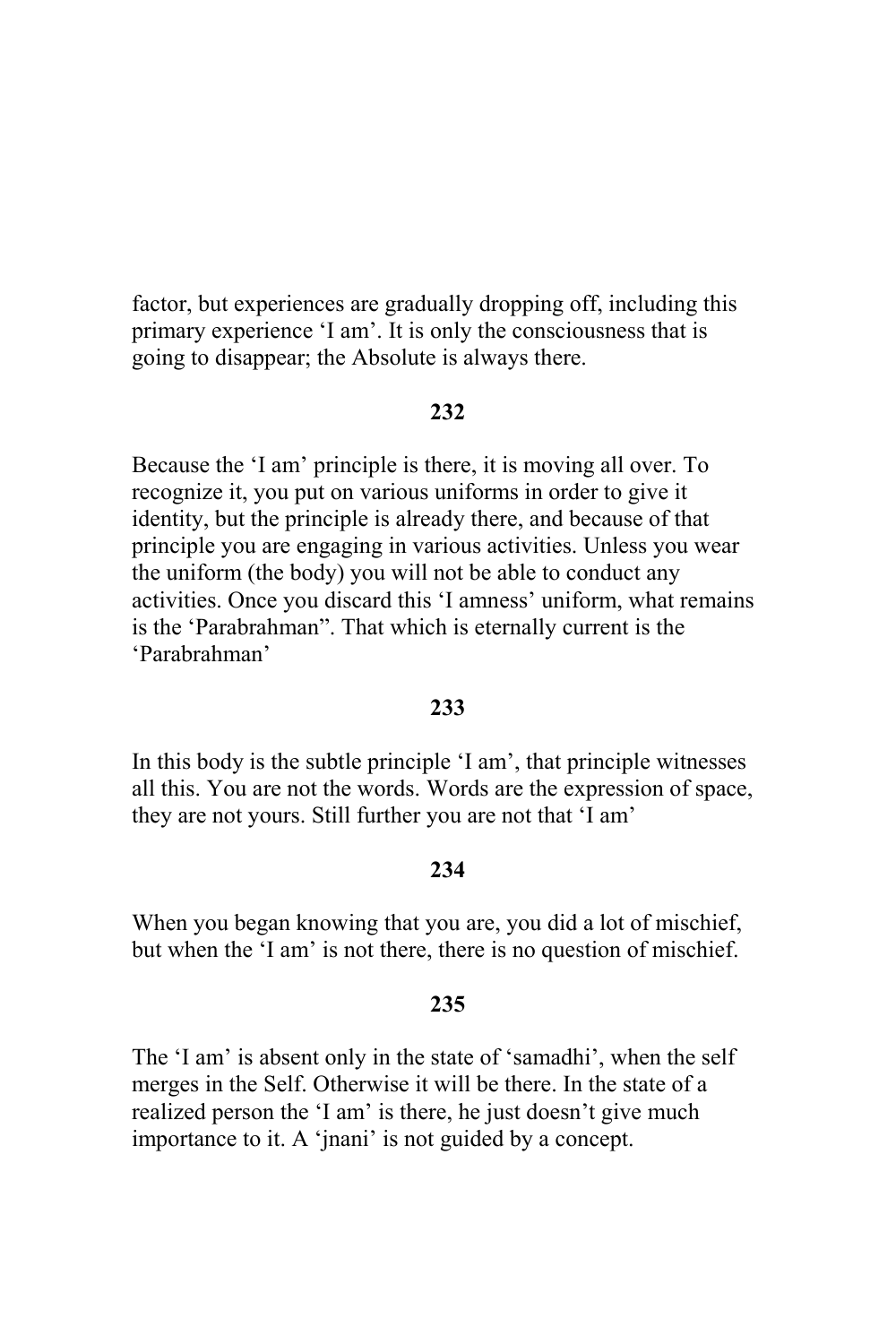This body is like an instrument that says 'I am', like an announcer. Presently you think you are the body-mind, and whatever concepts you have gathered are flowing out. When you begin spirituality, you reject the body-mind with 'I am not that'. Then you come to the 'I am' only, without words. Then you are everything; you are not confined to the body.

### 237

The riddle of spirituality cannot be solved by the intellect. At the most, your intellect can provide you with livelihood. Whatever you try to become, that is not you. Before the words come out, before you say 'I am', that is you. You must be concerned with only yourself. Don't worry about anybody else. What are you?

### 238

The capacity of consciousness is something astounding. I didn't know I was, and then suddenly I knew 'I am'. This 'I amness' is the power of 'Maya'.

#### 239

What is the most ingrained habit you have? It is to say 'I am'. This is the root habit. Words and experiences are unworthy of you. This habit of experiencing will not go until you realize that all this is the domain of five elements, and the experiences in the five elements, are unreal. This 'I amness' itself is unreal.

## 2.40

You must give up the identity with the body. Abidance in that knowledge 'I am' which does not identify with the body-mind is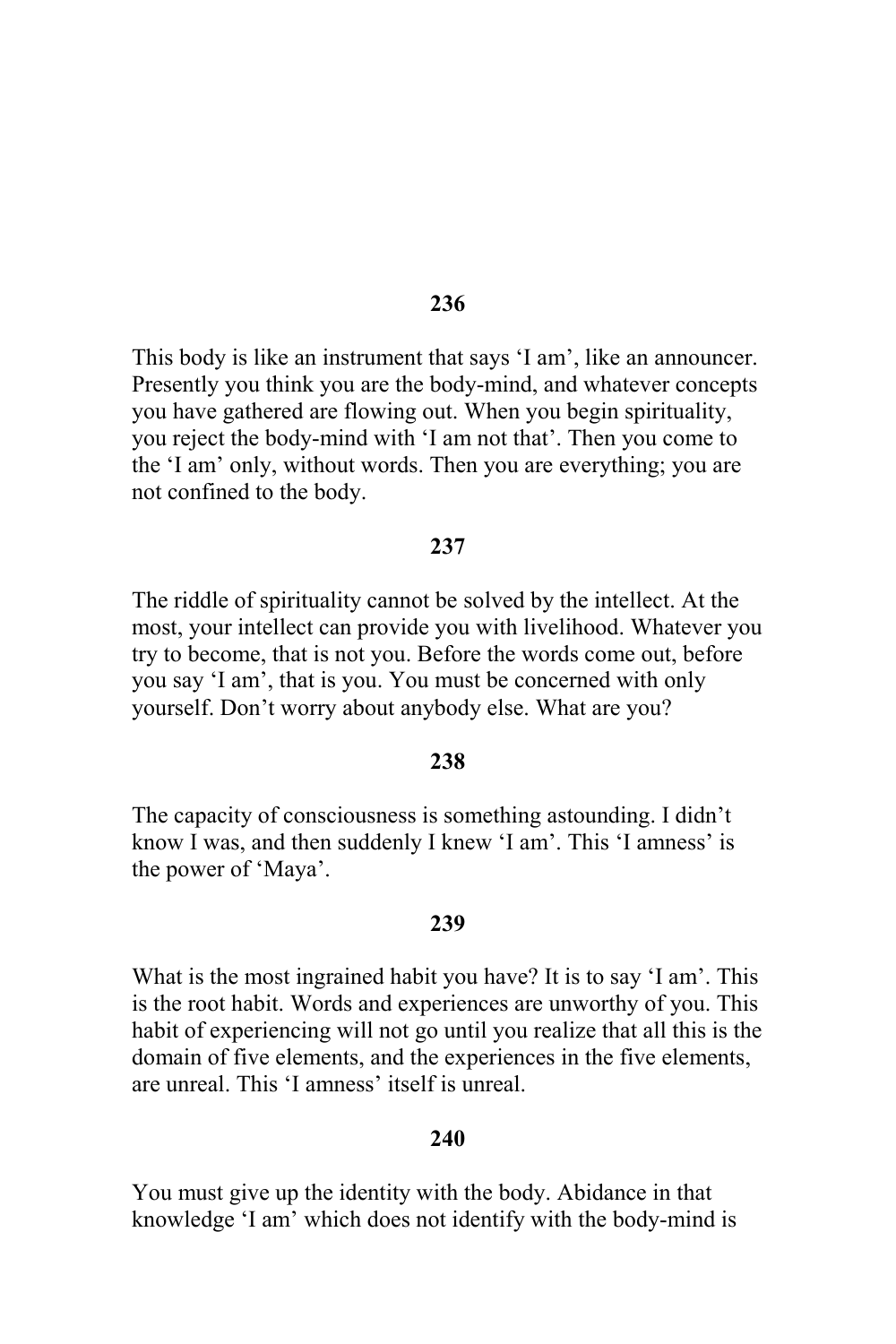the spiritual light. Self-love and 'I am' without words are the same. The sickness may come and go, but the self-love does not go.

# 241

Until you recognize and completely identify yourself with the knowledge 'I am', you will identify with the body. When one disidentifies with the body, one transcends not only the body but consciousness as well, since consciousness is a product of the body. The consciousness no longer says 'I am', 'I am'.

## 242

When you were unaware of this message of 'I am' how did you function? The question I put, nobody can answer. All of your great scholars, people with a lot of knowledge, have gone into quietude.

### 243

That state of being is common to all, which is the message 'I am' without words. Change is only in the mind-flow. All the studies you are doing are in the realm of mind-flow. The sense of 'I am' is present because of your birth, through which you encounter many thoughts and concepts, always changing. Presently the message 'I am' is constant.

### 244

The body is not you, the name is not you. The body is the food you have consumed; the taste of it is the knowledge 'I am'. That is Self, the feeling 'I am', that is the love to be. How amazing, how incredible, it has no name, but you give many names to it. It is the Self, the love to be. That love to be is all pervading. Before you conceptualize anything, you are, even before the knowingness, you are.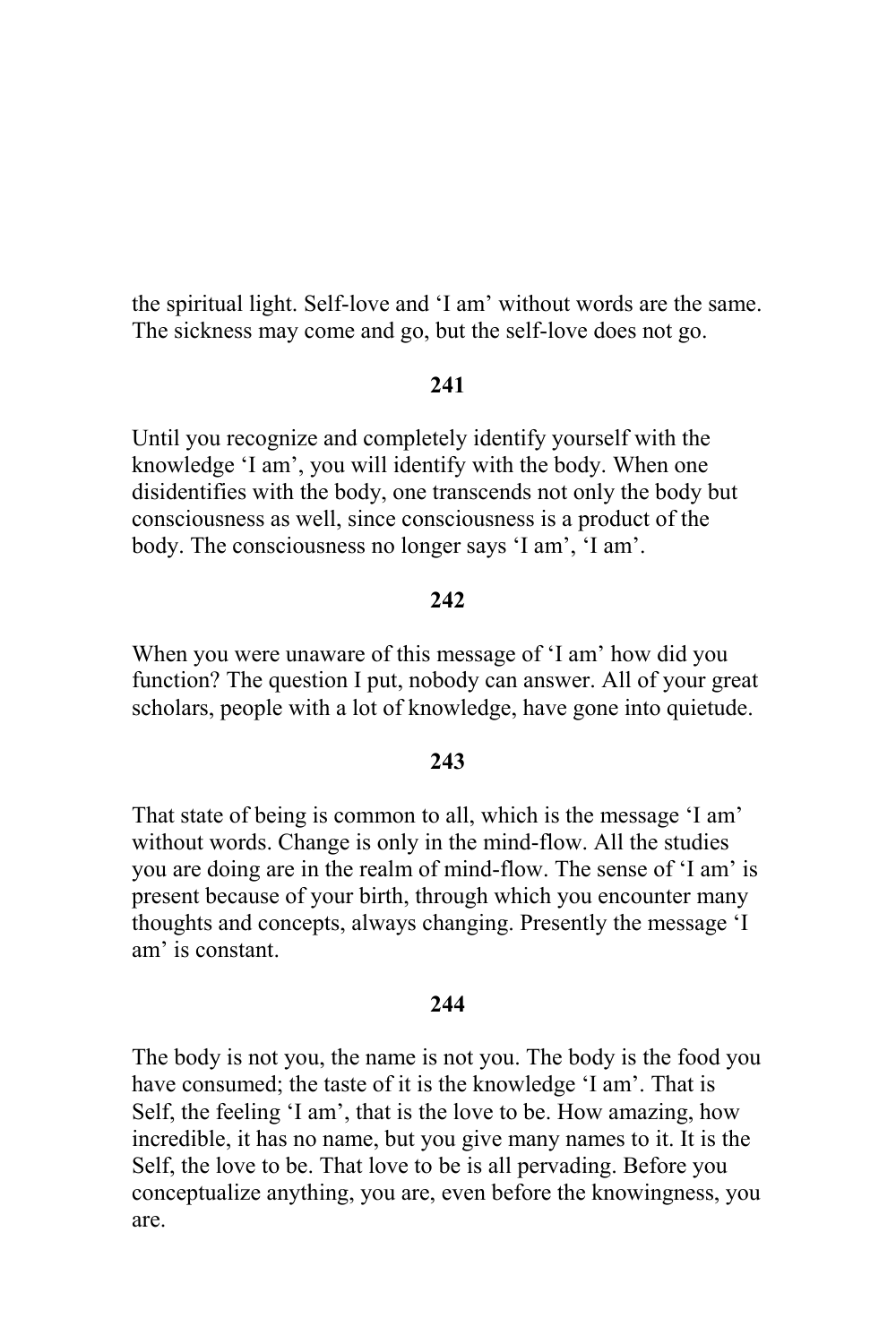You are afraid because you have assumed something as 'I am', which actually you are not. Suppose you find a diamond ring on the road and you pocket it. Since it is not yours, a fear overcomes you. When you put on an identity that is not yours, you are afraid, but when you are the pure 'I amness' only, there is no fear. Presently you are this 'I am', but this 'I am' is not the truth. Whatever you are prior to the appearance of the 'I am', that is your real nature

## 2.46

Don't roam about, don't come here either. Abide in the quietude, peace, stability. Here we are not engaged in any buying or selling. That knowledge 'I am', without concepts, is evoked or stimulated by the consciousness and peace which emanate from this place.

### $247$

You did not have the concept 'I am' in the course of the nine months in the womb. Understanding this state of affairs, the concept 'I am' comes spontaneously and goes spontaneously. Amazingly, when it appears, it is accepted as real. All subsequent misconceptions arise from the feeling of reality in the 'I amness'. Try to stabilize in the primary concept 'I am', in order to lose that and with it all other concepts. Why am I totally free? Because I have understood the unreality of that 'I am'.

### 248

If you sit here quietly, being one with the knowledge 'I am', then you are not concerned with the world or what goes on in the world. It is only when the consciousness starts operating and there are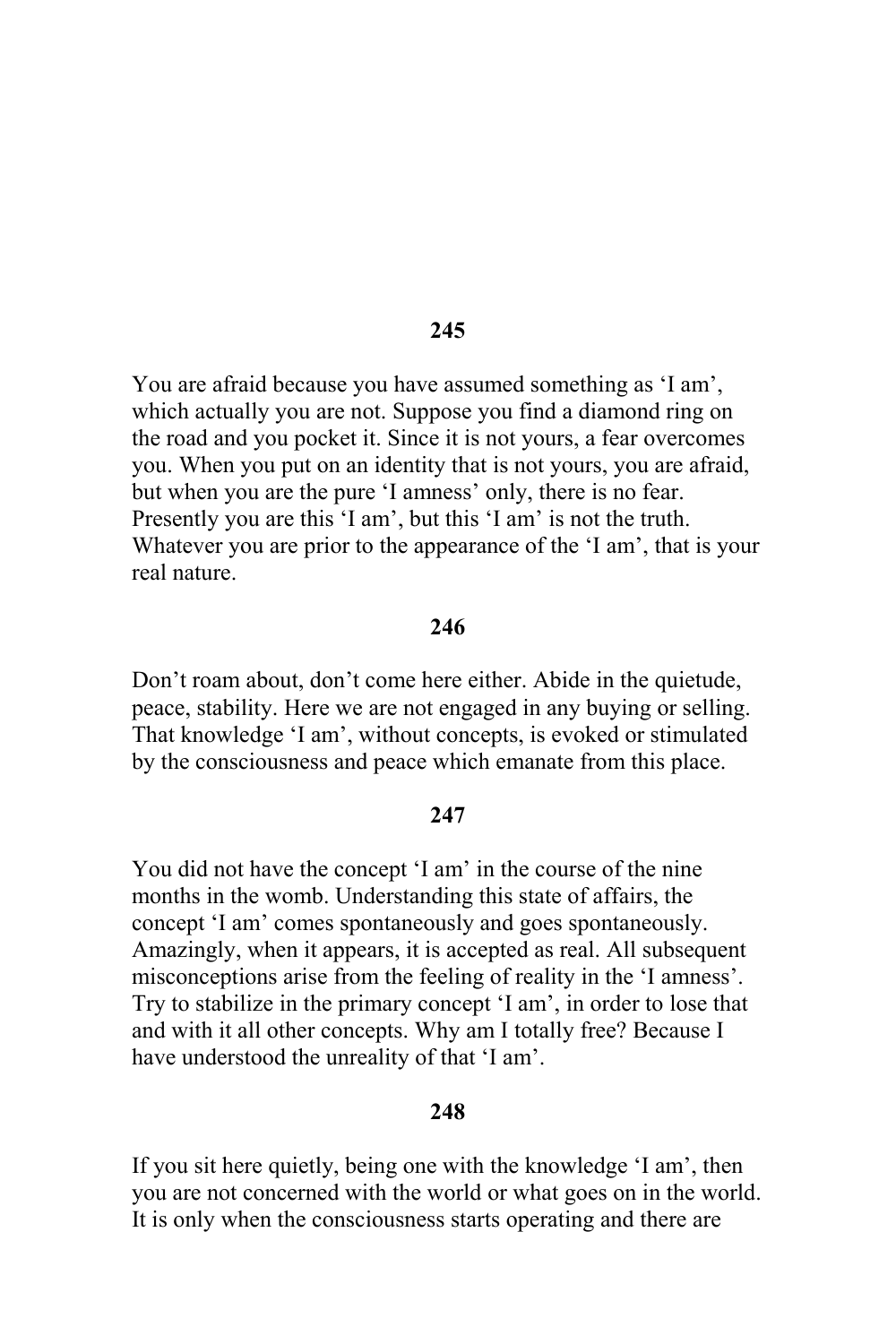various movements in the consciousness that the behavior in the world takes place. When I am not conscious of the existence of the body, experiences are not registered.

### 249

The 'mumukshu, is in kindergarten, spiritually inclined, but identifying with the body-mind. The 'sadhaka' is one who has disidentified with the body-mind. A 'siddha' is one who has stabilized in the knowledge 'I am', and in the process, has transcended it. In this journey you very well know where you are.

# 250

The core of this consciousness is knowingness, to know 'I am'. It is not a personality, not an individual. It is total manifestation. Beingness is there, it fills everything. Nevertheless, this quality 'I am' is the result of the material, objective body. In the seed the whole tree is latent. In the droplet 'I am' all three worlds are squeezed in.

## 251

The highest state is the state of a 'jnani'. The first step is to be that droplet ('I am'). In the process of knowing that droplet, you are out of it, and that is a 'jnani'. A 'jnani' is not obsessed by any calamities or any problems, because he has transcended the 'I am' principle. He watches the play as a witness.

### 252

The whole universe is experienced in the consciousness 'I am'. If that is not there, what else can ever exist? This consciousness is beating a drum; everyone is carried away by the noise of the drum. Who looks for the drummer? Who is sounding and beating the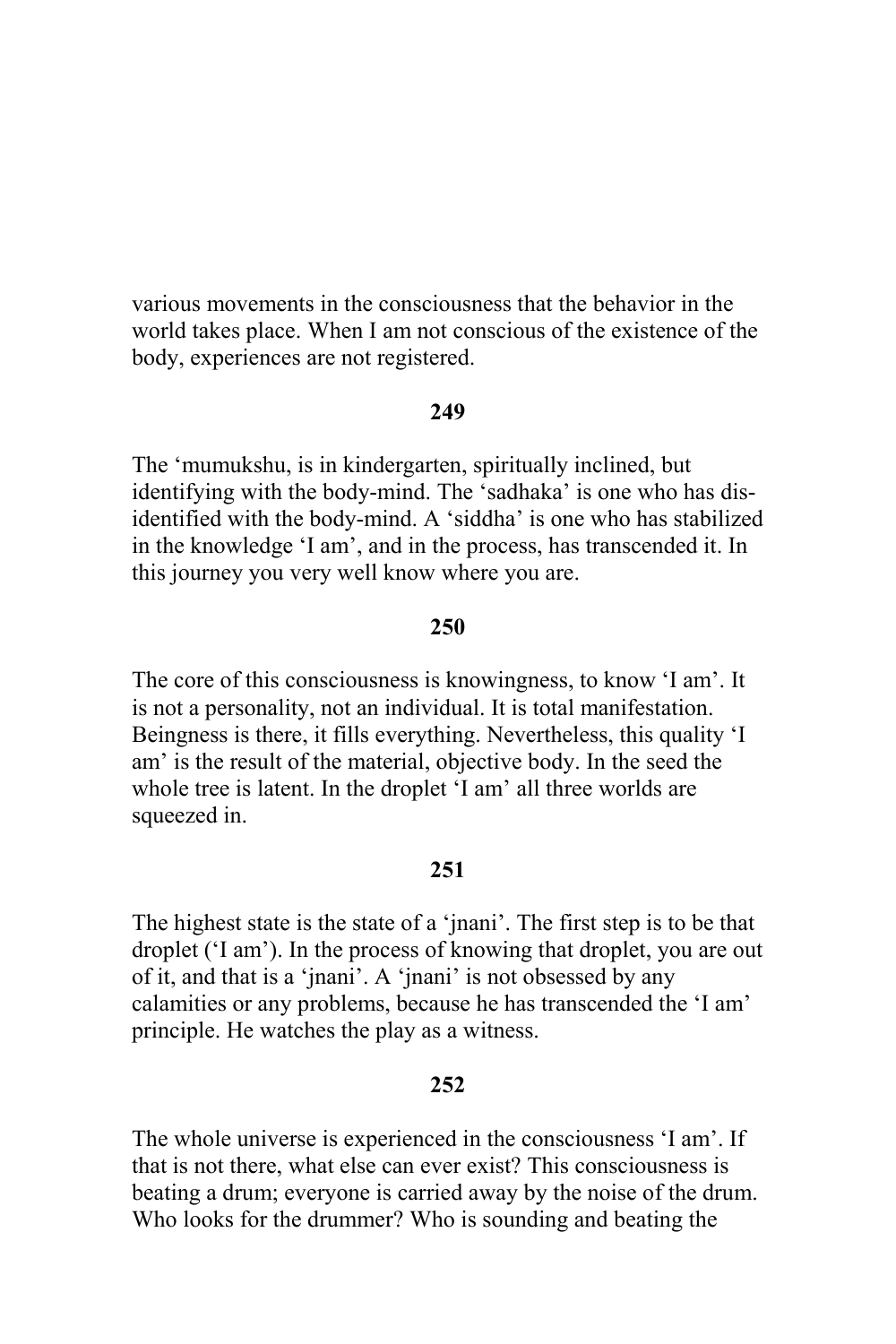drum? It is so amazing that no one casts even a glance at this speck of consciousness

# 253

The habit of considering the Self as body has influenced everybody too much

Worship the knowledge 'I am' as God, as your Guru. The knowledge 'I am' is your Guru. Be in it. Do you see the image of yourself in the mirror first, or do you know you are prior to that? Which is first? If you are not, can you see your image in the mirror? Give up trying to evaluate the real I or the counterfeit I, but associate with the 'Brahman', I am the 'Brahman'.

# 254

The letters 'I am' are written spontaneously with a certain ink. What is that ink which was used to write that which you are? In that ink with which the letters 'I am' were written, in that ink of the title of 'Tej Sesh Bhagavan' is confirmed by the 'Vedas'. 'Sesh' means the leftover, the remains. That 'Tej Sesh Bhagavan' has come spontaneously and will spontaneously go. The firm conviction that I am this, the three states – waking state, deep sleep and the knowledge 'I am' – are the aspects of that 'Tej Sesh Bhagavan'. You are not that.

# 255

The message 'I am' is there. The mind flow is also there; it is not a personality, it is the consciousness. The very idea that you are the body is ridiculous; the consciousness is experiencing its manifestation. A rare being will realize this.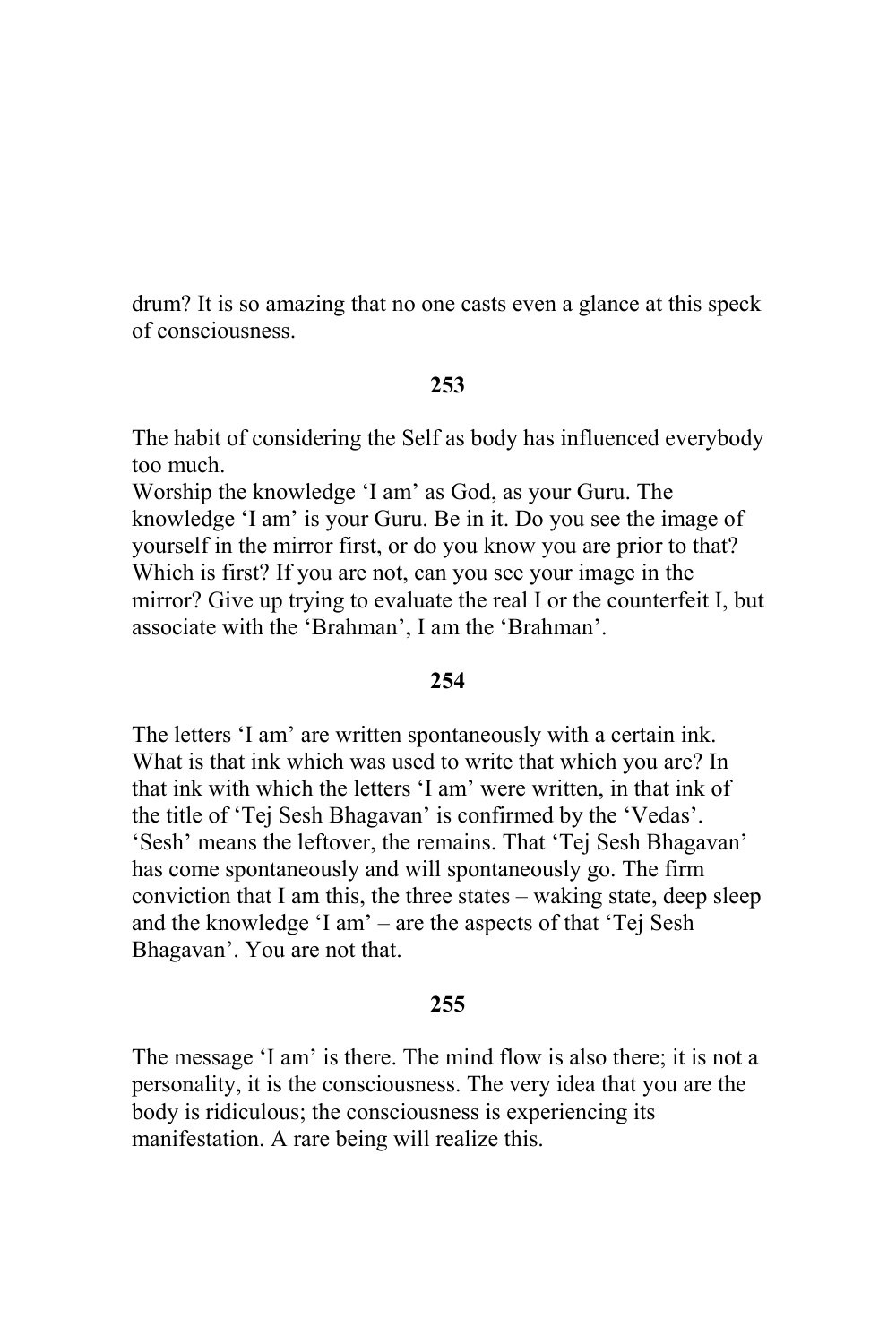The Ultimate you can never be lost; whatever you have lost, you have lost only words. The Ultimate you knows or feels 'I am' without words. Through this 'I am' comes the world knowledge. You are not in isolation; you are part and parcel of the world knowledge.

### 257

Presently the feeling that you are is also memory. To sustain that memory of 'I am', all these raw materials are necessary. You are not that 'I am'. You are as the Absolute, prior to this 'I am'.

### 258

One cannot see rays of light, as such; they reflect only when they encounter another object. Similarly 'I amness' is the interruption because of these five elements and three 'gunas'. That is why the feeling 'I am' is felt; but without the feeling of 'I am', still you are.

### 259

Start with the body. From the body you get the knowledge 'I am'. In this process you become more and more subtle. When you are in a position to witness the knowledge 'I am', you have reached the highest. In this way you must try to understand, and the seeds of knowledge will sprout in you.

## 260

Now what is it that we are concerned with? We are dealing with the physical form, which is made up of, and fed by, the five elements. In that form are operating the life force (the vital breath) and this consciousness that is, the knowledge 'I am' or the sense of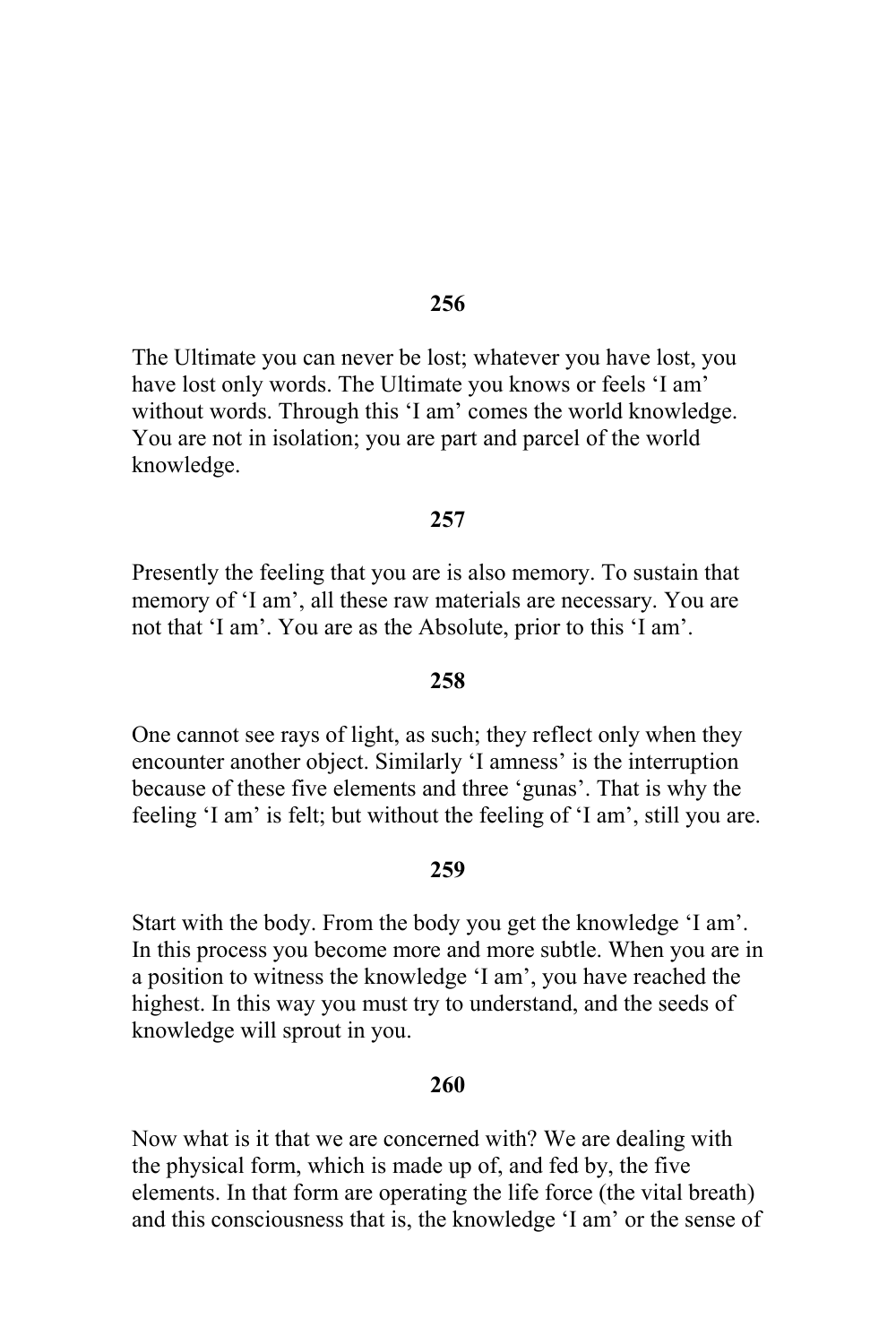being, the sense of existence. The latter is the 'sentience', which is the gift of the consciousness.

# 261

Each of must say 'I am' and realize it. There is no 'you', and there is no 'me', as individual entities. Until the 'I am' thought was there, there was no manifestation; both came about simultaneously.

# $262$

This knowledge 'I am', this consciousness, has come out of the prior state when there was no consciousness. The consciousness is a state which is now with us and because of which we suffer; and before this consciousness came, a state prevailed when we were not conscious and which was a happy state.

# 263

Guru means the 'I amness' itself, which always reminds you 'I am', 'I am', 'I am' – that is guru-guru-guru, like the sound of a motorcar starting. It is a continuous reminder that you are.

## 264

Is it necessary that you should remember that you are ('I am')? Spontaneously you know and remember that you are. That is why you have come here, have you not? It is because you are. Stay put there

# 265

In order to not mistakenly hold on to something as 'I am' don't say I am this, I am that; just hold on to yourself, you are, just be. Just be 'you are'. Do you follow?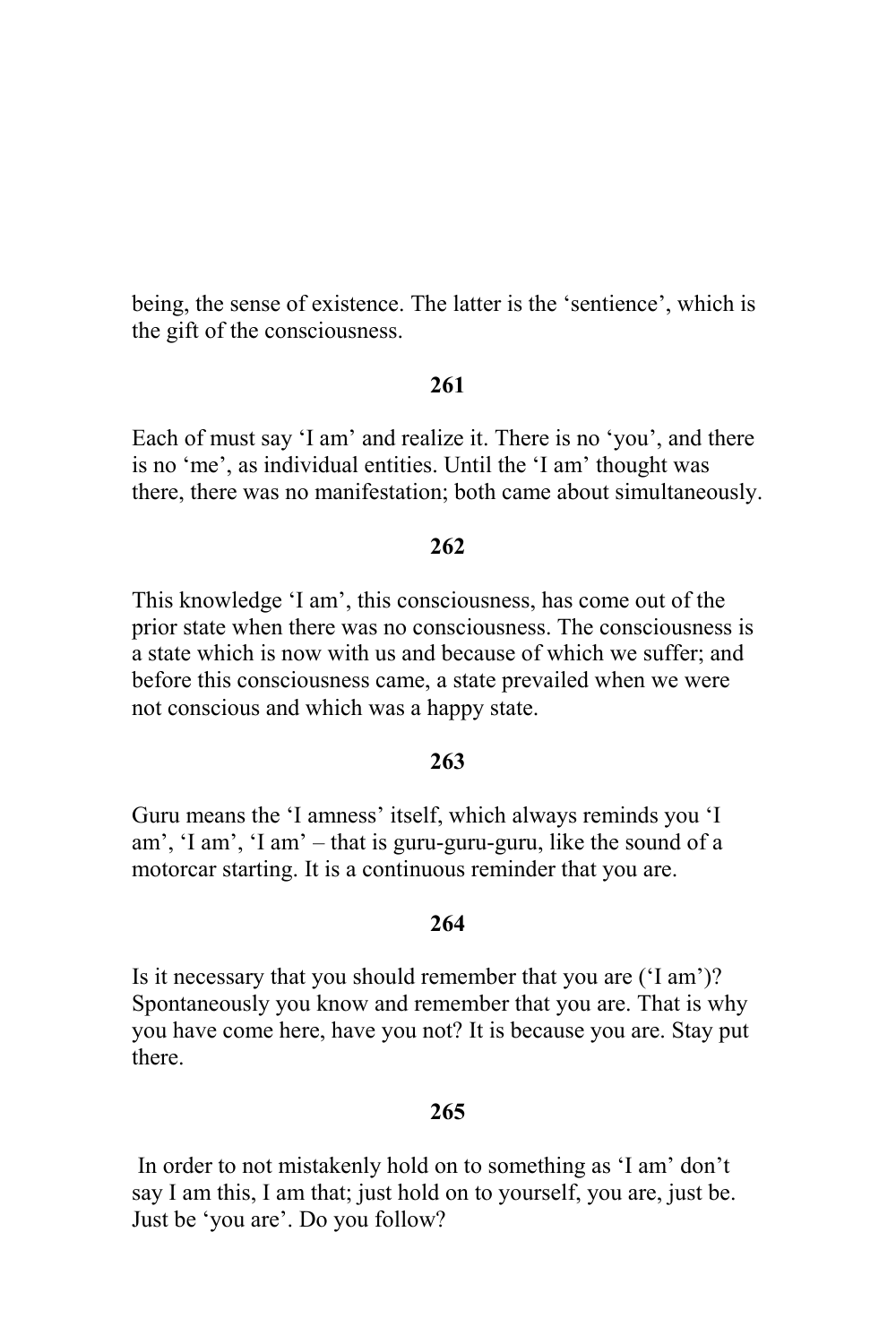You are the knowledge 'I am'. So if you want to worship, worship that knowledge 'I am'. Be devoted to that 'I amness' only. When you do that, other rituals become redundant and useless. Finally when you realize that everything is useless, everything is 'Brahman', it means you are at the 'Parabrahman' level, the absolute level. When at that level, you will envision everything as useless, including the 'Brahman' because the 'Brahman' is also reduced to illusion. Therefore all these talks, including my own will be reduced to illusion when you reach the highest.

## 267

The one who abides in that principle by which he knows 'I am', he is the manifest. He abides in that manifest 'Brahman' all the twenty-four hours. Whether the body remains or not, that manifest self-principle always remains. You must continually remember, 'chew the cud', that the knowledge 'I am' signifies knowing all gods, all the 'Vedas', it is the 'Brahman' only. You must continually think about it, and should in the course of such reminiscing, the body drop off, then, that consciousness will definitely be the highest.

### 268

You are sitting here: 'you are', prior to words. Now the hearsay goes 'I am', 'I am' means the flow of the mind has started. Now whatever you say with that 'I amness', through the mind about 'you', you have represented as yourself. But that is not so.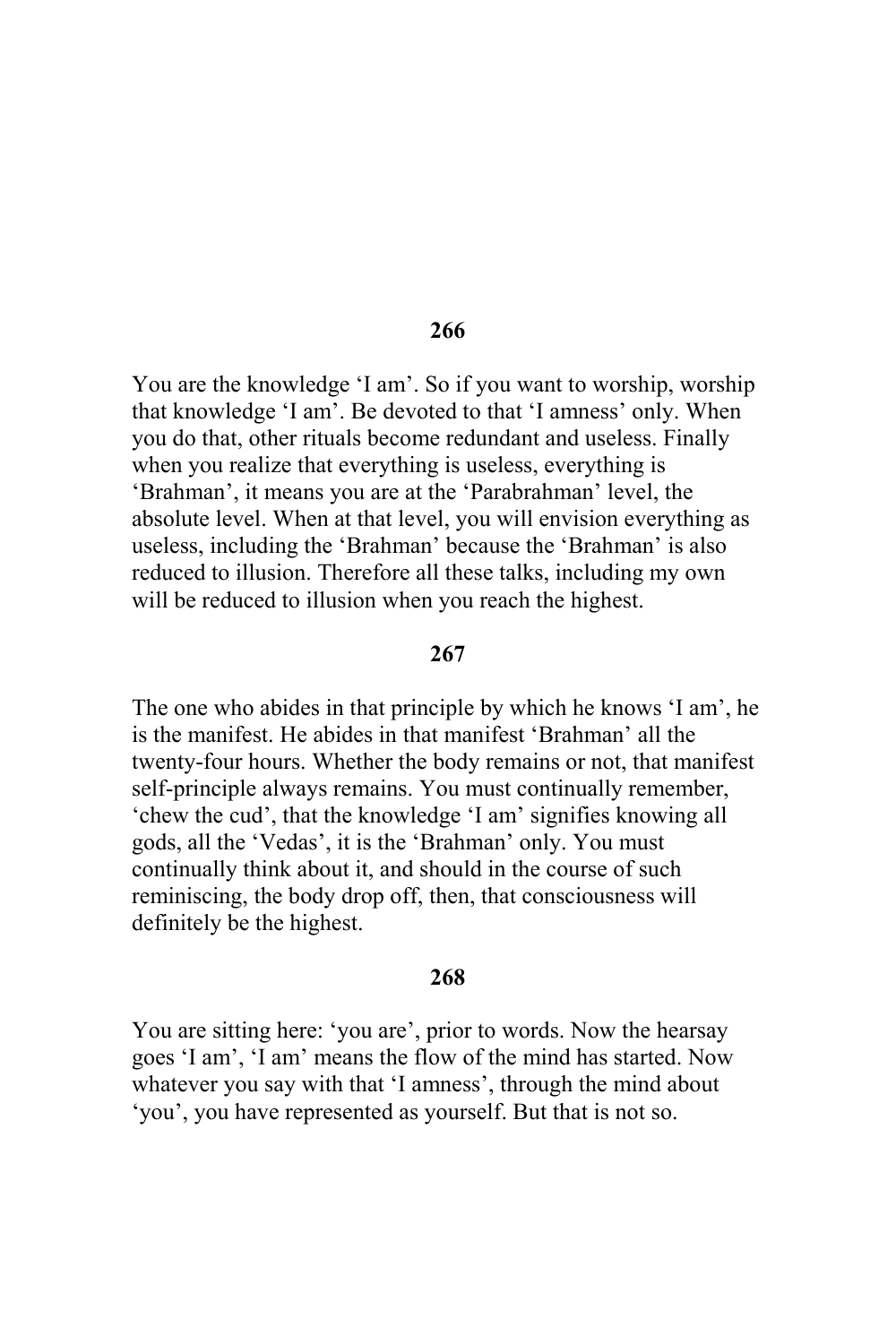The capital we have is the knowledge 'I am'. But what have we done? We have handed over that knowledge to the body and we say 'I am the body'. Thereby we have reduced the totality, the limitless, to the limited  $-$  a specified insignificant body. And that is why, being unable to give up this association with the body, we are afraid of dying.

# 270

The vital force carries out all the activities. The mind communicates, and the knowledge 'I am' is merely a witness; this is the actual state of affairs. But all these – that is, food body quintessence, and the knowledge 'I am', the vital breath and the mind – these are all a temporary phase only; so long as the food essence is available, the knowingness will last.

## 271

The knowledge 'I am' is the product of interaction within the five elemental state, You are not that! You as the Absolute, are not the knowledge 'I am'.

### $2.72$

It is very simple. The body and in the body... it is like a coin. On one side, you have the vital breath for making possible all activity; and on the other side is the knowledge 'I am'. Only when the vital breath is there, the knowledge 'I am' is present. When the vital breath leaves the body, the knowledge 'I am' also disappears. And both of these are the product of the food essence body. I am not that; this entire composite I am not. This you have to realize.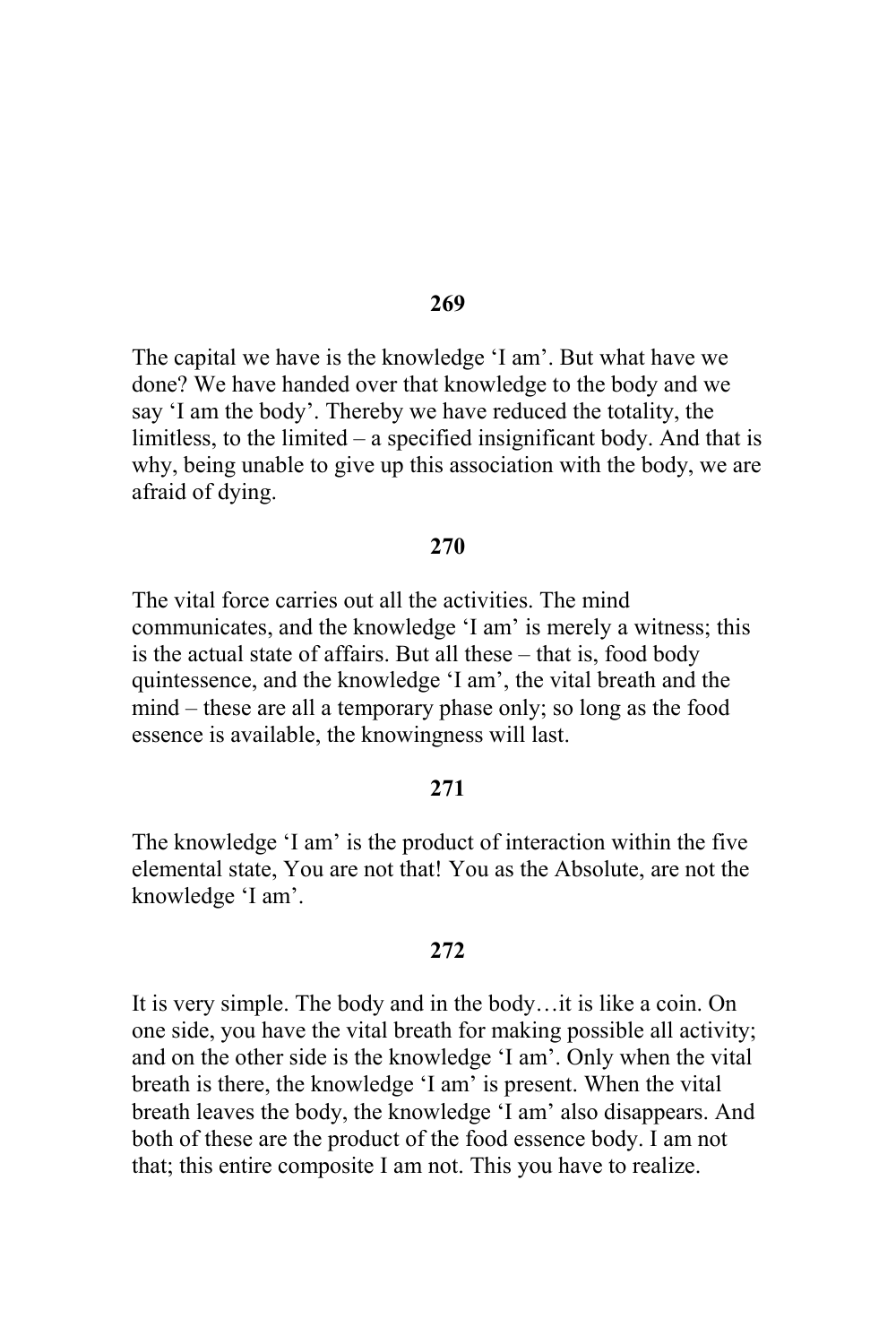Find out why you are, what is the cause of your being 'I am'? Actually you had no knowledge that you are or you were. But at this moment, you know you are. Why is that? Understand its cause. You alone know why you are; why is it offered to you that you are, you alone know. Don't ask anyone else about it, but inquire by yourself. Don't bother about others, worry only about yourself. That knowledge 'I am' is the product of what, is due to what? How and why? Inquire only into this matter.

#### 274

Only that individual who has lost his individuality has merged with the 'Parabrahman'. So the individuality must go. The entire world moves on the basis of one concept, and that is 'I am' – the fundamental concept of one's individuality.

### 275

Ultimately all these concepts can and must be understood to be false, but the difficulty and the essential thing is to be convinced that the original basic concept 'I am' itself is false.

### 276

The aim is to awaken yourself to the faith in the self, 'I am'. That is the entire purpose. So whatever is inductive to that development, you may accept. Suppose you have faith in a living guru, then, accept a living guru. If you have faith in a guru who has left his body, accept that guru.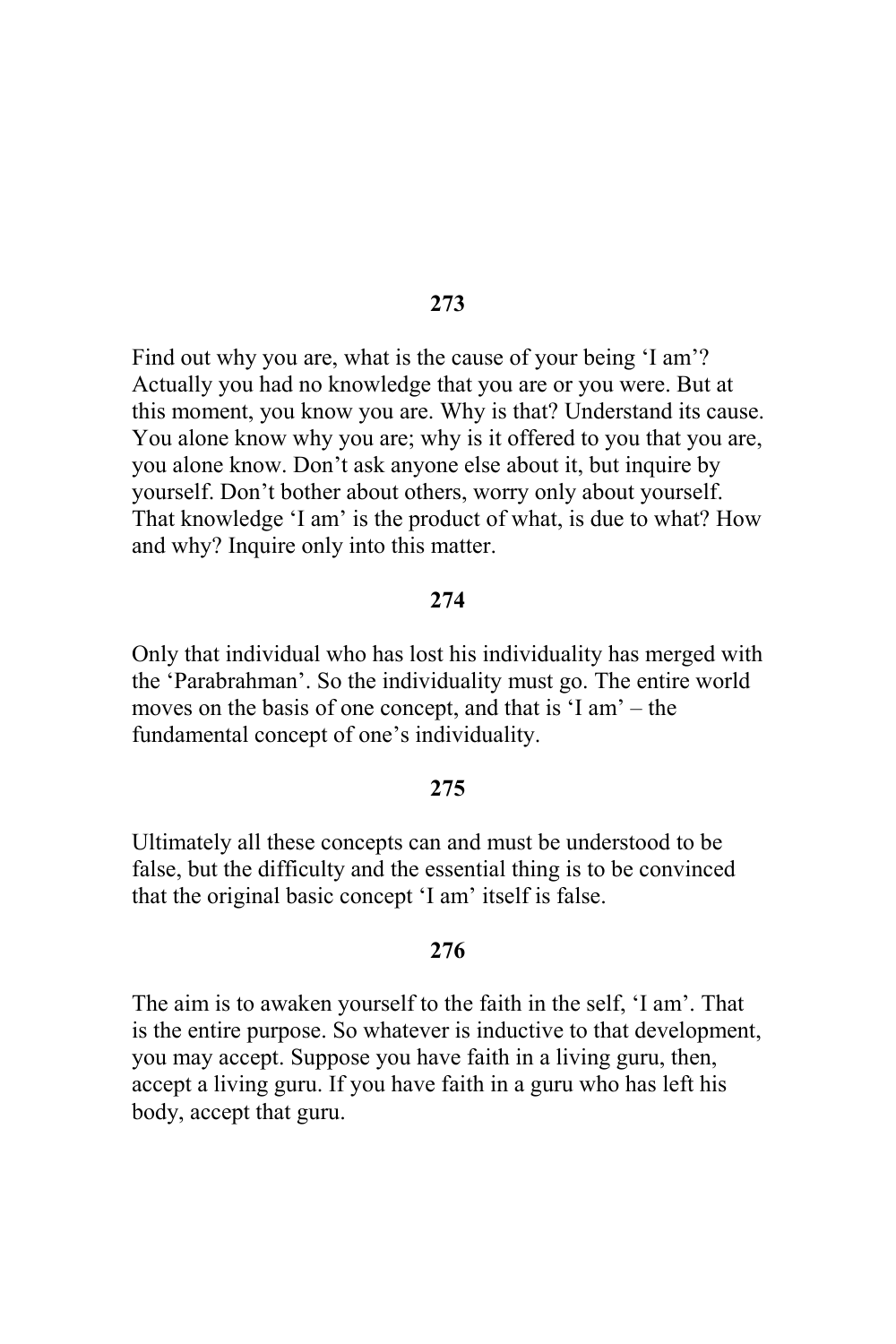First of all, this knowingness appeared, the knowingness 'I am', later on you embraced the body. Hold on to this only, and don't ask any questions. You came to know yourself, 'I am', to abide in that itself is 'bhakti', the devotion.

### 278

Before you occurred to yourself as 'I am'; you were in the highest state – the guru of the gurus – the 'Parabrahman' state. Later on you started filling up with all kinds of grosser matter and you came down to the body sense  $-1$  am the body. So, all these impurities have to be removed. Until then, you have to stay put in the quietude.

#### 279

Your fall started with the appearance of that beingness, 'I am'. With the appearance of this knowingness 'I am', the next fall was embracing the body as 'I am'. And then you gathered so many things onto yourself. Hold on to the state of knowing yourself as 'I am' as the truth. All other things you have gathered to yourself are unreal

### 280

From the no-knowing state, the first veil I took was that of 'I am', that was formless, nameless. But I embraced the body: I got a form for myself; I got a name for myself. This was the fall. Therefore all sages advise: Give up the shackles of the body! 'I am the body'  $$ these are the shackles. Give them up.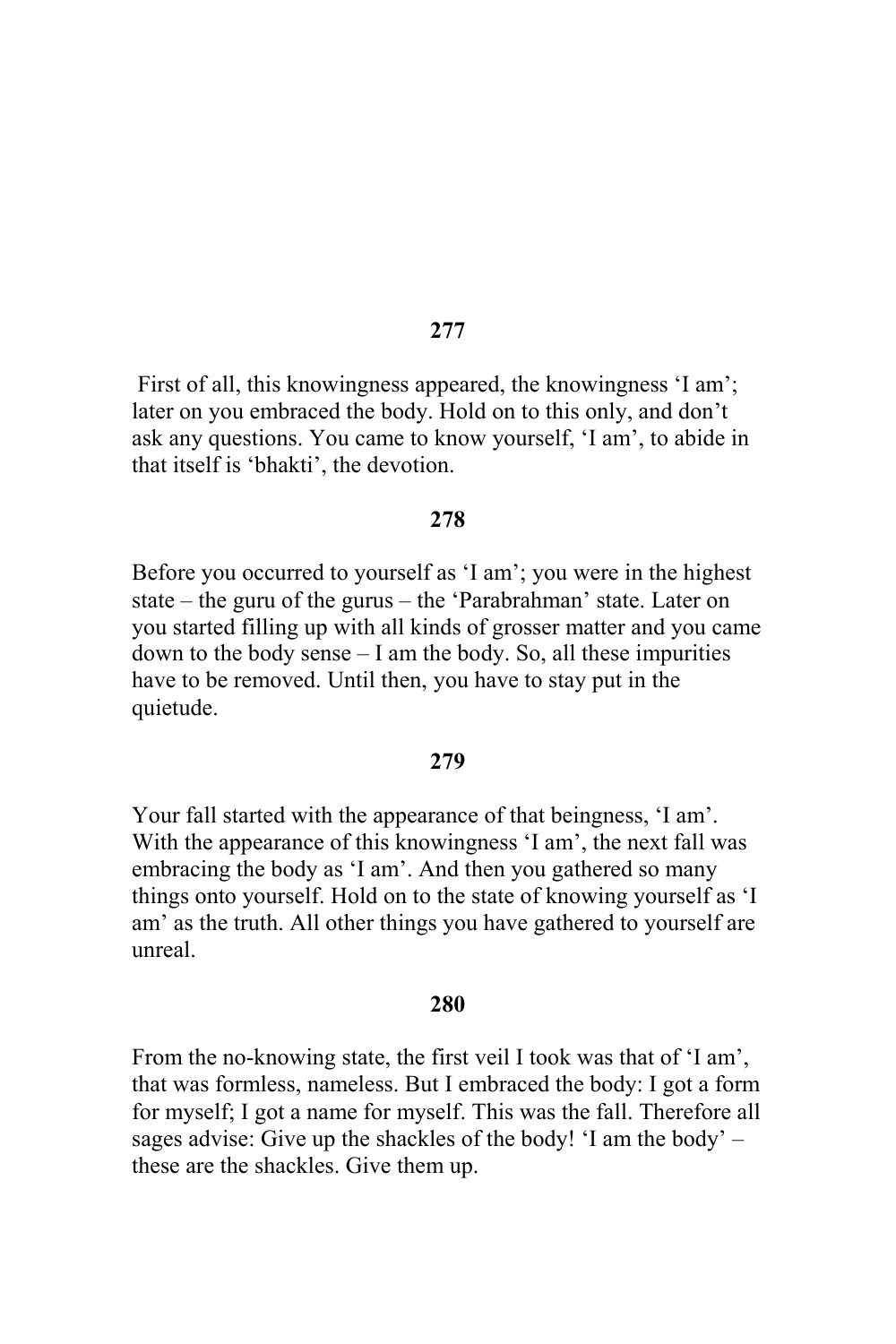This is no joke, but you can become 'Parabrahman' right now. Only it is not a commodity that you can acquire. You, a hundred years ago, were the 'Parabrahman'. Give me all the information about that state of a hundred years back. Focus your attention only on that consciousness 'I am'. Don't be led astray by all the socalled spiritual disciplines and rigmaroles.

# 282

Who has the knowledge 'I am'? Somebody in you knows the knowledge 'I am', who is it? It is very obvious that you know you are, but what or who is it that knows you are?

#### 283

It is pure awareness that knows 'I am'. Who can understand that illusory state? 'I amness' is illusory only. It is not a perfect state, it is illusion. Who knows the illusion? A non-illusory state only can know the illusory state. But what is the necessity to say pure awareness? 'Awareness' means pure. Since awareness knows 'I am', it is other; it is more than 'I am'. That is the highest; there are no gradations in awareness. In the Absolute, the 'Parabrahman' state, there is no question of impure or pure awareness.

#### 284

You are not the personality or the individual. The quintessence of this food, which in turn is the outcome of the five-elemental play, is the taste 'I am'. 'I am' is not a personality or an individual. I am addressing that principle, that touch of 'I am', that consciousness which is the product of the food essence body.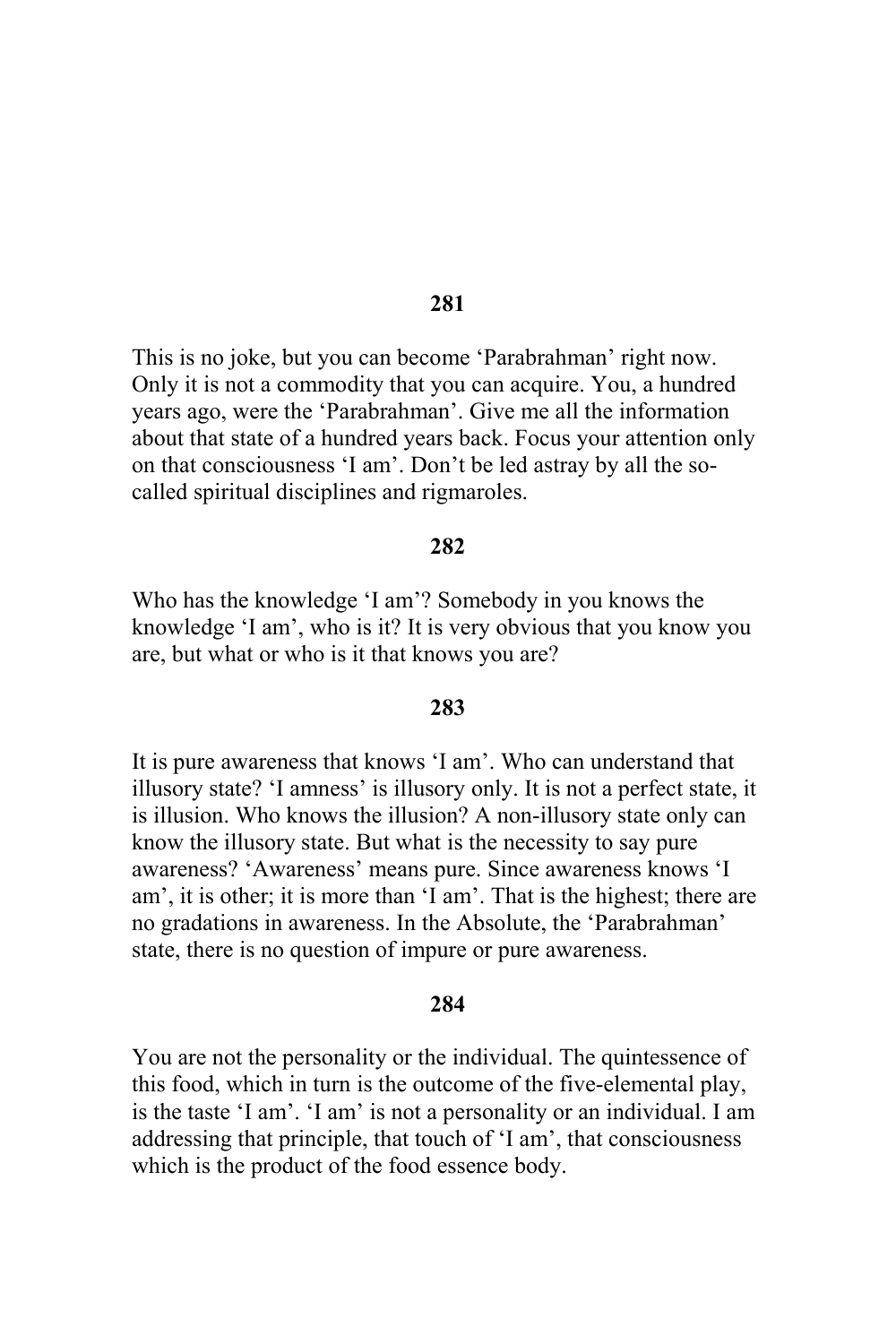How can you speak or develop any concept unless the primary concept 'I am' is available? This primary concept begets further concepts, that is, all other concepts occur to it. However, whatever concept occurs to you, including the primary concept 'I am', is not the eternal state

#### 286

This primary concept, 'I amness' is dishonest, because it is still a concept only. Finally one has to transcend that also and be in the 'nirvikalpa' state, which means the concept-free state. Then you have no concept at all, not even of 'I am'. In that state one does not know that one is. This state is known as 'Parabrahman' 'Brahman' transcended. 'Brahman' is manifest; 'Parabrahman' is beyond that, prior to that; the Absolute. Do you understand what I am driving at? Whatever you caught in your attention, that attention should eventually turn into no-attention. The state that is finally left over is Awareness, 'Parabrahman'.

### 287

With the arrival of the consciousness, it occurs to you that you are; simultaneously, 'I am' occurs to you or in your attention. So when the consciousness is not there, attention is also not there. Subsequent to the arrival of consciousness and attention, everything else crept in. The Absolute state is prior to consciousness; it means the unborn state. Since the 'Parabrahman' is the unborn state, prior to consciousness, can it have an iota of knowledge?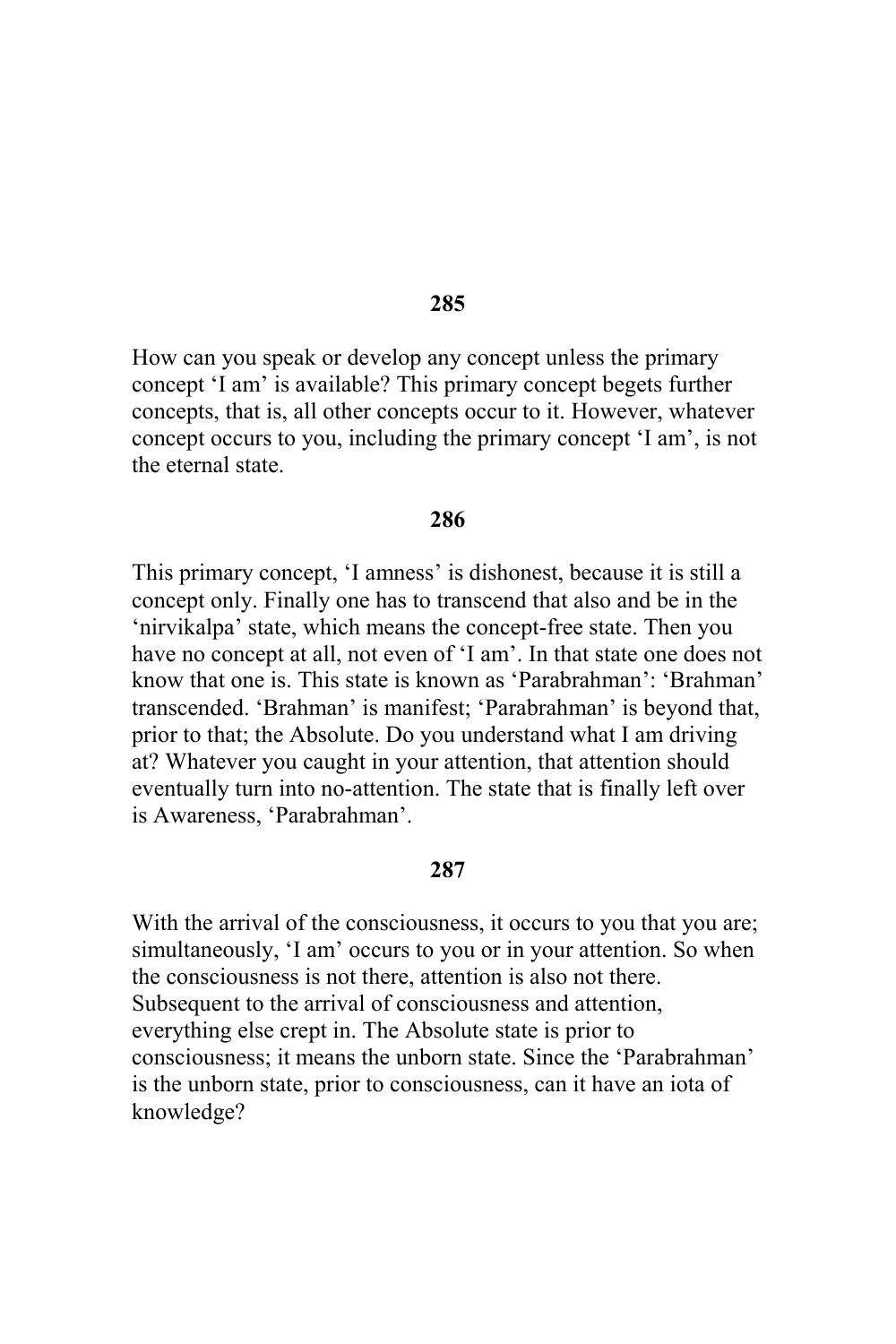How can you retain the pride that I am like this? This 'I am' business depends entirely on the food essence. So how can you retain it perpetually – that I shall remain like this only? To extract any essence, water is very necessary, and the water quality is bound to dry up.

#### 289

The knowledge 'I am' is a primary concept, and is also noneternal. The One, the Absolute, which is eternal and aware, why should he worry about anybody else?

#### 290

Once you reject what you are not, whatever finally remains, the leftover, is yourself – your true nature. Presently, whatever you know is 'I am', this 'I am' is the product of the five elements. Out of the elements comes the food body and because of the food body, that 'I amness' is sustained. And you are also not that 'I am'. 'I am' is the taste, the fragrance of this food body. The ultimate 'you' has no fragrance, no taste, no touch of 'I amness'.

## 291

The scriptures say that we have our 'karma' and our sin and that is why we are here, but this is for the ignorant masses. One who has realized the self-knowledge 'I am' for him these stories are of no use.

### 292

The primary illusion is only this knowingness 'I am', prior to that there was no illusion. This very consciousness is the source of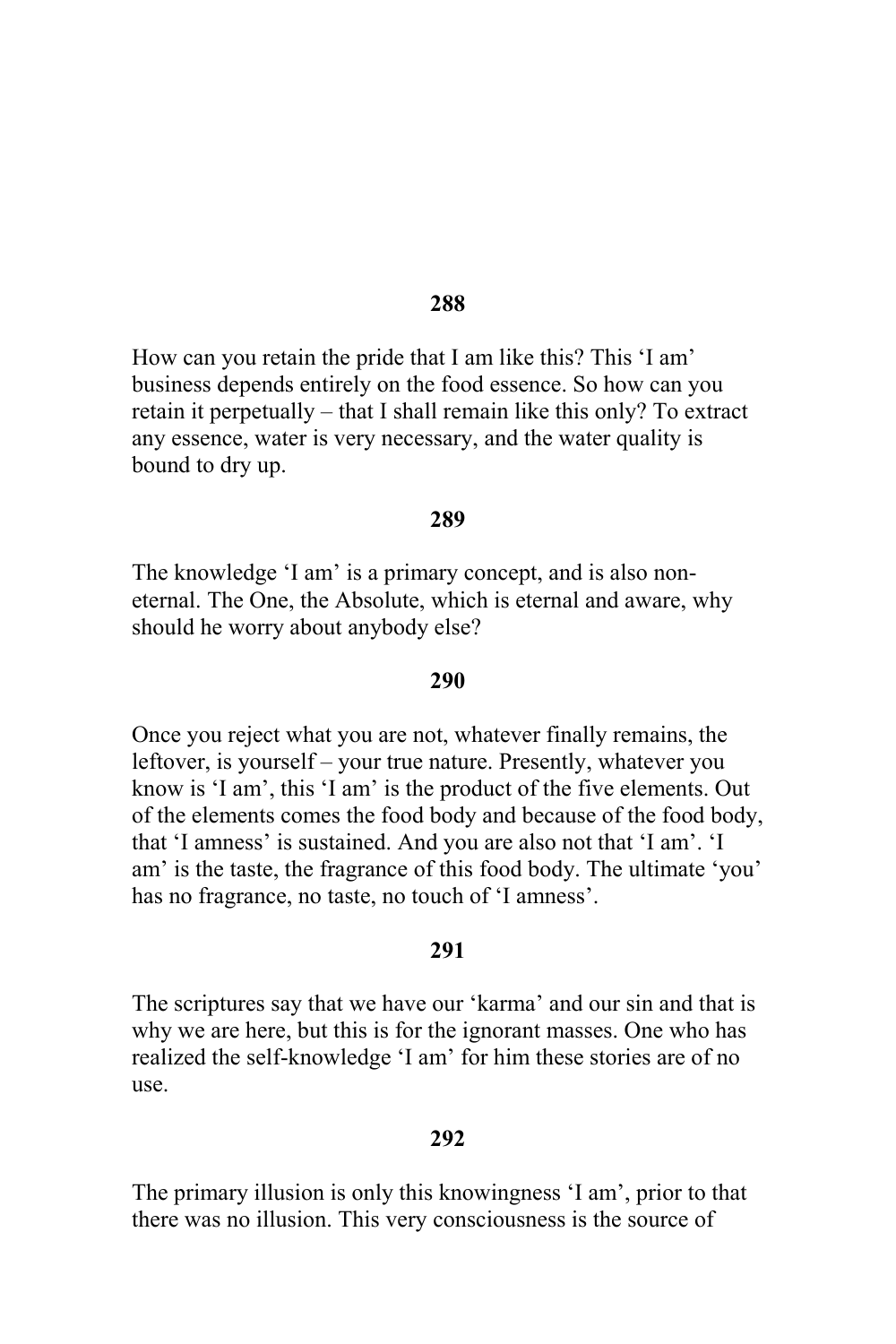illusion. This illusion or consciousness or 'I amness' does not remain as something eternal. It is liberated; this non-eternal consciousness is liberated, when the knowingness is transformed into non-knowingness, that is liberation.

### 293

To produce the source of the mind, 'I am', you must have the ingredient of the five-elemental juice. If that is available, the sprouting of the mind can begin with 'I am'. You know you are before even speaking the words 'I am'. Subsequent to the knowingness 'I am', you say 'I am' by words.

#### 294

Are you not even before you have spoken the words 'I am'? Stay put there only. There begins your spirituality, the foremost 'you', 'I am' without words, before the beginning of words. Be there; out of that grows the experience 'I am'. Witnessing happens to that principle which prior to your saying the words 'I am'. There is no such thing as deliberate witnessing. Witnessing just happens, by itself.

#### 295

You must analyze 'death', the meaning of this common parlance. At the time that death occurs, the vital breath quits the body, gradually leaves the body. At the same time as the vital breath, the mind and the language also go out. Simultaneously, this quality of 'I am', this 'sattva-guna', the quality of beingness, also departs or goes into oblivion. Only I, the Absolute remains. Stay put there only; nothing happens to I, the Absolute.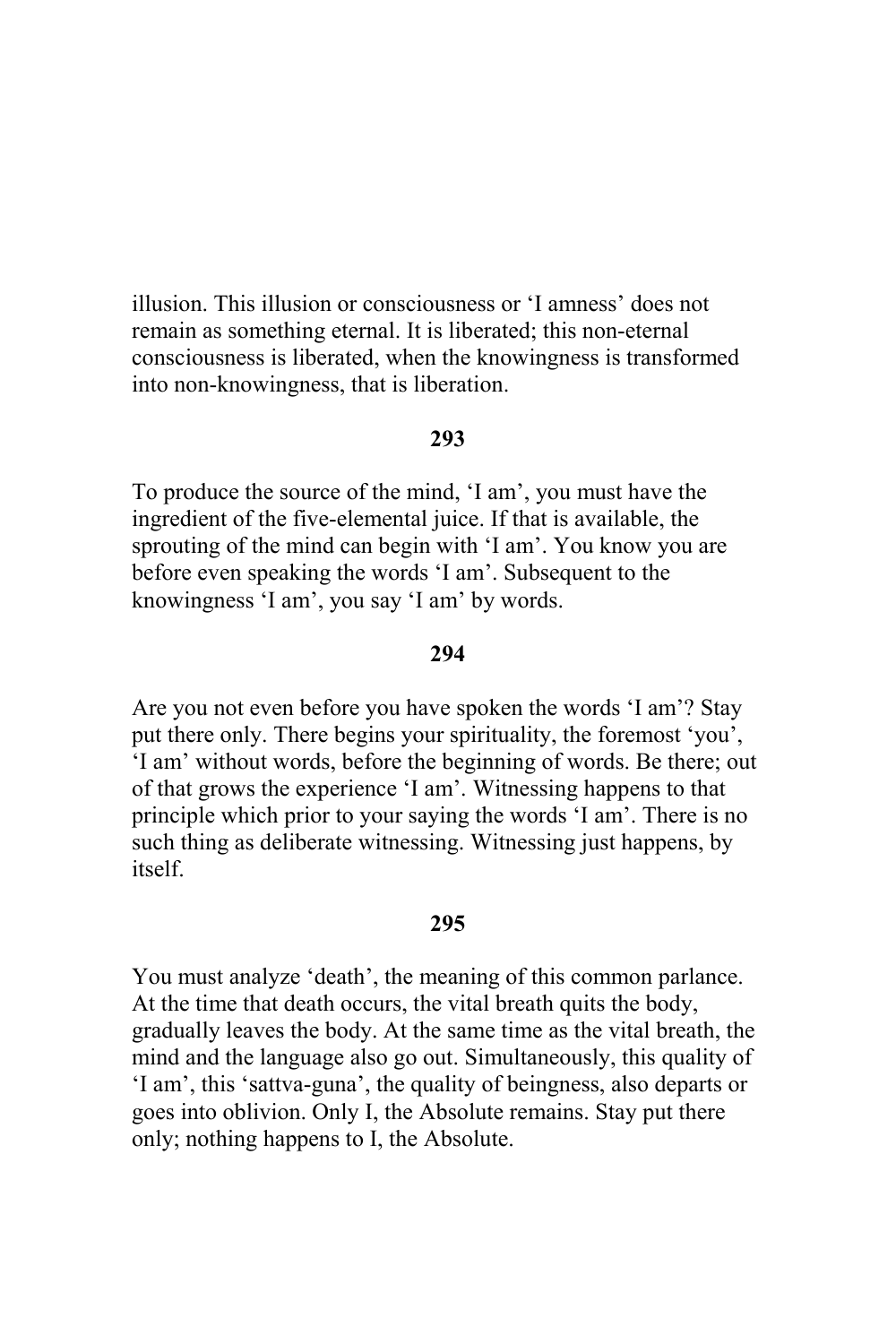Here is an article before it came into existence, what was its name? From non-being into the being state, how was it observed? You just felt that touch. Before observing anything we feel the touch of 'I am'. To realize that state prior to conception, that eternal state, whatever that state is, to abide in that is the highest. Now, for your sake. I attach a name to it, the 'Parabrahman' state - the Absolute.

### 297

A 'inani' knows that he has realized when he recognizes his knowingness, which is the sense of 'I am'. Right here and now you are in the realized state. But you try to judge it through desires and mind-concepts, hence your inability to apperceive it and abide in it. In the 'jnani' state, there is no need for anything, not even to know oneself. You are attached to the body-senses; therefore even though you may attain an age of hundred years, you still would crave for more years.

#### 298

On the state of 'non-beingness', the beingness appeared together with manifestation, creating a feeling as if 'I am'; who that is, is not important, only 'I am' is important. The initial humming of the beingness as 'I am, I am' is the duality. But who accepts the duality? The 'non-beingness' accepts duality with the beingness. The Absolute 'non-being' state, by assuming the being state, becomes dual in manifestation

#### 299

First you have what is called 'atma-bhava' – that is the 'I am' sense. Later, this sense identifies with the form of a body, when it is called 'aham-akar', the 'I am' form, this is ego. Ego is never a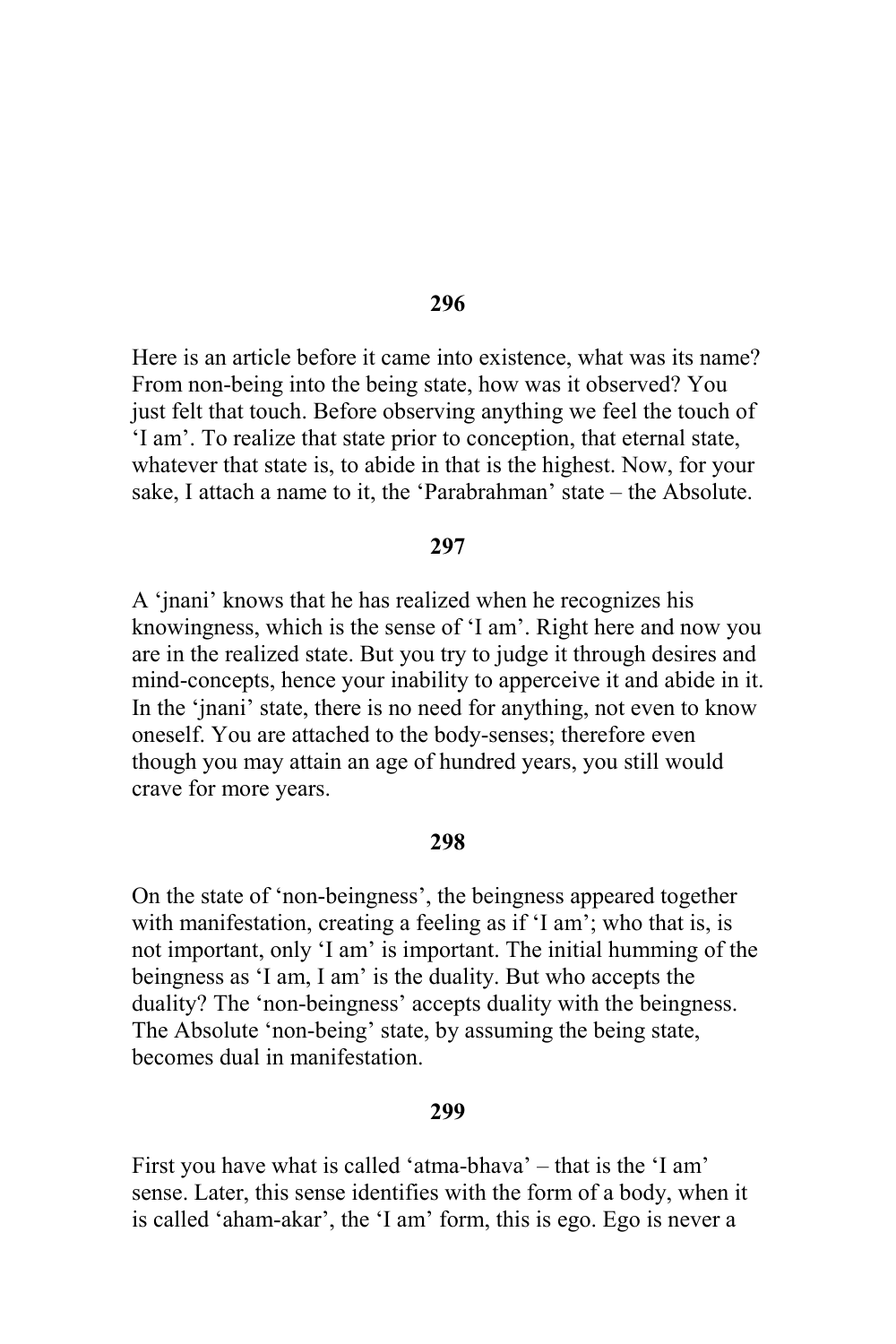title or name, but just a sense of 'I am' prior to words. The waking state, the sleep state and the knowingness 'I am' constitute an ego. In the absence of these three states what do you think you are? What would be the evidence of your existence?

# 300

The knowledge 'I am' is nothing. That knowledge is like a guest; it comes and goes. You have come here; you are very clever. Now what did happen? All the knowledge, which you had collected elsewhere and brought here, is rendered useless and redundant. So long as beingness is there, all worldly activities will go on. But you now realize that 'You' are neither the activities in the beingness nor the beingness. 'You' as the Absolute, are none of these.

## 301

With the transcendence of the knowledge 'I am', the Absolute prevails. The state is called 'Parabrahman', while the knowledge 'I am' is termed Brahman. This knowledge 'I am' or the beingness is illusion only. Therefore, when Brahman is transcended, only the 'Parabrahman' is, in which there is not even a trace of the knowledge 'I am'.

### 302

First there was no message 'I am' and also there was no world. Instantly, the message 'I am' and this magnificent world materialized out of 'nothingness'! How amazing! This message 'I am' is nothing other that the advertisement of the Eternal Truth.

### 303

How was I in the absence of the message  $I$  am'  $-$  that is, prior to beingness? I provided you with the name tags for that state. These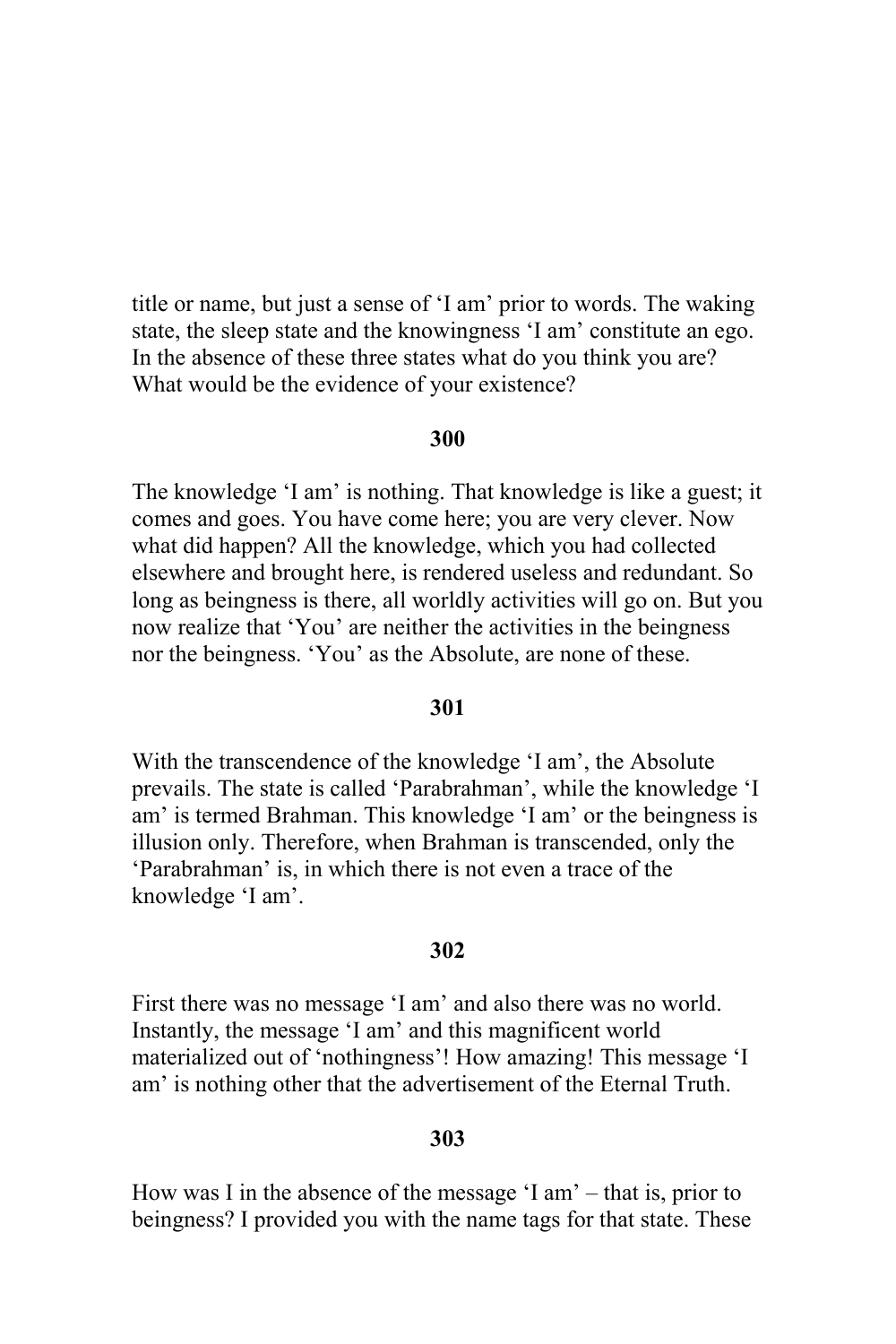titles are 'Parabrahman', 'Paramatman' etc.; they are only pointers to the state, but not the state itself. In the Ultimate they are redundant, extraneous and bogus.

### 304

The primary miracle is that I experience 'I am' and the world. Prior to this experiencing, I abided in myself, in my eternal Absolute state. Without my beingness – that is, without the message 'I am' – my eternal Absolute state only prevails.

## 305

The eternal Absolute state of mine prior to the beingness, when the message 'I am' was not, is supremely significant. Who would have witnessed the message 'I am', if my priormost state of the 'nonbeingness' was not?

#### 306

If one obtains and relishes the nectar of the Lord's feet, the 'charan-amrita', the mind can be conquered. This is called 'manojaya' – victory over the mind. However, only a true devotee, a 'bhakta', a god, can obtain the 'charan-amrita'. But what is its relationship with all beings? It dwells in the core of all beings as the knowledge 'I am', the love 'to be', the 'charan-amrita'.

#### 307

But how can such a state be attained? Only if one totally accepts the knowledge 'I am' as oneself with full conviction and faith and firmly believes in the dictum 'I am that by which I know I am'. This knowledge 'I am' is the 'charan-amrita'. Why is it called 'amrita' – the nectar? Because it is said, by drinking nectar one becomes immortal. Thus a true devotee, by abiding in the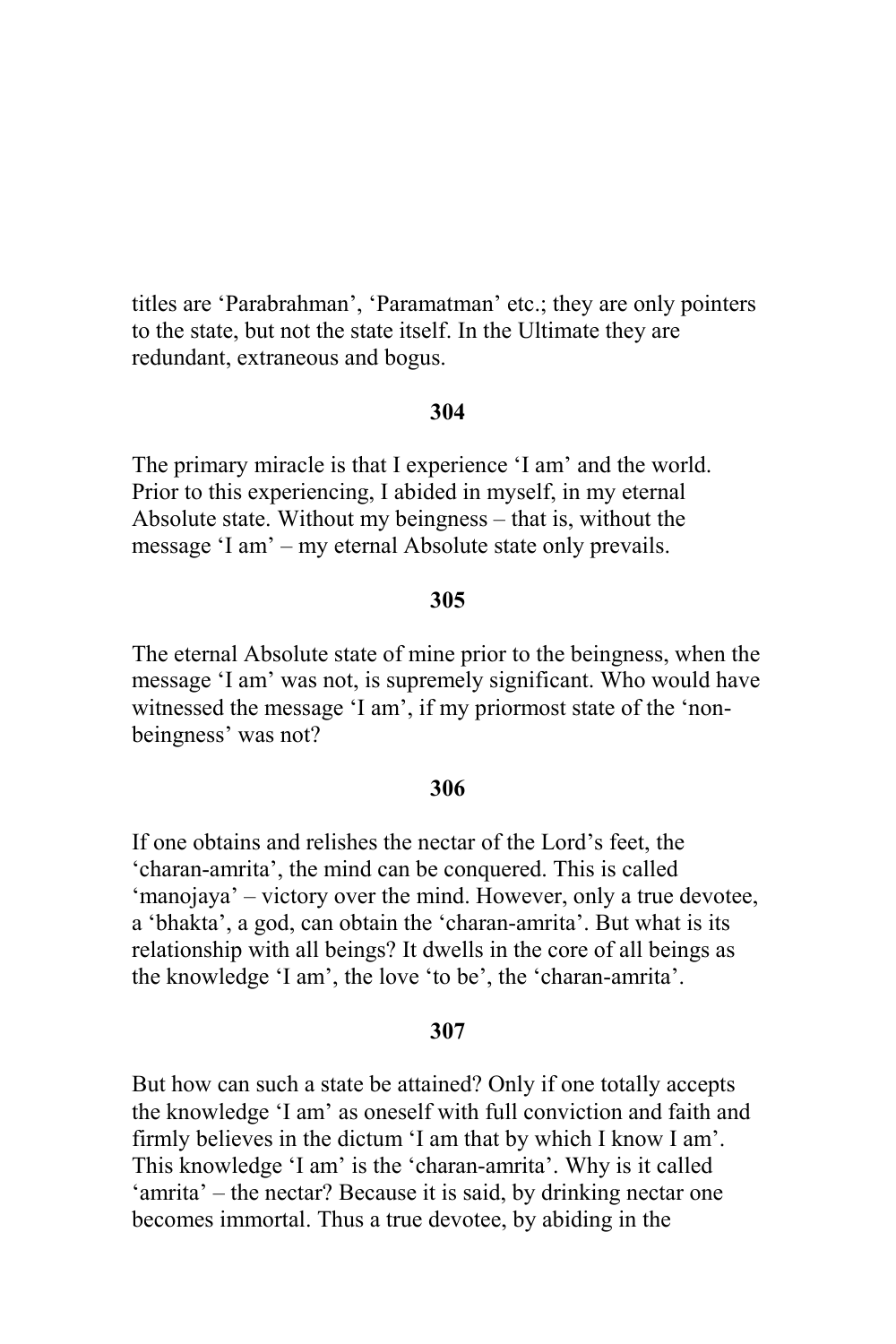knowledge 'I am' transcends the experience of death and attains immortality.

## 308

Once you subside into the consciousness, the factual state of Reality shall be revealed to you with the knowledge that will emanate out of you intuitively, like spring water. This will enable you to discern not what is real and unreal, but, most importantly, to realize what 'I am'. And who could be that one? Surely not an individual who is trapped in the mind-shell, but that one is the knowledge 'I am'  $-$  the consciousness.

#### 309

Consciousness is the sense of knowingness 'I am' without words, and it appeared unknowingly and unsolicited. Only in the realm of knowingness 'I am'  $-$  the consciousness  $-$  can a world be, and so also an experience. Hold on to this knowingness 'I am' and the fount of knowledge will well up within you, revealing the mystery of the Universe; of your body and psyche; of the play of the five elements, the three 'gunas' and 'prakriti-purusha'; and of everything else. In the process of this revelation, your individualistic personality confined to the body shall expand into the manifested universe, and it will be realized that you permeate and embrace the entire cosmos as your 'body' only. This is known as the 'Pure Super-knowledge' – 'Shuddhavijnana'.

# 310

Now coming to a very subtle situation, what is it in you that understands this knowledge 'you are' – or from your standpoint 'I am' without a name, title or word? Subside in that innermost center and witness the knowledge 'I am' and 'just be'; this is the bliss of being – the 'swarupananda'.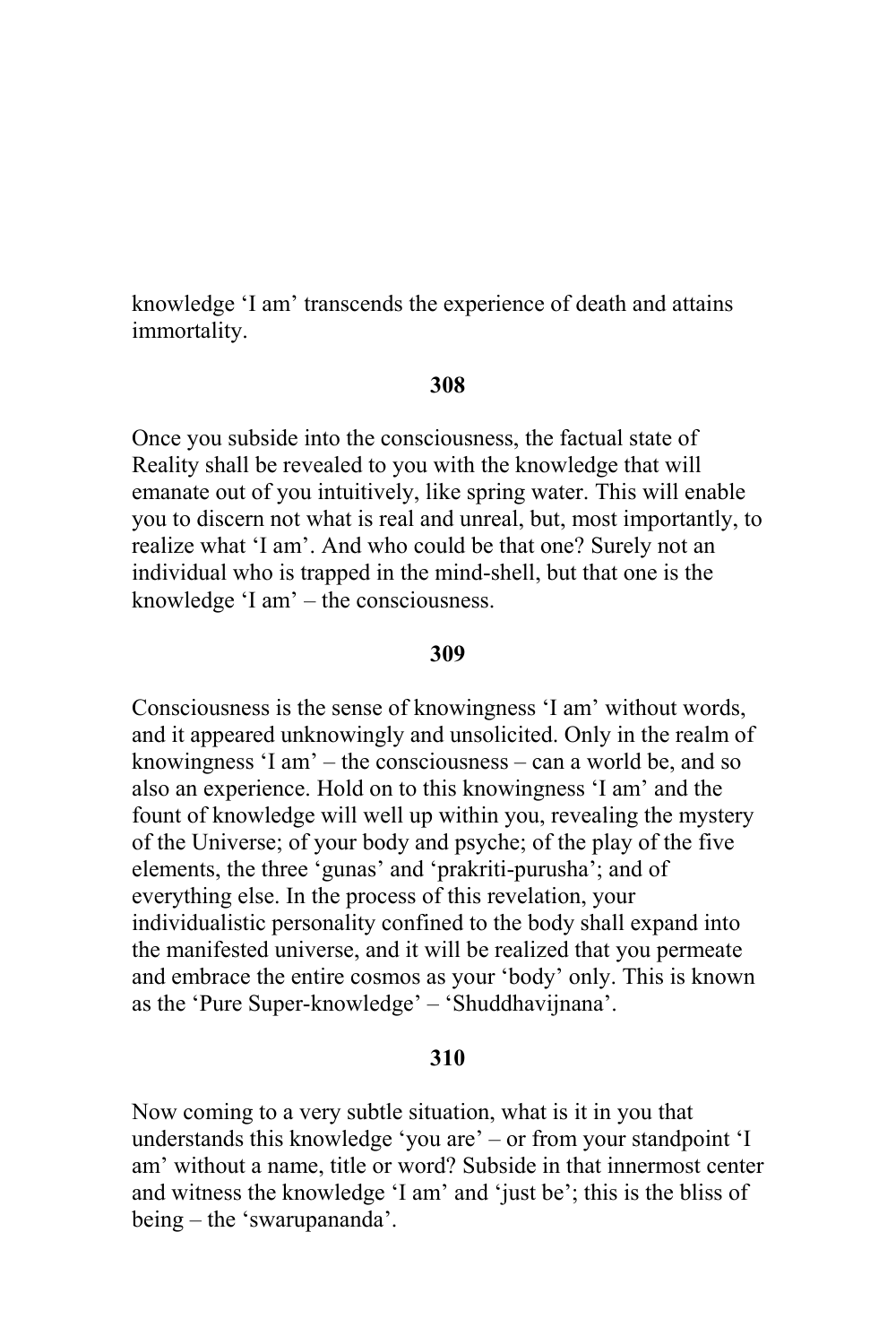Paths and movements cannot transport you into Reality, because their function is to enmesh you within the dimensions of knowledge, while the Reality prevails prior to it. To apprehend this, you must stay put at the source of your creation, at the beginning of the knowledge 'I am'. So long as you do not achieve this, you will be entangled in the chains forged by your mind and get enmeshed in those of others.

## 312

This true knowledge, the knowledge 'I am', is also rendered the status of 'non-knowledge' in the final Absolute state. When one is established in this final free state, the knowledge 'I am' becomes 'non-knowledge'.

#### 313

For all beings it is the same experience. Early morning, immediately after waking, just the feeling 'I am' is felt inside or the beingness happens, and therefore further witnessing of all else happens. The first witnessing is that of 'I am', this primary witnessing is the prerequisite for all further witnessing. But to whom is the witnessing occurring? One that ever is, even without waking, to that ever-present substratum the witnessing of the waking state happens.

### 314

At present, 'I am' is in the beingness state. But, when I do not have the knowingness of the 'I am' illusion, then the 'Poornabrahman' or 'Parabrahman' state prevails. In the absence of the touch of 'I amness' I am the total complete, 'Poornabrahman' state, the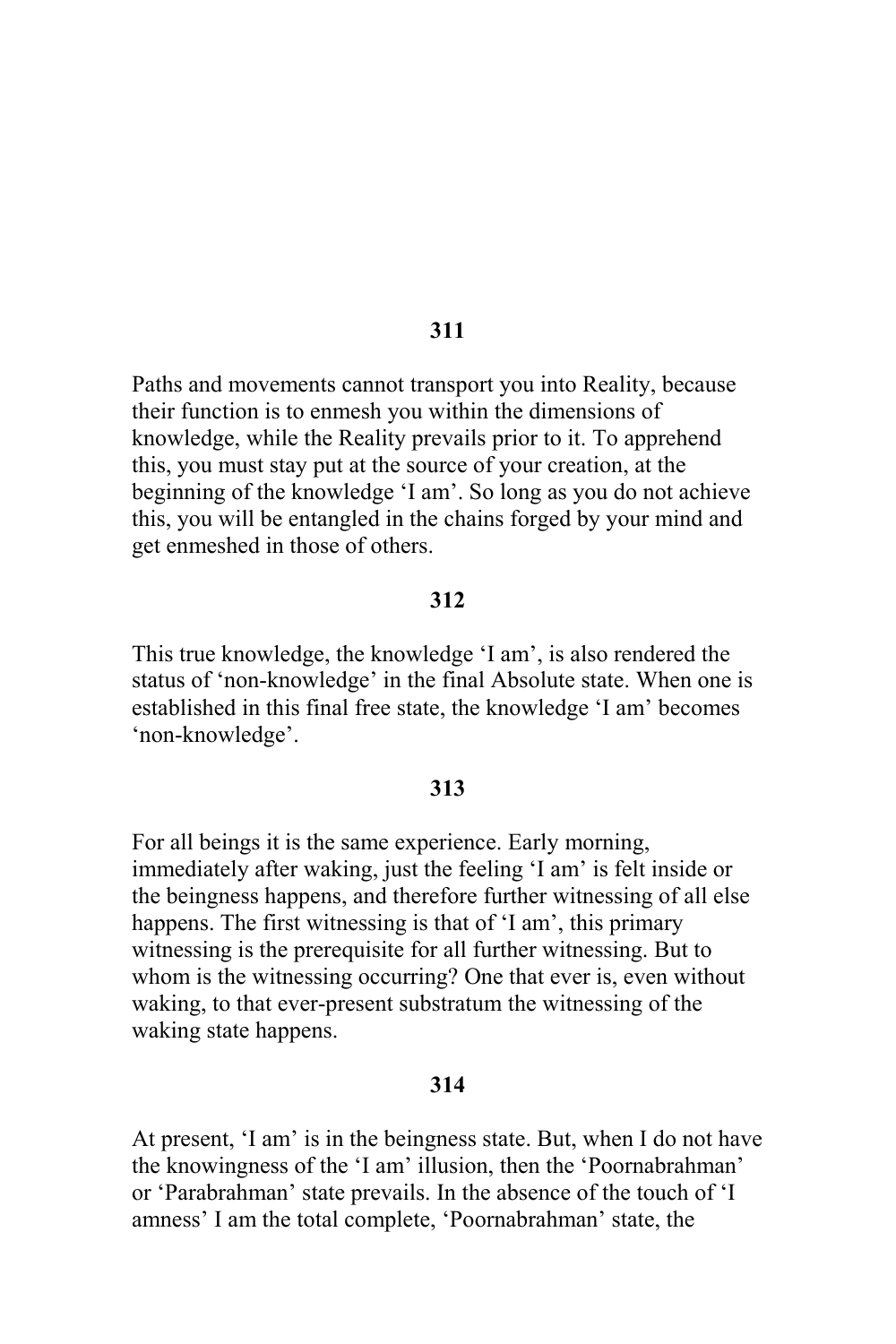permanent state. The borderline of beingness and non-beingness is intellect-boggling, because the intellect subsides at that precise location. This borderline is the 'maha-yoga'. You must be at that borderline, that 'maha-yoga' state'. You descend into the 'godown' of that state which has the title 'birth'.

## 315

The sense that 'you are' is a big thing. What is most significant is the fact that you remember your sense of being, subsequently all other things appear. Earlier this memory 'I am' was not and suddenly it appeared. Now I expound on the spiritual talk called 'niroopana'. In Marathi the word 'niroopana' is derived from the word 'niroopa' (nirope), which means 'message'. Therefore, to deliver any spiritual talk that is 'niroopana', the primary message 'I am' must first be present, then whatever ensues from this primary message will be the spiritual talk.

### 316

This little container of food essence is being sucked by that beingness, 'I am' day and night. The principle that sucks that container is not the body; it is apart from the body. This beingness principle dwells in that food body itself. Just as the child sucks on the mother's breast, the beingness consumes the body.

## 317

Just as the salty taste is present in the entire ocean, the beingness or the sense of 'I am' in the human form has the inherent capacity to be all-pervading, but having being conditioned – and thereby limited – itself to the body form, it is interested only in protecting and preserving the body.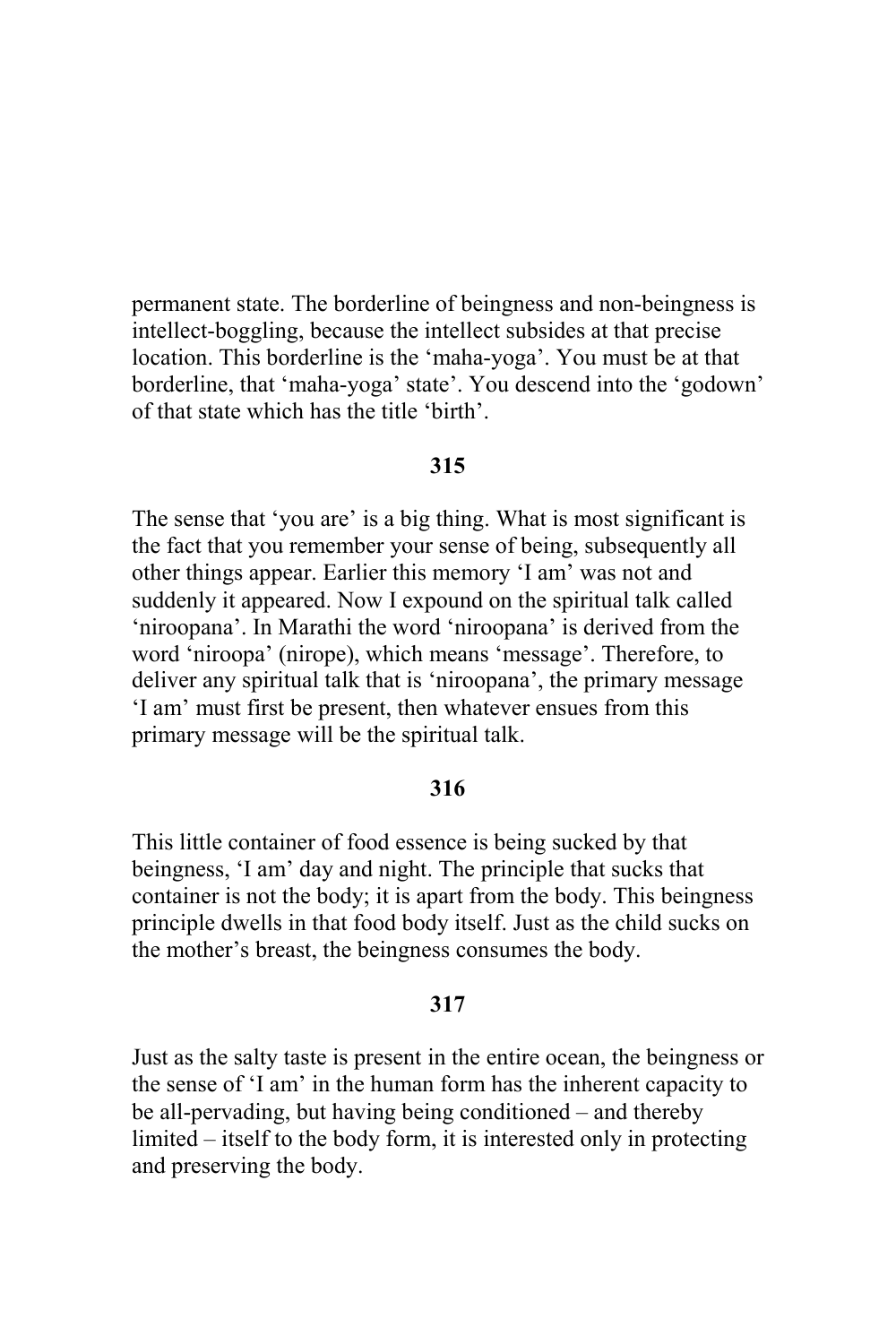How does one recognize this 'atman'? It is by understanding the knowledge 'I am' – the 'atma-jnana'. Just as space is allpervading, so the knowledge 'I am' is all-pervading, limitless and infinite. How strange, such a supreme principle is treated as though it is a body! All the sufferings are due to this mistaken identity. If you give the highest honor due to it, you will not undergo either suffering or death.

### 319

To abide in the knowledge 'I am' is one's true religion – the 'svadharma'. But instead of following it, you opted to be irreligious by submitting to the dictates of your concepts, which led you to believe that you are a body. This misconception ensured only the fear of death.

#### 320

The fragrance or sweetness of the food-essence body is the knowledge 'I am'. It has no name and form; it is the 'I love' state, the 'I-taste'. But from your body-mind state, you will go to pilgrimages and various gurus. So long as the consciousness is there, that humming goes on, and who does the humming? The principle which is humming and saying, 'I am, I am' is itself your guru.

### 321

'Jnana-yoga' means to inquire how this 'I amness' and the world came about. To realize that 'I amness' and the world are the same is 'jnana-yoga'. Here the knowledge 'I am' should subside in itself.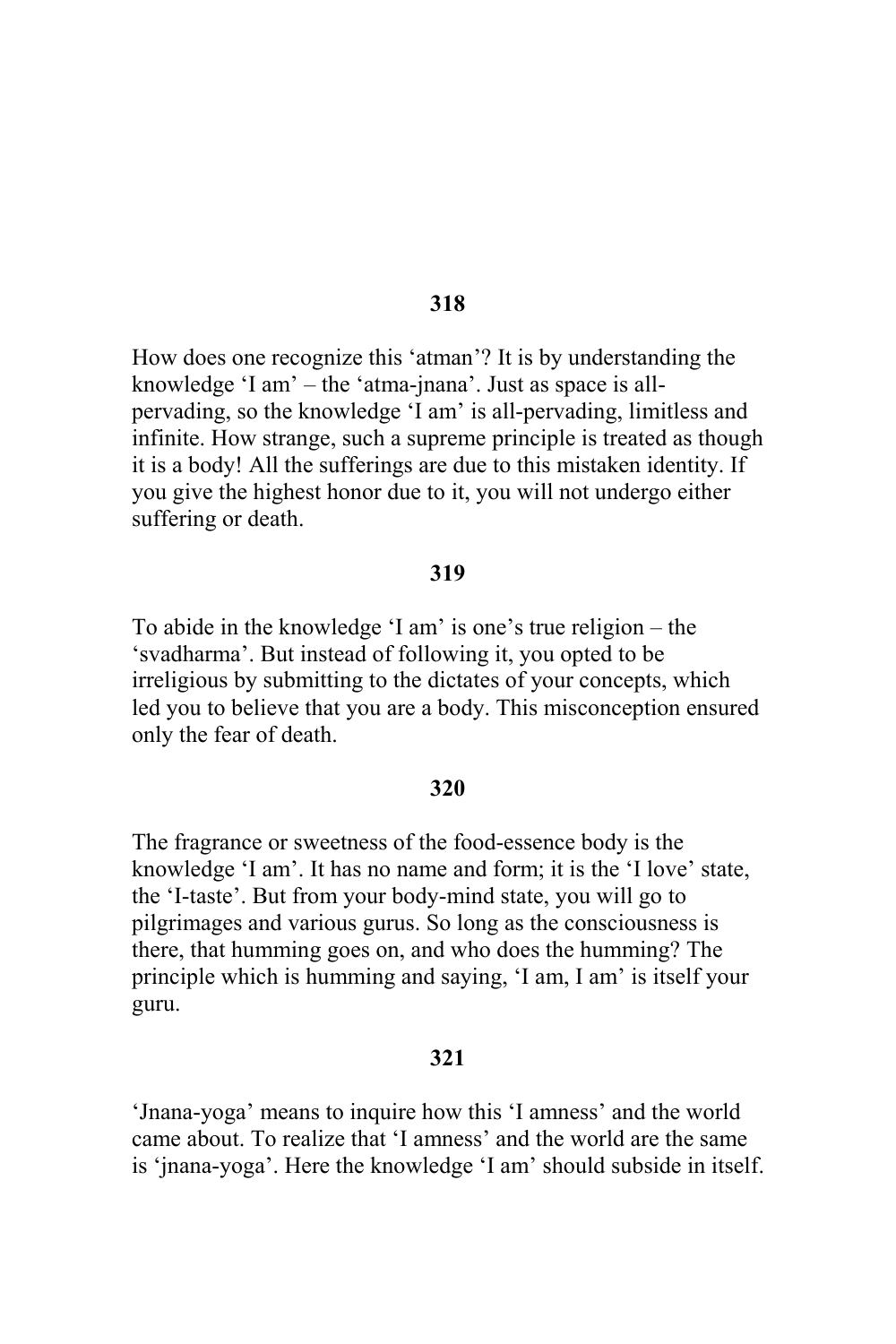The primary occurrence is the reminder 'I am' and out of which springs the language and the talk. So, what is this 'I amness'? Remember that it is in the primary reminder 'I am' that the whole cosmos and your body exist. Who and from where is this sense of being? This has to be thoroughly investigated. When this is done, while abiding necessarily in the knowledge  $T = 1$  am'  $-$  the sense of beingness – an amazing revelation will be made, namely that from your own seed-beingness the whole manifest universe is projected including your body. This supreme and powerful principle, though being itself without form and name, upon sensing 'I am' instantly embraces the body and mistakenly accepts this as its own. It clings to the body-identity so quickly that the fact of its own independent existence is easily missed.

#### 323

You are quite knowledgeable; now understand this; if you think you are dying, it shows that you still identify with your body and that your knowledge 'I am' has not merged in itself, which also indicates that you have not attained 'jnana-yoga'. Your spiritual knowledge therefore smacks of impurity. While you are actually the manifest knowledge 'I am', you cling to a body as yourself; this is the impurity.'

#### 324

Suppose a question is asked of you, what were you a hundred years back? You would reply 'I was not'. That means, I was not like 'this', that is not like this present 'I am'. Who (and how) could (he) say 'I was not like this'? The one who says this, was he not there? The one who was prior to a hundred years was not like this present 'I am', but he was and is now.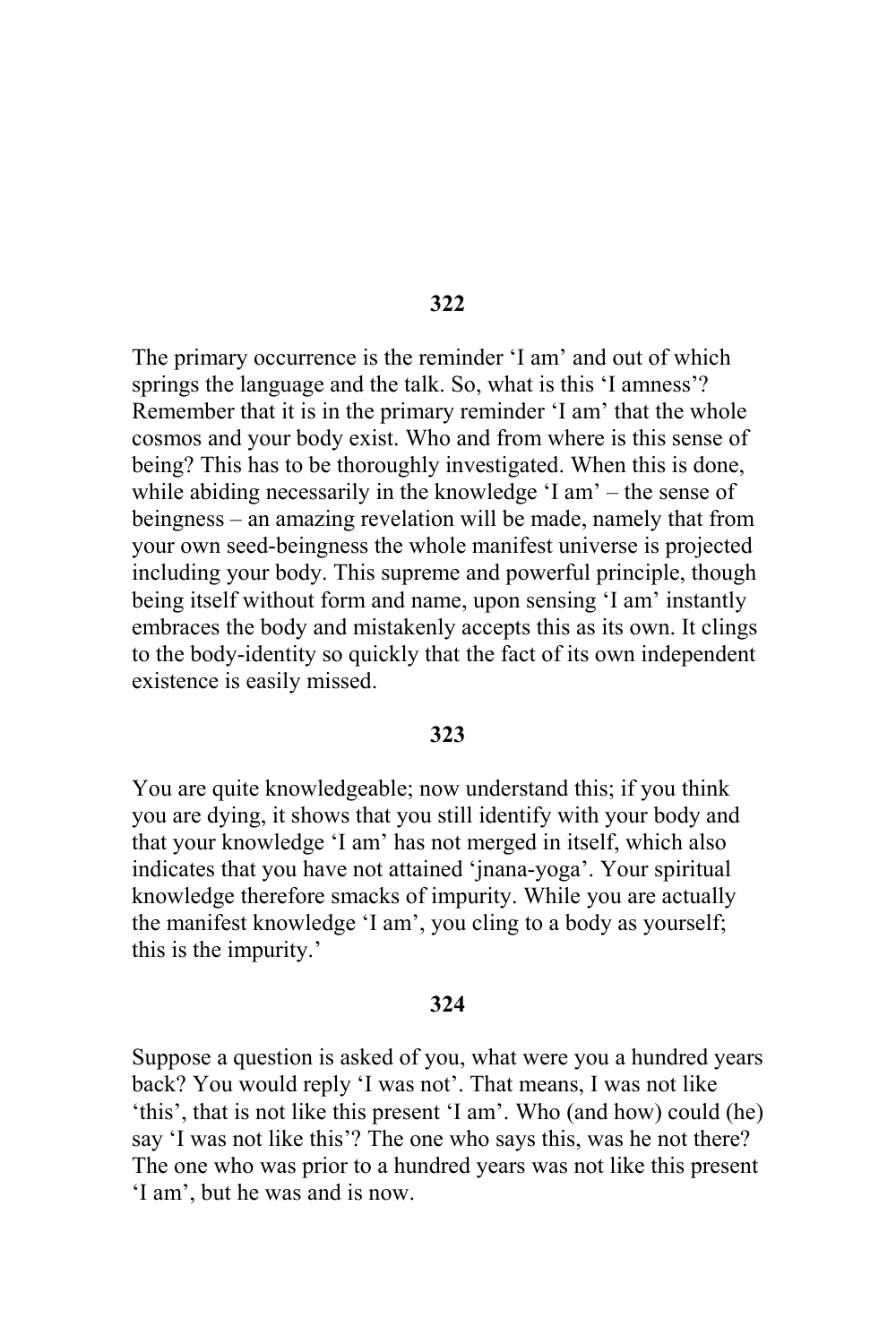Do nothing, absolutely nothing! Just be, be the knowledge 'I am' only and abide there. To imbibe this, meditate on beingness only. Catch hold of the knowledge 'I am' in meditation. In this process, the realization occurs that 'I' the Absolute am not the 'guna' 'I am'; therefore in meditation nothing is to be retained in memory. Nevertheless something will appear on the memory screen, but be unconcerned, just be, do nothing. Refrain from grasping anything in meditation; the moment you do, otherness begins, and so does duality. Nothing is to be done. Then all your riddles will be solved and dissolved. 'Moolmaya'  $-$  that is, the primary illusion  $-$  will release her stranglehold on you and will get lost.

### 326

At first 'no one' is. Instantly, one is, and then two. The subject of the talk is: How did these two reduce to one, and finally to nothing? Out of nothingness spontaneously the sense of beingness is felt - this is one. Later, when the sense of beingness knows 'I am' duality begins. Then after the duality has arisen, the sense of being identifies with the form, and so on. Actually to refer to the sense of being as 'one', is not quite correct. Since in this state only the sense of being prevails, where is the need to say even 'one'? With the appearance of otherness (duality), both no.1 and no.2 appear simultaneously. To say 'something is', 'I' must be there first. If 'I' am not, I cannot say 'something is'. So the fundamental principle of spirituality is that 'I must be there, before anything else can be. This 'I' is the beingness which if first.

### 327

When you sit in deep meditation, your sense of being is totally infused with the knowledge 'I am' only. In such a state it will be revealed to you intuitively as to how and why your sense of 'I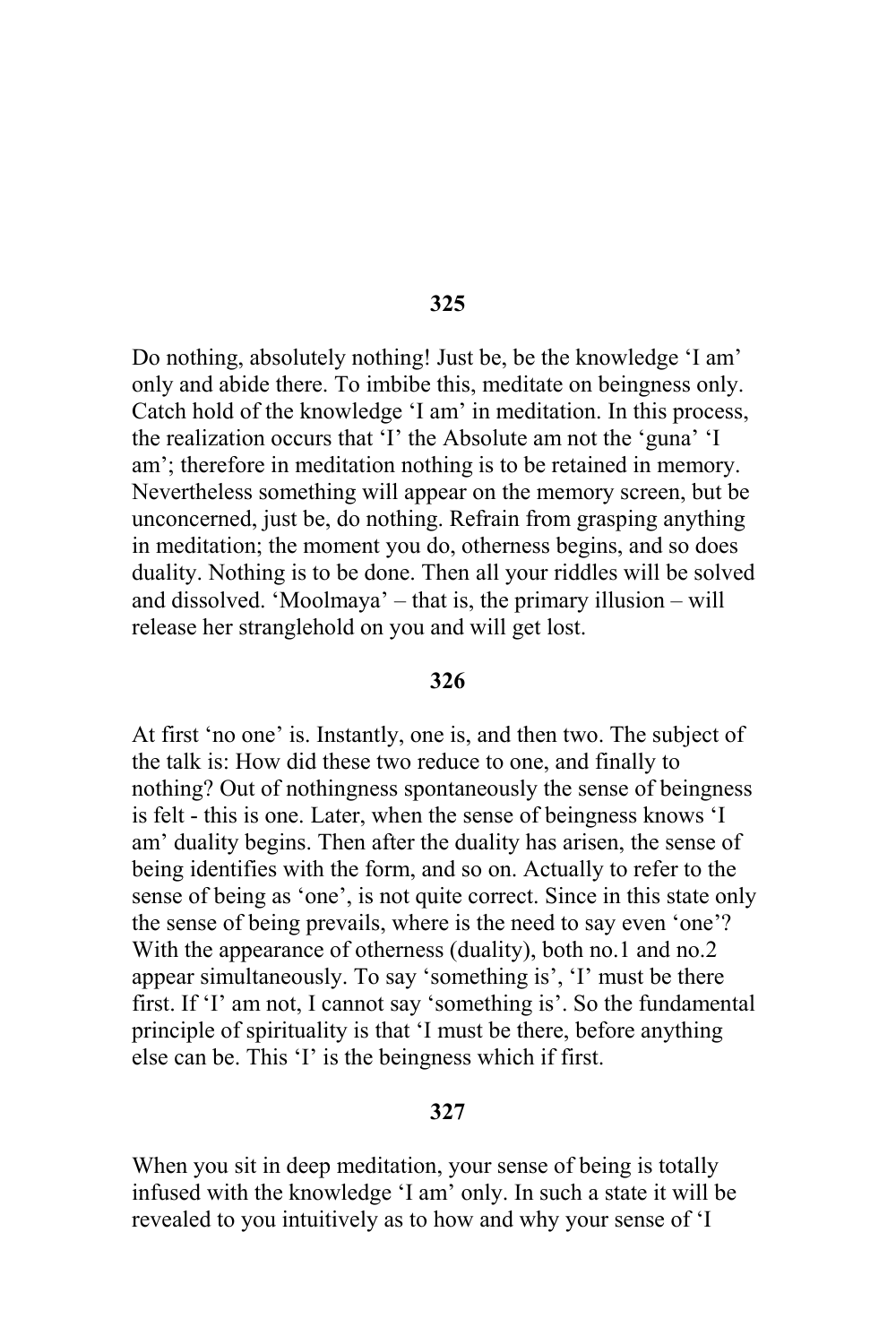amness' emerged. Consciousness, beingness, sense of being, 'I amness', all are the same in you, prior to emanation of any words.

## 328

This is a subtle point, so try to understand it clearly. When I say 'I was not' prior to conception, then what I actually mean is that I was not like this present 'I am'. But that 'I' which could discern this must be there to judge the absence of the present 'I am'.

## 329

Shall we call the knowledge 'I am' the guru? But even that knowledge you are not! Knowledge 'I am' means consciousness, God, 'Ishwara', guru etc. but you the Absolute are not that.

# 330

This is to be understood and realized that the 'I am' is even before the arising of any words and questions in me. People always want a name or concept to indicate the state of 'I am' prior to words. When this is done by giving it a name, like for example Brahman, they feel satisfied.

## 331

Beingness can act in the world only with the aid of the body. This body is the quintessence of the five elements, and the quintessence of the body-essence is the knowledge 'I am'. The presiding principle of the whole functioning is the knowledge 'I am'. This knowledge 'I am' has to be correctly understood.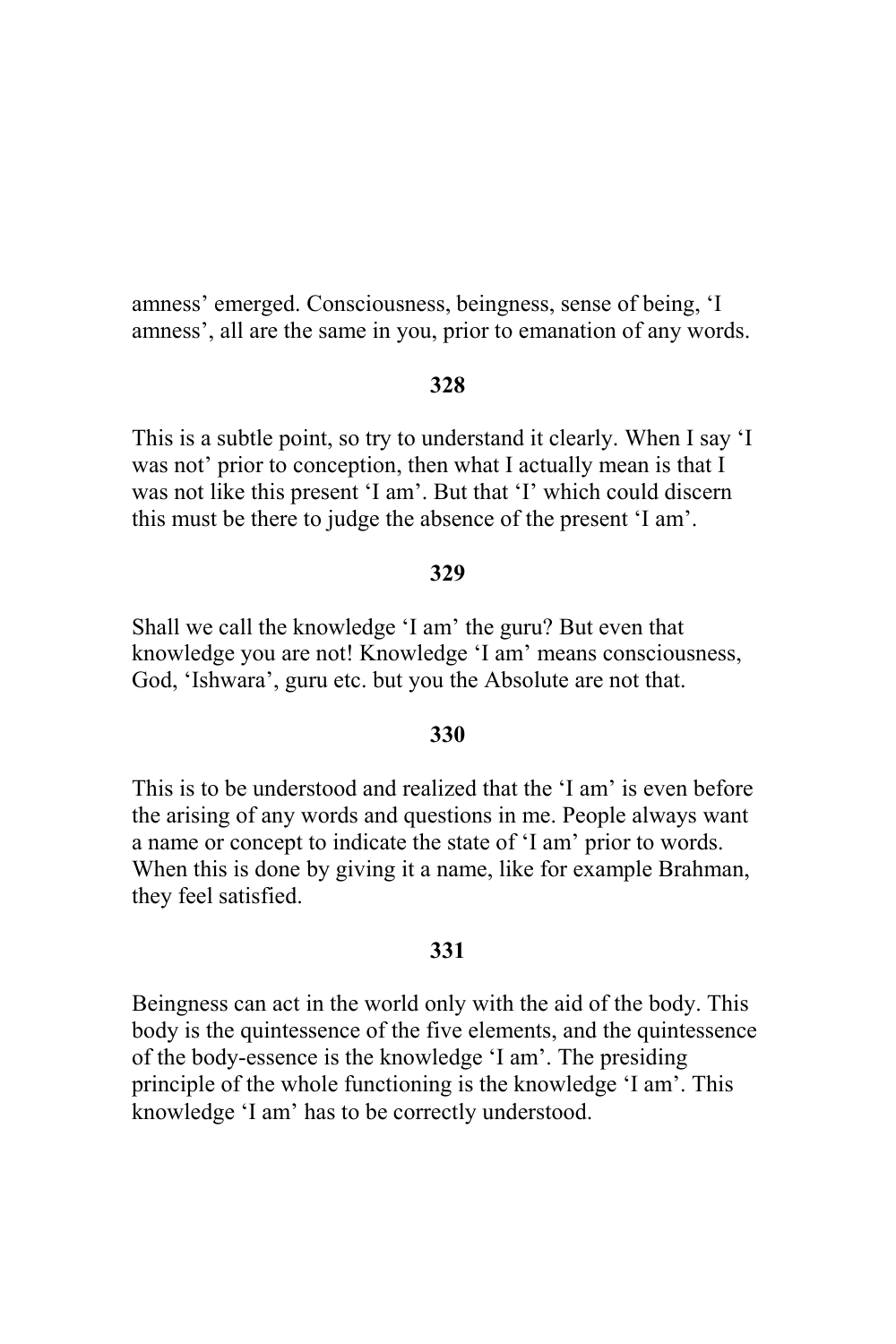A body maybe dark, fair, tall or short, but the indwelling principle - which is the knowledge 'I am' - has no color or dimension, just like the vital breath and mind. It is merely a 'sense of presence' a feeling of effulgence. And mind functions like its vehicle or medium for executing worldly activities.

### 333

You should understand this clearly. If one thinks one is the body, one becomes a slave of mind and suffers accordingly. Therefore, you should completely identify yourself with the highest principle in you, which is the knowledge 'I am'. This will elevate you to the status of 'brihaspati'  $-$  the guru of gods.

# 334

When the meditator forgets himself totally in meditation, it is 'vishranti' which means complete relaxation ending in total forgetfulness. This is the blissful state, where there is no need for words, concepts or even the sense of 'I am'. The state does not know 'it is' and is beyond happiness and suffering and altogether beyond words; it is called the 'Parabrahman' – a non-experiential state.

### 335

Before the emanation of any words, 'I' already exist; later I say mentally 'I am'. The word-free and thought-free state is the 'atman'.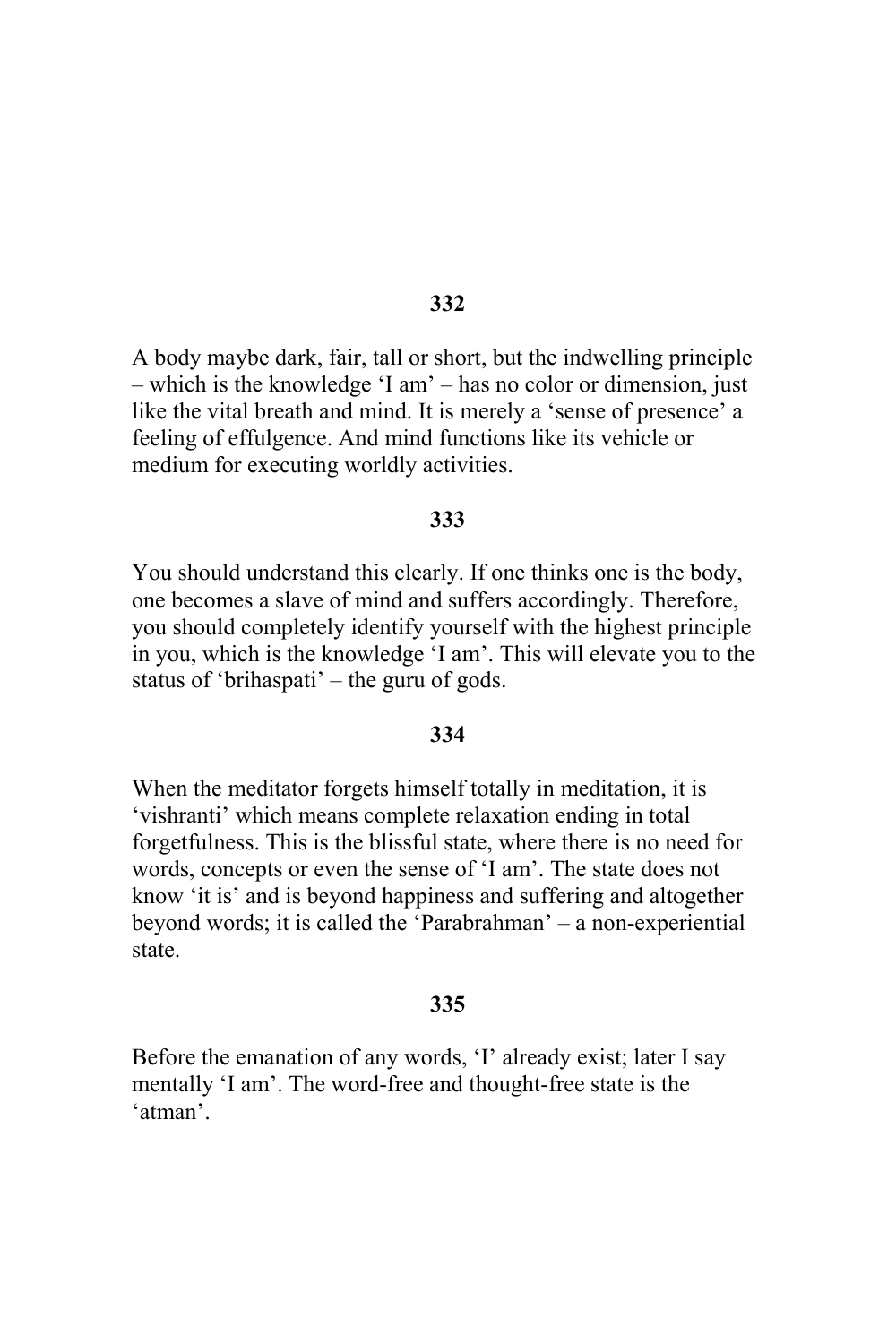The knowingness 'I am' is gradually felt by the child and this is followed by the mind. This 'I amness' or the feeling before the formation of the mind, is the ignorant-child-principle, termed the 'balkrishna' state. This 'balkrishna' principle has great potential. Here 'bal' means the food essence, child-body, and 'krishna' means 'non-knowing', that is, ignorance. But it has the potential to receive, respond and react. I am not in this state, the child principle, 'balkrishna', as I abide in the Absolute.

### 337

At present you identify yourself with your body and mind. Therefore, in the initial stages of your spiritual practice, you should reject the identity by imbibing the principle that 'I am' is the vital breath and the consciousness only and not the body and mind. In the later stages, the vital breath and the consciousness – that is the knowledge 'I am' - merge in one's ultimate nature.

### 338

That ultimate state is known as 'vishranti', which means total rest, complete relaxation, utter quietude etc. The other meaning, by splitting the word, would be, 'vishara (visra)-anti' – forget yourself in the end. That means in the ultimate state, 'you-areness' is totally forgotten. Whether 'I am' or 'I am not' both are forgotten. This is the highest type of rest – 'parama-vishranti'.

### 339

When I pleased my 'I amness' by understanding it, only then did I come to know this 'I amness' and in the process also discovered that 'I' the Absolute, am not that 'I am'. Stay put at one place. Having collected all the knowledge, ponder over it in seclusion.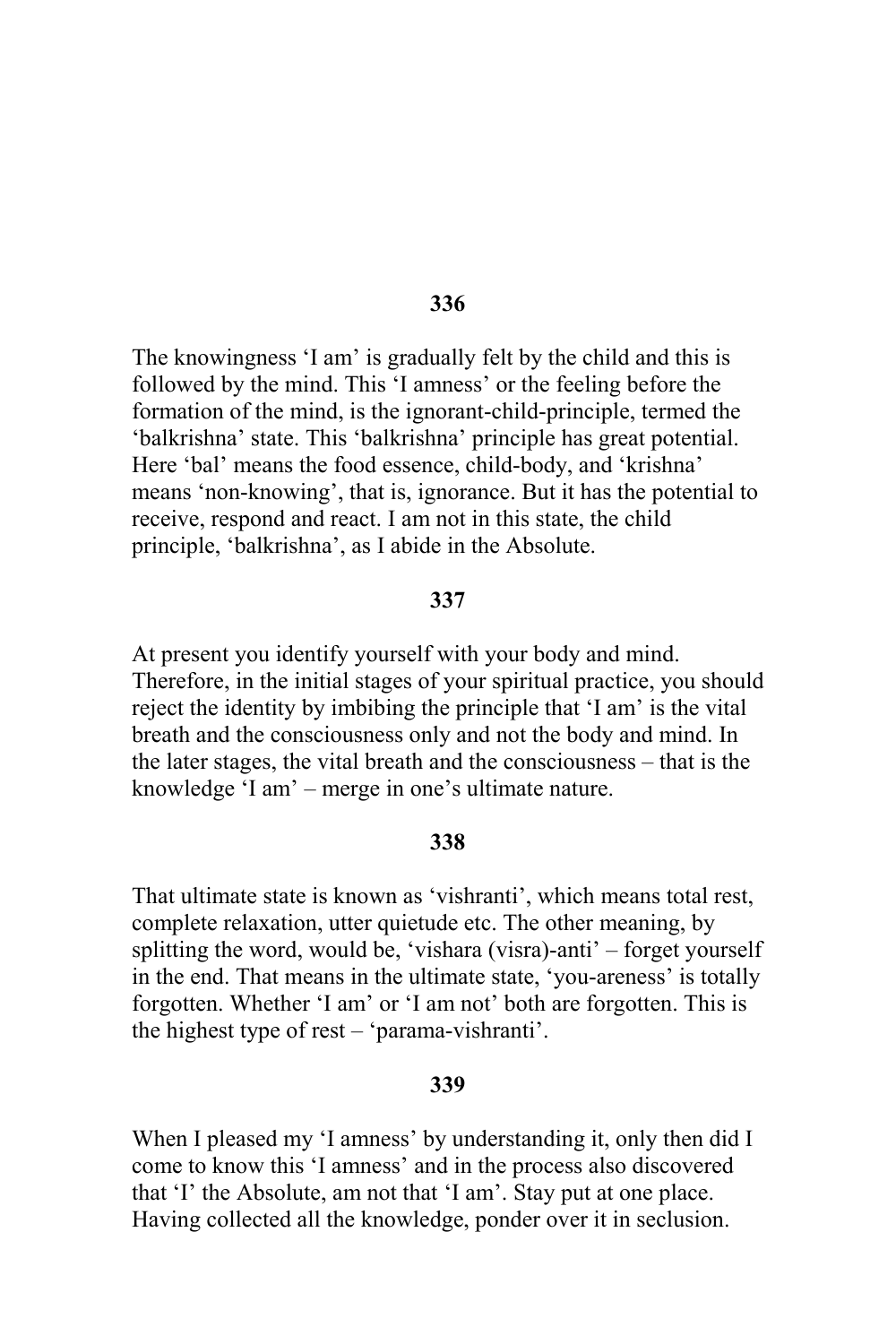You abide in that knowledge 'I am'. You should understand that your destination is your own self, the 'I am'. It is the very source of everything; That 'I am' is to be realized. Because 'you are', the consciousness is. Before you say 'I am' you already are. 'I am' the word or the 'I am' feeling that you get inside you  $-$  is not eternal. But you are eternal and ancient.

### 341

You have to stabilize in your present true nature, 'I am'. All other secondary and redundant objects should be got rid of. Do not focus you attention on any of these things. The whole process is to be in your source. At present, what is your source? 'I am'. Catch hold of that 'I amness' and be in it. You have to realize your own self. You must be at the borderline between 'I am' and 'Not-'I am'

# 342

When that witness itself, which is 'I am', subsides, what remains? With the witness gone, all other things have disappeared too. By the same token upon the arising of the 'I am', the whole manifestation takes place; these two are not separate, they are one, 'I am' is the witness, the entire manifest world is because of this.

#### 343

When 'I am' arises, everything appears; when 'I am' subsides everything subsides. Now this is what I am trying to tell you, but you want something else. You want something about your future,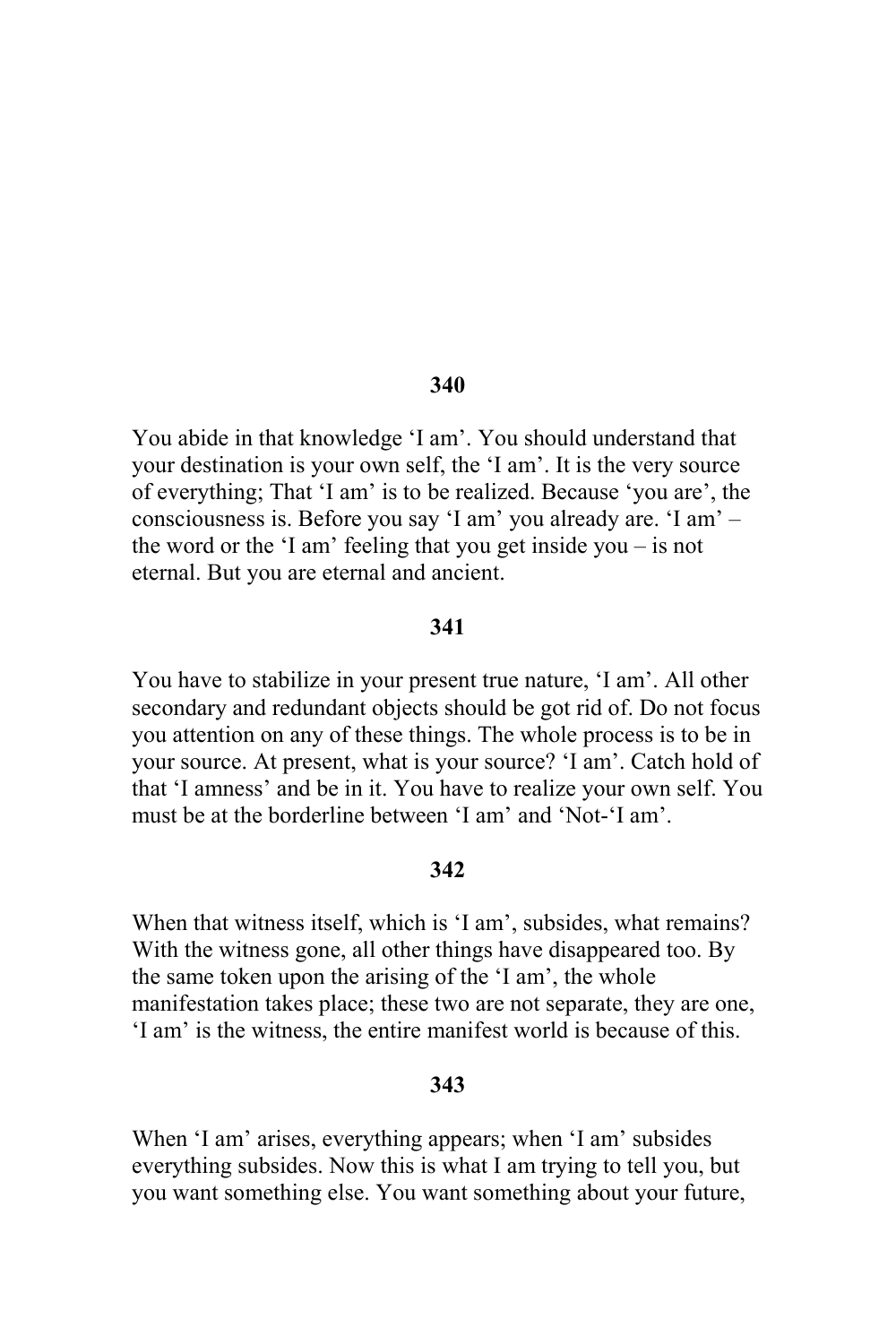something which is part of manifestation, but I am trying to hit at it.

## 344

This 'I am' is an announcement, it is not the real, it has come out of something else. What the real is, I am not trying to tell you, because words negate that. Whatever I am telling you, is not the truth, because it has come out of the 'I am'.

### 345

While I am talking about it ('I am') I take you to the source of the spring. There, water is coming out in a trickle now. This trickle subsequently becomes a river, an estuary, and finally the sea. I take you to the source again and again. Once you arrive at the source, you come to know that actually there is no water, the water is purely the taste, the news that 'I am'.

### 346

There is no explanation for how this seed, this consciousness or knowledge 'I am' has arisen. But once it is in existence, it cannot stand still – that is, consciousness is tantamount to 'movement'. And all movement takes place through the 'gunas', which are inherent in the knowledge 'I am'. This consciousness keeps on 'humming' – (Maharaj uses the Marathi word 'gun-gun', which means the humming sound or the humming of the 'gunas') – and expresses itself through the three 'gunas'.

### 347

This 'gun-gun' (humming) is within the knowledge 'I am', which includes the physical form. The 'gun-gun' entity and the knowledge 'I am' and the physical form – that whole bundle – has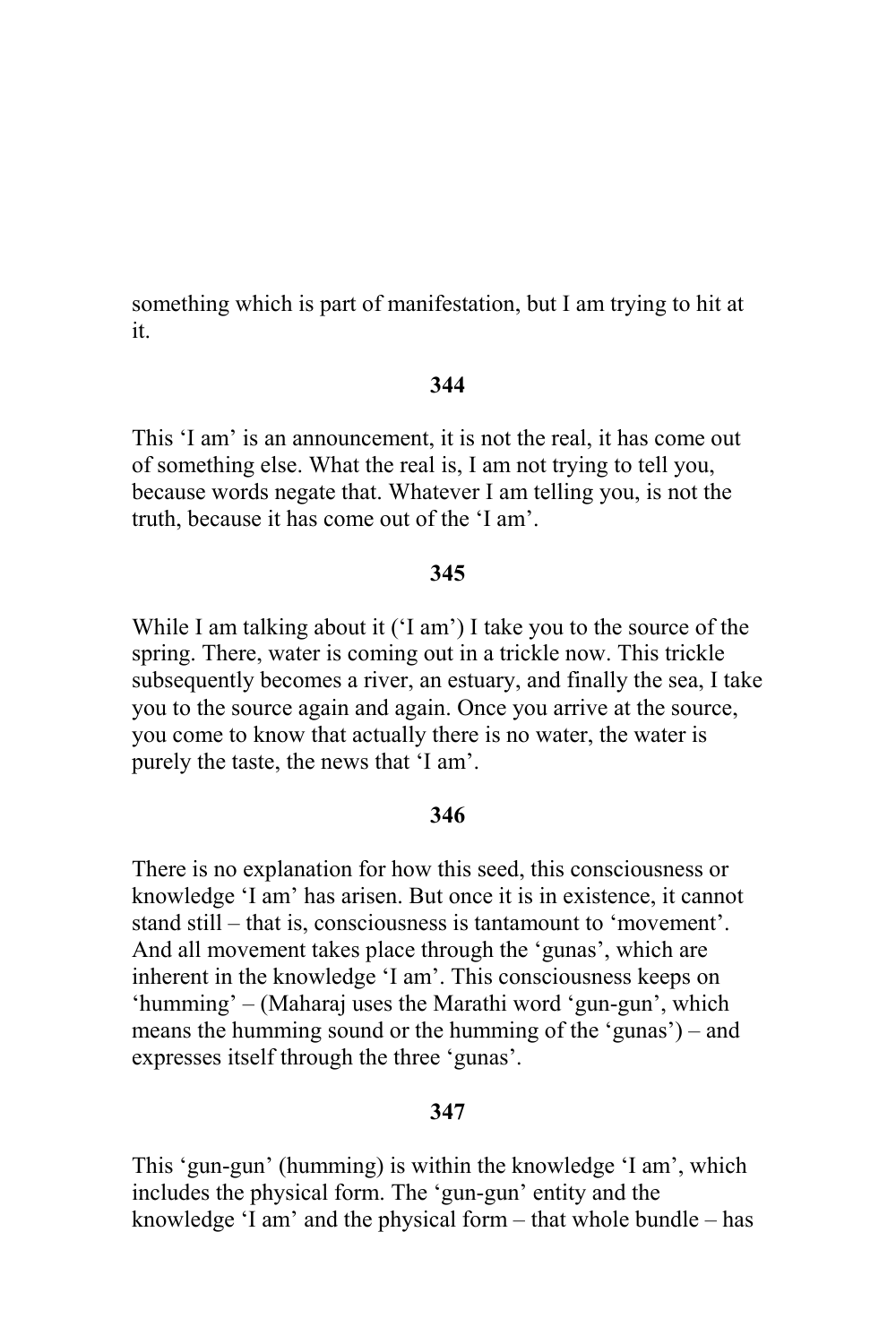been created out of the five elements. So up to this point, the whole thing can be said to be entirely mechanistic and therefore pure ignorance.

#### 348

How did I get this birth? That is the point on which I persist in finding the answer; I 'must' know this. When I was told 'sattva', then what is 'sattva'? 'Sattva' is the essence of the five elements. In that essence, in that juice, lies the knowledge 'I am'; but all that is still of the five elements. Then how did this come about? My guru told me the whole story. Thus I came to know it is ignorance, and I know from experience, that everybody is starting from there. Thus whatever has come about is sheer ignorance, and we are nothing more, that is what my guru told me.

### 349

My guru further pointed out to me the fact that the only thing you have and which you can utilize to unravel the mystery of life, is this knowledge 'I am'. Without that there is absolutely nothing, so I got hold of it, as my guru advised me, and then I wanted to find out how the spiritual aspect of 'me' came about without my knowledge. On my pure Absoluteness, which has no place, and no shape or form, this knowledge 'I am' came, which also has no shape or form. Therefore, it appears; and it is only an illusion.

#### 350

This beingness, the knowledge 'I am', which I call 'upadro'(meaning disturbance in Marathi), is the source of trouble. In this 'upadro', in this primary essence, lies the knowledge 'I am' - you know that you are. This quality of beingness ('sattvaguna'), the knowledge 'I am' cannot tolerate itself. It cannot stand itself, alone, just knowing itself. Therefore that 'rajoguna' is there... it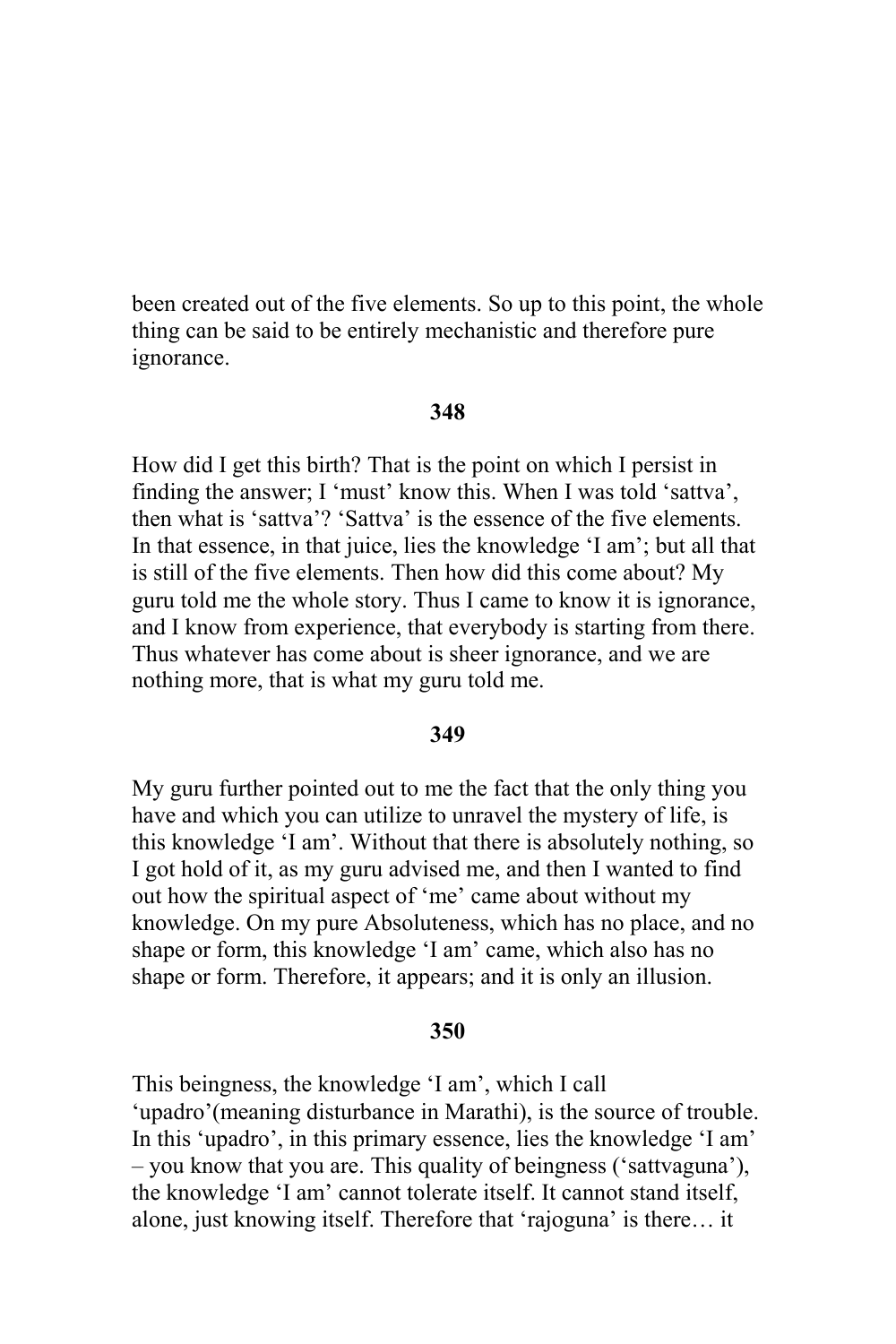takes the beingness for a ride in various activities, so that it does not dwell on itself; it is very difficult to sustain that state. And 'tamoguna' is the basest quality, it claims authorship or doership for all those activities conducted through 'rajoguna'. This is the play happening in these three gunas (qualities). Again understand, you are experiencing this 'sattvaguna', the knowledge 'I am. This 'I amness' is experienced by you, the Absolute, but you are not the 'I amness'

## 351

The 'sadhana', the discipline, is only this: The knowledge which is dwelling in this body, the quintessence of these three 'gunas' – the knowledge 'I am', 'I am that'  $-$  this is the initial step. You must be one with it; you must abide in that only. You have to think 'I am not the body but I am that formless, nameless knowledge indwelling in this body'; that (is) 'I am'. When you abide sufficiently long in this state, whatever doubts you may have, that knowledge 'I am' itself will sprout out with life and meaning for you, intended for you only, and everything will become clear. No external knowledge will be necessary.

### 352

Conviction! That is the only technique for the 'sadhana', if you are thinking of any initiation...only the words of the guru that you are not the body! That is the initiation. Stay put there, in that state. It is spontaneous, natural, that 'shraddha' (faith). What is that faith? 'I am' without words, whatever you are that is the faith. Now you have to elevate yourself to the state of 'Brahman'; this is the condition you have to develop.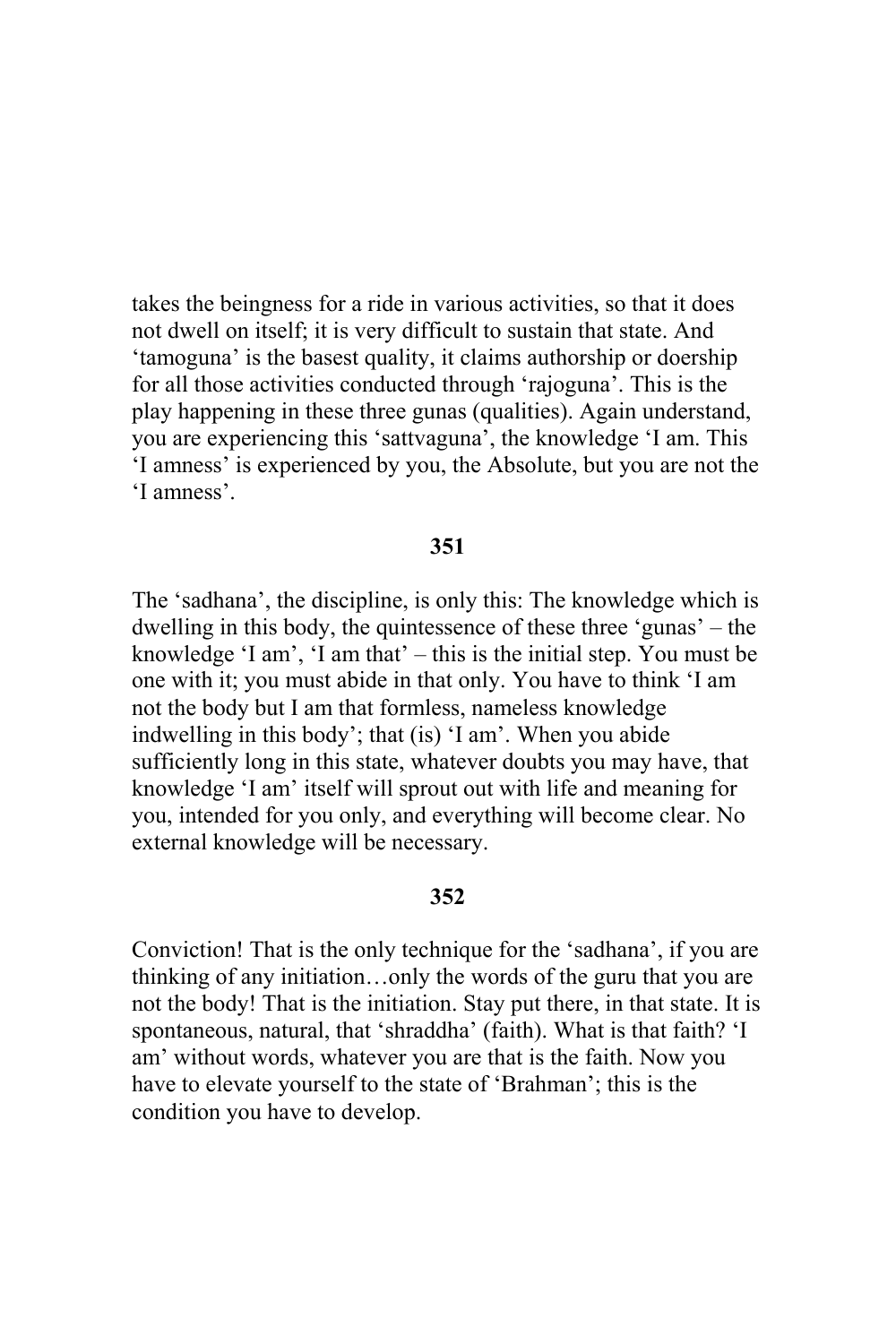What exactly is born? What is born are three states: the waking state, the sleep state, and the knowledge 'I am', this consciousness. The body and the vital breath would not be able to function if this consciousness were not present. These three states work through the three attributes ('gunas'). I very clearly see that which has been born. And I also know that I am not that which is born. And that is why I am totally fearless. So this knowledge 'I am', this consciousness, this feeling or sense of being, is the quintessence of the body. And if that body essence is gone, this feeling, the sense of being, will also have gone.

### 354

Once the body and the sense of being (I am') goes what remains is the Original, which is unconditioned, without attributes, and without identity; that on which this temporary state of the consciousness and the three states and the three 'gunas' have come and gone. It is called 'Parabrahman', the Absolute.

### 355

In that 'Parabrahman', which unconditioned, without attributes, without identity  $-$  the identity comes only when there is the knowledge 'I am'  $-$  so if that itself is not there, who is there to ask? This is to be understood not by 'someone' (with a body-mind identity), but it must be experienced, and in such a manner that the experiencer and experience are one.

#### 356

When the truth came out, it was found that in a certain atom the entire Universe is contained. And what is that atom? It is the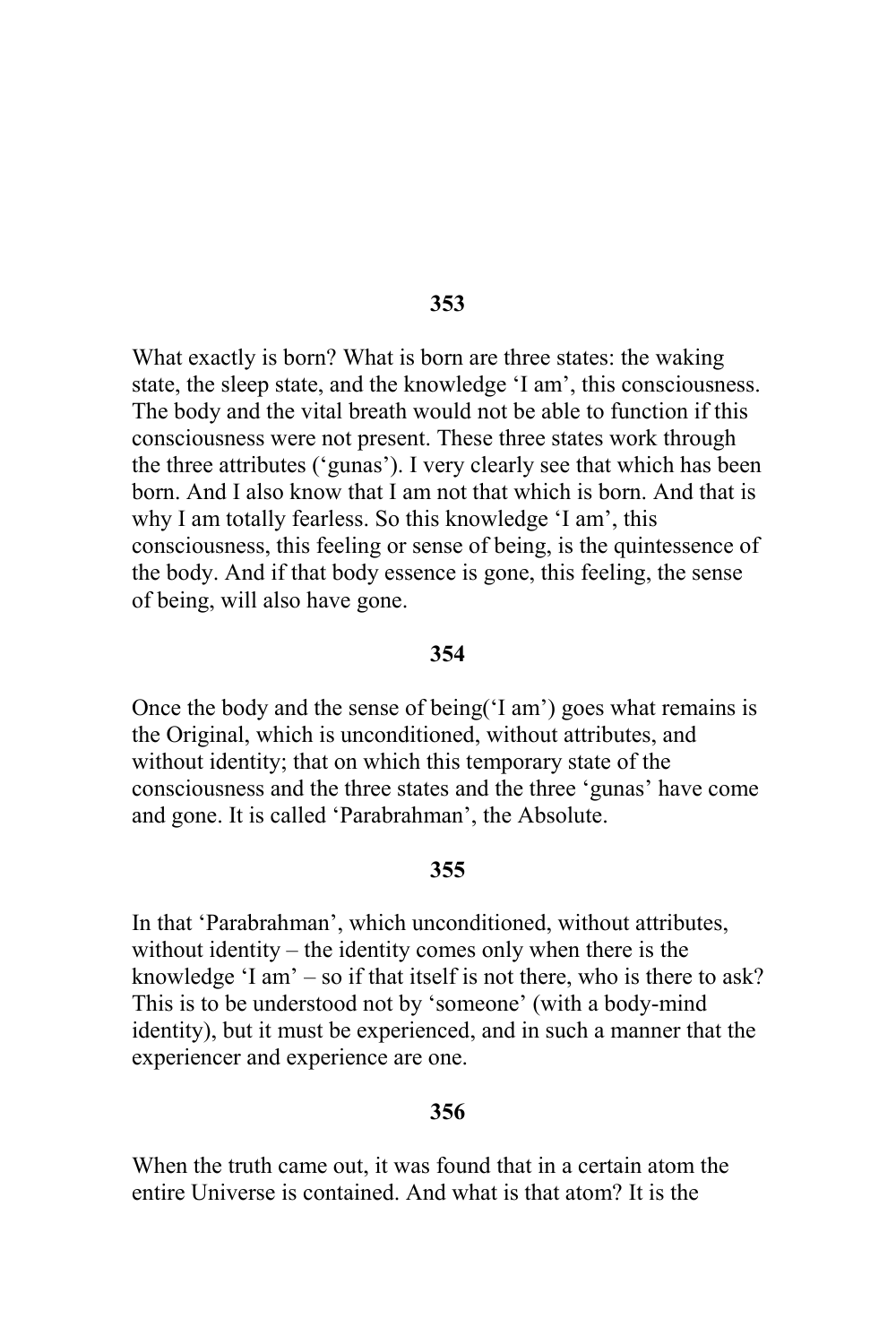beingness, the knowledge 'I am'. That contains the whole **Universe** 

# 357

The atomic consciousness contains the whole Universe, but yet he (the 'jnani') knows that he is not that consciousness. So in that case what pride can he have? He is the Absolute state, in which the 'I am' consciousness is absent. If you meet any 'jnanis, you will find it easy to recognize them, for they will not have any pride in their Self-knowledge, since they have transcended that knowledge also. They say 'I am not this knowledge or this consciousness'.

# 358

My statement, and that of my guru, is that childhood is a cheat, it is false. The knowledge 'I am' itself is a cheat. When the beingness appears, that love for existence is a result of the primary illusion, that 'maya'. Once you come to know that you exist, you feel like enduring eternally, you always want to be, to exist, to survive. And so the struggle begins, all because of 'maya'.

### 359

This knowledge 'I am' has dawned on you, since then whatever other knowledge you have acquired, whatever experiences you have had, whatever you have seen of the world, has all been witnessed. But that one to whom the witnessing takes place is entirely separate from that which is witnessed.

### 360

You base yourself on the body that you are now, and don't understand its root. That is why we think we are this body, and for that you must do meditation. What is meditation? Meditation is not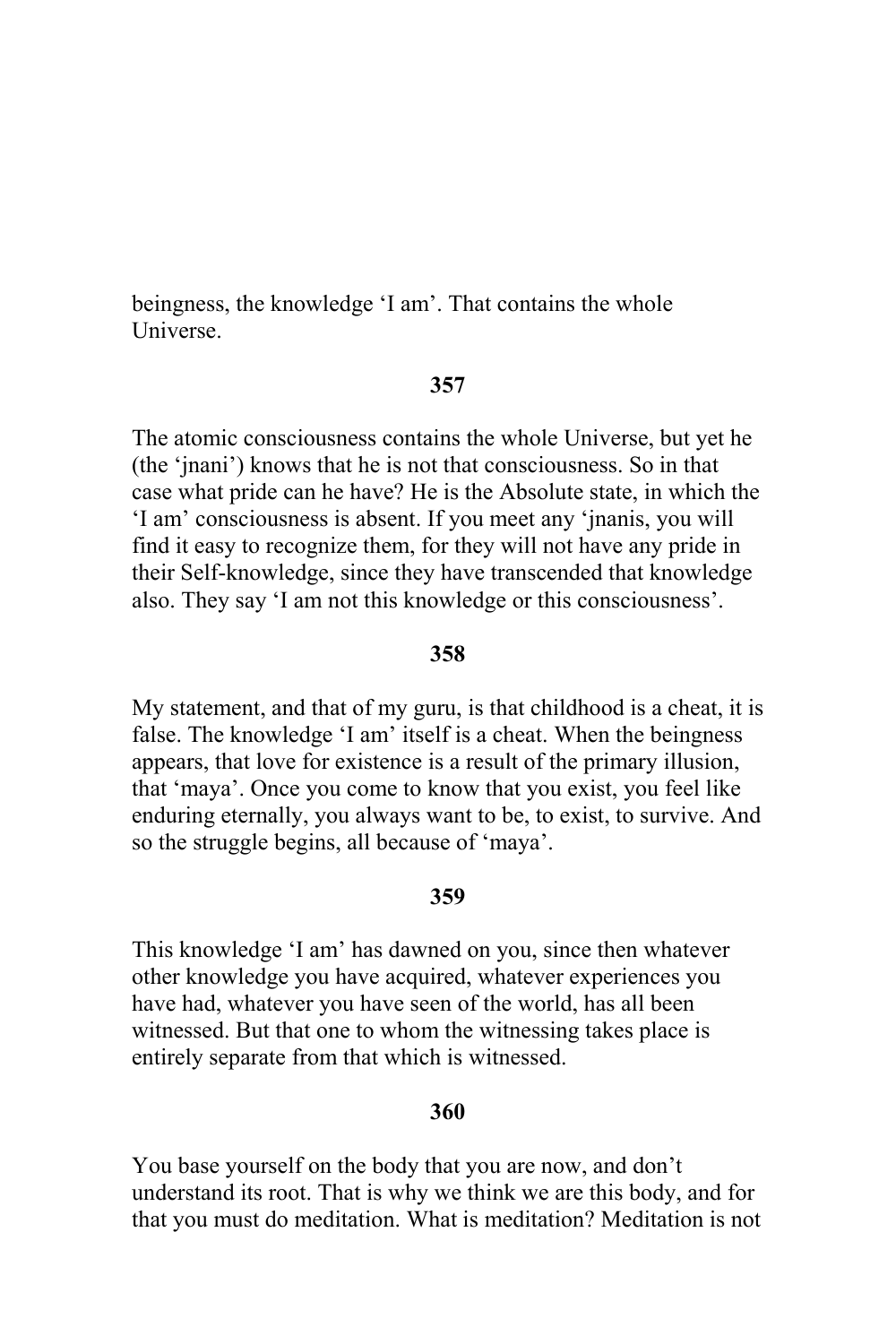this body-mind meditating as an individual, but it is this knowledge 'I am', this consciousness, meditating on itself. Then the consciousness will unfold its own meaning.

## 361

This is the greatest miracle, that I got the news 'I am', have you any doubts that you are? It is self-evident. Prior to knowing that you are, what knowledge did you have? 'Dhyana' means to have an objective. You want to consider something. You 'are' that something, just to be, you are. Just being the being 'I am'. You meditate on something, that knowledge 'I am' is yourself. Abide only there. How can you ask any questions at this point? Because, that is, the beginning of knowledge.

#### 362

By reading various books and listening to everything else, you cannot become a 'mahatma', but only through that knowledge 'I am'. Don't concentrate on the body; because of a body you call yourself male or female. Just hold on to that knowledge 'I am' only without body sense – beyond name and form or design. But you have to employ name, form and design for the sake of worldly activities

#### 363

You must have a firm conviction that 'I am' is only that 'I am' without body-mind form – the knowledge 'I am' purely. You say all these things, but has the knowledge come within the purview of the knowledge? You must have that full conviction, whatever you may have said, that is the truth and that is 'I am'. There are no techniques, except the technique that 'I am' the firm conviction that 'I am' means 'I am' only, abidance in 'I'. Don't practice this thing, only develop your conviction.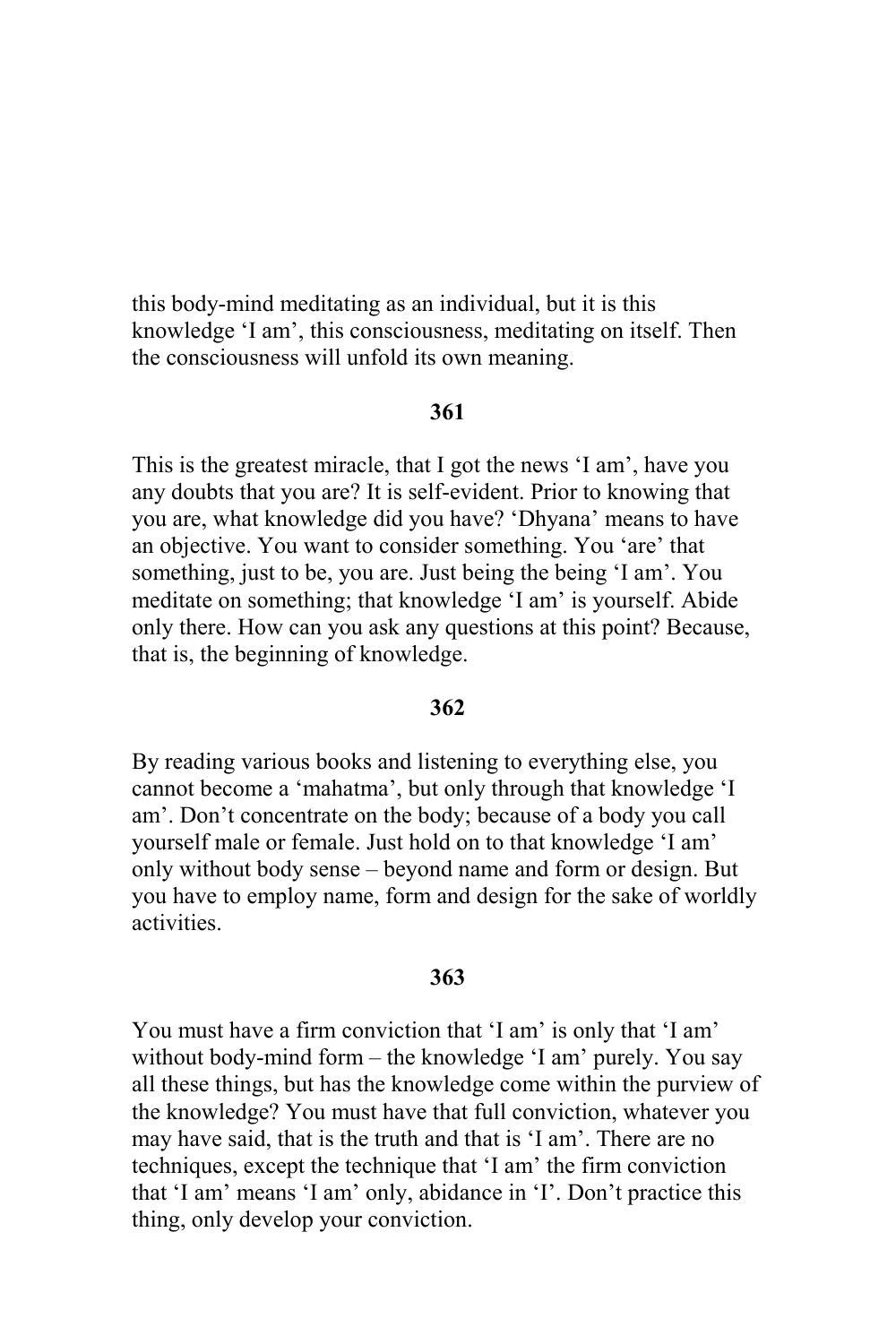This conviction can be strengthened by meditation, 'dhyana'. And 'dhyana' means the knowledge must remain in meditation with the knowledge. Now, what is meditation? Meditation is the knowledge 'I am' remaining in that knowledge. There is the waking state and the sleep state, and the knowledge that you are, I exist, and I know that I exist. Other than that what capital does anyone have than merely knowledge 'I am'? 'Dhyana' is when this knowledge, this consciousness that I am, meditates on itself and not on something other than itself.

### 365

When you say you sit for meditation, the first thing to be done is to understand that it is not this body identification that is sitting for meditation, but this knowledge 'I am', this consciousness, which is sitting in meditation and is meditating on itself. When this is finally understood, then it becomes easy. When this consciousness, this conscious presence, merges in itself, the state of 'samadhi' ensues. It is the conceptual feeling that I exist that disappears and merges into the beingness itself. So this conscious presence also gets merged into that knowledge, that beingness – that is 'samadhi'

### 366

There is that nine-month period in the womb. So what is the content of the womb? It is that knowledge 'I am' in dormant condition. This is being developed slowly, so within the birth principle everything is contained. That which is called birth, the birth principle is 'turiya'; the experience that you exist itself is 'turiya'. 'Turiya' means where the consciousness is. One who knows 'turiya' is 'turiyatita'. That is my state. 'Turiya' is within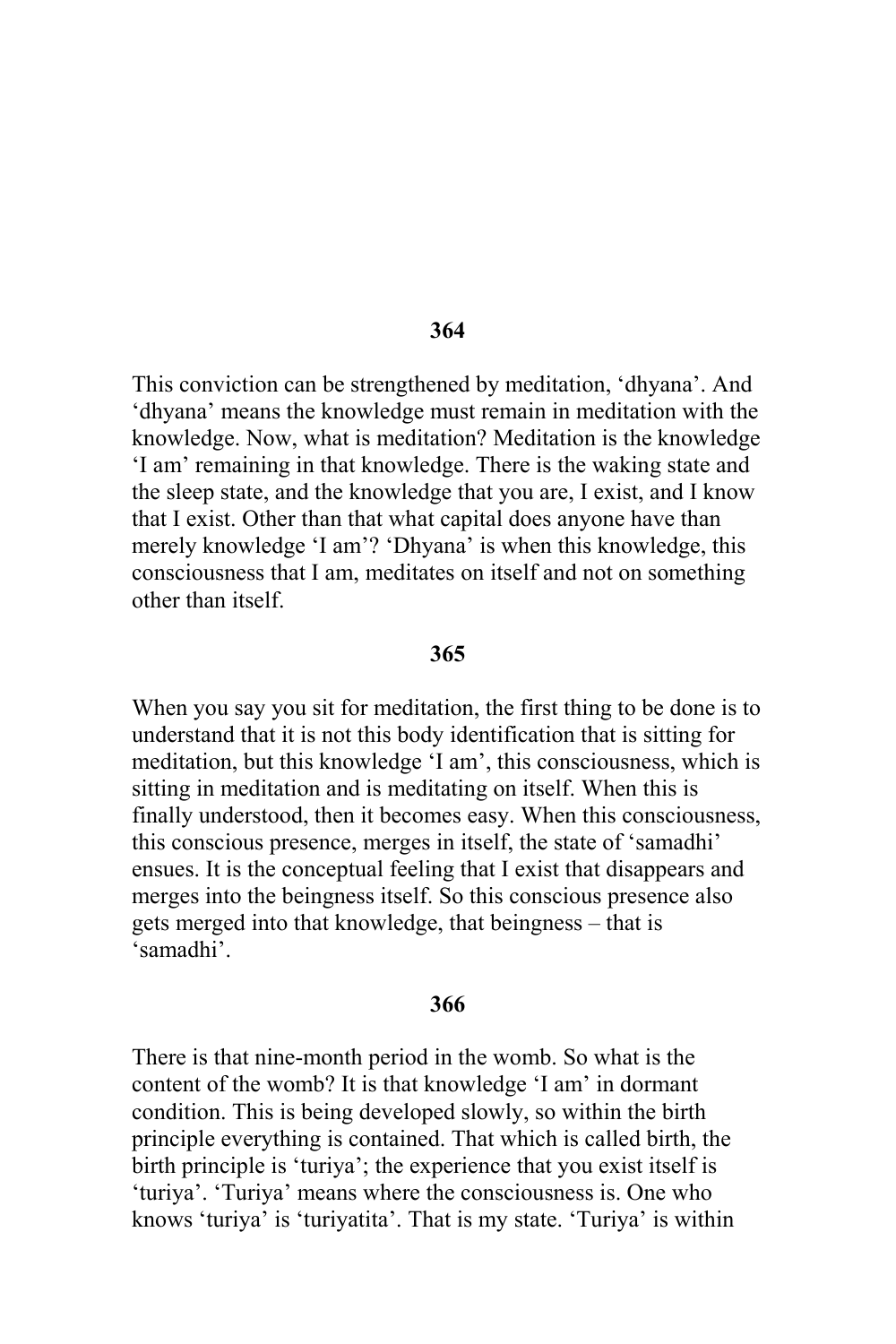the consciousness, which is the product of the five elements. And one who transcends that, who knows the 'turiva', is 'turivatita'. In order to stabilize in 'turiya', you must know the birth principle. 'Turiya' is always described as the witness state that sees through waking, dreaming and sleeping. And 'turiyatita' is even beyond that.

### 367

This 'I am' concept was not there prior to what you call 'birth'. So as this concept has appeared, it will also go away. How am I affected? In no way whatsoever, because it is not true. This applies to all concepts. Prior to birth and after birth, whatever knowledge I have, my own, without hearing it from any one, that is the only true knowledge I accept. And the proof lies in my guru's words.

# 368

The body dies. This means what? It means only the thought 'I am', that concept, has disappeared. Nothing has happened to the knower of the whole happening. So long as the basic concept 'I am' is there, the conceptual element cannot disappear. It is the concept itself that has given various names to itself, but it is still the same concept. Before this concept of 'I am' came on you, were you happy or unhappy? Was there even any feeling of happiness or unhappiness or any of the dualities? In the absence of the basic concept 'I am', there is no thought, no awareness, and no consciousness of one's existence.

#### 369

Originally, I am untainted – uncovered by anything, without stigma – since nobody existed prior to me. Nor do I entertain any concepts about somebody existing, before me. Everything is in the form of the manifested world, after the appearance of the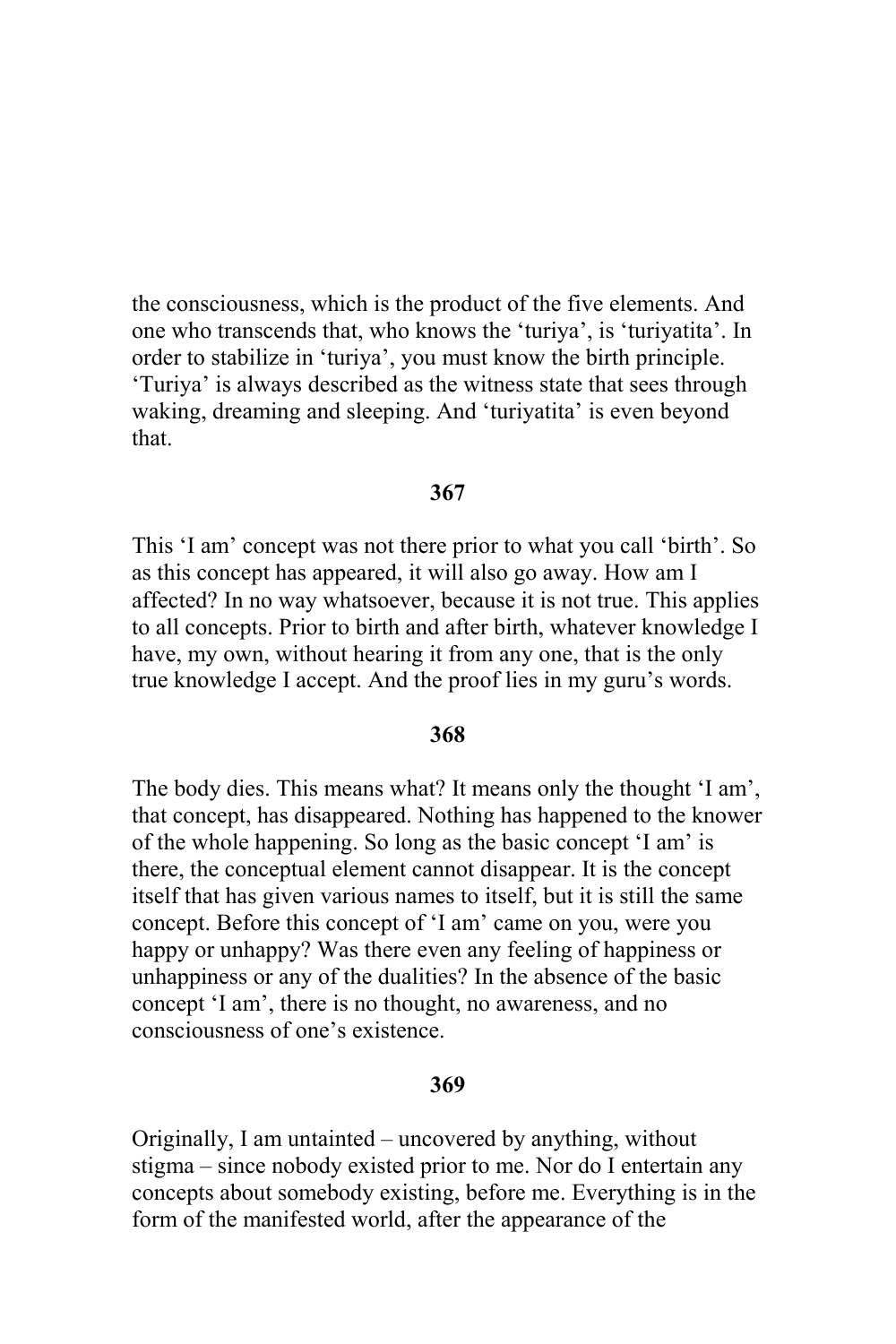knowledge 'I am' with the body. Together with the body and the indwelling 'I amness' everything is. Prior to the appearance of this body and the knowledge 'I am', what was there?

#### 370

The feeling 'I am' is the quintessence of everything, but I the Absolute am not that. That 'I amness' is the highest knowledge. And this is surrendered here by the abidance in the action.

## 371

So long as the concept 'I am' is still there, they (people who contact maharaj) have not gone beyond or prior to it; they have not gone beyond the total manifestation. So now when people come here, I talk with them, from what level am I talking? I am talking from the level that you are consciousness and not the body-mind. In my state whatever comes out is from the total manifestation, not from the point of view of the Absolute. Hang on to that consciousness, which is your only capital, and do 'dhyana' and let that unfold whatever knowledge has to be unfolded.

## 372

At present you wrongly identify yourself as the body. Body is given a certain name; that is 'you'; you consider it to be like that. But I say that in this body, consciousness is present, or the knowledge 'I am' as I call it, is there. You should identify yourself as this knowledge. That is all.

### 373

For meditation you should sit with identification with the knowledge 'I am' only and have confirmed to yourself that you are not the body. You must dwell only in that knowledge 'I am' – not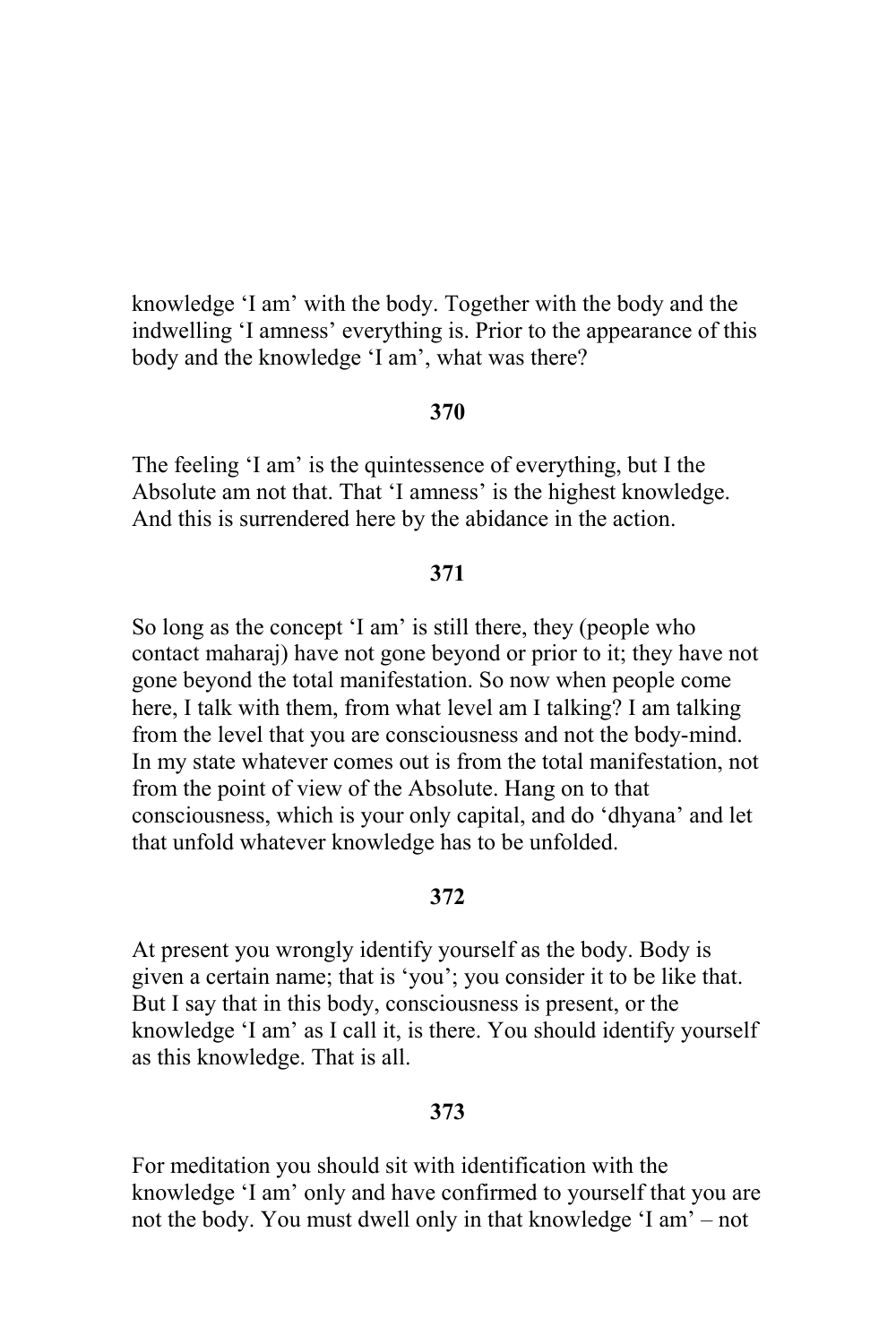merely the words 'I am'. And the indwelling knowledge that you are, without words, that itself you are. In that identity you must stabilize yourself. And then whatever doubts you have will be cleared by that very knowledge, and everything will be opened up to you.

## 374

Forget all about physical disciplines in this connection. I am telling you that the indwelling principle 'I am', the knowledge that you are, you have to 'be' that. Just be that, with that knowledge 'I am', hold on to the knowledge 'I am'.

## 375

You know you are sitting here; you know you are, do you require any special effort to hold on to that 'you are'? You know you are; abide only in that. The 'I am' principle without words, that itself is the God of all 'Ishwaras'.

### 376

If you identify yourself as the body, such an identity must be let go off, sacrificed. Your real identity has no body and no thought. And that self, the spontaneous knowledge 'I am' is what you are. Since the self is not the body, the self is neither male nor female. You must fulfill the vow that you are not the body but solely the indwelling principle 'I am'.

### 377

With firm conviction, you abide in this knowledge 'I am' only; bereft of body-mind sense, only 'I am'. If you dwell therein, if you be that only, in due course it will get mature. And it will reveal to you all the knowledge. And you need not go to anybody else.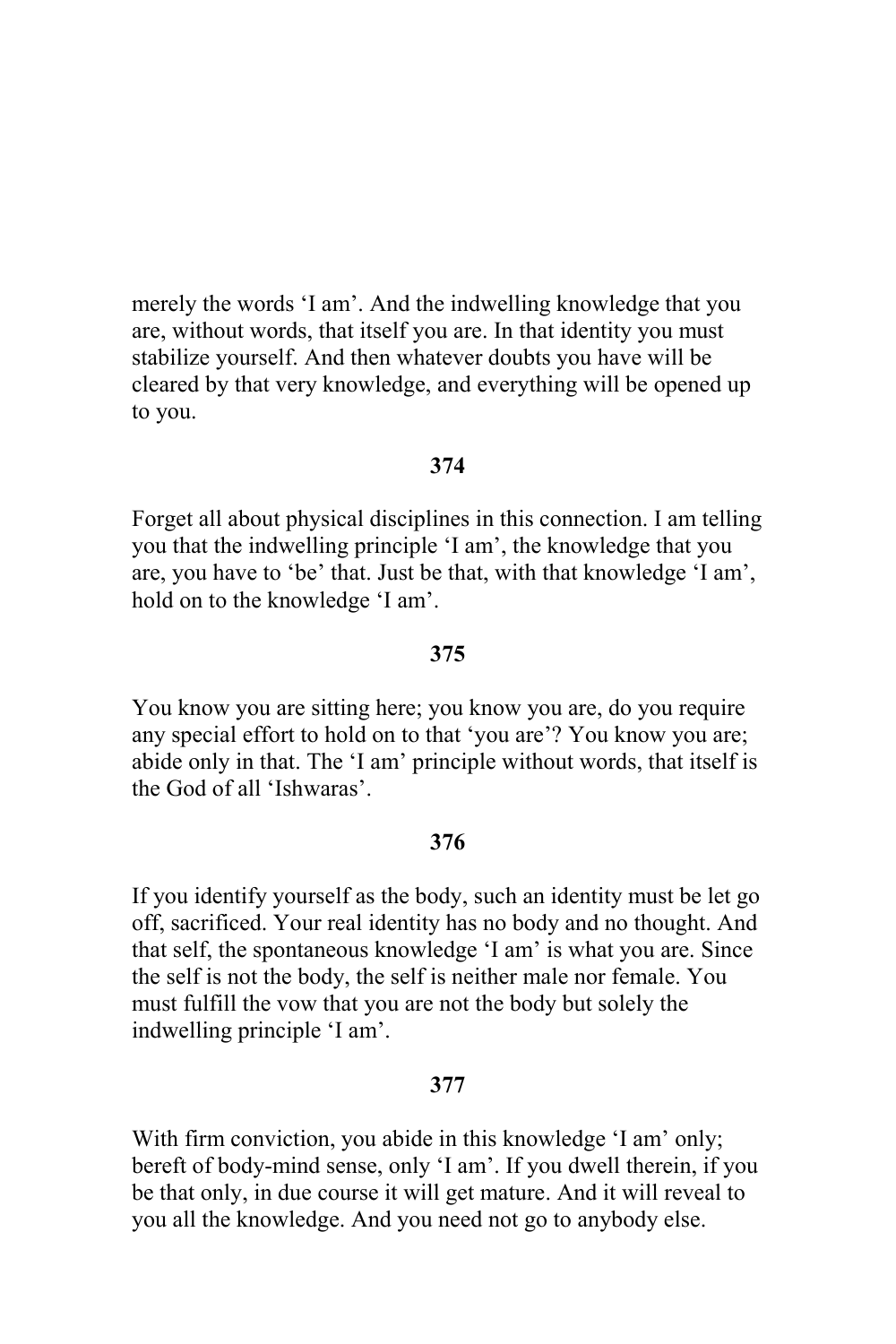The concept 'I am' is the primordial 'maya'. And that 'maya', that primordial concept 'I am' requires support and therefore God and 'Ishwara' have been born. Along with that the whole manifestation, the entire Universe, has come upon it. Otherwise, there is absolutely nothing. And out of many 'jnanis', there will only be a rare one who knows the real nature of this primary concept.

### 379

First, the knowingness knows itself, knowing that 'I am'. And in the illumination by that 'I amness', or that consciousness, everything else is observed. I have had to repeat the same thing again and again, and I do not want to run kindergarten classes of spirituality.

#### 380

All this is the play of concepts. The primary concept 'I am' appears spontaneously. It likes 'I am'; it loves that 'I am' state. Devouring ever more concepts, it gets totally enmeshed in them. And what is the source of all concepts? This primary feeling 'I am'. But never forget the fact that it itself is a concept, time-bound. And so it is all mental entertainment

# 381

What equipment you are having is that 'prana'. 'Upasana' means worship, worship of 'prana' itself. For doing that what equipment do you possess? It is 'prana' itself. Along with 'prana' there is that knowledge 'I am', or consciousness. These two things are available to you to do anything, nothing more than that.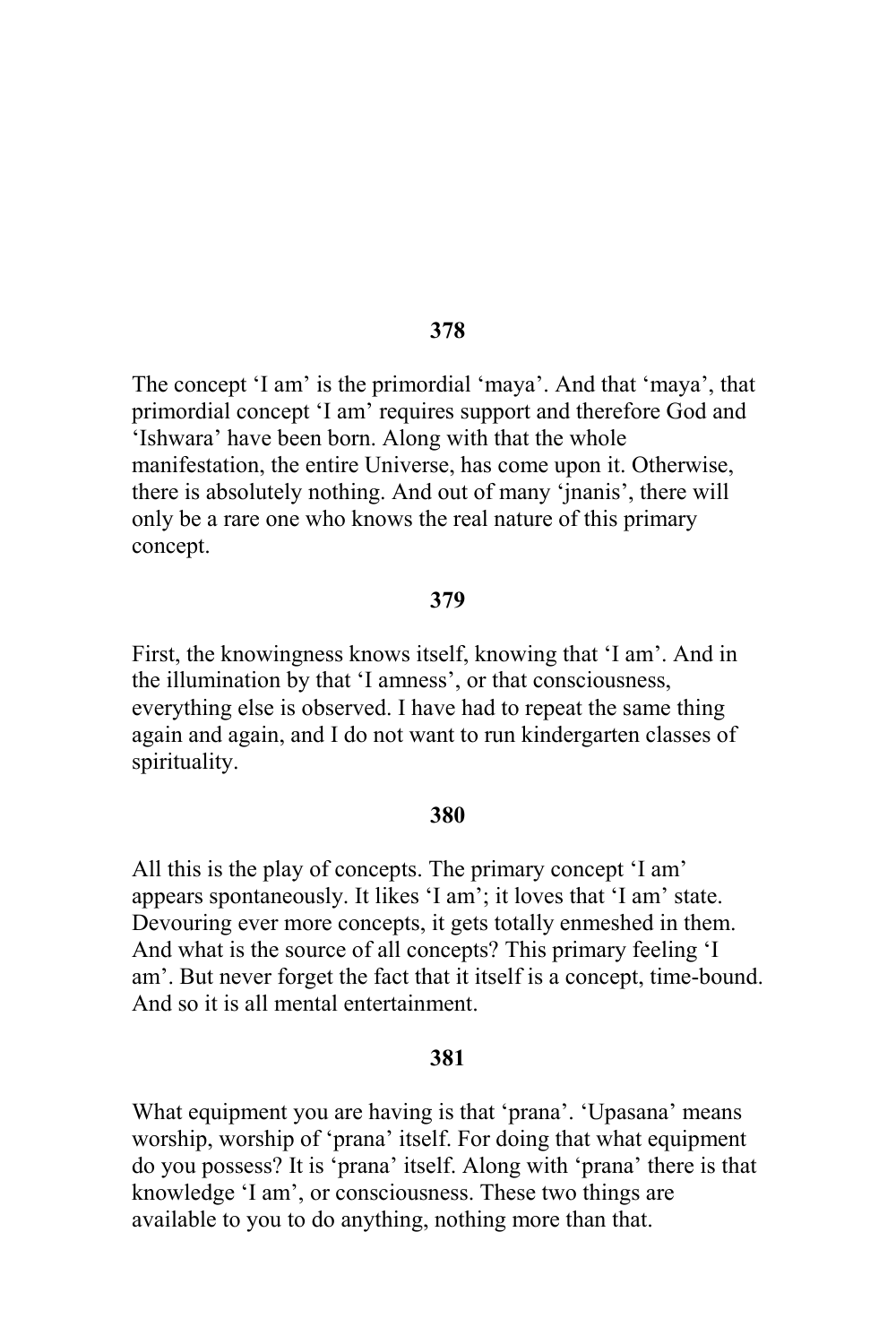In the absence of beingness, when you did not know about your existence? Nothing was of any value to you. This memory 'I am' is neither true nor false; it is without these two attributes. That memory of beingness only appears to exist.

### 383

For eternal peace you must dwell in yourself, know how this touch of 'I am' has appeared. All other knowledge is of no use in this connection

#### 384

Where there is the vital breath, the knowledge 'I am' is present. There being no vital breath, the knowledge of 'I amness' is absent. Take full advantage of the naturally available capital with you – that is, your life force and the knowledge 'I am'; they always go hand in hand. Right now, exploit it to the utmost. All worldly activities are going on only because of the knowledge 'I am' together with that motive force which is the life force, the vital breath. And that is not something apart from you; you are that only. Investigate and study this exclusively, abide in that, worship that only.

#### 385

What is this state before this knowledge 'I am' came upon me? When the knowledge 'I am' came, the one who is satisfied with that will reach the state where he considers himself God and 'Brahman'. But he does not go beyond it or prior to it. In the ultimate state lies the prior state; that is, the state before this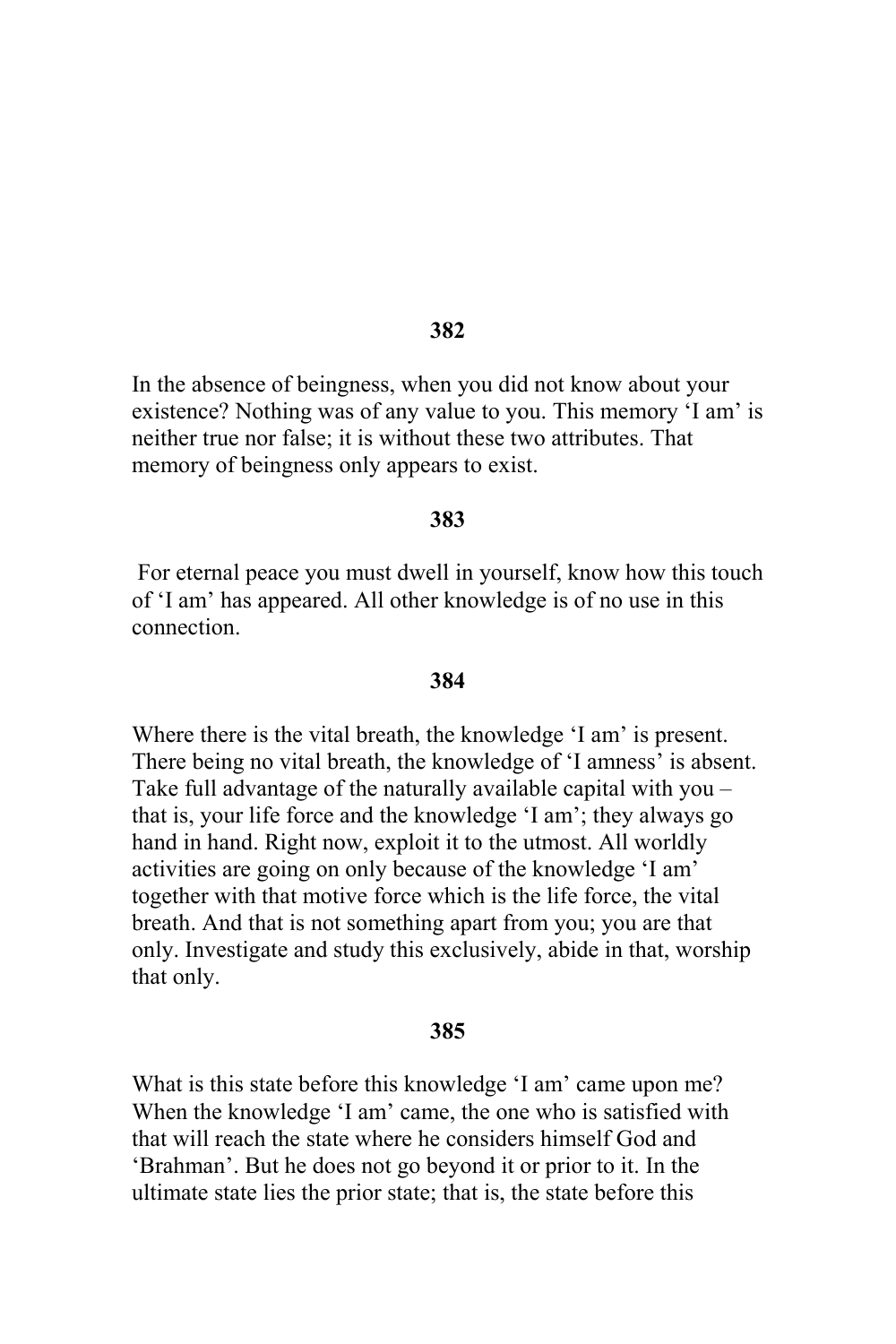knowledge 'I am' ever dawned on me – the highest state, the best state, the original state.

### 386

I call a 'siddha' one who has attained the ultimate, in that ultimate state, the devotee and God, the 'maya' (primary illusion) and the 'Brahman' have disappeared. And, there is no beneficiary or experiencer of all that, because he is without the concept 'I am'. He does not know 'I am', he does not know that he exists in that state, that knowingness is completely obliterated.

#### 387

This primary concept is the knowledge 'I am', it is the mother of all other concepts. In order to get that satisfaction, you must find the source of this primary concept 'I am'. You should give attention to the knowledge 'I am' and meditate on that itself. Knowledge is to be got hold of knowledge only. This will produce the seed, which, through this process of meditation, slowly grows into a big tree, and that itself will give you all the knowledge. It will not be necessary for you to ask anyone what is what.

#### 388

These two entities are available to you, the vital force and the knowledge 'I am', the consciousness. They appear without any effort; they are there. Now, in order to be one with 'Ishwara', to understand the non-duality you must worship the vital force. Then that knowledge, which is in seed form, slowly grows. And the seeker becomes full of knowledge; in the process he transcends that, and the ultimate state is achieved.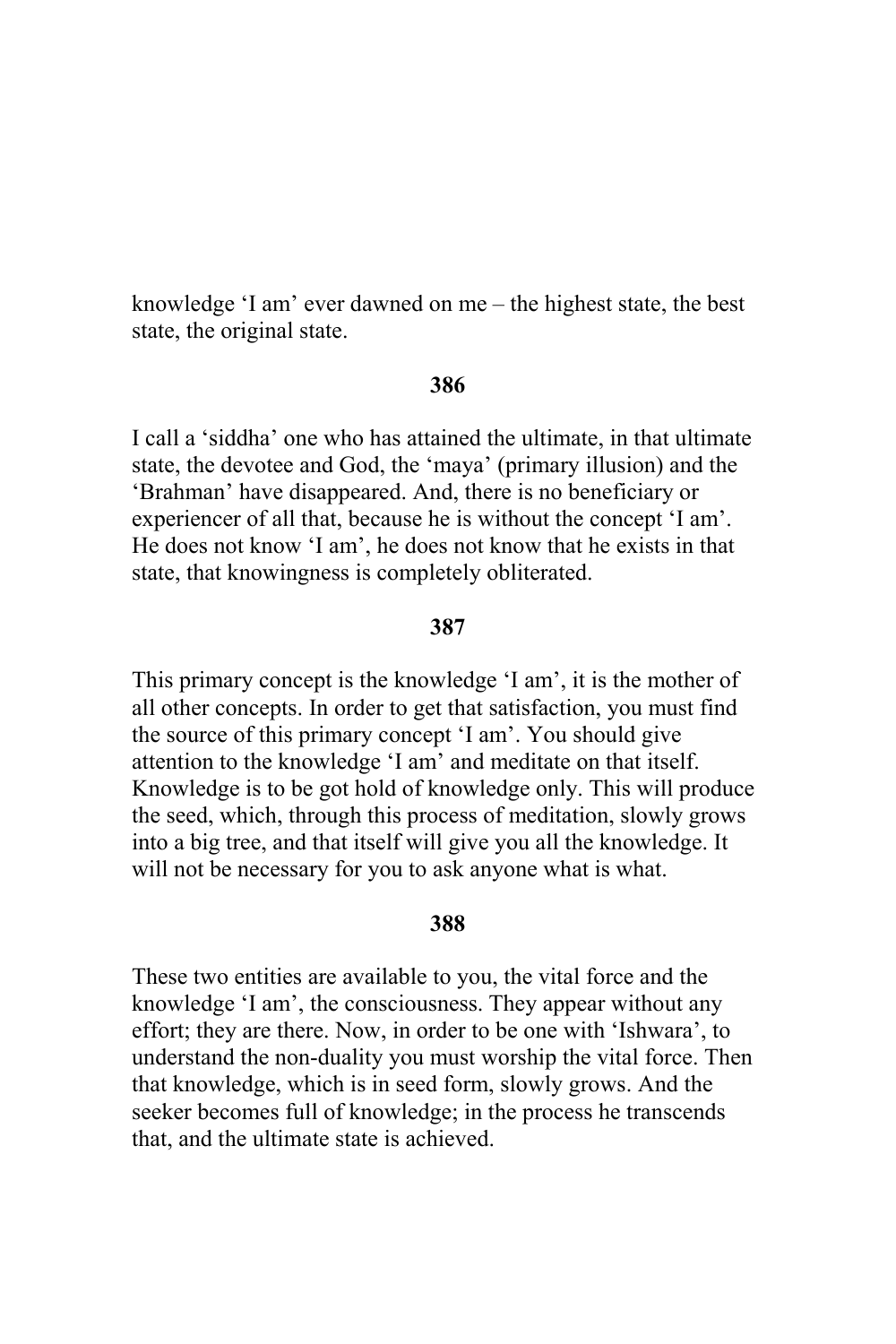If am' itself is the world; it contains the entire world, that should be your conviction. Just as in a dream, when you feel that you are awake, but actually you are not and your world at that time is the dream world. Similarly this knowingness (in the waking state) contains this so-called real world; that conviction must come. The truth is that there is no difference between (dream) consciousness and (waking) consciousness, although they appear to be greatly different; all consciousness is one.

#### 390

The conviction that this world never existed can happen only to 'Parabrahman'. If this is indeed your conviction then you are the 'Parabrahman'. This thing aside, you should discover how this news 'I am' – the knowledge of your existence – appeared and at what moment. Go to the source of it and find out

#### 391

The words of 'prana' signify mind. So how could there be mind without vital force? This vital force and the consciousness (that is, the knowledge 'I am' or the beingness and the mind) appear simultaneously and always exist together.

#### 392

Before descending into this 'avatar', this knowledge quality was not present; knowingness was not there. The 'I am' was absent, not available. It is a non-knowing state, but afterwards, the state comprises all conceptual titles and names, and they are a person's shackles. Any person, any embodied person with that knowledge 'I am' carries on his activities in the world with shackles of name only.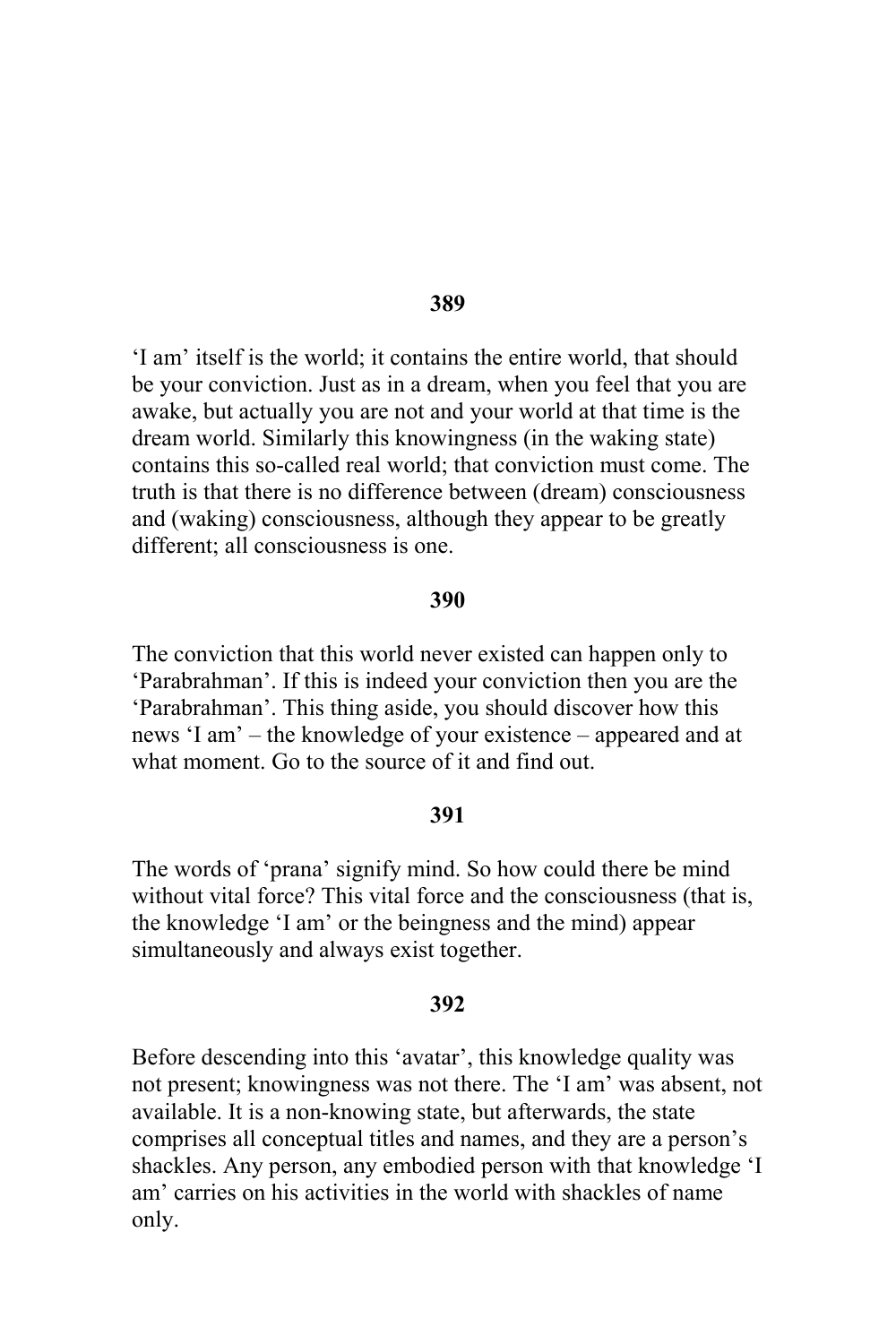Once it is understood that 'I am' is purely 'I am', formless and not that shackled body form – then no liberation is called for. To be stabilized in that beingness, which has no name and form, that itself is liberation

#### 394

Understanding what that 'avatar' is, Lord Krishna avatar means in essence abiding in that only. Then one is not the body. And what is the body? It is a mere aid for the sustenance or endurance of that 'I am' principle.

#### 395

The vital breath gets conditioned or manacled by the bondage of name. It accepts the name as 'I am'; this is the mistake. That which is deconditioned from name and form is 'Paramatman'. That which is conditioned by the body, mind, name and form is called 'jiva'. The language of the vital breath is mind, and the mind is the motive force for all activities

#### 396

If you are able to establish yourself in the vital breath as you are, you become manifest. The vital breath, when it is conditioned by the body, you call it personality. But as matter the vital breath is spread all over, it is manifest; it is universal. If you establish in the vital breath as 'I am', that in itself will get you there. Don't be dishonest to your vital breath, worship it, and when you do so, it can lead you anywhere, to any heights – this is the quintessence of my talks. In such simplified fashion, nobody has expounded this profound teaching.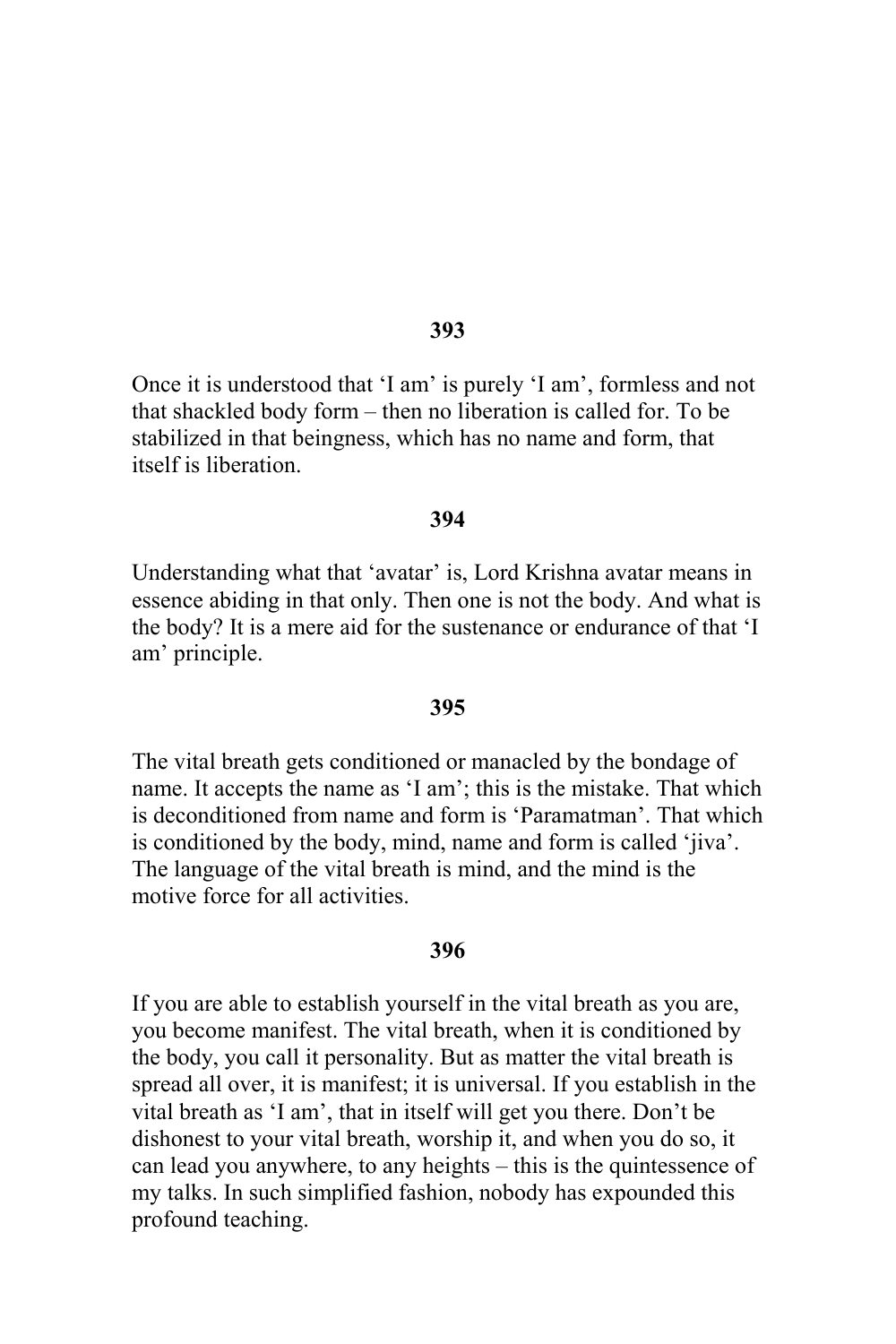You are the knowledge ('I am') and you don't have any shape or form whatsoever. You are impersonal. You are comprehensive. You are the manifest, the Universal Consciousness. What would happen if you went in search of that Consciousness? The seeker would disappear in the search, because the 'I amness' is all there is.

#### 398

All these things in the objective world are inseparable from their attributes. An attribute by its very nature depends upon attributes. That knowledge 'I am', is also an attribute, therefore, the 'I amness' one way or another, also has to depend on something.

#### 399

Behind faith there is a primary cause, the big cause, which is the knowledge 'I am'. The Awareness of my Being happened automatically, it just happens, the sprouting of the knowledge 'I am' is prior to the formation of the five elements.

#### 400

When the 'I amness' appears spontaneously, like a bolt of lightening, the illusion of Self-love is broken into five basic elements, space, air, earth, fire and water. But this Self-love, the 'I am' manifests itself as Sattva Guna to the one who accepts this as a natural process. When it is used for achieving something in the world it is referred to as Rajas Guna. When it is used to take credit for achievements, it is referred to as Tamas Guna.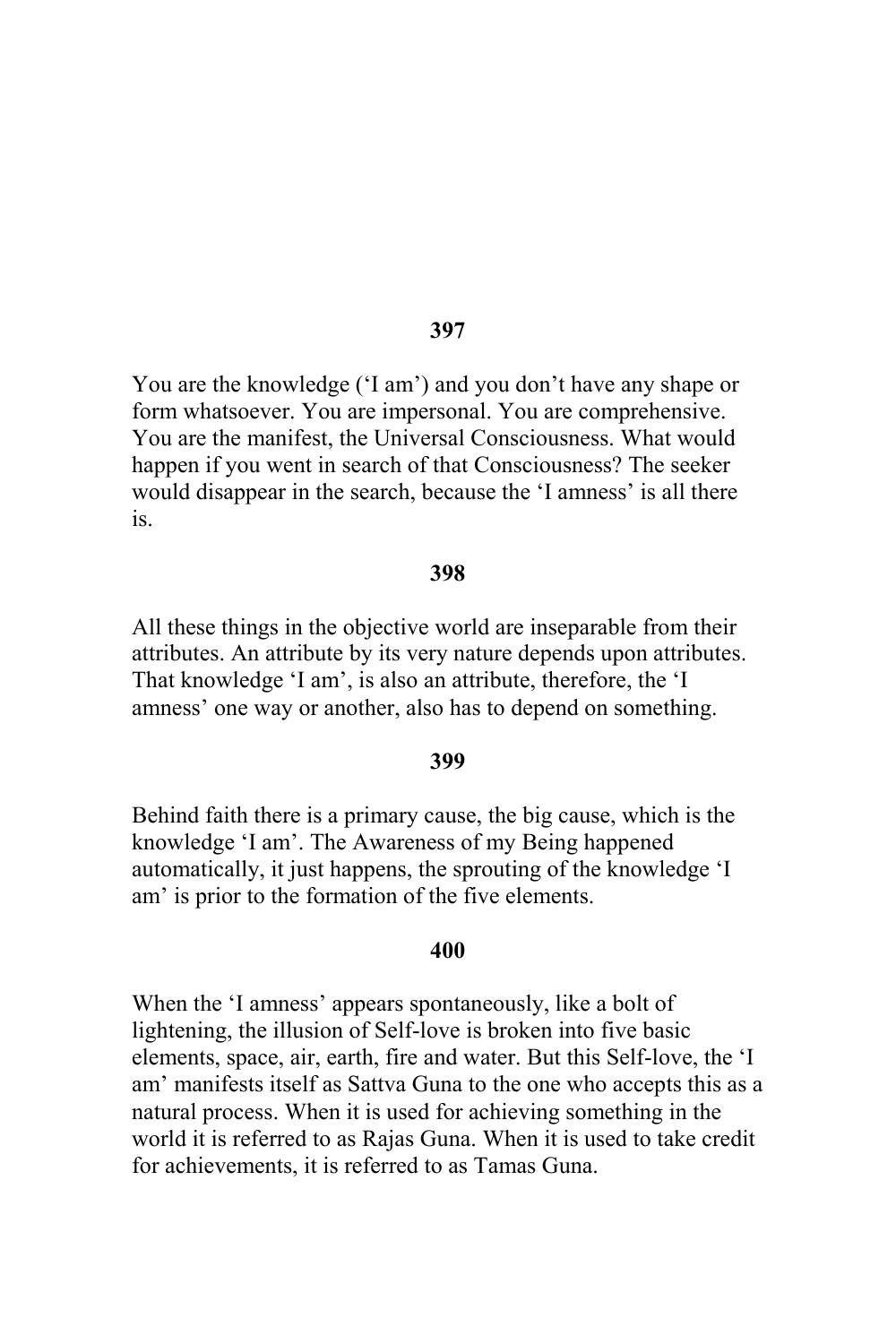The thing which attracts you most of all is your 'I amness'. You want to retain that 'I amness'. You wan to 'Be'. This 'I am' is what you truly love most. You want to be alive.

#### 402

That love, that knowledge which gives light is the knowledge 'I am'. Focus on your beingness until you become established in it. Only then will you be able to transcend it. Your focus at present is on air or the breath (addressed to the one doing Pranayama). 'Be' that beingness, though, this also is not the final step.

## 403

Be that 'I am', once you know who you are, remain stabilized in the experience of the Self. Be like Arjuna, Awareness of his Being remained with him constantly, even when he went into the thick of battle. Because he was with Krishna, he could go into battle, knowing that there is nobody who kills and no one who is killed.

# 404

The knowledge that is prior to thought  $-$  'I am'  $-$  is covered by a human body which food with the vital breath and knowledge of the Self (Prana and Jnana). This means that you are only covered by a human body. Once you reach that state of 'I am' through your attention you will only be aware of 'That' and you will no longer be affected by all of these tendencies (Vasanas). You will have transcended them

## 405

You have to be one with the Self, the 'I am'. If you say knowledge, it is just the same as information. If necessary discard the words 'I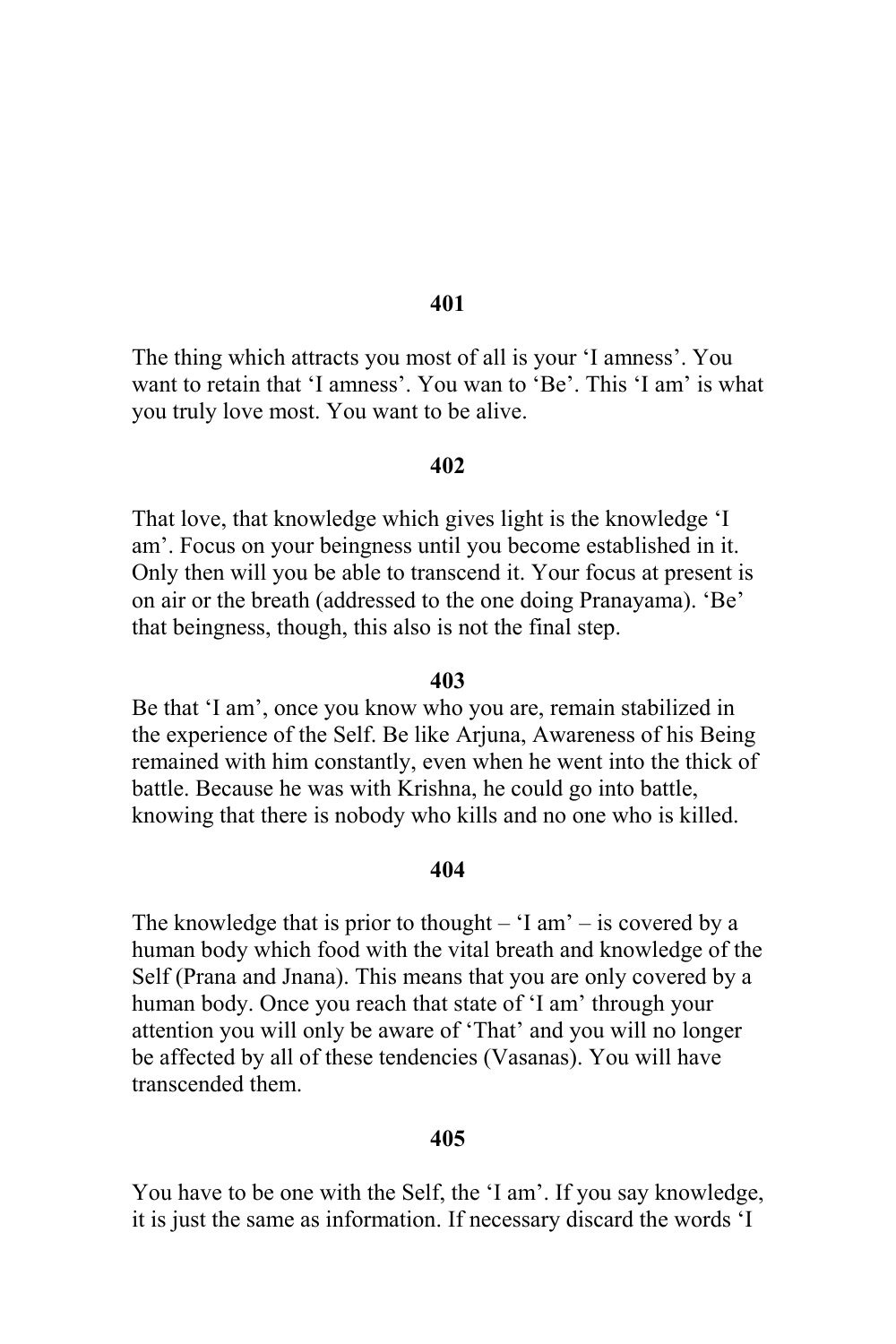am'. Even without words you know that 'you are'. Do not say or even think that 'you are', just be aware of the presence without thinking about it.

### 406

Who says that he is alive? Find out, who is the Witness who 'knows' that he is alive? This is awareness of one's existence, 'I am' prior to thought. Who says 'I am alive', who says 'I am not alive', what is that? 'I am' is not something that can be put into words; it is the knowledge, the Awareness before thought. You have to just 'Be'.

### 407

Becoming established in the Awareness 'I am' is all that is important. Later on you also transcend the 'I amness'. Just as a storm is a form created by nature, similarly this 'I am', this chemical, was also created. Forget about what I have told you, because that is also a mechanical thing, a chemical. Just be Aware, and then it won't matter if you die a hundred times.

## 408

The child has been given an idea who its parents are, but is just a concept. Similarly the 'I am' is just a concept. The child has been given the idea that 'He is'. First you must investigate 'Who is' and what this 'I amness' is. You want to know what the support is for the 'I am'? My parents supported me! When do these two people, the husband and the wife become parents? It's when a child is born, is that not true? Where are the parents before the birth of the child? And what is the child? The child is the root of parents; the child is also the father of the parents. Because of the child the parents are. This shows how completely hollow our egos are.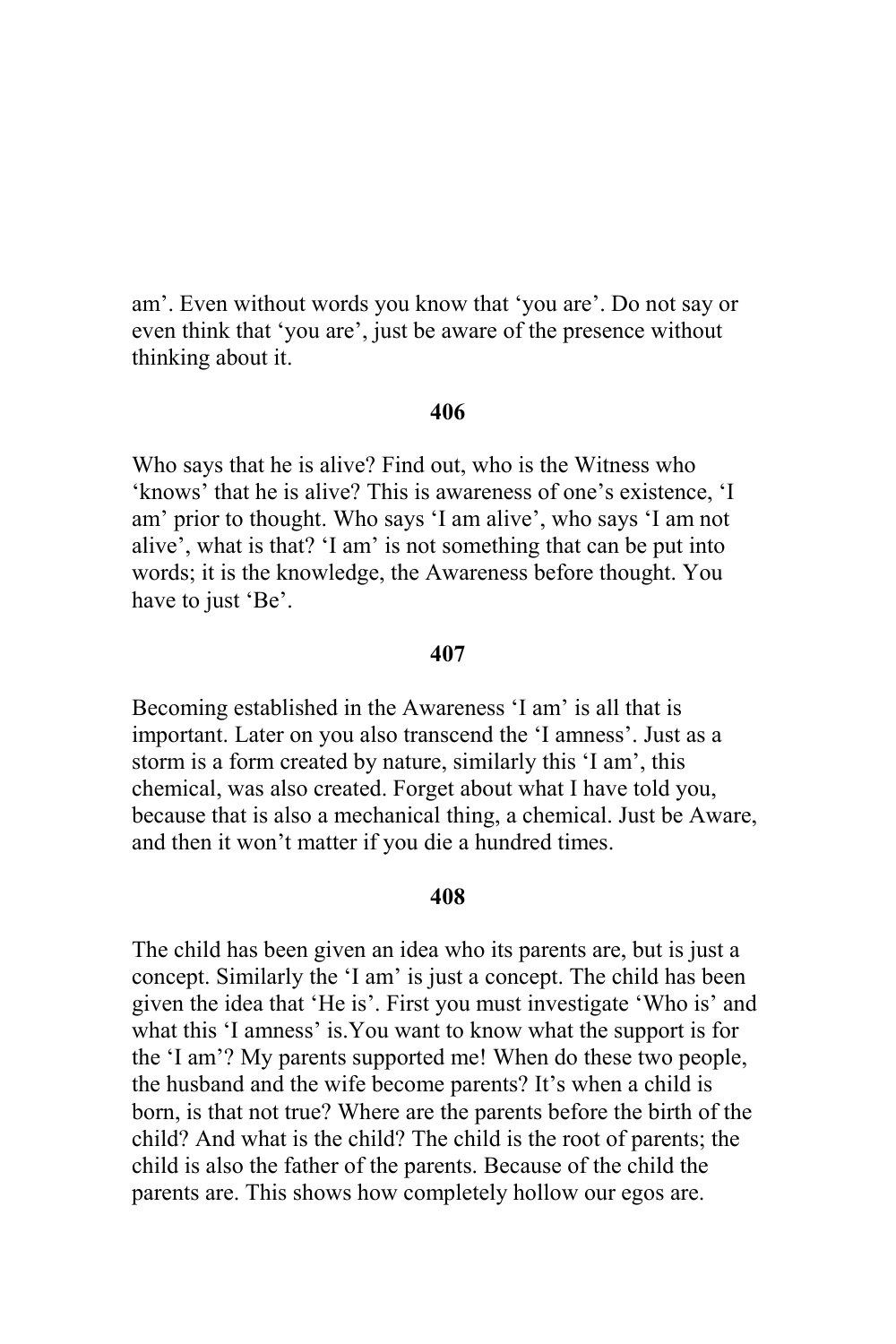Once the vital breath leaves the body and this 'I amness' ceases to exist, the 'I amness' will not know that 'It was'. The 'I amness' is not permanent and will forget its association with is body.

## 410

If you have questions, ask the one who wants to know. Cling to the questioner – that is your own Beingness, or 'I amness'. Once you have done that people will approach you, they will call you a Mahatma or Anandmayi.

## 411

My Guru told me 'Divinity' (Paramatman) is what you are', I heard it and I accepted it, I did not want to gain anything, I just accepted it. I never knew that 'I' existed and suddenly I was aware that 'I am' this Absolute Truth. I had complete faith in the words of my Guru and then later on everything happened spontaneously.

# 412

I was always listening to that sacred recitation (Japa, also know as Ajapajapa - 'So hum') which was constantly happening inside me. The primary cause of this Japa is the knowledge that you have of 'I am'

### 413

This knowledge of 'I am' spontaneously appeared, it is prior to the formation of the five elements. The Absolute (Paramatman, Parameshwar) is not aware of anything. The state of Awareness comes later, with knowledge of the 'I am'. The Absolute has no knowledge that 'it was' (or that 'it is'). Only when the knowledge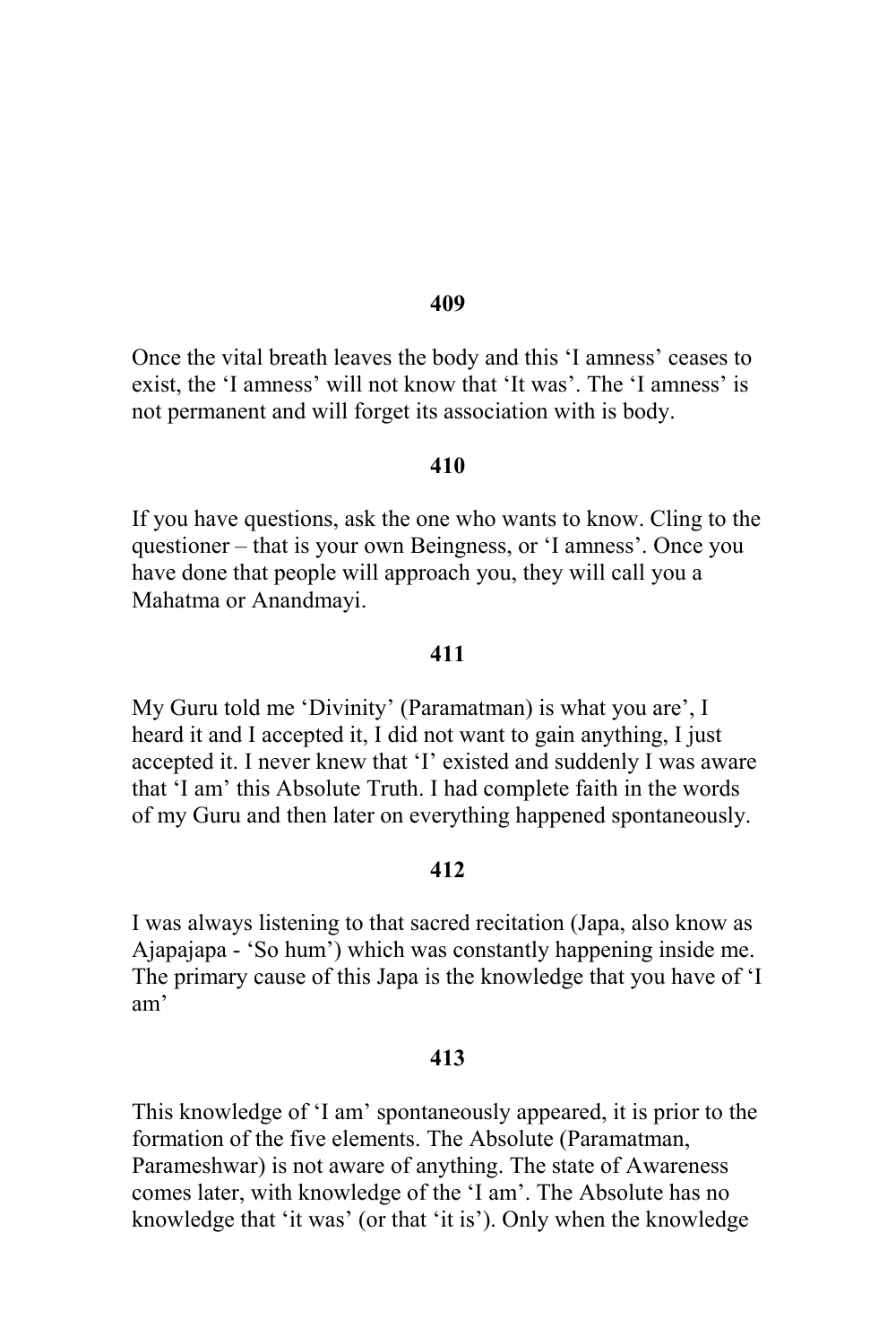'I am' spontaneously appeared could it be concluded that the Absolute 'was' or 'is'

## 414

With what identity do you judge me or judge yourself? You entertain the idea that you are going to have different births, I don't believe in any such stories. I know 'I' never was, that 'I amness' was never there for me. I am the unborn state.

### 415

The 'I am' is sustained by the food body, that is, our body, which is the food for the 'I am'. Every creature depends on its food and the 'I am' depends upon our body. Will you remember this?

# 416

I have many photographs of my Guru here, because my Guru 'is' I know 'I am'. You presume that your Guru is a body-mind and that is a mistake. I do not look upon my Guru like that. He is merged into Consciousness and I see him as that.

### 417

The 'I am' is there throughout his or her life even if a person lives for a hundred years, but the 'I am' disappears when the body is gone. This is called death.

#### 418

There is nothing for you to do, everything just comes into being and happens. Why are you concerned with what to do? You deal with the world only after having Consciousness, when the 'I am' is there. Once it is gone everything ends, it is all spontaneous.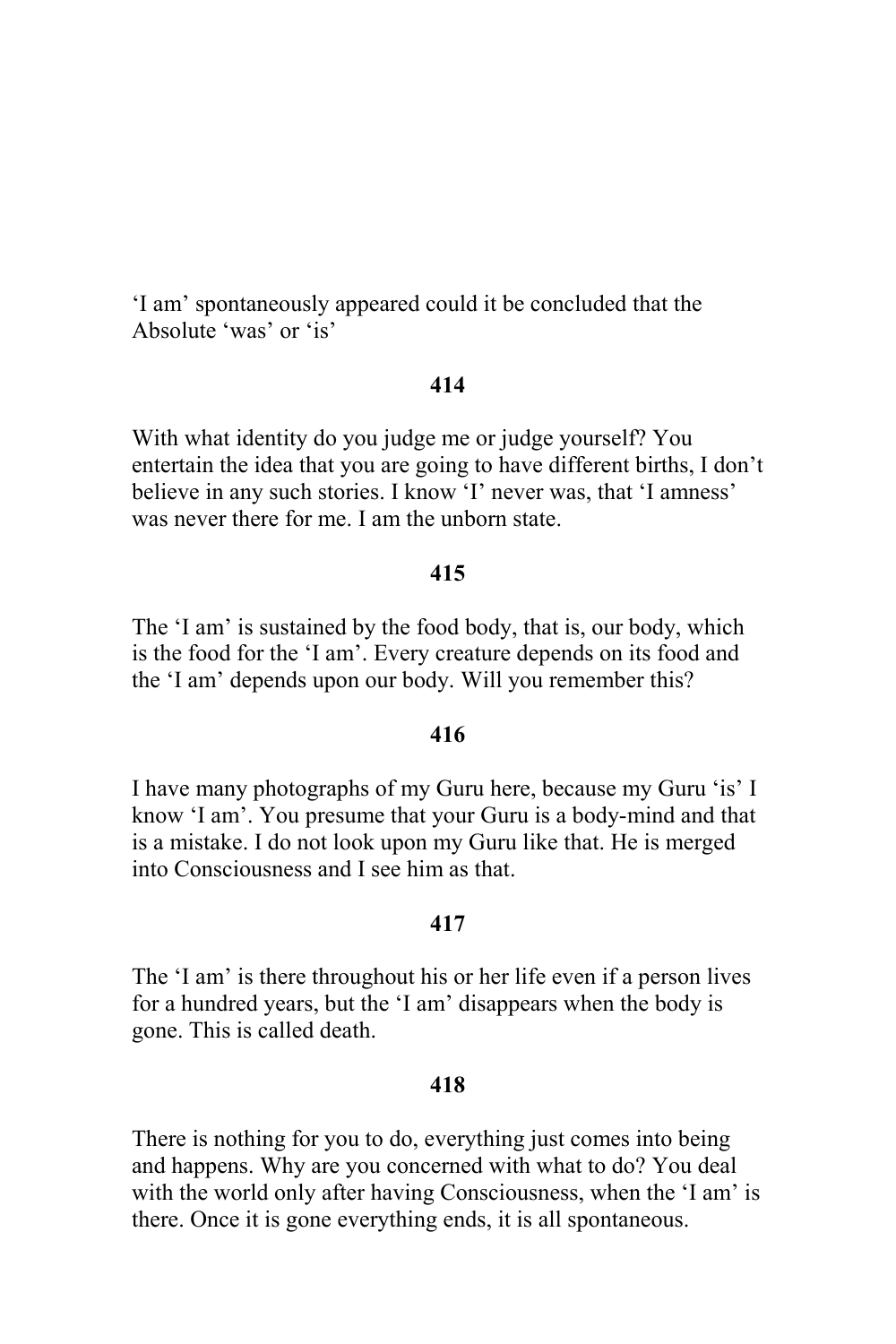What I am telling you about the merging of the 'I am' with the Source is the real thing. As you progress and get established in Beingness you will understand that you are above the dreaming and waking states, as these pertain only to your 'I amness'. When the 'I amness' is not there, the tool required to observe is also not there. Once there is Self-realization, the whole riddle is solved.

### 420

First there was the desire to 'Be'. From this 'I am' the air came first and the earth last. Then from earth came the vegetation and many forms of life, each having this 'I amness'. Because of the five elements you have the body and in that body is the 'I amness'.

## 421

By chanting 'I am Brahman' you become subtle and escape the sense of body and mind. You must accept that you are without a body-mind and that you are subtle. That sense must be instilled in you. I took to this Brahma state, my Beingness or 'I amness' and observe my body.

#### 422

You must become initiated into the understanding of what I am expounding to you. I am telling about the seed of 'Brahman'. You have to understand that I am planting the 'Brahma' seed in you. That 'Brahma' seed is your 'I amness' (Beingness), which sprouts into manifestation. That 'Brahman' ('I am') state does not require anything to eat, it has no hunger, because 'Brahman' alone embraces everything and all manifestation is 'Brahman'. I am trying to raise you to that state. Do not think that you can become a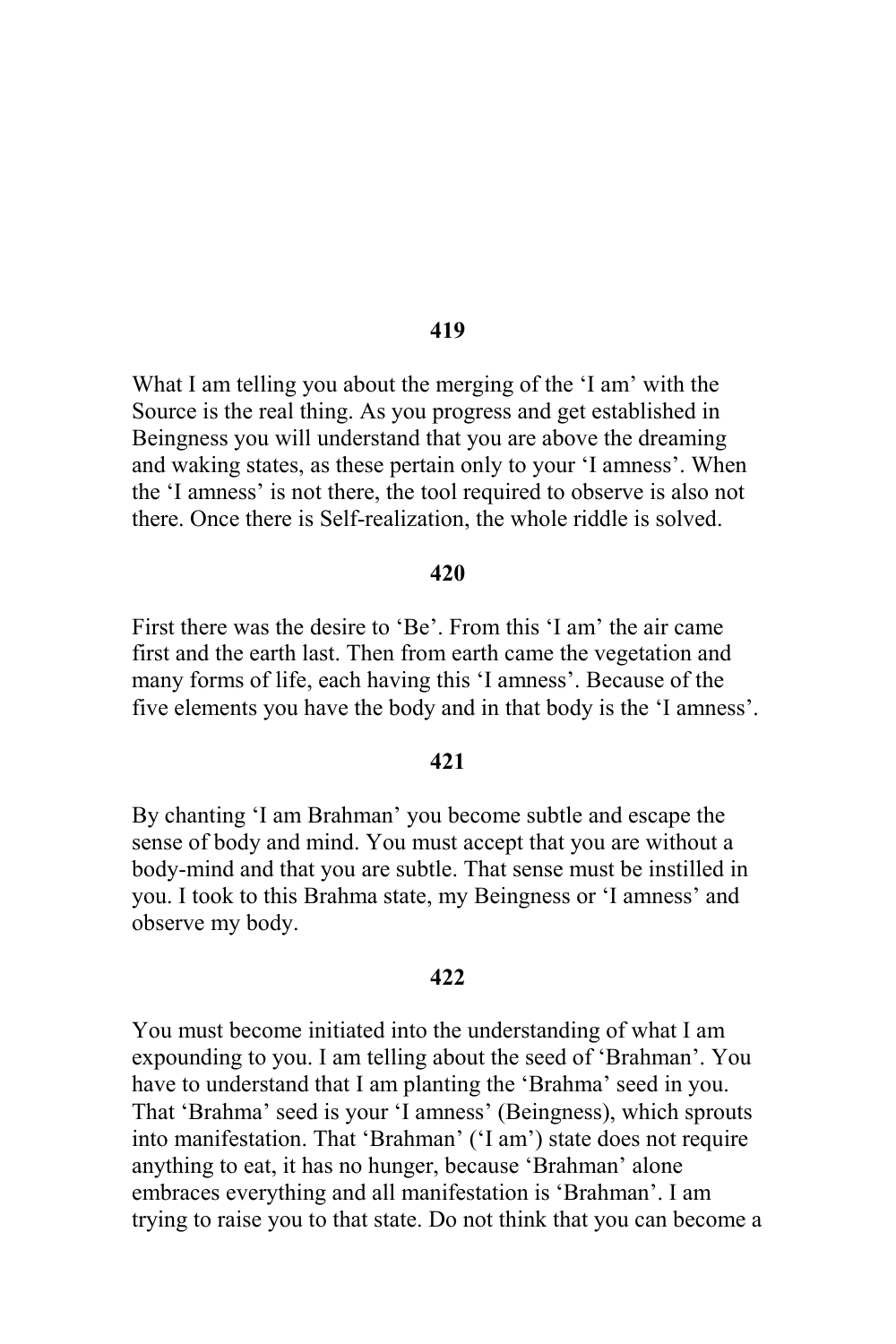realized soul only by listening to a few talks. You have to forget everything and merge with 'Brahman'.

# 423

Who is it that needs to understand this the most, the knowledge that 'I am'? If you listen carefully and imbibe the principles, you will get rid of this body-mind sense and dwell only in the 'I amness' (Beingness). In order to know the link between 'I am' and 'I am not', hold on only to the 'I amness' without words, 'just be'. When hailed, you respond, there is somebody within you that becomes aware of the call and the need to respond. That being is the 'I am' and he has been there even before that awareness appeared.

# 424

The moment the 'I amness' explodes or appears, all of space is lit up. The entire sky is the expression of your Beingness, yet you believe that you are only the body. Your love for the body limits vour horizons. But the moment those walls come down, you are one with 'Brahman' and the whole universe.

#### 425

The witness cannot 'be' in the absence of the knowledge 'I am'. Who are you seeing if you are not aware of the 'I am'? You have covered everything with this 'I am' knowledge. The five elemental world is only the creation of this 'I amness'.

#### 426

Be alert to the 'I am' and all other experiences will be transcended. The next elevation will only come when you abide in the Self. When you are convinced that 'all of Consciousness is my Self',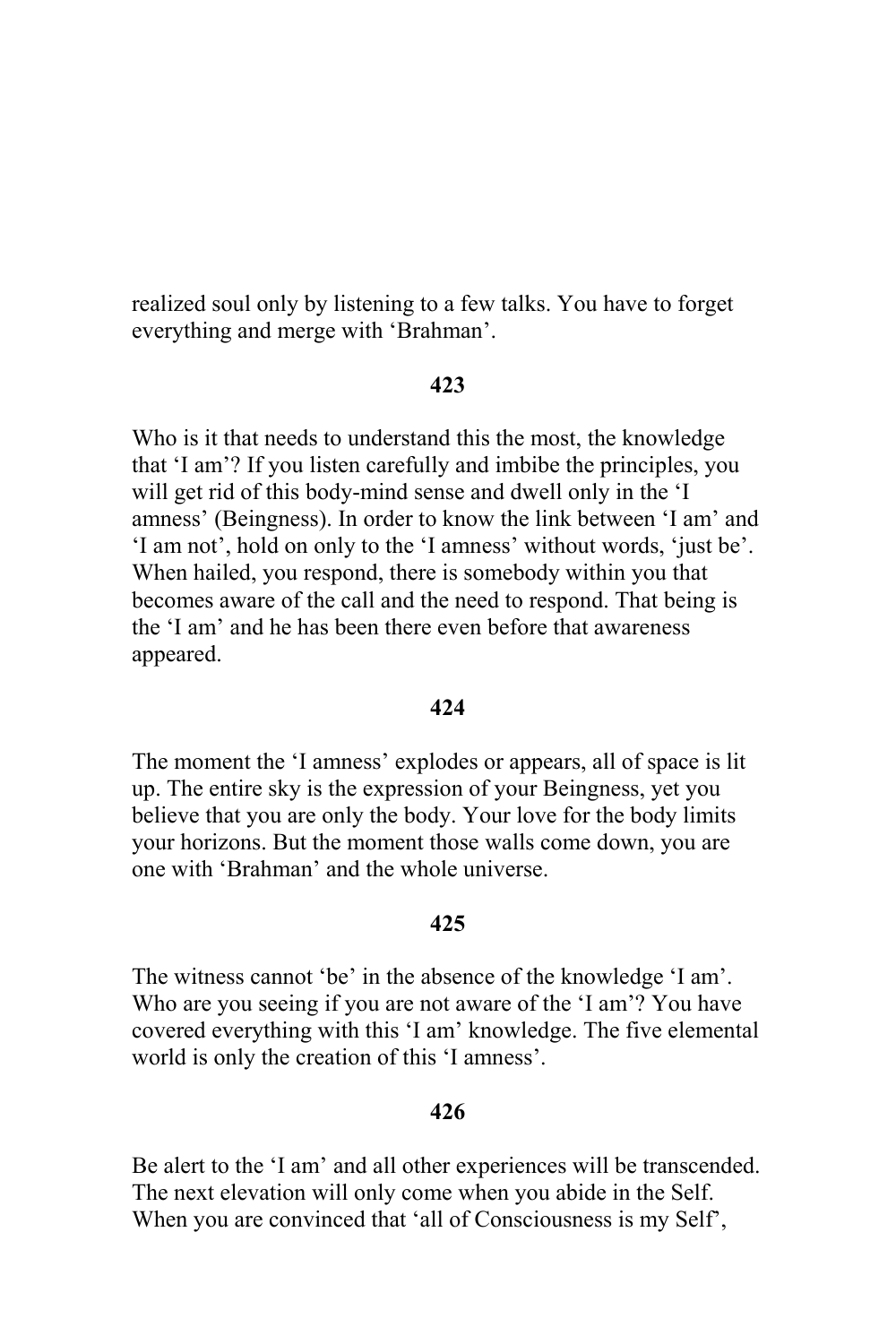when the conviction is firmly embedded, then only will the question of the next elevation arise.

### 427

Dwell on the principle ('I am') of that state for a sufficiently long time. All the greatness, significance and magnificence of the entire world is dwelling in the principle 'you are' and 'I am' That is the prop and that itself is the greatness. There is no other remedy, no other path, except implicit faith and conviction in the Self.

## 428

Take it that you are That. 'That' means no shape, no design. Whatever you see pertains only to That, to your 'I amness'. Spontaneously 'It is'! You are That principle. Don't try to unravel it with your intellect. Just observe and accept it as it is.

### 429

Whatever is created is created by the knowledge 'I am'. Do not pursue this path of running after experiences. Your own Consciousness creates everything. All greatness is because of the 'I am'. There is no other path, only this conviction. This is it! The name and body arise from the 'I am'

# 430

This knowledge is anciemt ('Sanatan'), it has come from Eternity. From the eternal Absolute, which is ever there, a seed appears, that seed is the 'I amness'. It appears spontaneously, its remnant is in us. This little seed ('I am') sprouts and the whole world is created.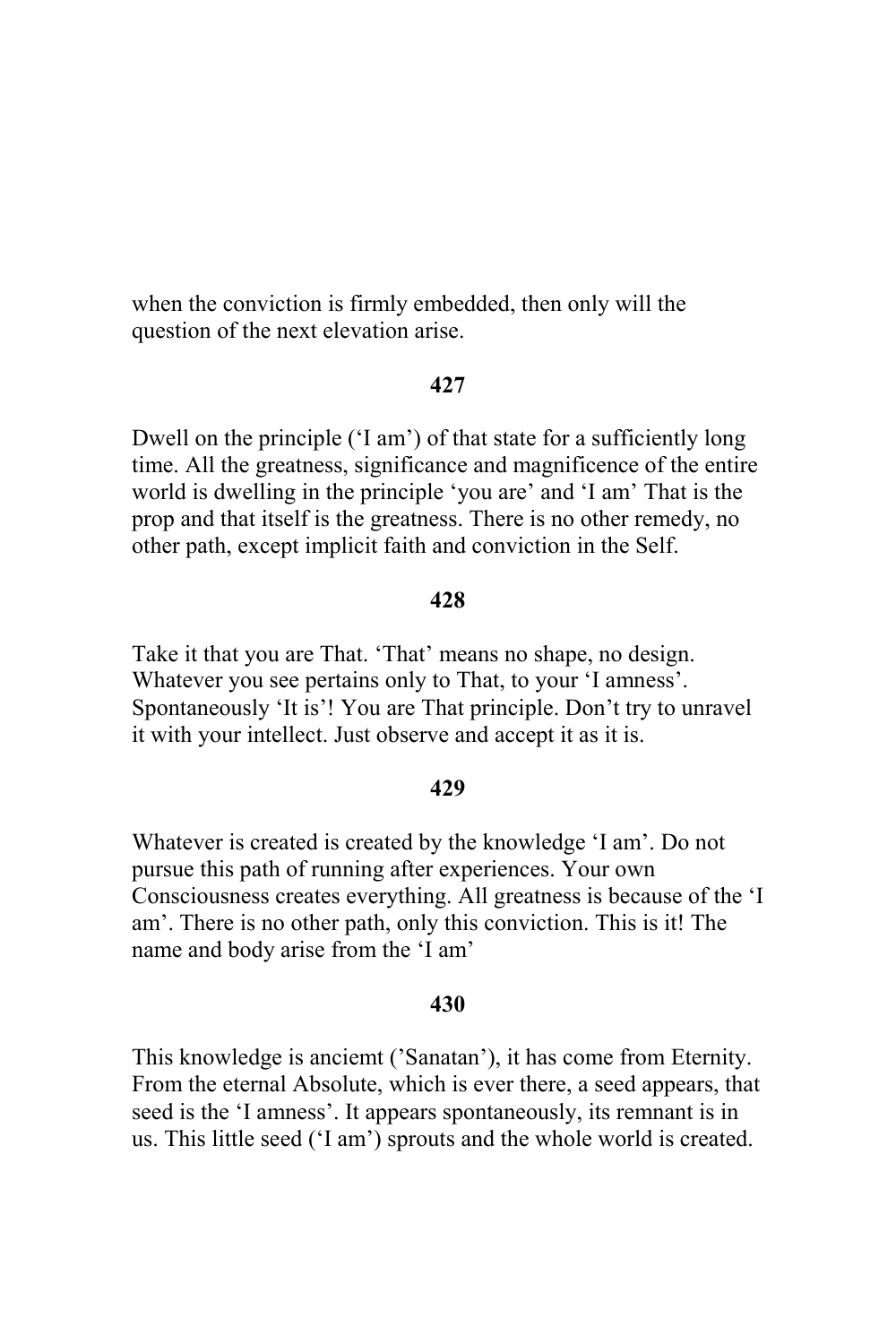In the case of a devotee ('Bhakta'), initially the devotee does not want to leave God. Later on, even if the devotee asks God to go, God will not leave him. God means the knowledge 'I am'. The knowledge 'I am' is God ('Bhagwan').

## 432

Since everything is 'You', you can't cut it away from you. This knowledge of 'I amness' is part of you. How can you throw it away? And where can you throw it? When you established in Beingness (the 'I am'), you realize everything is 'You', it is all your creation.

### 433

That principle 'I am' is your illusion but the Oneness got rid of that illusion. Then one is without body or mind. The principle of Oneness has no shape, therefore male and female have no shape this is the wedding of the male and female. At that stage the barren women conceived and progeny is delivered! That is the 'I am' state and that is the universe. But this Oneness is not a state of illusion.

## 434

This knowledge of 'I amness' that is there in you contains the whole universe. The knowledge that I am expounding is to that divinity within you (the 'I am') and not to a human being. The 'I amness' which having created the universe is dwelling within you as the remnant. The very core of that knowledge 'You are' contains the whole universe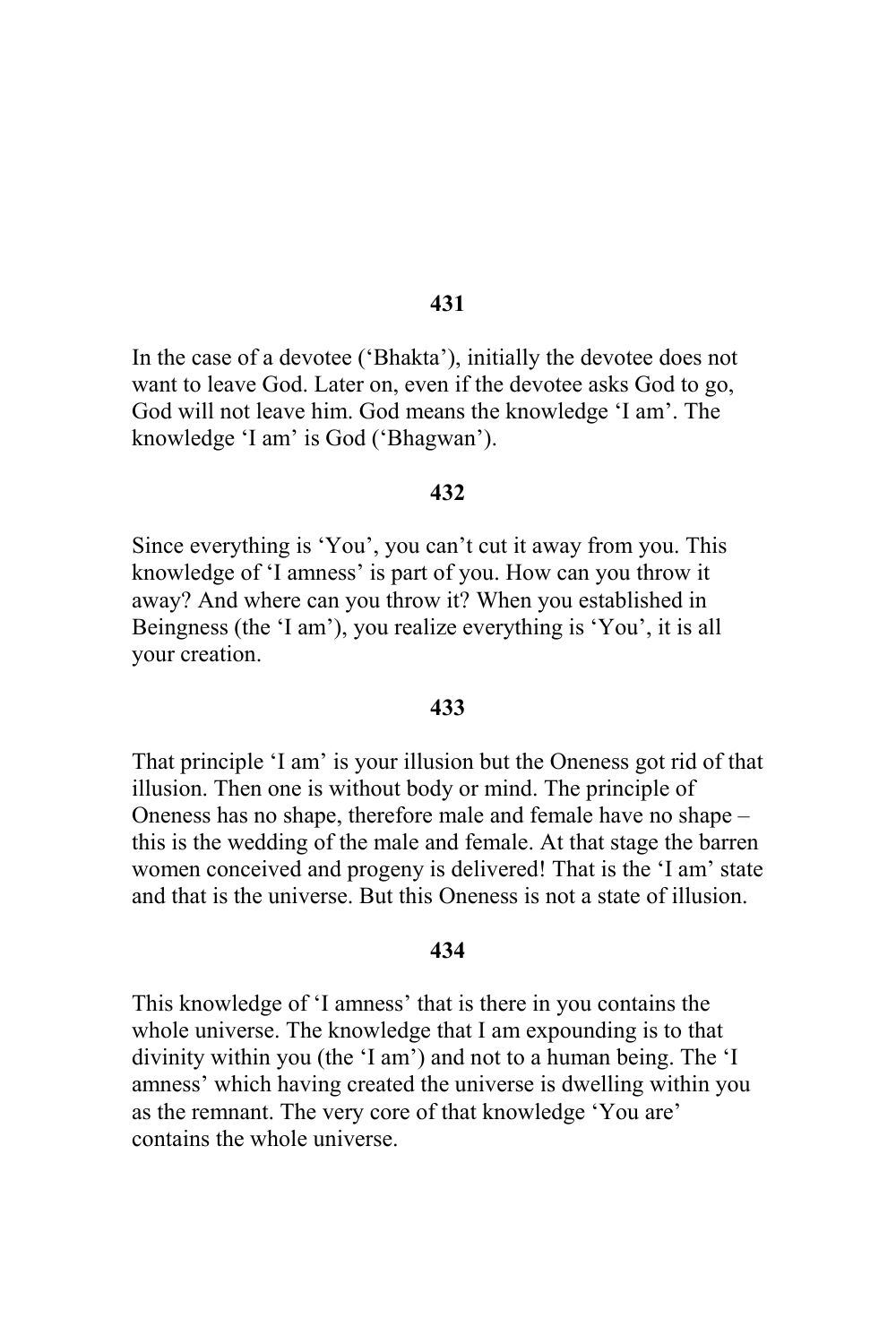When I talk I refer to the 'I am' knowledge and not to me personally. As long as you are attached to and identified with the body you will never have peace. But once you get rid of the body attachment you could be the king and ruler of the world, yet still be at peace.

### 436

Knowing that you are not the body, watch the vital breath as a flow of the mind. You are here in the spark of 'I amness'. When you acknowledge the 'I amness' you become the spark. I am like space and do not have an identity – this is my 'I amness' from which all the talk is being produced.

#### 437

Unless you have the understanding of 'I amness', there is no progress. Once you understand the 'I am', there is nothing further to understand. When your 'I amness' is gone, together with everything, then there is nothing. Then that Nothingness is everything, but there no one left to say so.

## 438

This body is only the food body for the consumption and the sustenance of the 'I amness'. You have to remain in that Beingness or Consciousness with firm faith while having no identification with the body or the personality, or with name and form. Always identify yourself with Consciousness, it will take a while for this conviction to root, but persist.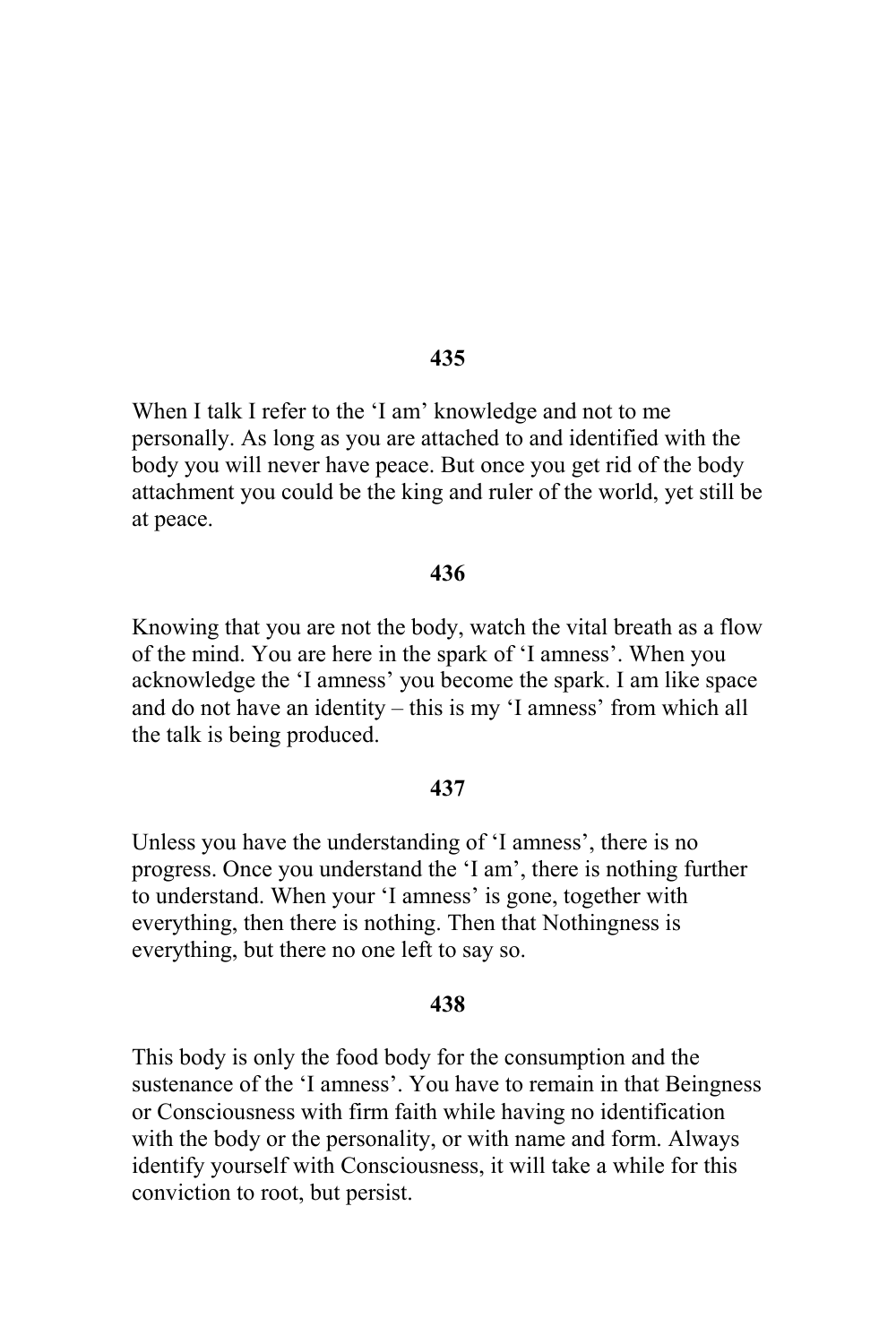'I am' is there without saying 'I am'. 'I amness' without thought is love, love is not taken from the 'I amness' The Self becomes manifest when love gets established as the 'I amness'.

#### 440

The 'I amness' together with the vital breath appear spontaneously when the body is created. The vital breath and food body are necessary to sustain the 'I amness'. When the food body is dropped by the vital breath the 'I amness' disappears. Where does the flame go when it is extinguished? The same thing applies to the 'I amness'

### 441

'I amness' and Maya are the watcher and the Lila respectively. The 'I am' is not involved in any of the activity. I am expounding this knowledge from the 'I am' level, though my normal state observes the 'I amness'

#### 442

When you get established in the Beingness there no thoughts or words – You are everything and everything is You. Later even that ceases to exist. Krishna made Arjuna realize that the whole world is Krishna. He realized that the knowledge 'I am', which means the manifestation of the entire universe, spontaneously appeared on him

## 443

These questions arise because of the conditioning of egoism. When you are in the 'I amness', there is no egoism – it is completely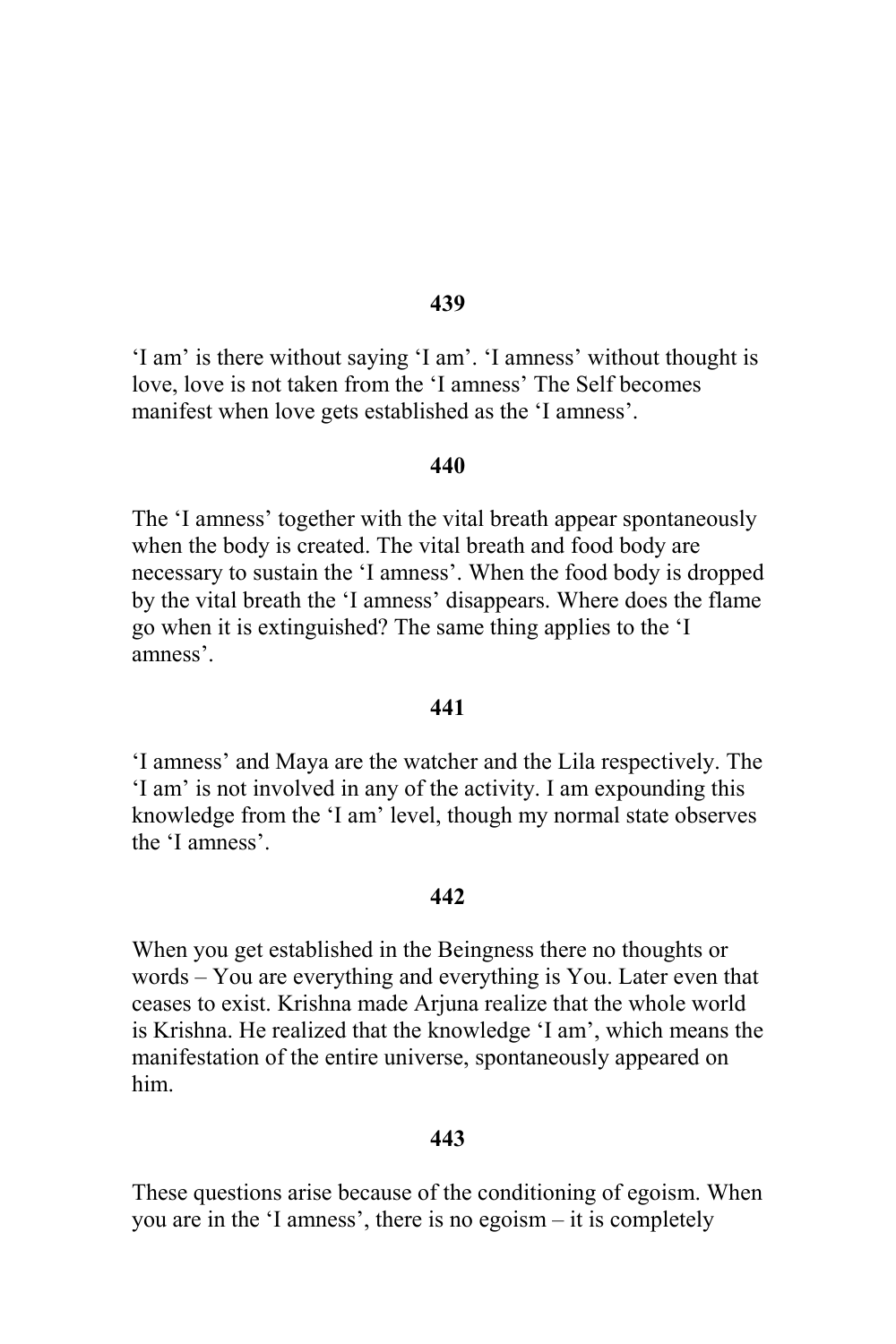liquidated. Consciousness appears, is seen and then again is gone. It is like air in the sky. The mistake happens because we consider 'That' Consciousness to be the individual consciousness.

## 444

'I amness' is without ego. The subsequent products are the mind and the ego. The quality of 'I amness' or Beingness is intuition and inspiration. Just like when you have seed and plant it, it must sprout. Similarly the quality of Beingness must sprout.

### 445

The active part is called Maya, and is due to the mind. The inactive part is called 'I amness' or Purusha, which is just watching. Only when you identify with that which is stationary, the Purusha, can you become the watcher of the 'I amness' and all of its activities.

#### 446

Without this 'I amness' the Absolute does not know that 'It is'. Watching is not deliberate. Watching happens to the Absolute only with the appearance of 'I amness'. The 'I amness', like binoculars, must be there and available for watching to happen.

#### 447

Whatever activities happen, happen only because of your 'I amness'. They make no impression on the 'I amness'. Judgements like good or bad are aspects of the mind, but if you are one with that 'I amness', then at that stage the mind is not there.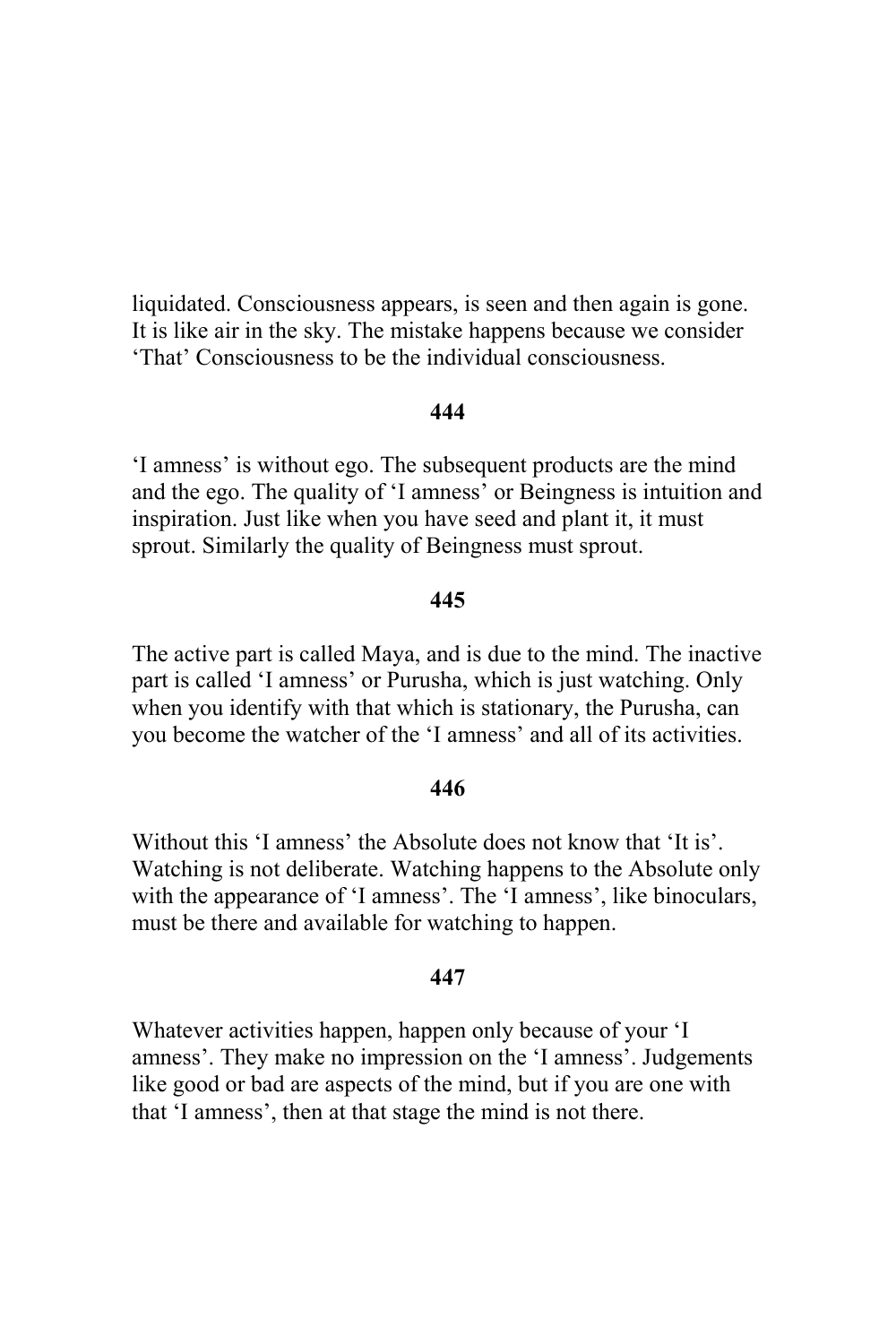The witnessing of the 'Ishwara' state occurs to Me. 'Ishwara' is the manifestation of the five elements and the universe. The witnessing of the 'I amness' occurs to the Absolute. A disciple (Sadhaka) who is getting established in the 'Ishwara' principle should not claim this understanding (Siddha).

#### 449

The entire manifestation of your world and universe is just the expression and manifestation of your Beingness. The Consciousness or 'Ishwara' is not that of an individual. 'Ishwara' means the expression of all forms. This chemical, this ingredient, is your 'I amness' and it is sustained by consuming the food body.

# 450

The Absolute is watching this 'I amness' that is sustained by the food body. Is it clear? After some time passes in the waking state, rest is required, so the 'I amness' goes into oblivion. It goes to rest and forgets itself. You may not comprehend exactly what it means now, but as you get established in the Beingness you will understand how

#### 451

'You' are above the waking and dreaming states, because those are only expressions of your Beingness. The waking and dreaming states pertain only to your 'I amness'. We are only able to observe because of the 'I amness'. When the 'I amness' is not there the tool to observe is also not there. If you are deep inside everything is gone! And there is no 'I am'. Then the 'I am' merges in the Absolute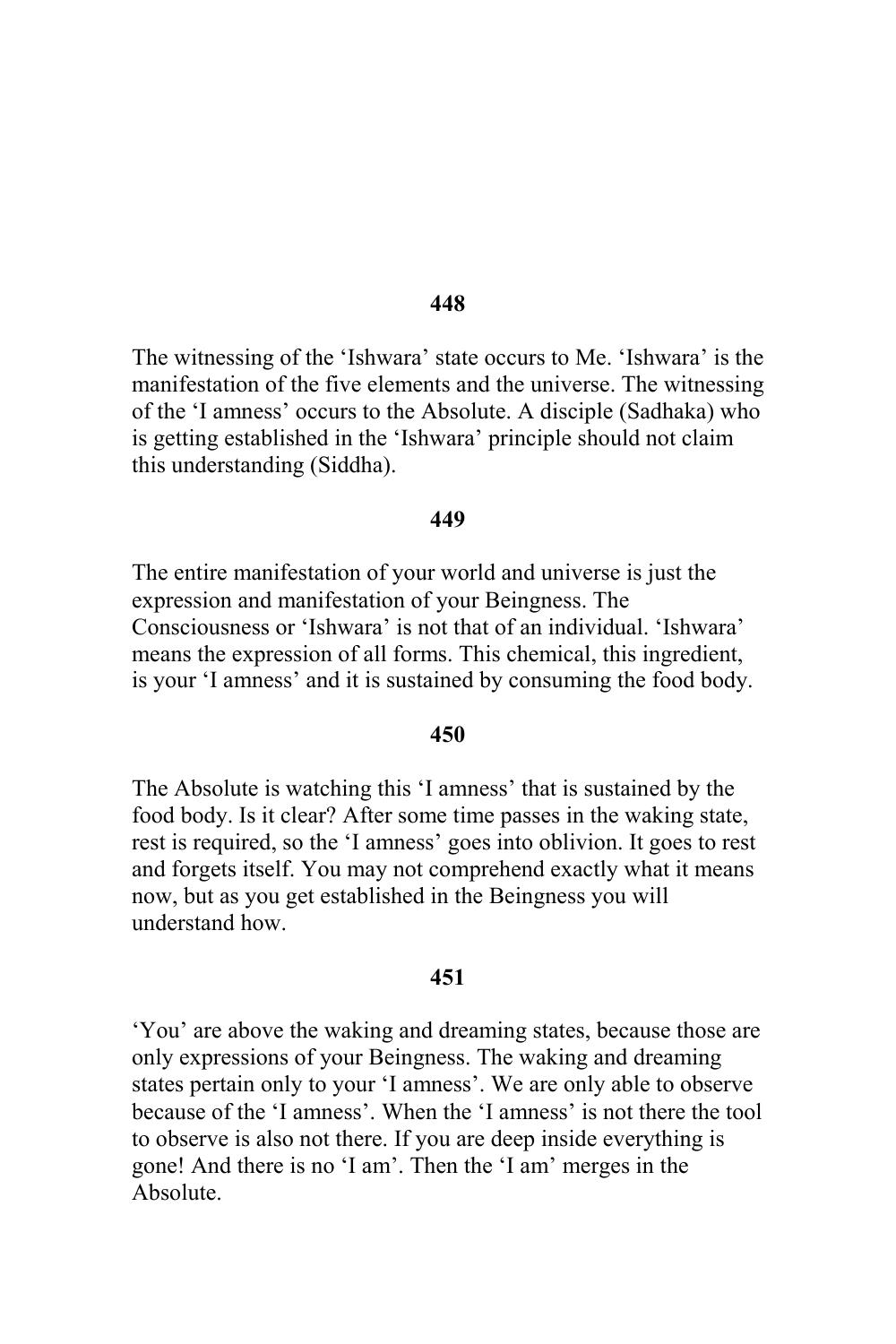The primary concept is the 'I am', out of it are created all other concepts. You have come from the primary concept, so long as you have the need to be, you have this prolific wonderful world and all the Gods are available. The distinction between the world and Brahman has come because you want to sustain your beingness, the 'I am', the manifest world is made important by you because you want to be. Whatever without it (consciousness) is perfect. Only that is, nothing else. My body is universal, not individualistic. What is this 'I am' business? Understand it and be apart from it, transcend it. Just be.

## 453

I don't discuss Brahman or Maya; I tell you my story which is your story as well. With Atmainana (Self-knowledge) the 'I' consciousness is not there. Then I don't worry about God or illusion. The 'I am' is the starting point of both misery and happiness.

## 454

Prior to the appearance of form in the womb, food stuffs take the form 'I am' and that appears in nine months. With birth the bodily functions begin, the child does not know that it is. As the child begins to identify, the sense of 'I amness' takes shape, only then the mother can teach the misleading headings like body name and so forth. Prior to the waking or sleep state is the Parabrahman. The state which gives you knowledge is Brahman.

# 455

The body falls down but what happened to me? For that principle for which you get no reply, is perfect, whatever answer you get is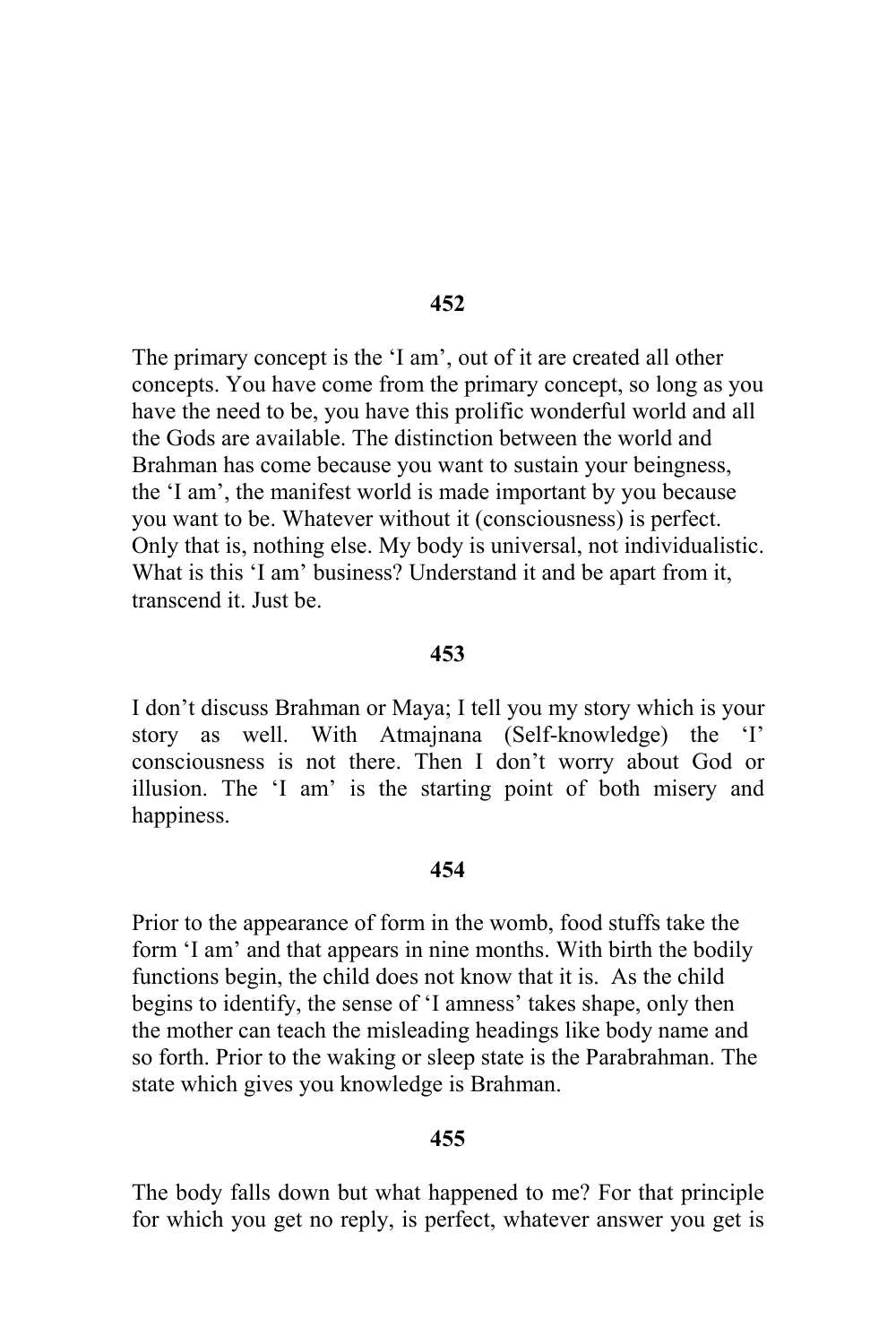wrong. If I think of this world, why should I not inquire about prior to consciousness? If I tackle this question, I must investigate what is this principle of 'I am'? I would prefer to play with that child not born because eternal Parabramhan and unborn children are alike.

# 456

I am experiencing the manifest world but prior to it I experience the 'Bindu', the point. When I am that Bindu, everything is, the world also is. The Bindu and the world are not two. 'Bin' means without and 'du' means two, so, no duality. Bindu – the point of 'I amness', I experience that. What is it? It is the very experience of the five elements and the three gunas – the whole universe. That is my intimate relationship with that 'I am' only – Bindu only.

### 457

Whatever is observed in the manifest world is your own Self, The observer is 'I am', It is a receptacle of the five elements and three gunas. The entire universe is in activity because of the three gunas. The play of the entire world is based on the five elements and three gunas. But you cling to your body; the body is also a play of the five elements and three gunas.

#### 458

The whole life is endured and sustained by the knowledge particle, 'I am'. Without 'I am' there is no life. They are interdependent, not one without the other. I am prior to the 'I am', which is true, eternal and immutable. Beingness, world and body are time bound, your life is not for ever, it rises and sets like the waking and sleeping states alternate. The totality of manifestation thrives as long as the beingness is there.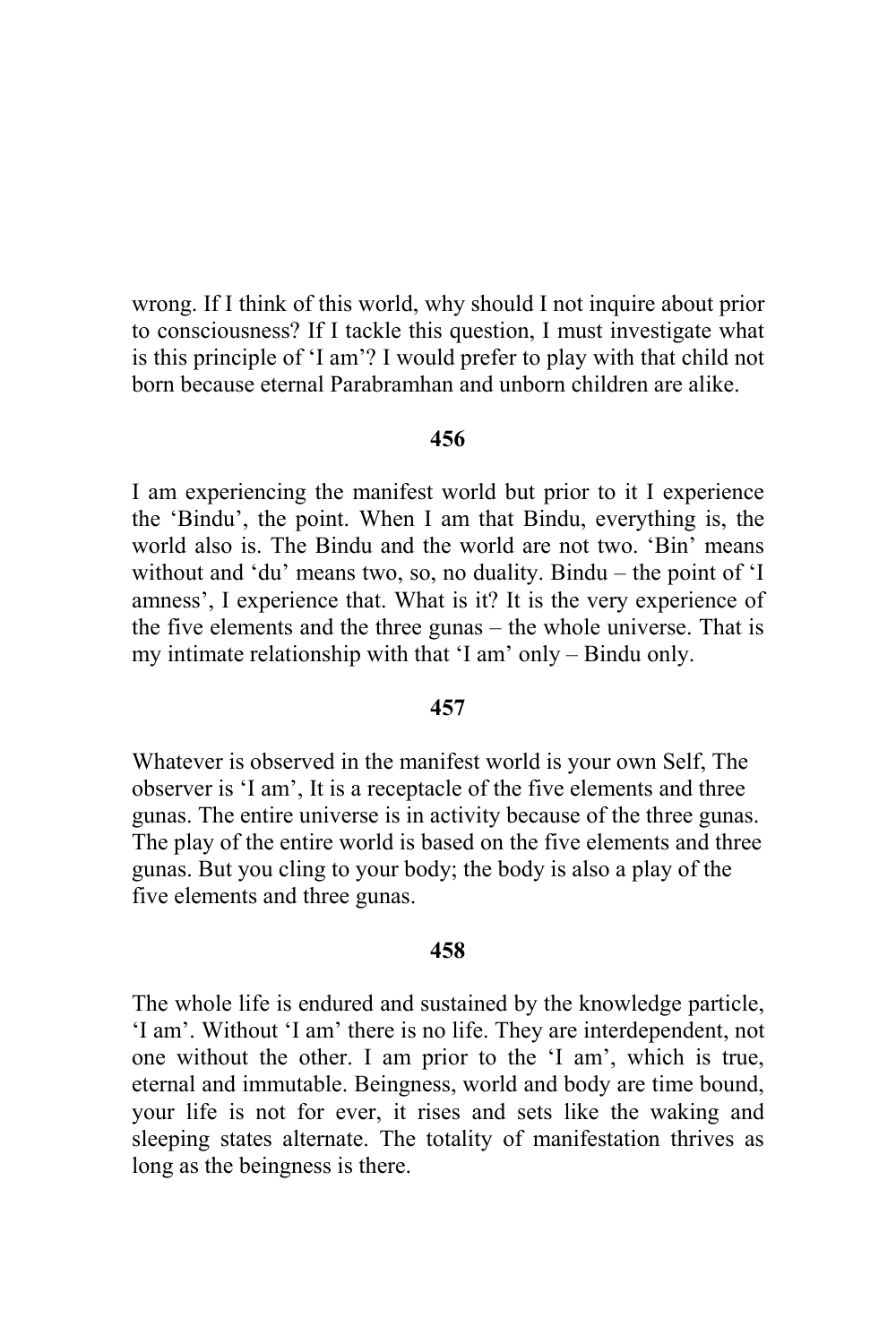The five elements disintegrate but I don't disappear. For instance, I am invited to some place to stay. The room in which I stay becomes my room, but does it belong to me? All belongs to the five elements. The essential contribution of the five elements is the 'I am' the five elements disintegrate, the 'I am' goes and a person is declared dead. Wherever I go to stay I always know my permanent abode.

### 460

Whatever you observe, you don't require, that principle through which 'you are' is greater. In the waking state 'you are' so you have needs, in the absence of 'I amness' where are the needs? In spite of being, not having the knowledge of being is non-being, that state is a source of peace.

### 461

The sense of taste comes from the element earth, perception emanates from air and sound from space, but the primary concept is 'I am'. First without sound you know 'I am' (as when you awaken from deep sleep), then you say 'I am', with this comes the need 'to be'. With the departure of the vital breath, there is no sound, no language, no warmth – its death, death is also a concept. Nevertheless, everything dwells in food essence quality ('I am'), when this disappears  $-$  it is all over. To sustain beingness, the product of food, we eat food, but that is not your identity.

### 462

The 'I am' is objective, it is the 'I am' that investigates and it is the 'I am' that disposes itself off and stabilizes in Eternity. The body is made up of elements; the quintessence or quality (guna) is the 'I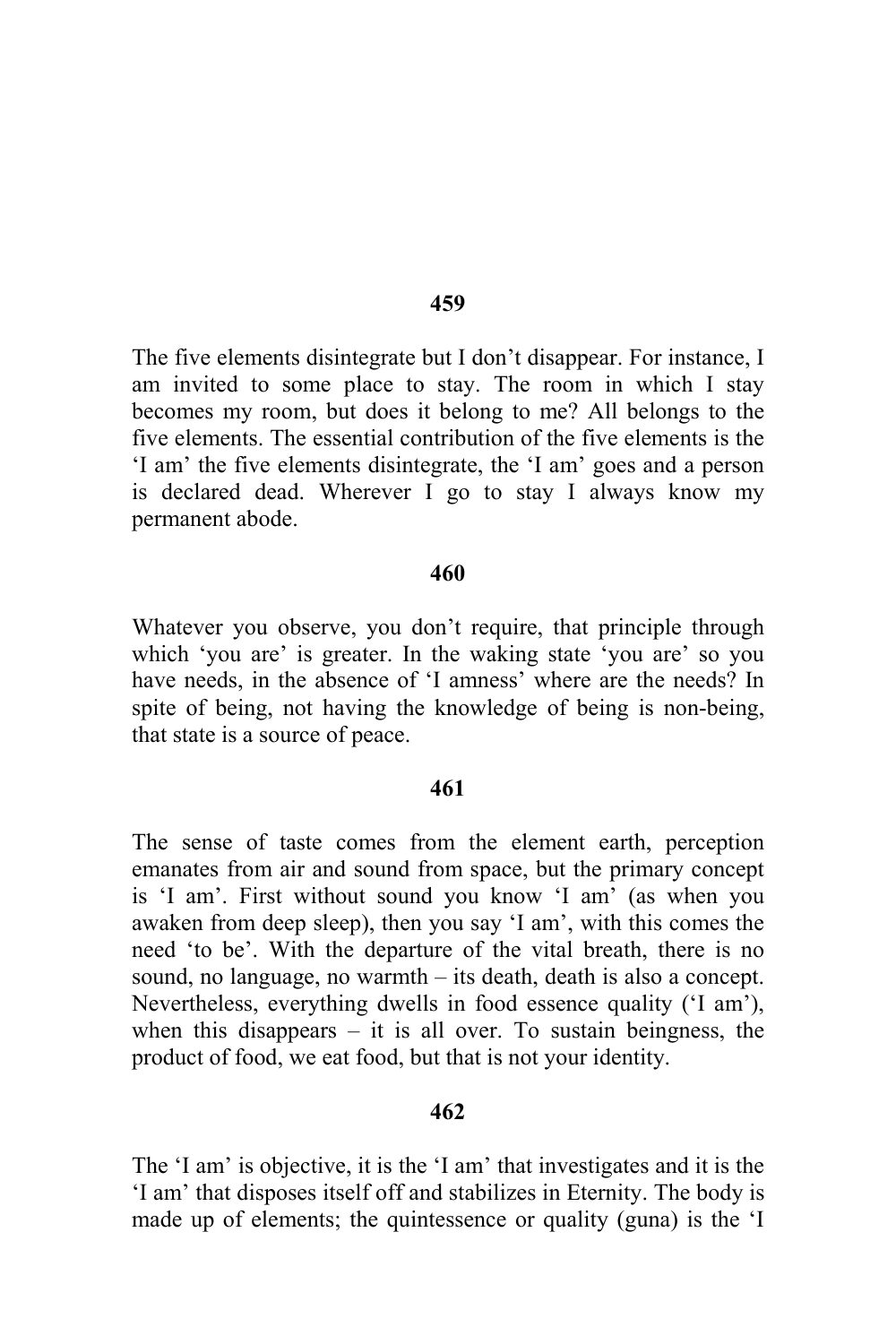am'. You replenish the food-body or 'I amness' with water and food

# 463

What is Ishwara? My Guru told me that the one who is listening is Ishwara itself. The 'I am' is Ishwara, there are various names given to that 'I am' but that 'I am' is not your body. Your knowledge 'I am' contains the whole universe, presently it is difficult for you to believe, so for the moment worship it. Beingness contains everything, worship that and all your requirements will be met. Ultimately the knowledge is yours.

# 464

Beingness is the lord of the universe, therefore, all the time, be with the lord of manifestation and all your problems and puzzles will be cleared. This knowledge that 'I am' makes perception possible, make it you own. Whatever you may want, just do this (abide in the 'I am') and you will have everything. In this knowledge 'I am' is the entire universe. Consciousness is the lord of all manifestation, only because of the body that we consider this consciousness as a bodily principle.

# 465

Without the intake of food, there is no opportunity to say 'I am', out of the essence of the earth sprouts vegetation and out of that sprouts the 'I am', realize this without eyesight or intellect. That principle likes to cry, enjoy, and laugh, but you are not that, realize this only. Become one with the 'I am', then you can transcend it, then 'I the Absolute' am not the 'I am'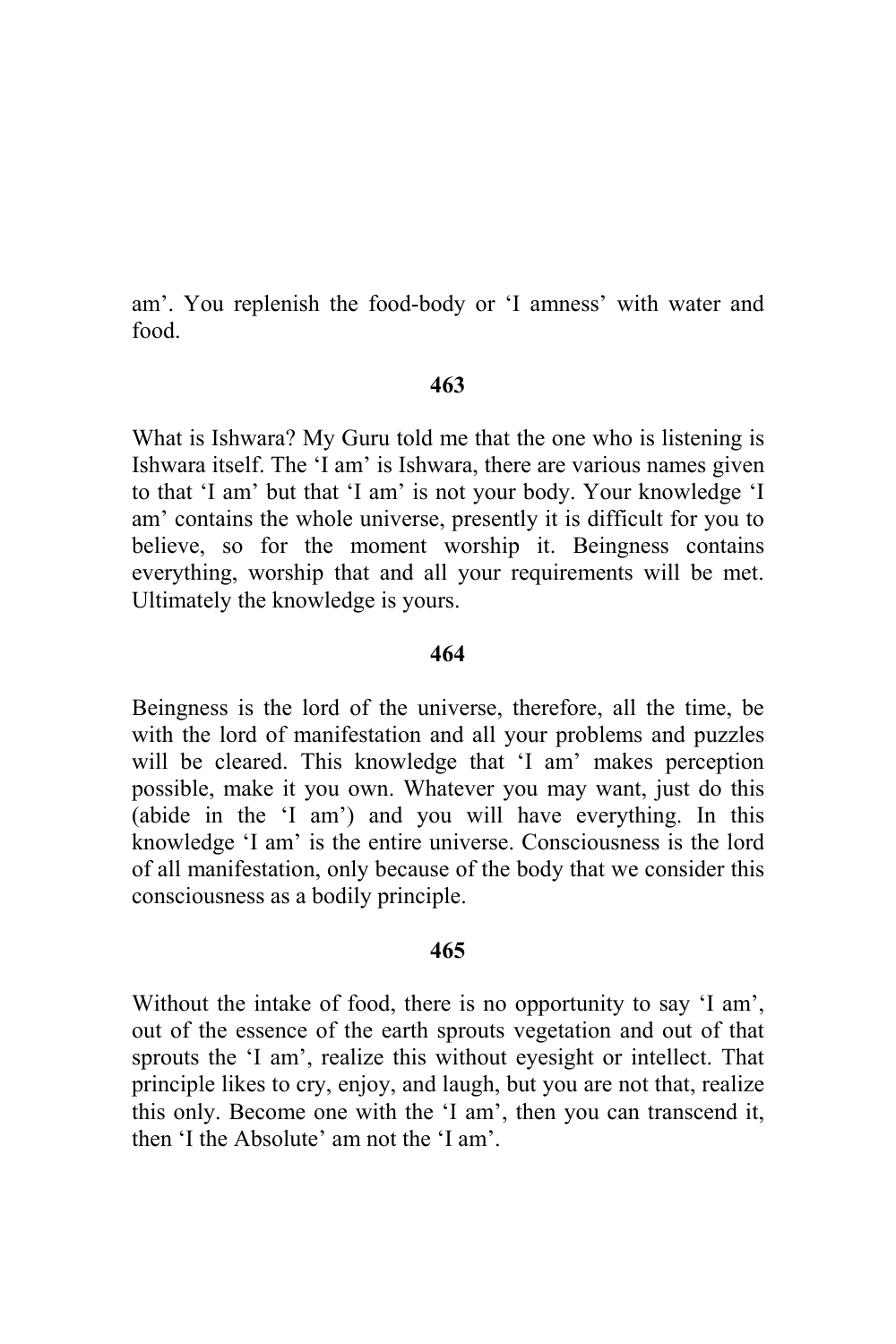Worship the beingness, which is nothing but suffering. Worship misery and it will become less and less. It will also help you to get rid of misery; this 'I am' is itself misery, make any use of it as you like. If you like you may take it as Prarabdha (Destiny).

#### 467

There is no difference in the types of 'I amness', I experience fatigue now, good health earlier, but the common factor is beingness which has not changed. All is illusion, the 'I am' is knowledge, but it's also an illusion, say what you like, nothing prevails, except the knowledge 'you are'. You presume that the world has existed without your beingness; your world is with your arrival, not prior to it, if you are not, your world is not.

#### 468

The talk about myself is the talk about yourself. Let any worthy one reach to any heights, anywhere, but it is time-bound. Any height! It is just a passage of time. Time means the Sun – the world is because of it – beingness. The sum total means 'you are', beingness only, when the knowledge 'I am' sets, the world is liquidated, Nivritti – no message 'I am'.

#### 469

But I have already told you, you are Ishwara. You have to have the conviction that 'I am That', a mental determination. With the appearance of the knowledge 'I am', appears the space and the four other elements, your beingness gives rise to them, first beingness, then others When you identify with it and stabilize in the beingness, you are not even that. In the knowledge of the Jnani (or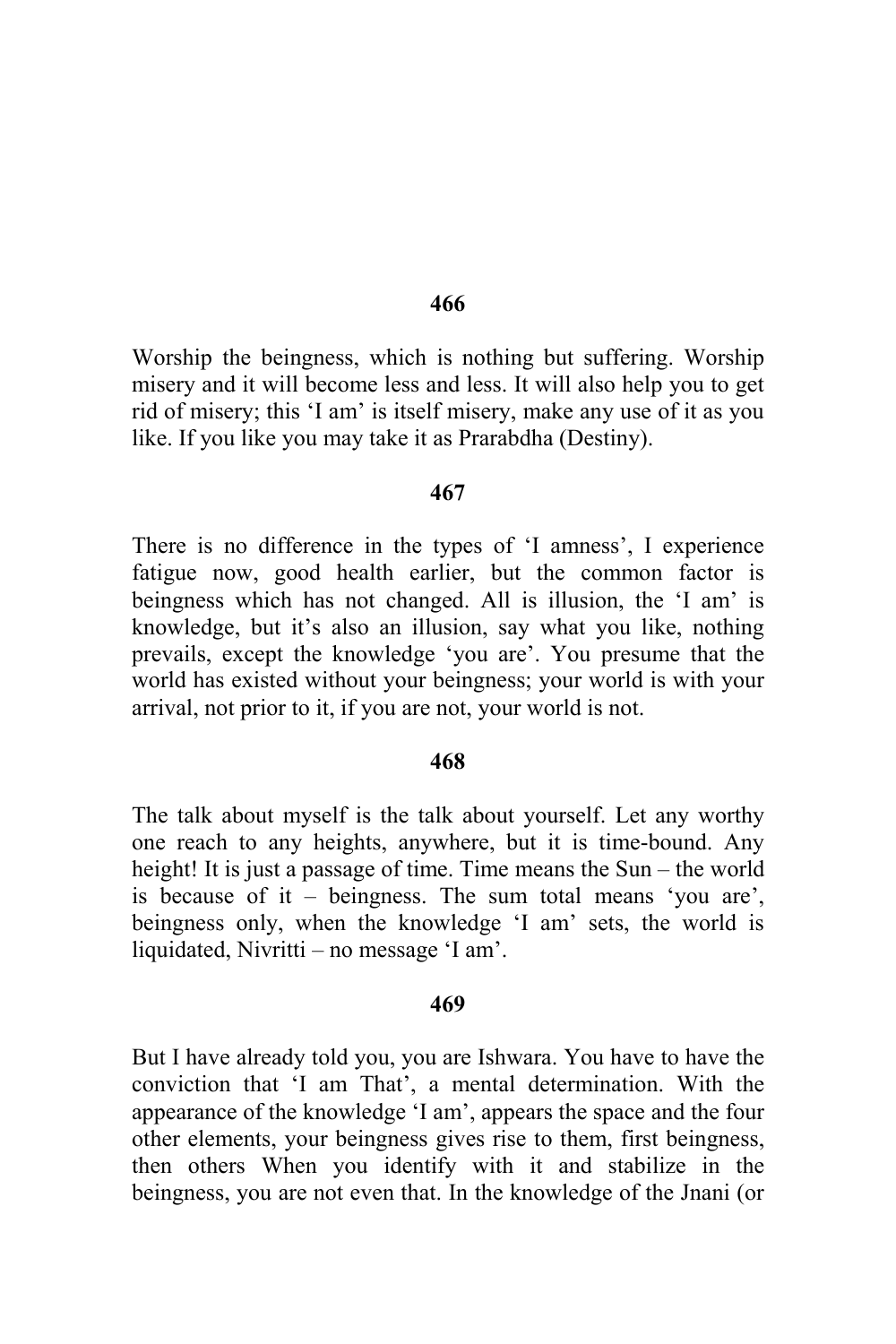the Absolute), the world is all a spectacle, the Jnani is apart from the knowledge 'I am'.

# 470

You are 'That' only, prior to them (concepts and memory) is the 'I am', further still when you recede, is the Absolute. But most people die with memory and concepts. Who understands that memory is not operating today? It's the knowledge 'I am'. Surrender to the beingness, from it all movement happens; go to the source of the movement which is the beingness. Hammer it into yourself that your own beingness is the parent of the entire manifestation. Beingness will help you in abiding in itself, beingness is observed by the Ultimate (the Absolute) that has no senses, no eyes, but witnessing just happens. I am introducing you to your own beingness, the first stage is to meditate on the beingness, abide in it.

# 471

With whatever concepts you hold on you go to a Guru, if he is a Jnani he gets rid of all your concepts. But what is the main concept on which all depends? It's the 'I am', the 'I am' is itself a concept. It is a basic source from which all other concepts flow. Getting a firm conviction about yourself is to become a Sadguru (the one beyond the 'I am'). Whatever is termed as Parabrahman – the Absolute  $-$  is your true Self.

# 472

Whatever you presently know is false, if the 'I am' is there, Ishwara is there. The 'I am' is Ishwara's soul and Ishwara is my soul, both exist together. Ishwara is without limits, I am also like that, like Ishwara, penniless. Now, just forget everything and find out how will you be on a permanent basis? All this talk of God and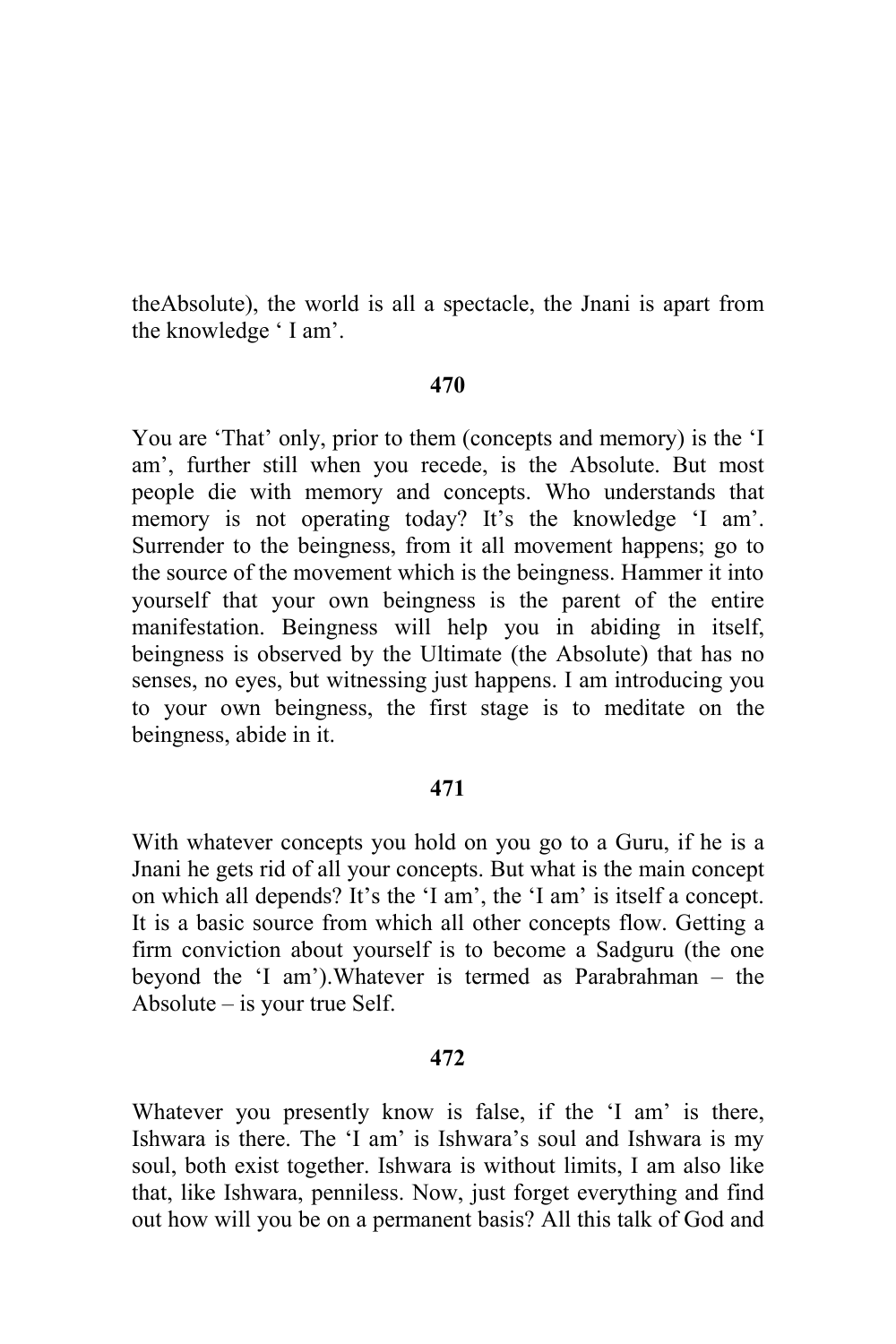yourself is just for killing time. Go ahead, no God, no I, as long as you have cravings, knowledge will not be yours, Ishwara dies before me.

# 473

Prior to birth there is no waking, sleeping or the beingness (the knowledge 'I am'), these three are born and are dependent on the food essence. When this essence becomes weak, the three states depart. Who is born or dies? In the absence of the three states, did you know God? Did you know that you existed?

# 474

By staying in this knowledge ('I am') you can dissolve the subtle body. The pill – the three states (waking, sleep and beingness) – dissolves. Then there is no coming, till then the subtle body will remain. So long the food essence is there the 'I am' knowledge is there, once the essence is exhausted, knowingness goes.

### 475

The knowledge 'I am' is within you with that conviction you worship. One who meditates on the knowledge, 'I am', everything in the realm of consciousness becomes clear to him. He lives without telling it, hence from this place, you carry the conviction about yourself that you know the knowledge 'I am' is God, there can be no other gain.

# 476

Day by day your conviction that the knowledge. 'I am' is God must grow. Don't care about the body, by constant meditation, when God is pleased, you will have complete knowledge in the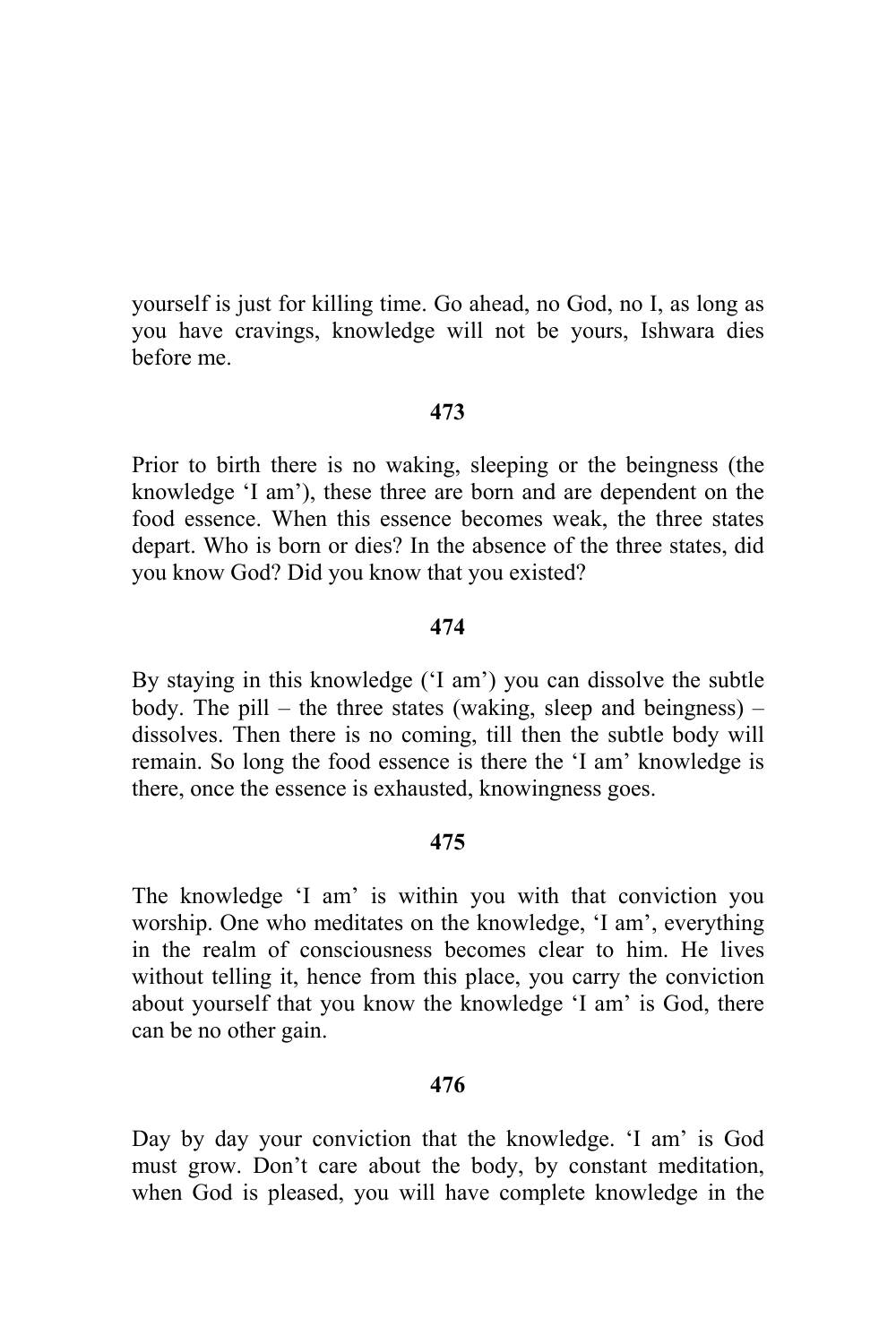realm of Consciousness. You may go anywhere, but don't forget that the knowledge, 'I am' itself is God.

# 477

Until that voice ('I am') of consciousness came, I was not concerned. Once it left, I went too, so be with the consciousness (the 'I am'), all the teachings are based on this. This concern for the world is because of consciousness; it will be there as long as consciousness is there

# 478

The 'I am' is all, the God, just know that the 'I am' is God, this is the first step, the knowledge 'I am' is yourself. All other activities will follow; you just get established in the knowledge. 'I am', it is the sun, and all other activities are rays

### 479

The knowledge 'I am', without memories and concepts, is everything. The idea 'I am the body and mind' is not that knowledge. No effort is required, the main thing is that 'you are' (or 'I am') when you listen to me and stay there, you'll understand that the knowledge 'I am' is independent of body-mind.

### 480

Go to the source and be established there, then, there is no change. You might have read the Gita, who is there to judge its soundness? The knowledge 'I am' has to approve whatever is said there. Establish yourself in the Self, whatever you are prior to the 'I am', get established there. When this abidance in the Self is achieved, all talks with sound gibberish.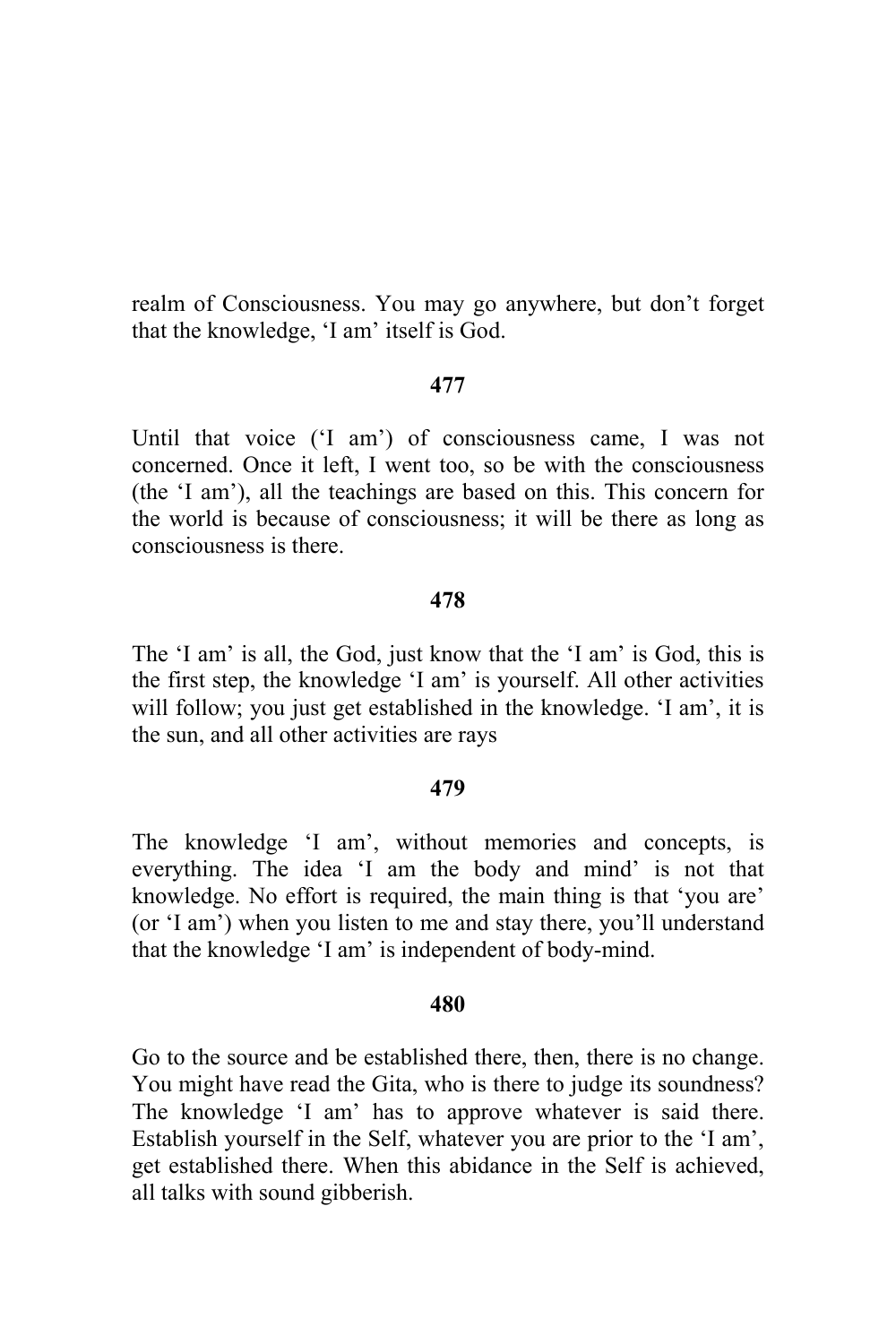This knowledge ('I am') is for each man to understanding and be still in it. By understanding the Self you understand the world, what else is there? You are as large as the world, if you are; the world is, otherwise not. The trap of birth and death is because of the 'I am', dwell on it, realize it and transcend it.

#### 482

The confidence and knowledge that 'you are', on what does it depend? Beingness becomes no beingness and no-beingness spontaneously becomes beingness, so whom should we question? You should yourself investigate it; what is the support of the 'I am'? On what does the faith that 'you are' depend? Why is there beingness? Why am I? How am I? People only think of the body and mind, then, come death and the faith 'I am' disappears.

#### 483

From deep sleep you wake up, that border is Paravani, beyond words. When you move, become conscious, you feel 'I am', then mind takes charge, words take over and you are embroiled in the world. Paravani is other than language, 'Para' means 'other' or 'transcend' – the language of just being without words, but I, The Absolute, am not that

#### 484

The one, who tries to abide in the Self, loses identity with his ego. The very identity that 'I am' gets dissolved. Your true identity  $-$ The Absolute  $-$  is prior to the 'I am'. How can you provide a uniform (the ochre robe) to it?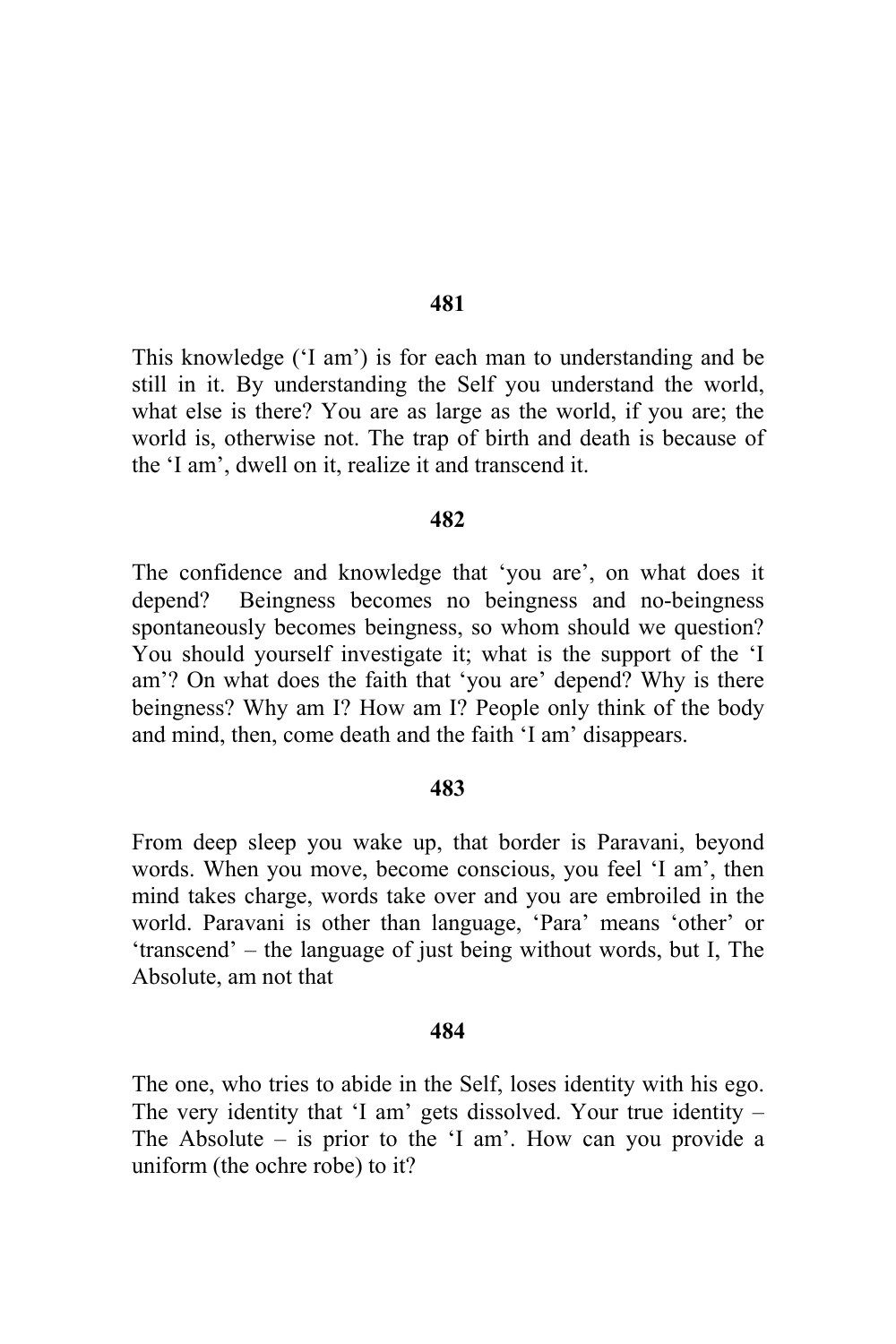Everyone, from plants to creatures, want and know the 'I am' to be there, once we have existence, we want it to continue. Your experience is because of the beingness, the world depends on beingness, is it happy or miserable? When your beingness is not there, is it happy or miserable?

#### 486

Become free from concepts, no concepts, including the 'I am'. The 'I am' is the primary concept, the primary illusion The primary concept itself, for its sustenance, created so many substances, like wheat flour and wheat products. Out of the touch of 'I amness' arose so many concepts and various names.

### 487

Did you ever see the moon and all before the appearance of the beingness, Brahma or this illusion? Although the 'I am' is ample and plenty, it is an illusion that induces multiplicity. This manifest world is a dynamic play of the five elements and there is no scope for an individual. Just as a diamond radiates from all sides. similarly in deep meditation you will realize that you are this entire manifestation

#### 488

My Guru taught me what 'I am', I pondered only on that. My consciousness appeared along with my body form. My original state is to be in that state where there is no 'I am'. I am explaining my state of affairs, from my standpoint you must realize yourself.

485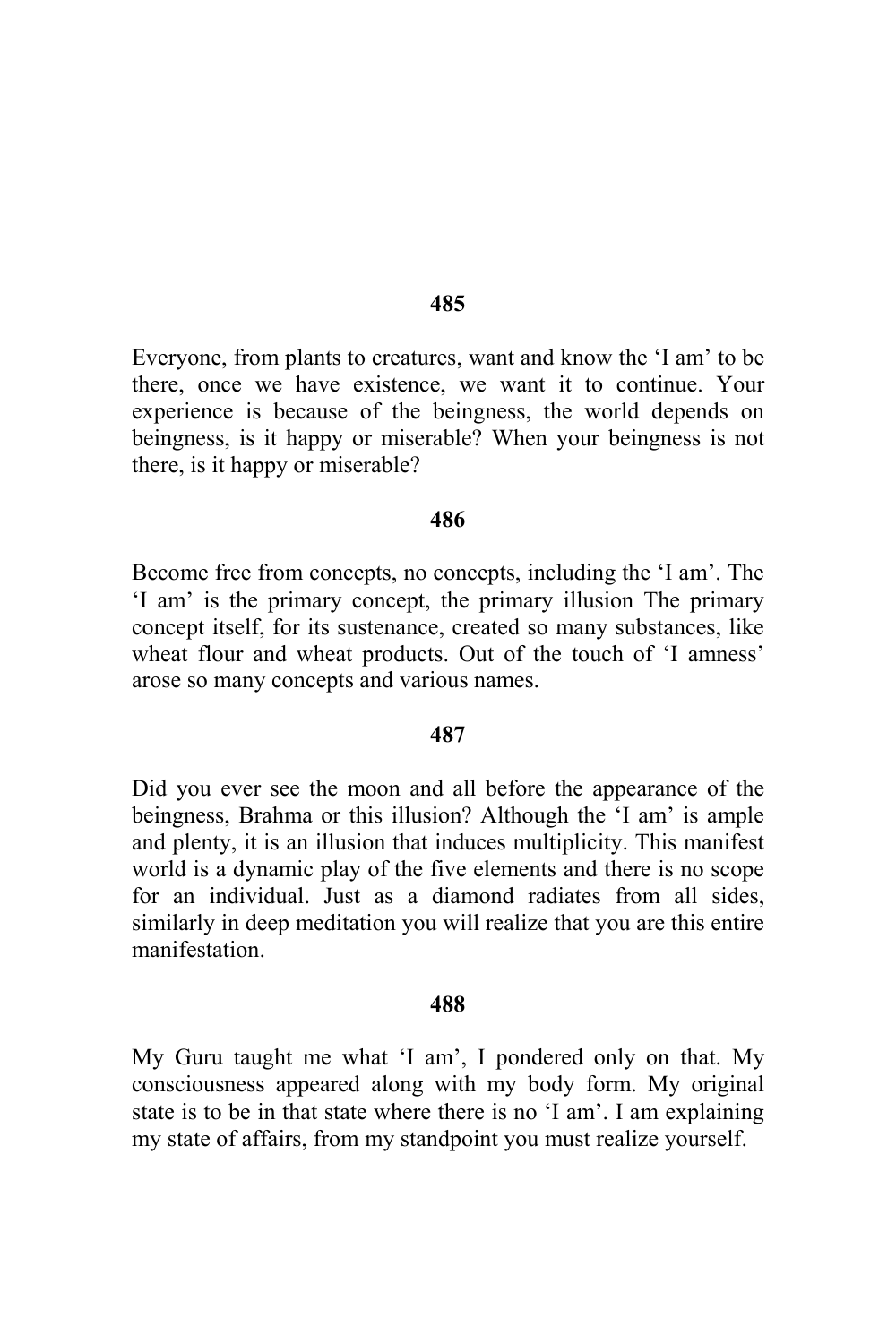The 'I am' consciousness is the advertisement of The Absolute. The Absolute is unknown, what you call Ishwara. Brahma and so forth are hoardings of The Absolute.

#### 490

I know that this manifest Brahman or Cosmos is unreal, timebound and unstable. The message 'I am' has spontaneously come and is the root of the manifested world. The message 'I am', caught hold of the body as its identity and suffering started. The 'I am' happened and the world was cooked up. Even this information, you got later, when the 'I am' came into friction, recognized the body, mother and so on, prior to that you did not have the message 'I am', you existed, but you did not know.

#### 491

In that non-subjective state, the subject started. In the infinite state, the 'I am' state is temporary; don't give up your true standpoint otherwise you will be fooled. To whatever extent you would conduct your search, it would still be in the realm of 'I amness'. Don't retain it ('I am') in memory, then you will be happy.

#### 492

Catch hold of that 'I am' only and all obstacles will evaporate. If you correctly understand me, you will be beyond the realm of body-mind. Many a times it happens that teachings are misunderstood. Because the 'I am' is there, these questions arise, If the 'I am' is not there, no questions can arise. In the realm of 'I am' anything is possible, but if I were alert enough, do you think I would have been in this body? The Jnani is the one who knows that beingness, the world and Brahman are unreal. Having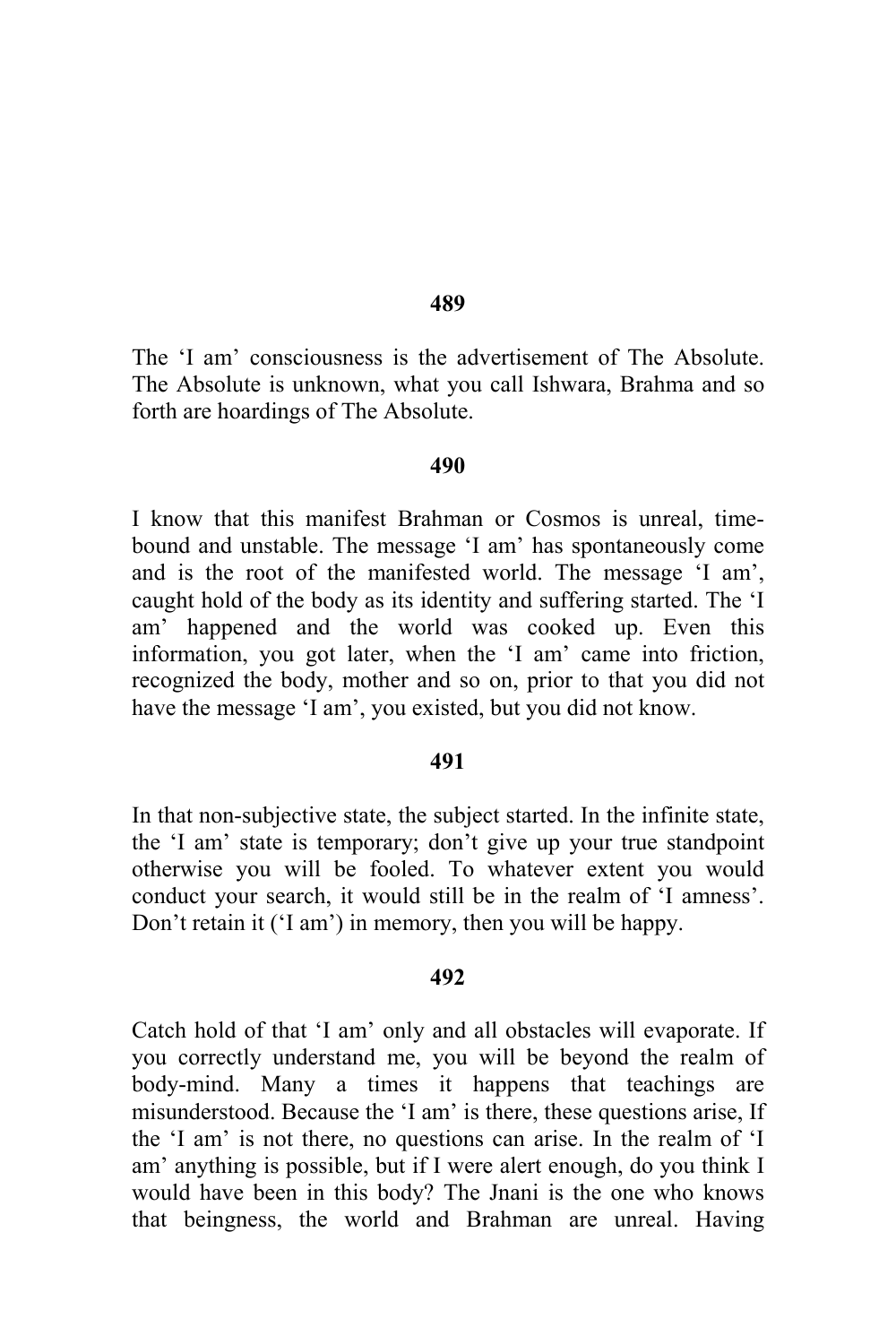understood the 'I am'. I transcend it and came to the conclusion that all the three entities are unreal, and then what more remains to be liquidated? The 'Parabrahman' is without attributes and I am 'Parabrahman', I am not the beingness, the world nor Brahman

# 493

Manifested Brahma is the 'I am', whatever principle is prior to the utterance of sound, that principle proclaims by itself. What I insists is that you must stabilize is that state. The recitation of the mantra 'So Hum' must be for a very long time, it is prior to words. When that 'So Hum' principle, is pleased, that principle, represented by these words, expounds knowledge.

## 494

The 'So Hum' Japa is incessantly going on in your pulse, indicating 'I am' get in tune with it by recitation. That 'So Hum' energy without words is the raw material of incarnations and the incarnations are the hoardings of the primary principle. The primordial principle is 'Parabrahman'; its advertisement is done by movement, the stirrings of 'So Hum'. By its movement it is praising the primordial principle, that advertising material is the 'Moolmaya' (Primary Illusion). That incarnating principle – the 'Moolmaya'- gives knowledge to the incarnated.

### 495

What is your core state? In that true accomplished state, there is no scope for even space, let alone the words. In the process of understanding my Guru's words as to how 'I am' I realized 'I am not'. In that state there is no unstruck sound either. In the process of Neti, Neti (Not this, not this) it happens, in the state of 'I amness' finally everything disappears and you get stabilized. If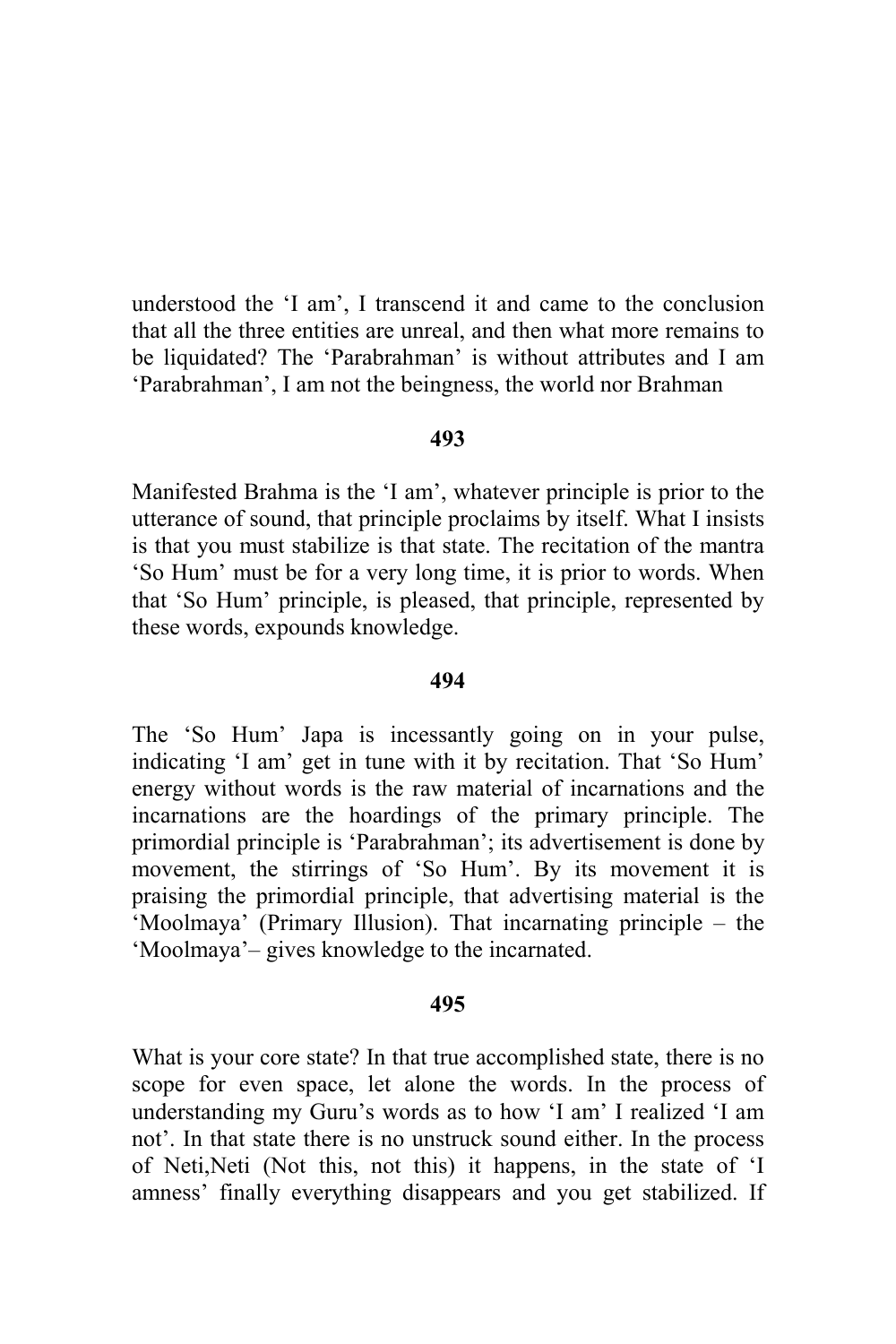you realize and stabilize, then even if you are silent people will fall at your feet.

# 496

The 'I am' is the only God to be pleased. Whatever you presently know about God is only bargaining. Your very existence or beingness is the proof that God exists. If I am not, God is not. God's existence is due to the consciousness, the 'I am', please it and it will lead you to its source.

# 497

Intelligence is innately there like fire in the match stick. The final culmination of the elemental interplay is the human body, where the touch of 'I am' appears. Birth is like a spark coming from the rubbing of stones, there is the elemental friction and you have the spark 'I am'. The qualities of a Bodhisattva are due to the knowledge 'I am', but that is temporary and so the perfect Jnani says all manifestation is unreal, only 'Parabrahman' is real.

## 498

This body packet of the five elements gets conditioned into the ego or individuality. When you transcend the body you dwell in the 'I am' (in manifestation), at that stage you know that all is the five elemental play. So long as the 'I amness' prevails or the 'I am' is realized it is also realized that there is another Absolute principal to which witnessing happens, and That Absolute principal is beyond time.

### 499

The 'I am' is the centre or the essence of the food body, which is a result of the five elements. Out of spacial activity there is water,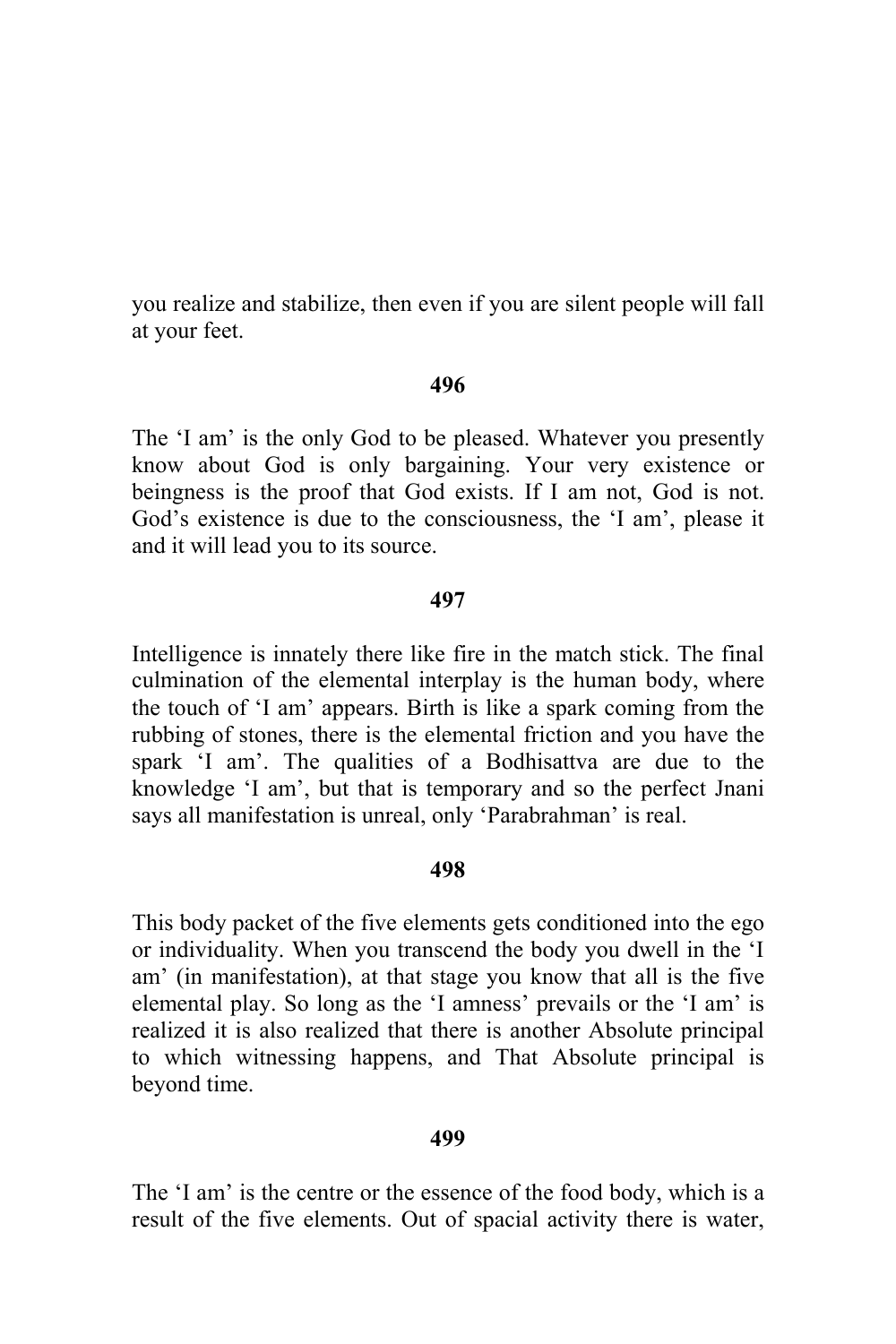vegetation and so forth, so 'I amness' is a culmination of the five elemental activity. This 'I amness', whenever enjoyed beyond the body is your destiny. When you dwell in destiny as 'I am', you realize that it is not your death, but the disappearance of 'I amness.' You just dwell in it, and itself it will tell you its own story.

## 500

Who is a Jnani? A Jnani is one who has come to a conclusion about the raw material of the 'I am' and that he stands apart from it. You presume that you have a lot of knowledge, yet you have not been able to get rid of your identity, but even if you keep in mind just two words ('I am'), your job is done.

### 501

You reduce your identification with the body, in that process the knowledge 'I am' which knows itself, will be clear. If you embrace the body sense, there will be a lot of questions. If the knowledge 'you are' is not there, will anybody keep this body? The principle that rejects or gives up the body is your Self.

### 502

What do you mean by 'I am' or the feeling of 'you are'? All the names relate to the 'I amness', Atman also is its name. If there is no 'I amness', whose names can these all be? You cannot say this and that consciousness, your consciousness is your world only. To fully understand and realize all this, do meditation. That sound, the humming 'I am', is the Ishwara sound. It is a reminder that, you are God, but your reject the soundless sound by identifying with the body. On your own authority, in absence of the 'I am' principle, what can you do?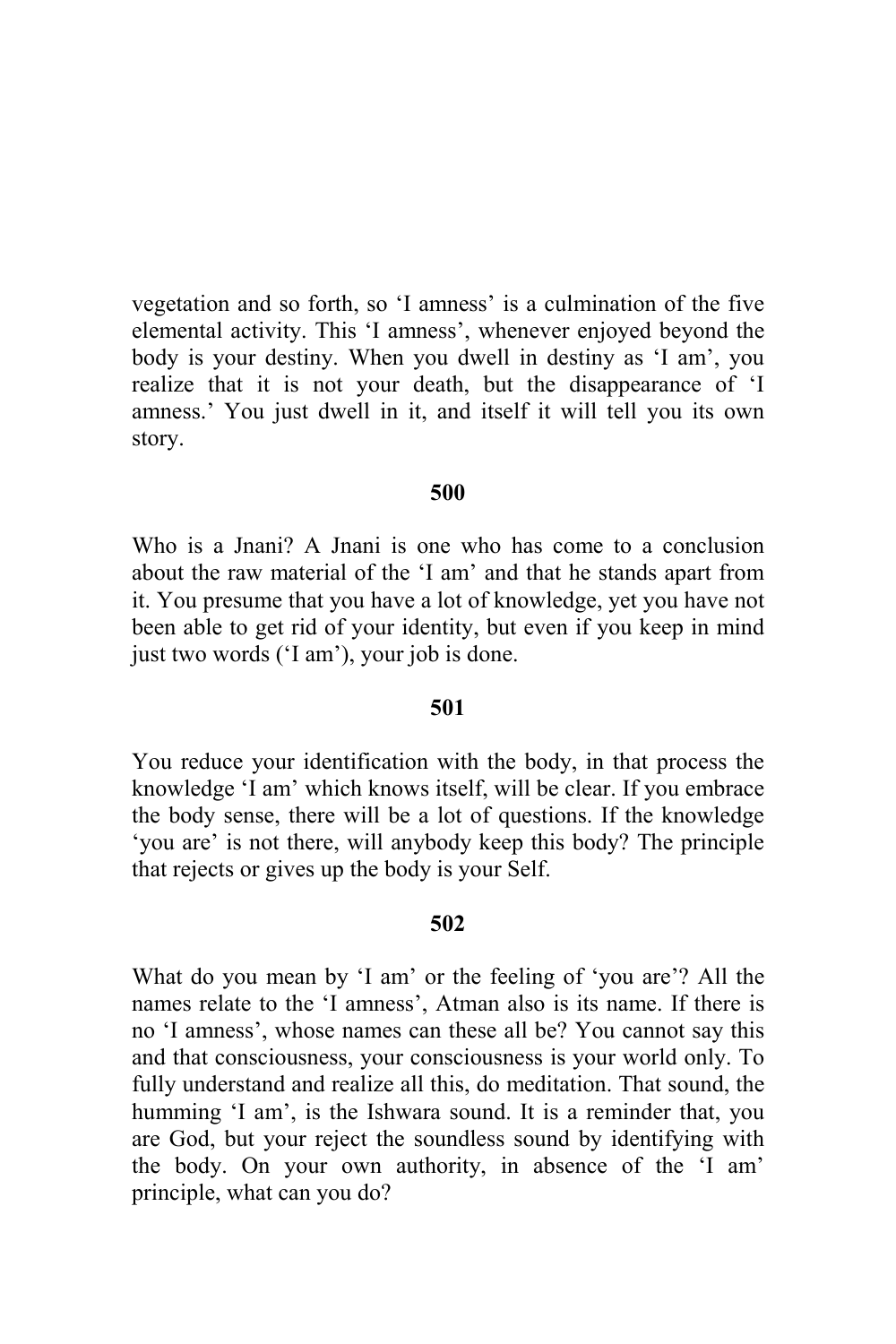Go to the root and you conclude 'I am'... yes... yes..., you say 'I am', without words. Investigation will reveal that it is a result of the five elemental play. There is another principle that observes the 'I am' and the elemental play.

### 504

The 'I am' means all this spectacle that you are seeing, later, you also see that number of universes are playing in that 'I am'. When you understand all this verbally, you may become a pseudo-Guru, which is not realization. You must realize that you only observe, and you are not that, you are not that 'I am' in which universes are playing.

### 505

That (Absolute) state is not to be experienced, about that you can't speak. Just be that state, what is experienced is not truth. What is experienced is not truth that is the primary problem. I did not know that I was in that state, suddenly I knew, 'I am', thus all the trouble. In that state there was no knowingness, suddenly 'I am' and I caught hold of the body. My identity of 'I amness' is the entire manifestation, not individual body. All the trouble began with the 'otherness', a quality that came with 'I amness'.

#### 506

Whenever there is a problem you ask: 'let us find the state of affairs as they are', don't try to bluff, and then the solution comes. So in this fraudulent play of the manifest world I went on to find the actual position, the 'I amness' means world manifestation and it is a time bound state, so why should I bother? Presently 'I amness' is bubbling and challenging, but all this is time bound,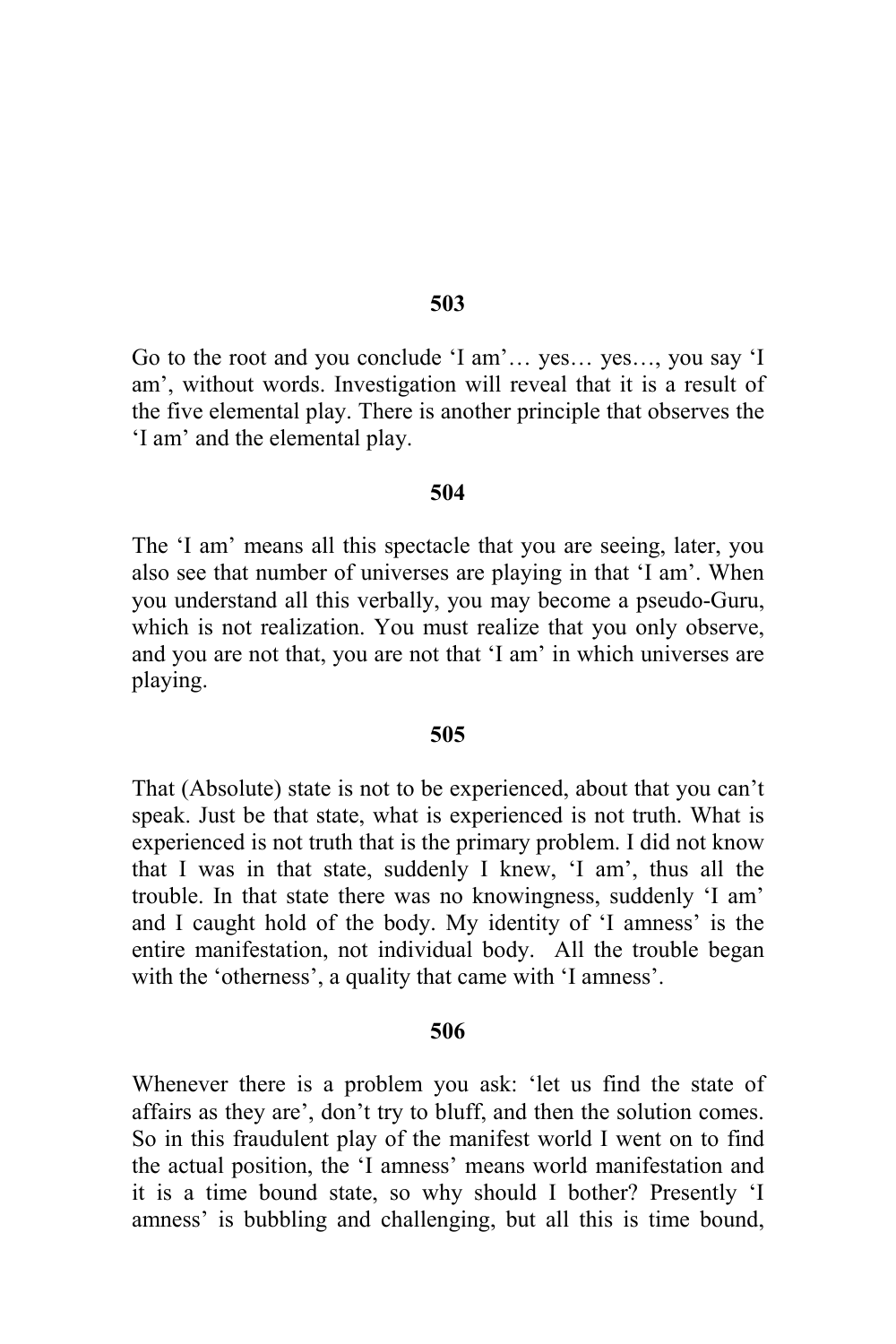pride will go along with the 'I am' (So Hum), later on, 'no-I am' (No Hum).

### 507

Just try to be in that 'I amness' don't try to put effort and concentration When 'you are' it is 'I amness', when 'you are' the beingness is automatically there. Whatever 'you are' without doing any effort, be there. Don't try to interpret 'I amness'. You are without the body sense, when you identify with body-mind, then the trouble begins

# 508

The 'I am' in body form can reach the highest state, if you accept it and dwell there you escape birth and death. Just be in that principle, there are no disciplines for this. If you do penance it is because you have sinned in previous births, but if you really come across a sage he shows you your true nature.

### 509

The Atman has no birth, this touch of 'I am' is a hoarding of the Absolute, and only the advertisement disappears. The 'I am' is an illusion, temporary; the one who knows this knows the eternal principle. Whatever experiences you enjoy are an imperfect state. You involve yourself in practices, because the mind does not let you be quiet.

## 510

The 'I am' is in a dormant condition in the womb, it is an ignorant condition. How could it know itself? At three years or so the knowledge 'I am' comes spontaneously with the formation of body. Around middle age it is at a climax, while in old age the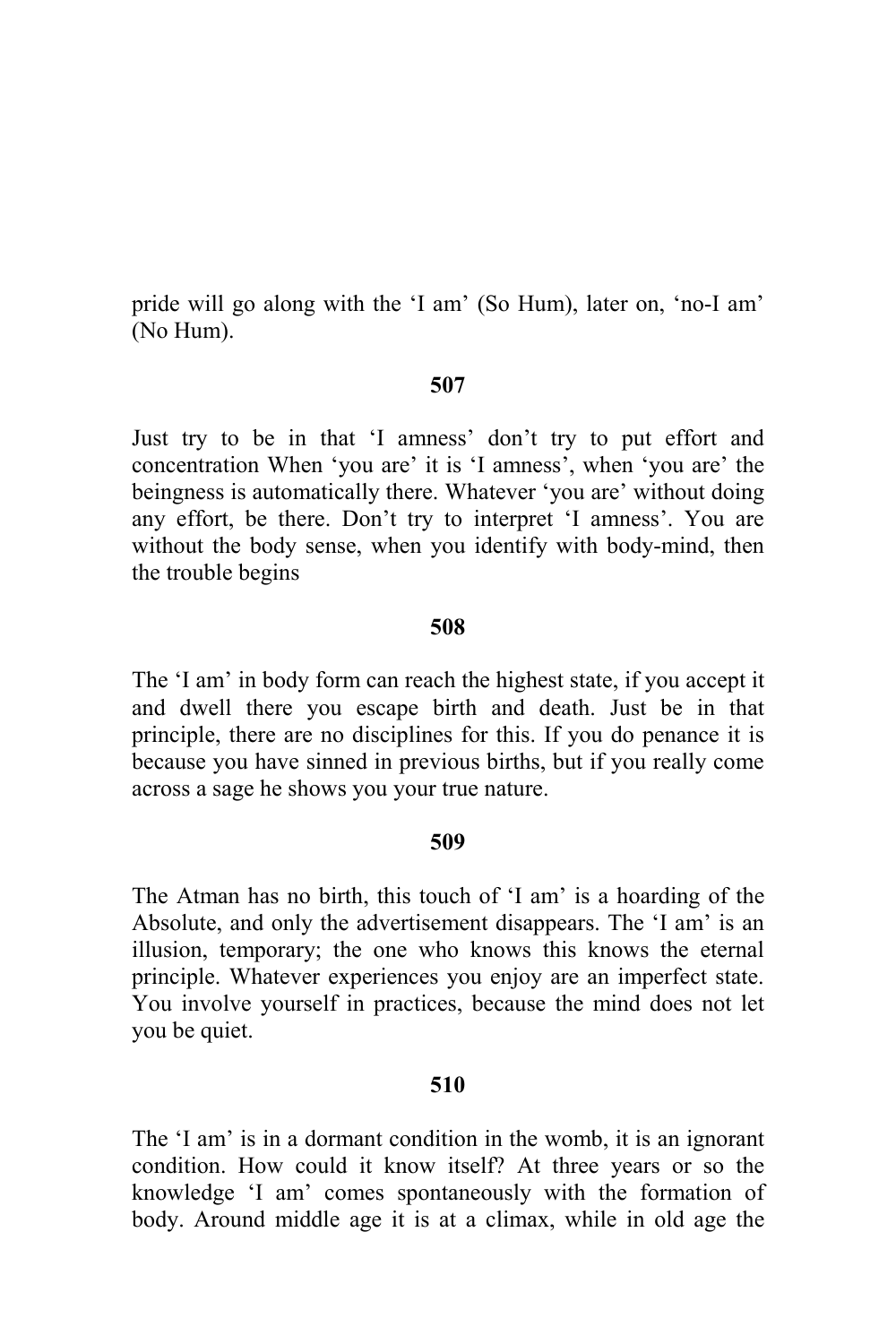quality of 'I amness' is diminished. Then finally the 'I am' disappears, and identity too is gone.

### 511

Whatever concepts I give blast your concepts. I have presently no abundance of thoughts but only those pertaining to the 'I am'. A common man he feels that his hopes and desires would be fulfilled so life if important to him. After listening to the talks here all hopes and desires are not fulfilled, but you transcend them.

# 512

In the waking state, the witnessing state is always there. There is no other Brahman greater than you, accept this and go, you are the greatest. In that small round cell is contained all the space, in it the Cosmos and earth are there, that small cell is the principle of 'I am' The moment it is there, space is manifested, the womb is space started from the small cell 'I am'.

# 513

All multiplicity is manifested from the Ishwara principle; it is sprouting from the 'I am' principle, Ishwara, or 'I am' is the manifest principle. If you don't forget yourself for four days, you will die. You did not know you were, suddenly you felt 'you are' and with 'I amness' you started counting age. When exactly you felt that 'you are'? Dwell there, ponder over it.

# 514

In the body there is already that self-accomplished principle 'I am' which is witnessing mind and body, it is neither mind, body nor the vital breath. It has to be gradually realized that this principle has no form; it is subtler than the mind. By mistake the 'I am' accepts the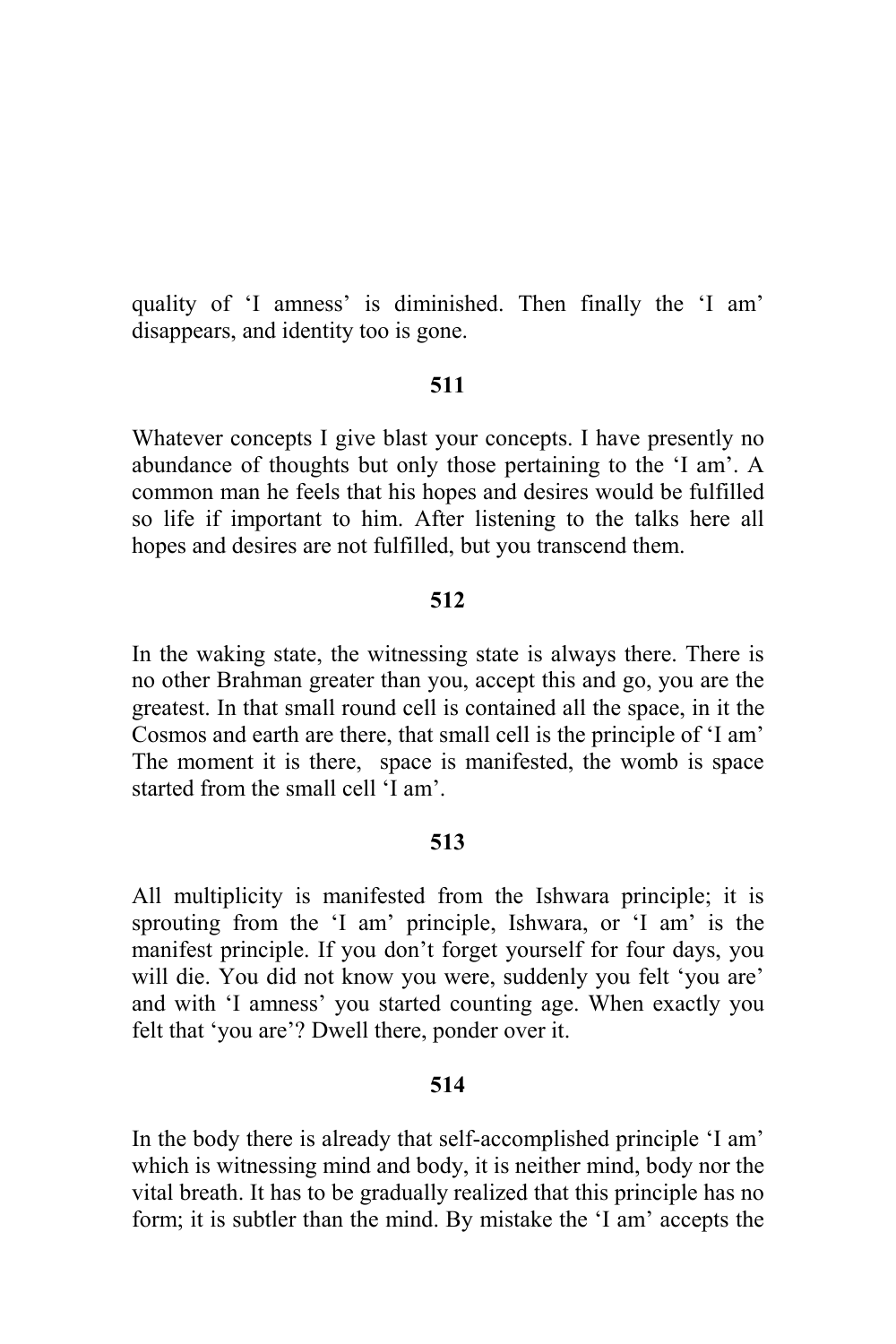body as itself, it is an exclusive principle apart from the body, mind and vital breath

# 515

If petty worldly knowledge has no form, then can the knowledge 'I am' or Ishwara state have any form? If you accept this, then accept it and go and don't go elsewhere, just dwell there. Let any activity happen through your knowledge 'I am', which has no form, but is its witness only. The knowledge 'you are' has no form, so also for other knowledge. 'You are' is the primary knowledge.

# 516

I am talking about knowledge, whatever knowledge the 'I am' is, You are living to sustain that knowledge 'I it's the knowledge. am', hence you struggle. If that knowledge is gone, what interest could you have? You are like a doctor taking care, the knowledge 'you are' is nourishing and protecting the body. Remember this, if you want to remember me, remember the knowledge 'I am'. Ancestors told us to meditate on me, remember me, but they also said that the knowledge 'I am' is me too.

## 517

Primarily because of your identification with your body, you have polluted God. Because of your association with body, you have fear of death. There is no death only the vital breath departs and 'I am' disappears. Body is the sustenance of 'I amness' or Atman. I say, if you want to remember this visit, remember the knowledge 'I am', or remember the knowledge 'you are'.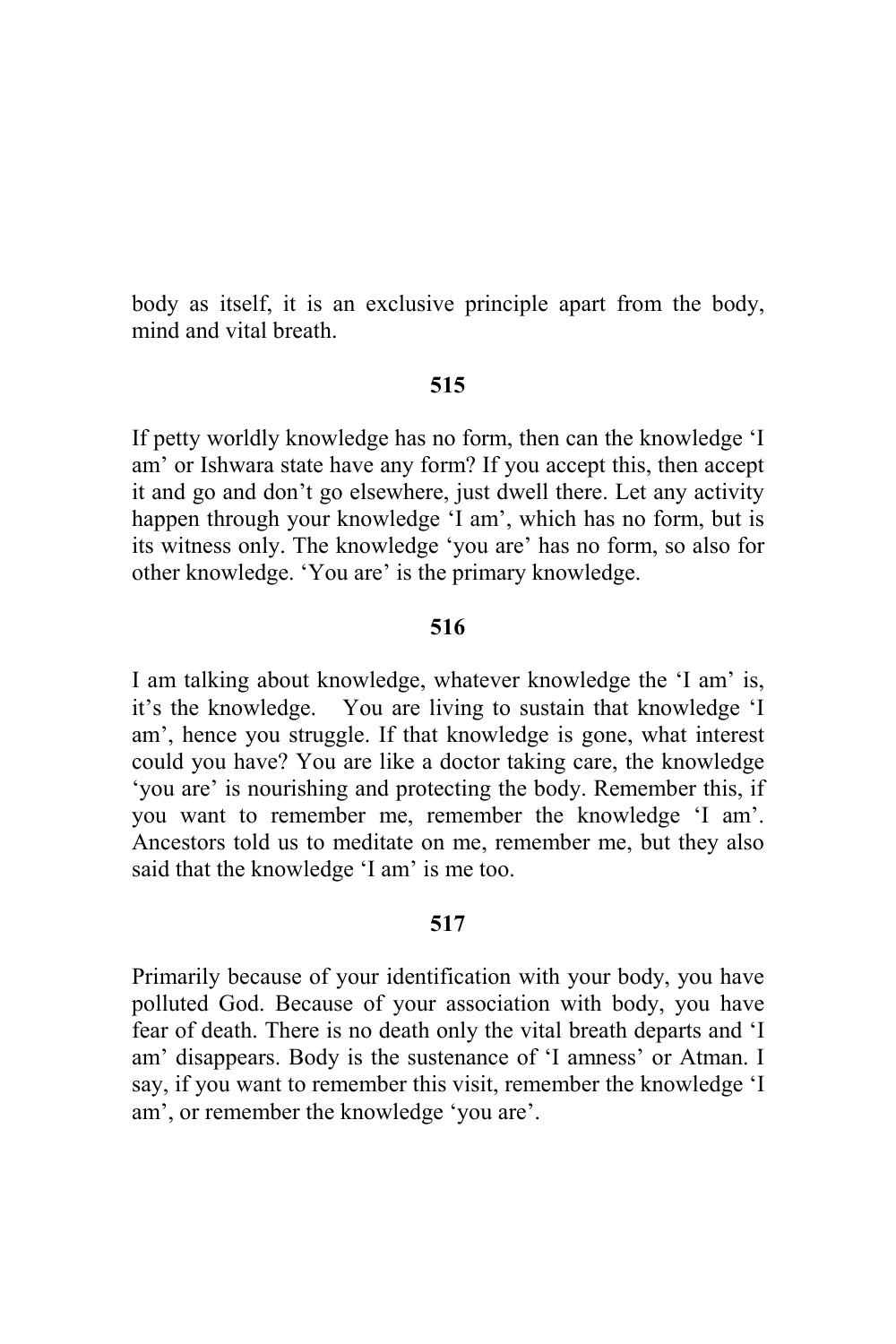This 'I amness' quality is the Sattva guna (food essence quality). I am The Absolute, I am not that touch of 'I amness', so long 'I am' is there witnessing will happen to The Absolute spontaneously. The dawn and sunlight depend on time, but their observer does not depend on time.

### 519

The 'I am' in a child is dormant, it does not know itself, but it is there, in due course it knows itself and as a one knows 'I am'. Go to the root, the beginning of the child, when you understand that you are not consciousness, stabilize there; understand and get out.

#### 520

'I amness' is there provided these stages (waking or sleep) are there, by itself it cannot be. Simultaneously, all these three stages are a product of food essence. In the absence of body sense, is there any community of waking and sleep states? Have this affirmation, forget spirituality and dwell there (in the 'I am').

## 521

The body identity cannot get this knowledge, the knowledge 'I am' must get this knowledge 'I am', when knowledge abides in knowledge there is transcendence of knowledge.

#### 522

You are beyond all desire, which itself depends solely on the 'I am' consciousness. Do not attempt to suppress your desires, simply refrain from identifying with them  $-$  'I am not this desire'. The desire will, of itself, disappear. When all desire has vanished,

# 518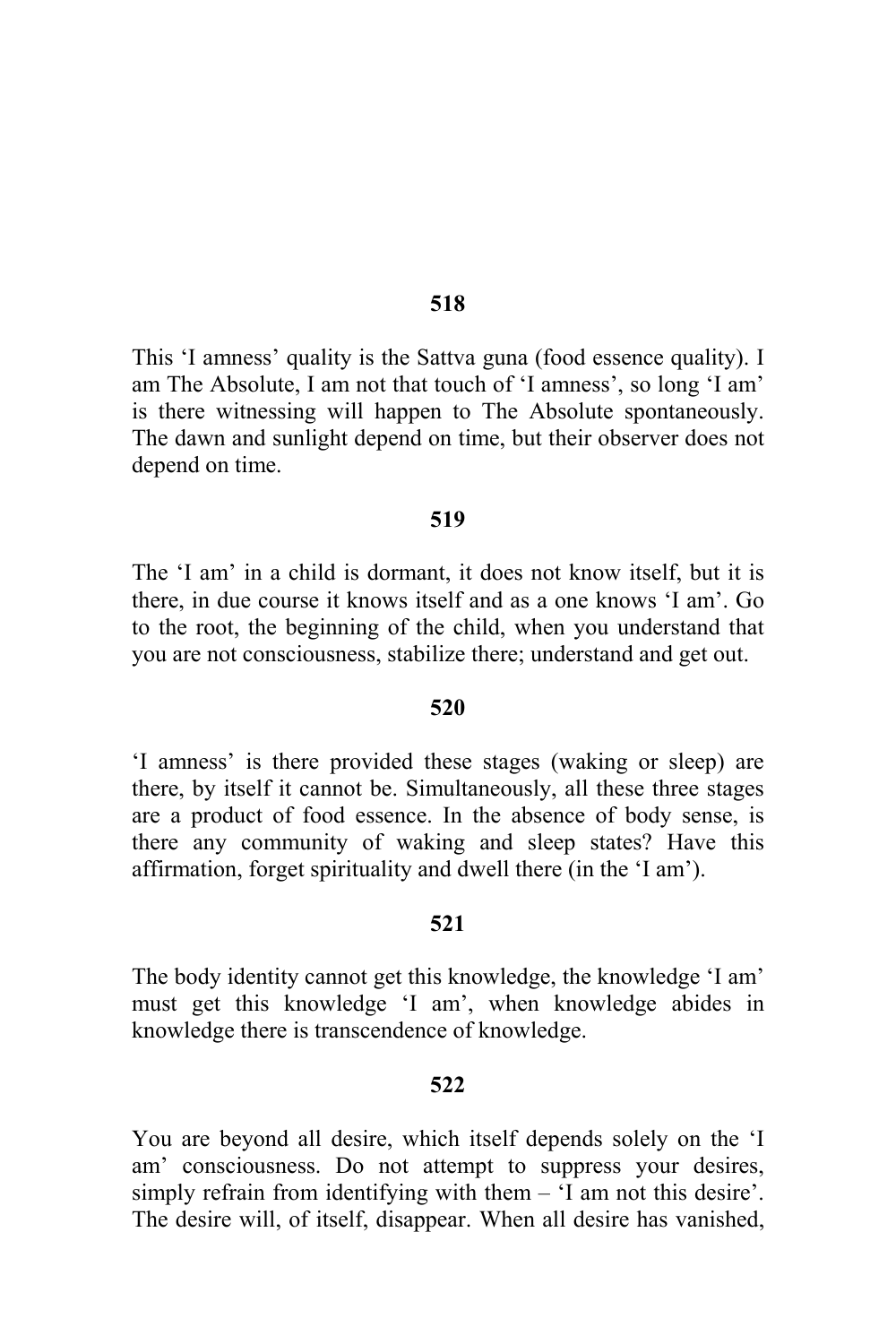consciousness ( $T \text{ am'}$ ) will also vanish – what remains is the Reality.

# 523

All actions are performed by the 'Ishwara' principle ('I am') which is time-bound and has its being in the unknown. So what is there to do? Why say that I do anything? The 'I am' consciousness does everything and this 'I am' is nothing but knowledge without attributes, which is time-bound.

# 524

The greatest obstacle is the 'I am' growing over your true nature, which gives you the feeling 'I am doing this' and 'I am so and so', so you feel benefited by this 'I am', but you are really being cheated by it.

# 525

When the consciousness of 'I am' becomes pure (simply the 'I am' and not 'I am this 'or 'I am that') – you become 'Ishwara' (God or creator) and the sky becomes your body.

# 526

The 'I am' is the purest form of attribute (it can be even said to have no attributes). When even this pure attribute goes it is 'Parabrahman', 'Brahman' (God or 'I am') means that 'the news' has arrived. When this 'news' has gone, it is 'Parabrahman'. That you exist is the primary knowledge.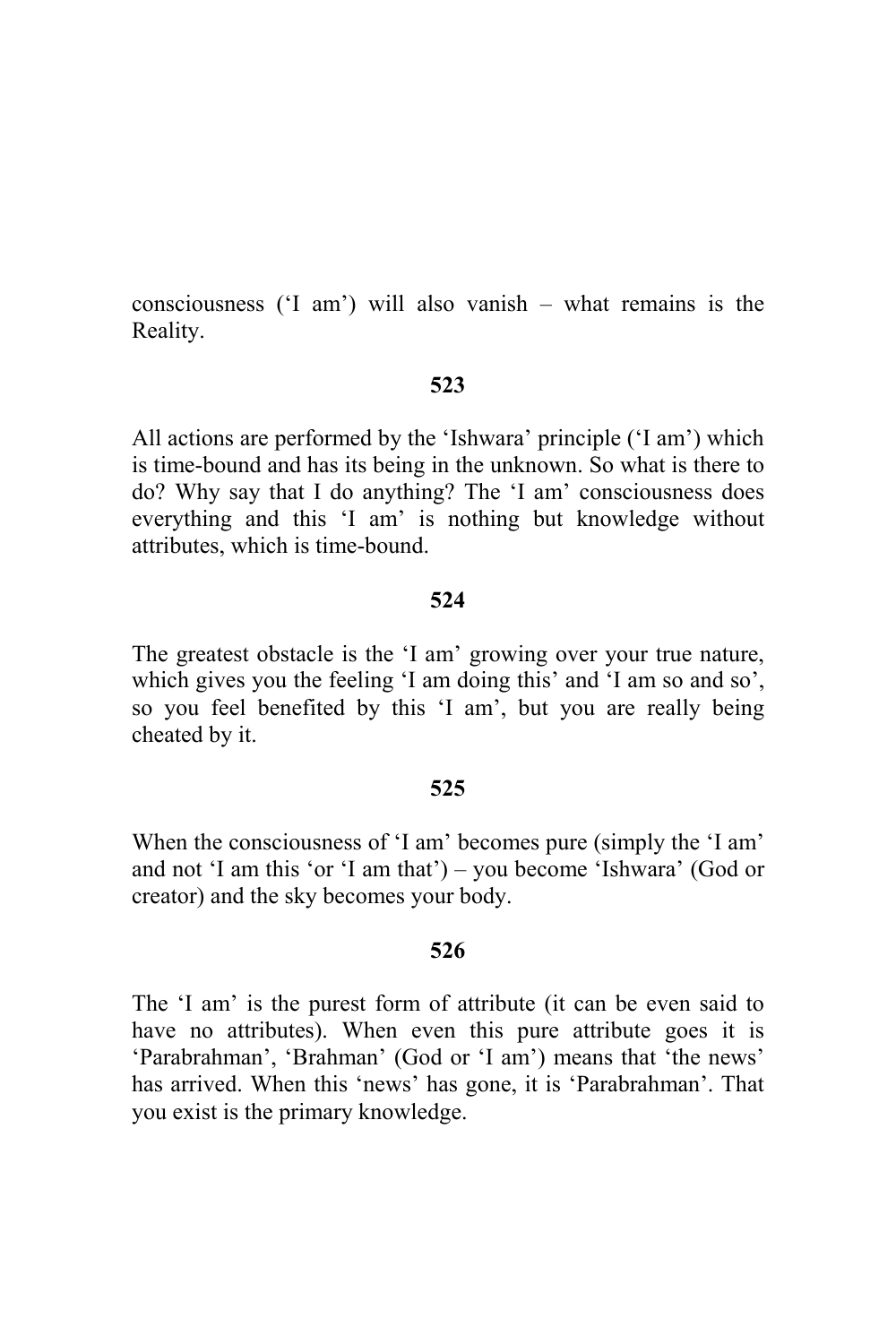This 'I am' consciousness in its purity, having only one attribute (that 'it is'), is also know as 'Saguna Brahman' (God with form), which is also known as the 'Ishwara Rupa' (form of the Lord). This pure attribute of 'I am' consciousness is called 'Sattva (harmony) guna (element or quality) from which other 'gunas' (qualities) follow, when this 'Sattva' dries up, so does reflected consciousness.

#### 528

The consciousness of 'I am' is the first and foremost thing. This feeling (that 'I am conscious') comes to you only because there is something older or earlier to which this 'I am' consciousness appears. All change appears superimposed upon the changeless substratum

#### 529

You must pay attention to the 'I am', being constantly alert and focused on the 'I am' only. The five elements are only an extension of your own Self, you must be fully acquainted with the 'I am' in order to go inwards.

### 530

This interval between the beginning of 'I am' consciousness (birth and waking state) and until you lose it again (death and deep sleep state) is called 'time'. Time and attributes are not two, but one, and both must pass away.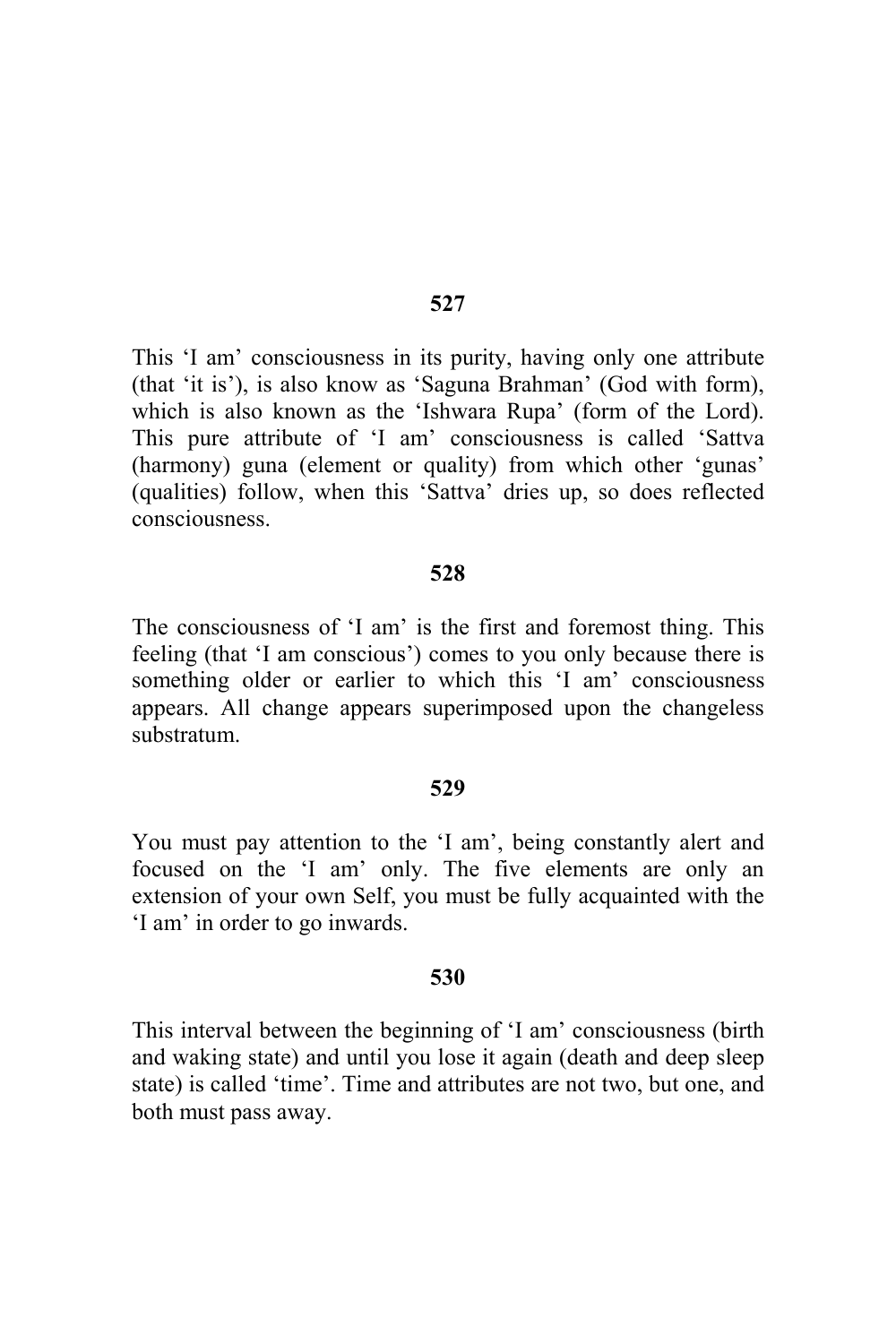That you exist (as a personality, the feeling or consciousness of 'I am') is an illusion, therefore whatever is seen through this illusion cannot be real. All of what I am saying  $-$  this whole discussion is illusion, beyond that you must proceed yourself.

## 532

You cannot transcend activity until you return to the Source. That you exist (in the 'I am' sense) is the illusion, its nature is to divide and appear as many. When the feeling 'I am' arises you attach reality to the objective world, which is constantly undergoing transformation and change. I know that it is 'Maya' ('whatever is not').

#### 533

When Krishna says, 'I remember all my past births', he means that he remembers 'I am' which is the fundamental feeling behind all births. There is no 'I am such and such'.

# 534

From consciousness alone we are directed to act. Consciousness appears on Awareness and acts. Awareness does not act, it is the pure witness. The consciousness of you, or Pure consciousness, is the 'Ishwara' or God or 'I am' state i.e., Universal consciousness. This is not personal consciousness. The whole world is created by the consciousness. When this consciousness is limited to an individual, it becomes the ego, intellect, mind or 'Jiva'.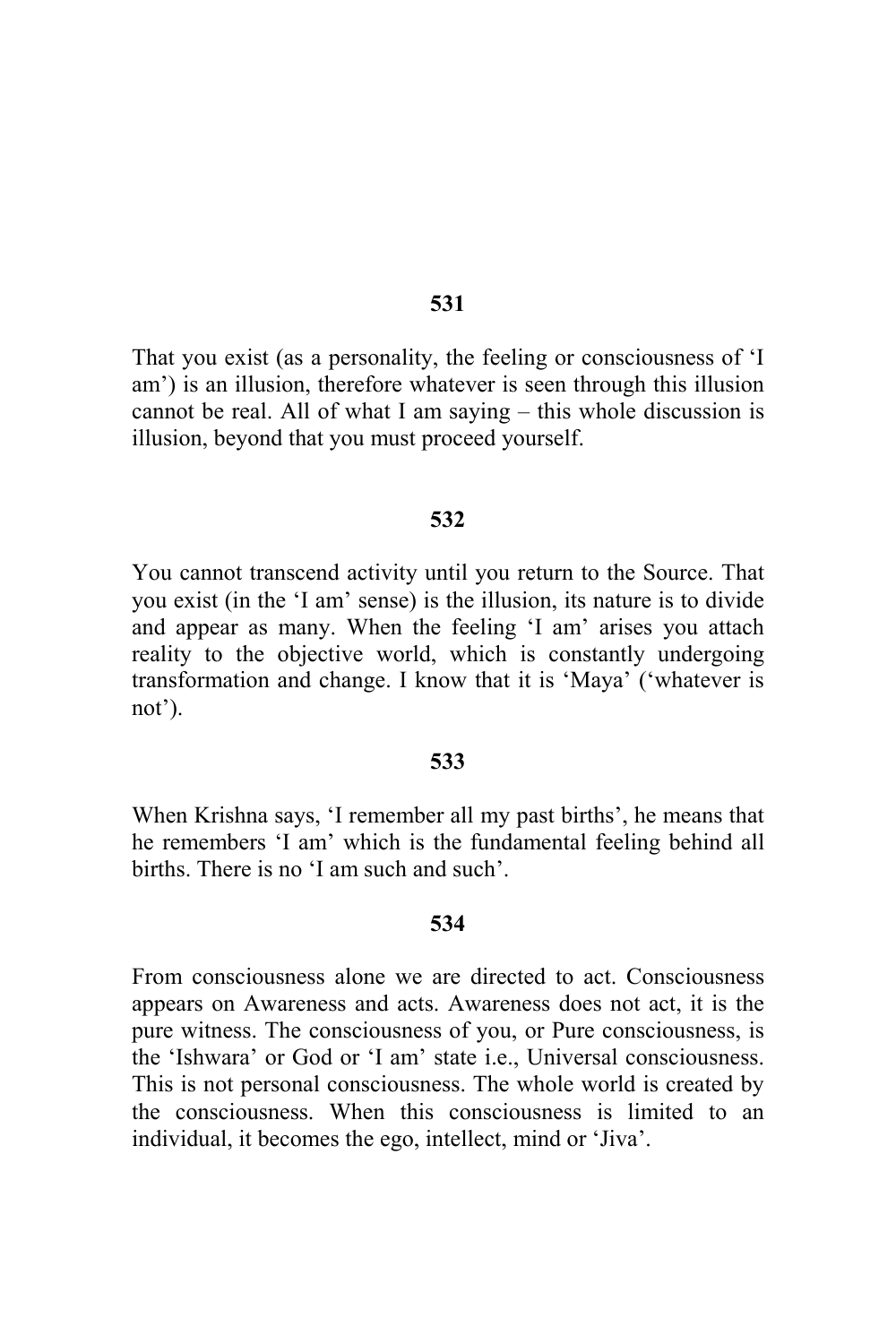The 'I am' state has great potency, and from this the manifestation of the universe has taken place. After the 'I am' merges in the Pure Awareness, the entire universe vanishes as though it had never existed. The first step is to go to this 'I am' state, remain there and then merge and go beyond. Try to sustain this 'I am' state, stay unconcerned by thoughts of both good and bad.

# 536

There are millions of visions and experiences present in the seed of the 'I am', but being aloof and unconcerned about them is the key go beyond. The most relaxed state is this 'I am' state – free from all fear and anxiety. The 'Om' is consciousness or 'I am' itself.

# 537

One must be in the 'I am' continuously and effortlessly with the idea- 'I am not the body'. All unhappiness is caused by claiming 'doership' of actions, do not claim 'doership' and unhappiness will vanish. Even the 'I am' is a mirage, time-bound and would disappear.

### 538

'Sat-Guru' is your true Self. The 'I am' is the 'Guru' or consciousness in a body. This 'I am' is witnessed by the Self in you or the 'Sat-Guru' which is un-manifest. The 'Guru' is the manifested consciousness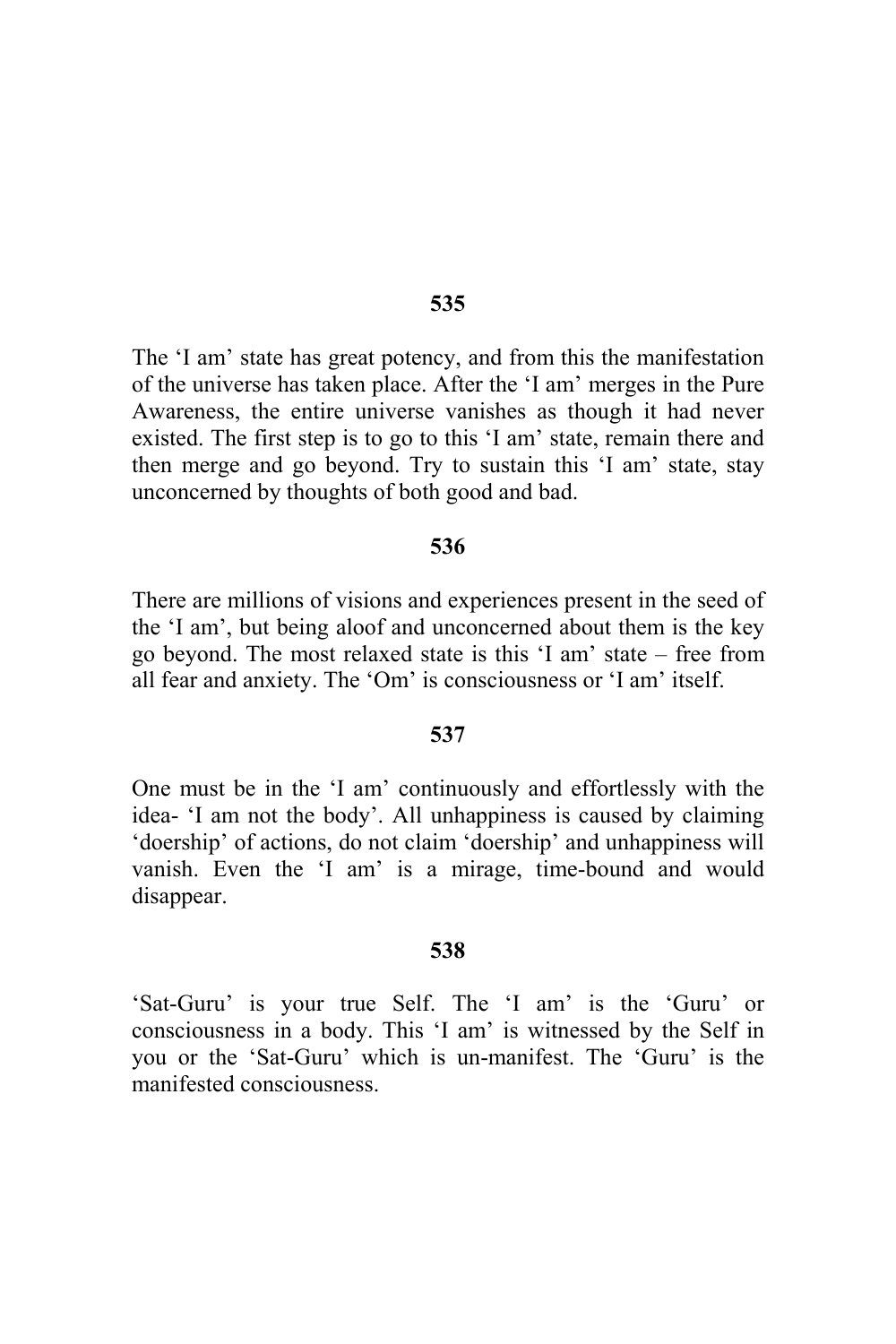Consciousness in its purity is 'Turiya' (pure 'I am' or the fourth state), but I am beyond it and living in (as) the 'Turiyatita' (Reality or the Absolute).

### 540

Repetition of 'Mantra' takes one to the pure 'I am' state or 'Sattva Guna' and from there one merges into the source of all bliss, and then, all knowledge that you possess is laid down or surrendered and you merge with the Absolute beyond all name and form.

### 541

Go to the 'I am' level and dwell there. Because you at the body level revel in all these objective things, but if you were to go to the 'I am' and firmly abide in that, then all these external things will lose grip on you.

### 542

'There is nobody else but me or my consciousness', this is 'Advaita-Bhakti' (Non-dual devotion) – 'I am'. This is the highest  $devotion - to vanish and be lost or submerged in this vast$ unknown

#### 543

The Awareness of Pure Existence got the feeling 'I am', and from this seed this entire world or universe was born.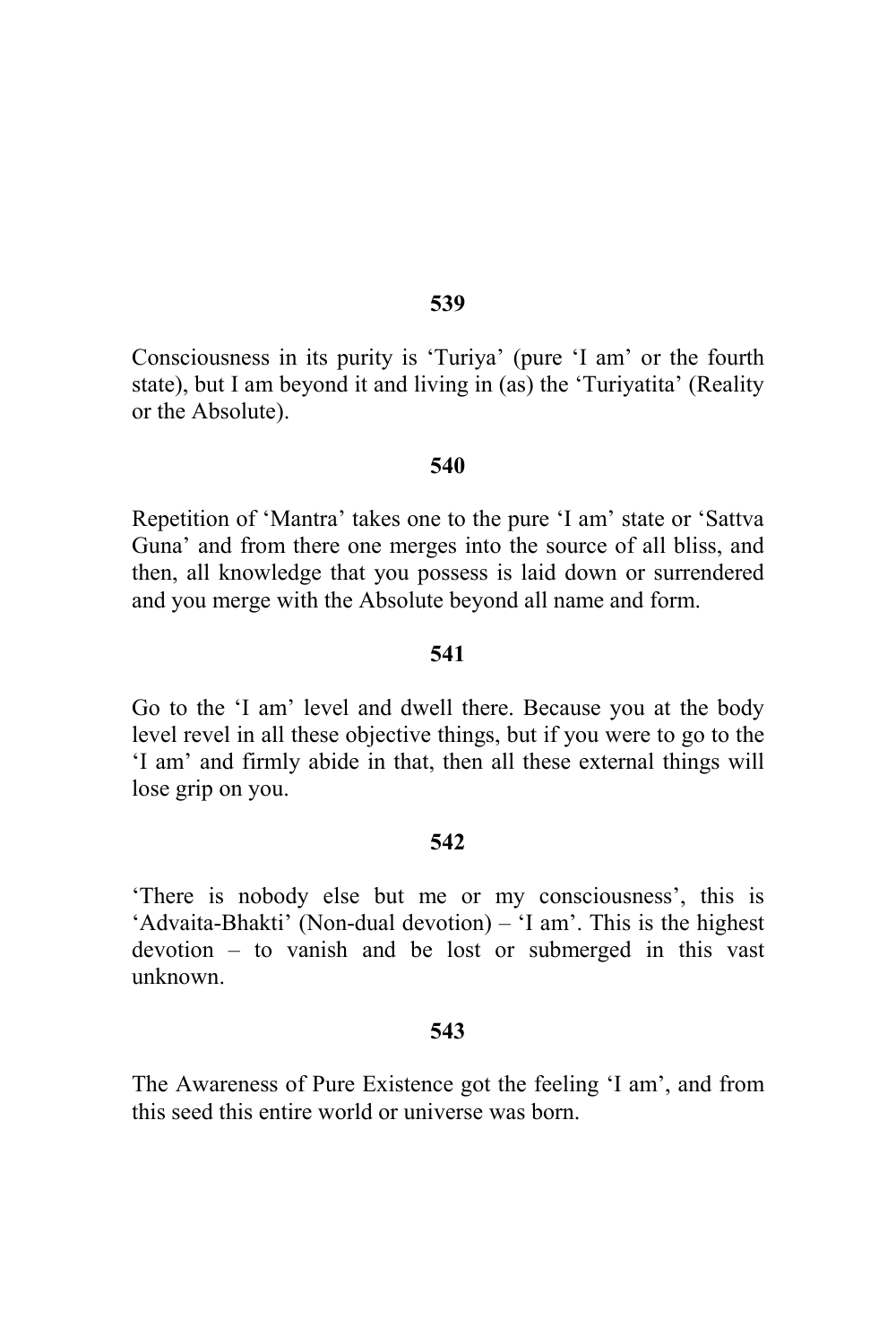The first step is to go to the 'I am' and dwell there and from there you go beyond consciousness and no-consciousness to infinite consciousness. In that permanent 'Parabrahman' state you become completely desireless and silent and even the thought 'I am' doesn't arise. The mind dwelling in the pure 'I am' state is a very subtle and purified mind, but Reality is beyond that.

### 545

The Consciousness of 'I am' is the sole capital you have, dwell on this and nothing else is necessary, all concepts will disappear and you will be left unidentified with anything. From where does the 'I am' consciousness come and to where it goes? This is to be found out. When you were born what exactly happened? – Did you desire it, or it just happened?

### 546

To earn your livelihood you have to think about your practical pursuits, but once they are over return back to this thoughtless, formless contemplation of 'I am'. Do carry out your activities but remember that 'You' are Godly and completely untarnished by these activities. When you are in this 'Ishwara' state, all these activities in the world will go on spontaneously.

#### 547

All yogas and practices come through the consciousness of 'I am' only, which is itself an illusion. Whatever is happening in this illusion, yoga, 'Kundalini' or anything else, is relative and timehound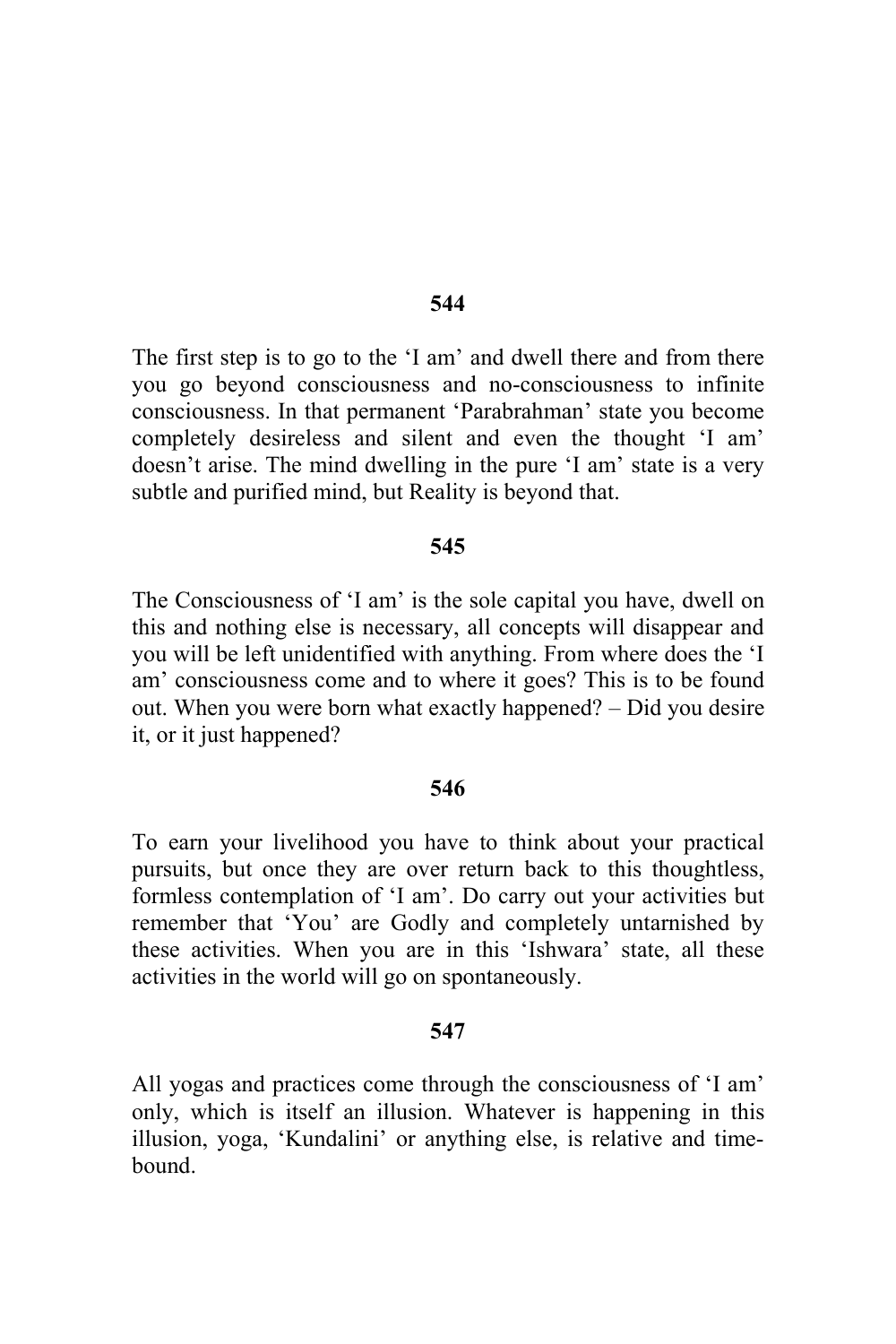Food, sleep and procreation, this is happening everywhere in the objective world, whether you are Christian, Hindu or Muslim, but all these experiences are through the consciousness 'I am', which is itself an illusion.

## 549

The entire objective world rises and sets with this consciousness 'I am' which has infinite powers to become whatever it wants. But this again would only be a dream and not in Reality, where nothing has ever happened or changed at all.

# 550

The objective world is nothing but a sport or art of this 'I am' consciousness. Your true nature is beyond this. There is no intrinsic value in this consciousness of 'I am', except to know and realize its illusory nature.

# 551

Once we have accepted the definition of Reality of being that which persists or is at all times the same, then we know that Reality can never change. The objective world and the consciousness of 'I am' (In deep sleep there is no feeling of 'I am') is constantly changing, so from this we can infer that whatever changes is only an appearance and not a Reality.

# 552

Study the nature of this 'I am' consciousness. Once you understand the nature of this consciousness and that it is untrue, then all your search is over, there is no more effort required.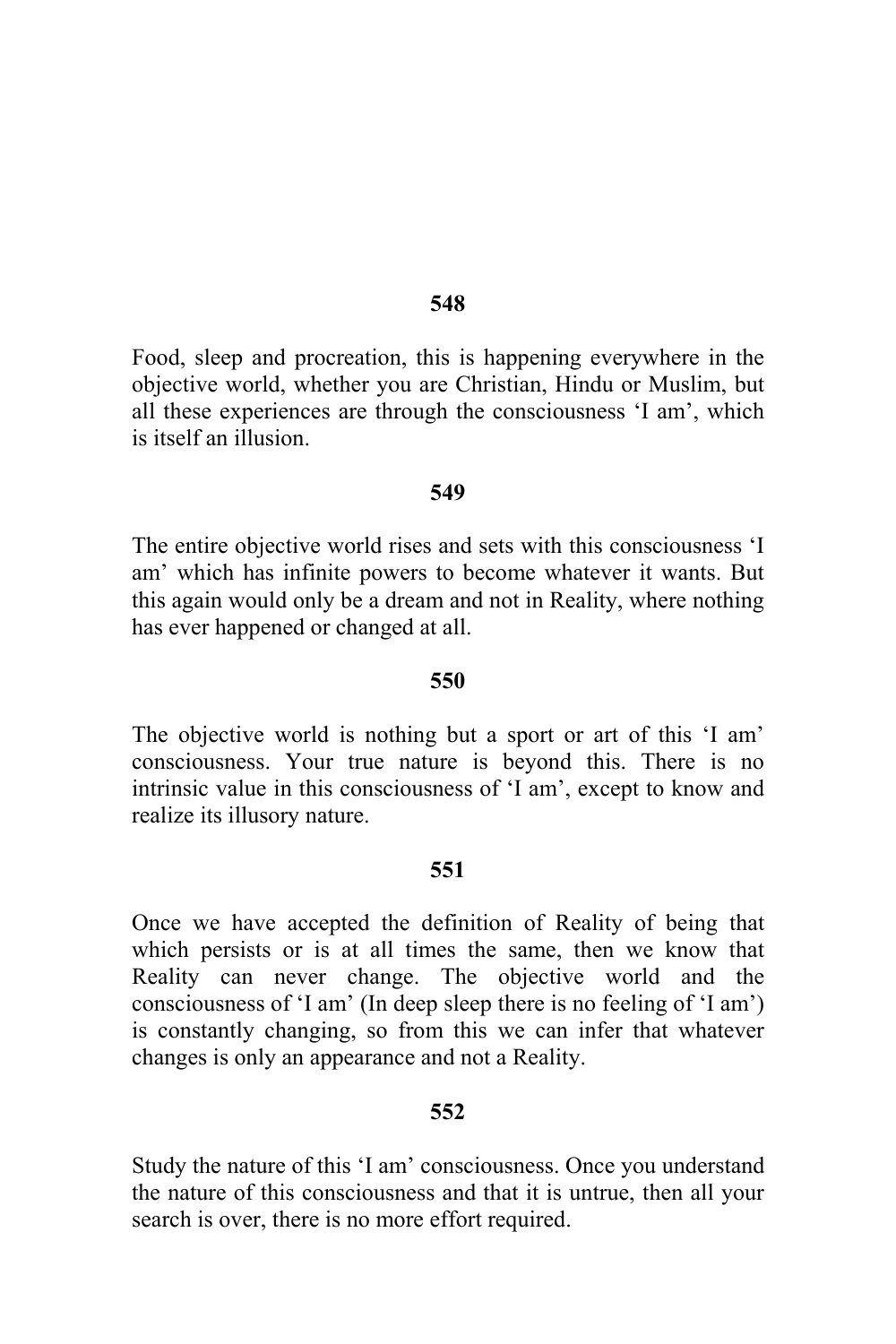As long you have an attribute you have desire. From where has this attribute come? It has come from this consciousness 'I am', but his again has only appeared on your true State, which does not change.

## 554

Any knowledge, art or science, comes through this 'I am' consciousness. You can become perfect in any art, skill, or science, but this is still ultimately all false or impermanent, for the 'I am' itself is a false or impermanent thing. I cannot really tell you the story of Myself for It cannot be expressed in words.

## 555

There is happiness and unhappiness in this world only because of this consciousness of 'I am'. This consciousness of 'I am' is the world. With the touch of this 'I am' consciousness, this world comes into existence. Without the 'I am' consciousness, you are untouched or absolutely pure. There is no cause or reason for this consciousness of 'I am', it has just simply appeared.

# 556

The 'I am' consciousness in its pristine purity is the Guru or  $God -$ Once you have respect for this, it will reveal all the necessary knowledge to you and you will then understand that You are beyond this 'I' consciousness.

## 557

In truth the 'I am' consciousness was never there, so when it goes, what do I lose? Do I die or remain what I ever have been? There in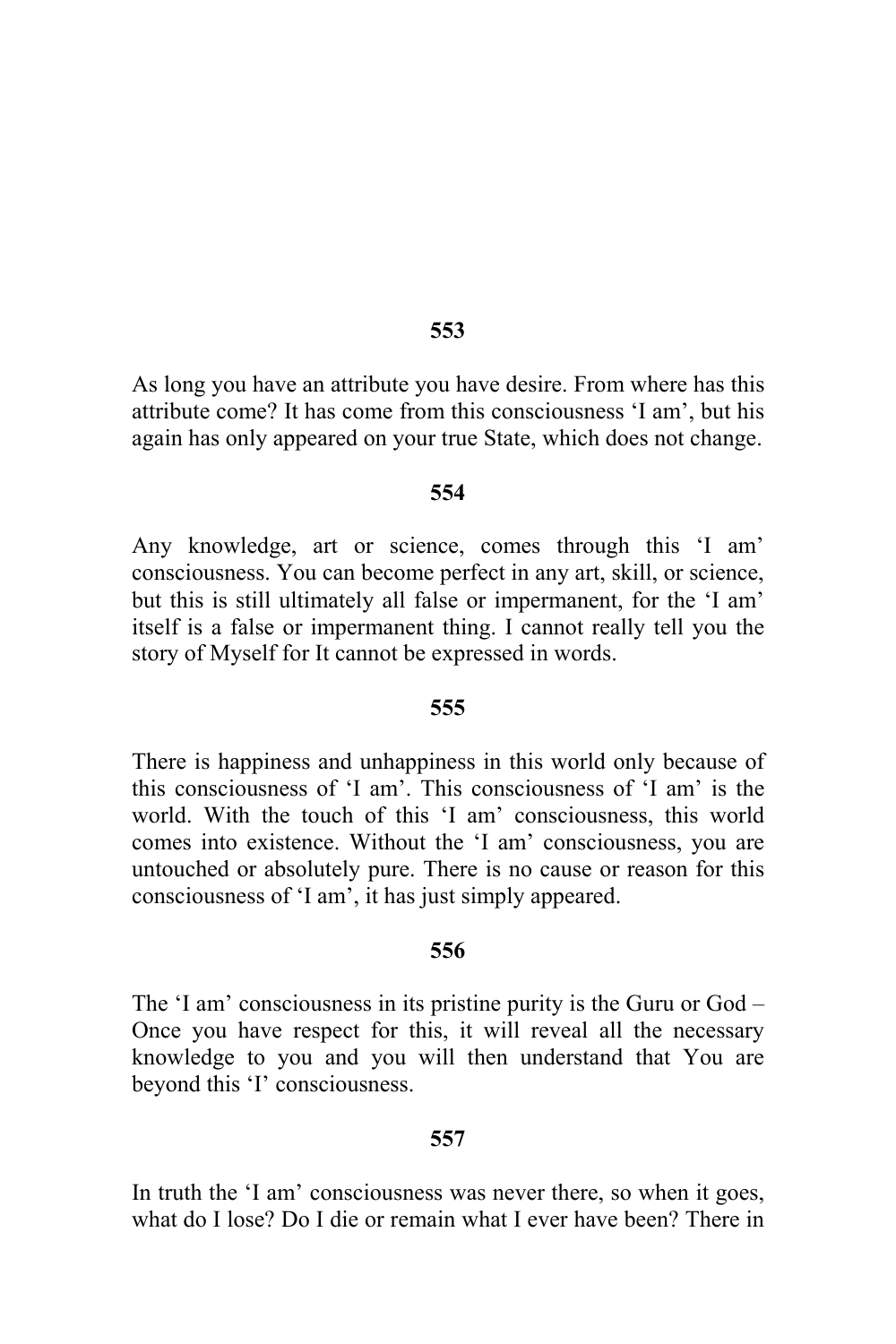that state, there is no 'God' – no sense of separateness at all, no 'I am'

# 558

Without the intellect you know, or you are, the true state. But as soon as the intellect comes into play it is the operation of the 'I am' consciousness

# 559

My true state is always without this  $T \text{ am}'$  consciousness  $-\text{ so if}$ you live with this Knowledge, you won't be always thinking about death and contemplating death, and hence you will live longer physically as your mind and body will be free of unnecessary tensions, thoughts and beliefs.

# 560

Unless the knowledge of 'I am' or Guru's grace blesses you, you will not be able to comprehend your true nature. Even this 'I am' consciousness does not really need anything. Your true state is beyond this 'I am' and it has no needs or requirements at all.

# 561

You should use this power of discrimination always, and find out in truth, whether you really are a person. If you truly inquire you will find that you were never a person at all. Even the 'Great Cause' or Creator ('Ishwara' or God) finally is only a word. The 'Great cause' is the 'I am' consciousness.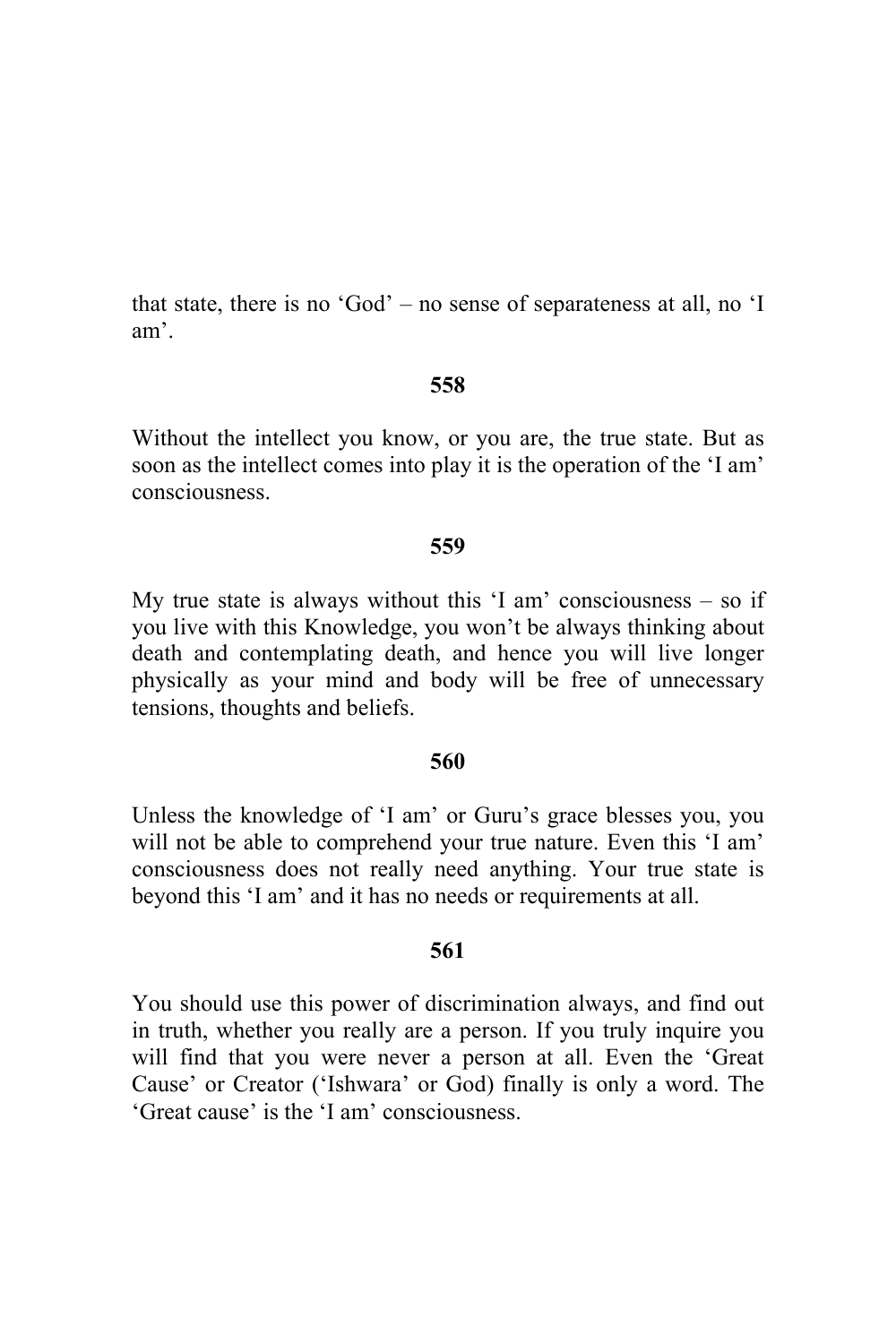The experience of the world comes through the consciousness of 'I am'. In the dream state you have the illusion of being awake (you feel that the dream is real while you are dreaming, the consciousness of 'I am' is operating) but what is illusory in this? The consciousness itself is illusion, that we are sitting here and talking is itself illusory.

## 563

All this talking and discussion we are doing here is because of the consciousness 'I am'. This consciousness 'I am' is illusory and completely unreal to the 'Jnani'. Ultimately, until you can leave off completely the feeling of personality you will not be able to fully comprehend the Absolute Reality.

# 564

This 'I am' consciousness is great for it creates the vast world, but You are greater, for You are the Reality behind and beyond this 'I am' consciousness. You have come to me to ask me something and I have told you that 'You are the Reality', so remember this, stick to this and live by this knowledge. You are the Reality. You are the 'Parabrahman', so meditate on this and remember this, and finally the idea that 'I am Parabrahman' will also leave you.

## 565

The consciousness 'I am' has a little distance from the True state, hence it is unreal, for whatever is away from the True state or Reality is unreal.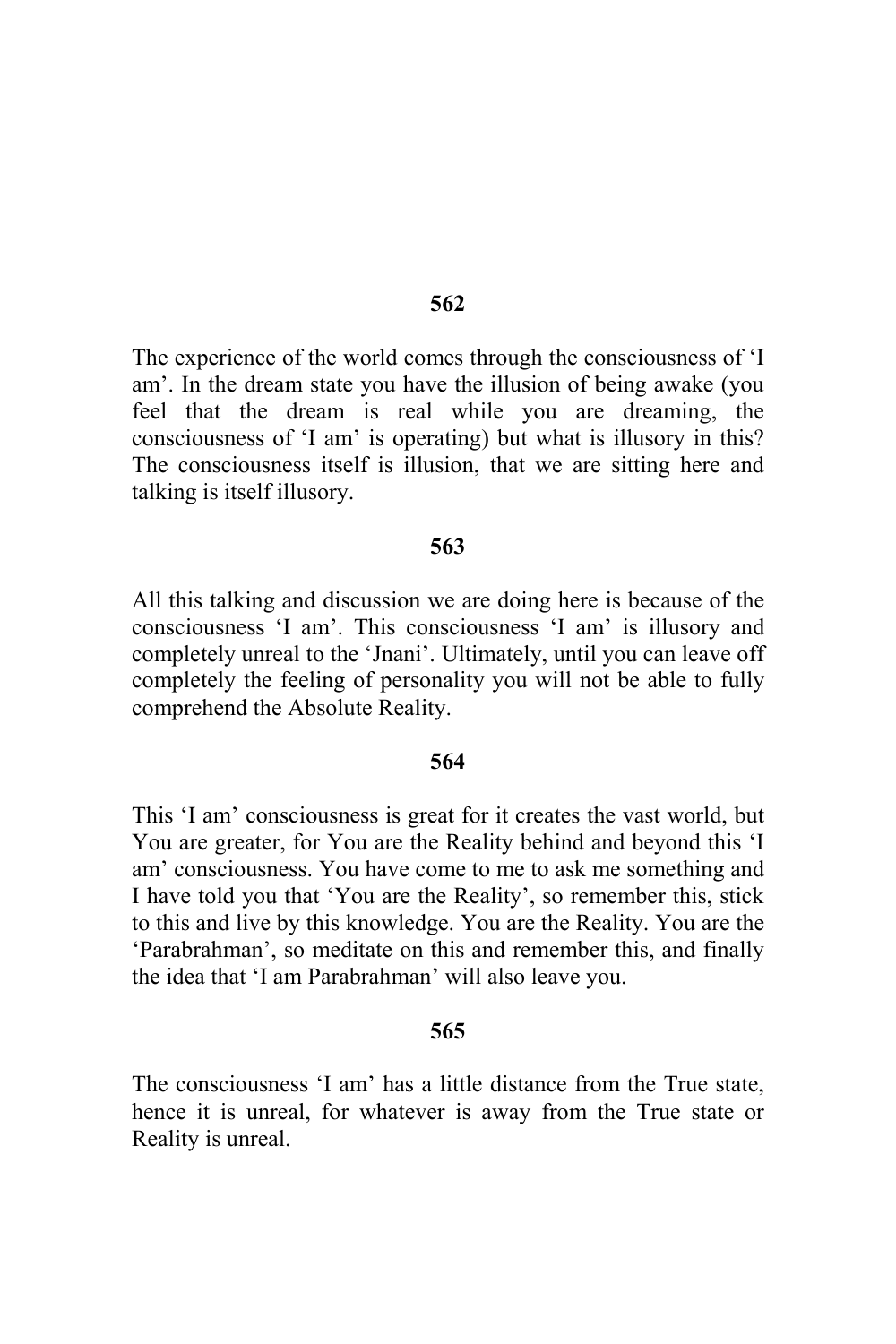You say that the consciousness of 'I am' is in the body, but the body is known to be impermanent or unreal, hence this consciousness in its pristine purity is fully manifest (i.e. it has the entire universe as its body). It has only one attribute 'I am', but without name, shape or form. Yet it is my true state, which understands this and is still beyond this.

## 567

God ('I am') is time-bound. He is only an appearance on our true state. You as the Reality exist first, and only then does the idea of God arise

## 568

Simply understand that the 'I am' consciousness in you in its pristine purity is itself God (the creator of the universe). So if you want anything pray to this 'I am' consciousness in yourself.

## 569

The consciousness of 'I am' is ultimately the same as the mind. The whole vast universe is really in this mind or the consciousness of 'I am', which is an appearance only.

#### 570

My true position is at all times beyond this consciousness of 'I am'. Whatever comes out of this 'I' consciousness (mind, body, world  $etc$ ) – when I know that I am not this, why should I depend on any mind, method, idea or technique which come out of this illusory consciousness?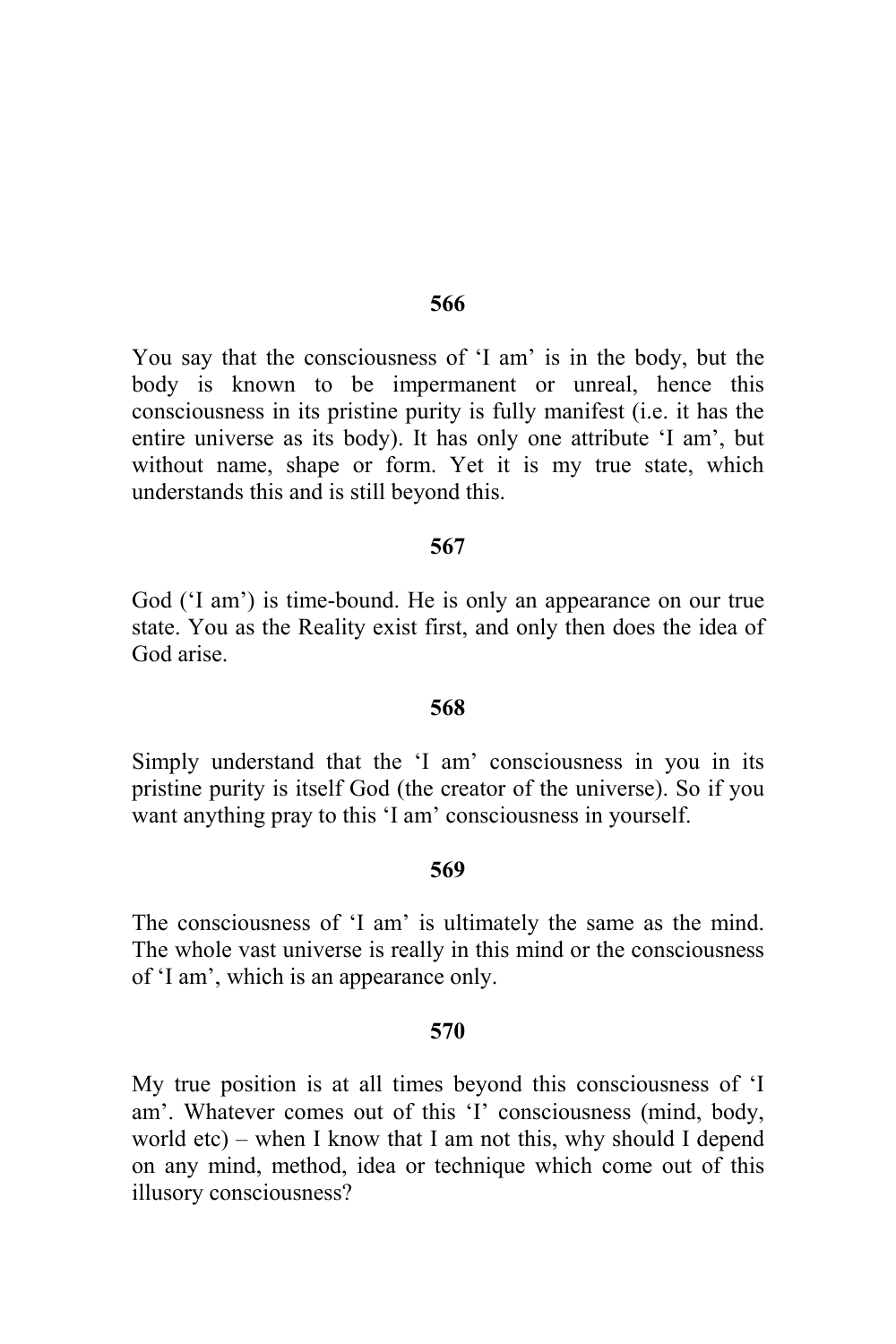Once I have realized the nature of this consciousness of 'I am', how it has appeared on my true nature and that it is truly only an illusory thing. When I have fully known and realized this, then the consciousness of 'I am' (within which is contained the vast universe), dissolves or merges in Me.

# 572

The consciousness of 'I am' is the world, and there is nothing wrong in seeing or witnessing this world. The mistake comes in only when you take it to be real, as we almost all wrongly do.

\*\*\*\*\*\*\*\*